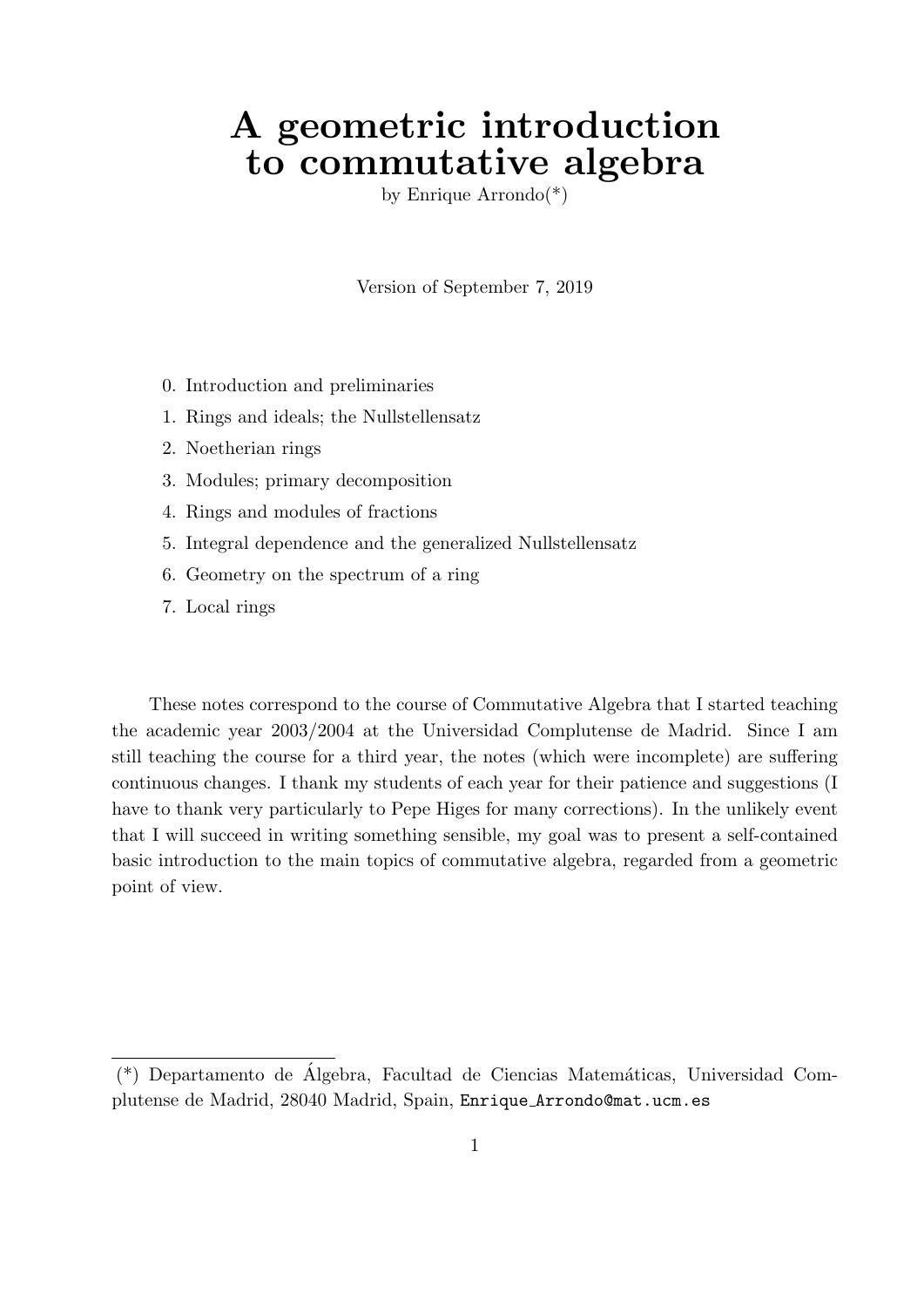## 0. Introduction and preliminaries

Our starting point will be the study of subsets of the affine space  $\mathbb{A}^n_{\mathbb{K}}$  defined by polynomial equations. More precisely:

**Definition.** Let S be an arbitrary subset of the polynomial ring  $\mathbb{K}[X_1, \ldots, X_n]$ . Then the set  $V(S) = \{(a_1, \ldots, a_n) \in \mathbb{A}_{\mathbb{K}}^n \mid f(a_1, \ldots, a_n) = 0 \text{ for all } f \in S\}$  is called an affine set.

For instance, it is a classical subject the study of plane curves, i.e. subsets in  $\mathbb{A}^2_{\mathbb{K}}$ defined as the zero locus of a polynomial in two indeterminates (e.g if the polynomial has degree two the curve is called a conic). We can find however several pathologies:

Example 0.1. The zero locus of a polynomial could be smaller than expected, or even empty. For example, the polynomial  $X^2 + Y^2$  defines only the point  $(0,0)$  rather than a curve if our ground field is  $\mathbb{R}$ , while the polynomial  $X^2 + Y^2 + 1$  does not have any zero locus at all.

Example 0.2. On the opposite side we have that sometimes a nonzero polynomial can define the whole plane. This is the case for instance of the polynomial  $X^p + Y^p - X - Y^p$ if the ground field is  $\mathbb{Z}_p$ , the finite field of p elements.

Example 0.3. The same curve can be defined by different polynomials. For instance, the polynomials X and  $X^2$  define the same line, and if the ground field is R we can also consider other polynomials like  $X(X^2 + Y^2)$ .

Any text or course on plane curves (see for instance [Fi]) will show that the situation of Example 0.2 is only possible for finite fields, and that the one of Example 0.1 only occurs if the ground field is not algebraically closed. About the situation of Example 0.3, again assuming that the ground field is algebraically closed we can find a satisfactory answer: there is a so-called minimal polynomial defining the curve, with the property that any other polynomial vanishing on the curve is a multiple of this minimal equation (this result or a variant of it is usually known as Study's lemma). And because of this property, such a minimal polynomial is unique up to multiplication by a nonzero constant. Moreover, this minimal polynomial can be found from any other equation of the curve by just removing the exponents of any possible multiple factor of it.

If we try to generalize plane curves to affine sets we immediately see that the situation changes a lot. For example, it looks clear that the line  $X + Y = Z - Y = 0$  cannot be defined by only one equation (unless we want to face some of the above pathologies, for instance working on R and considering only the equation  $(X + Y)^2 + (Z - Y)^2 = 0$ . We can therefore wonder whether  $X + Y$  and  $Z - Y$  can be considered as a kind of minimal equations of the line. But why those two and not  $X + Y$  and  $X + Z$ ? You could argue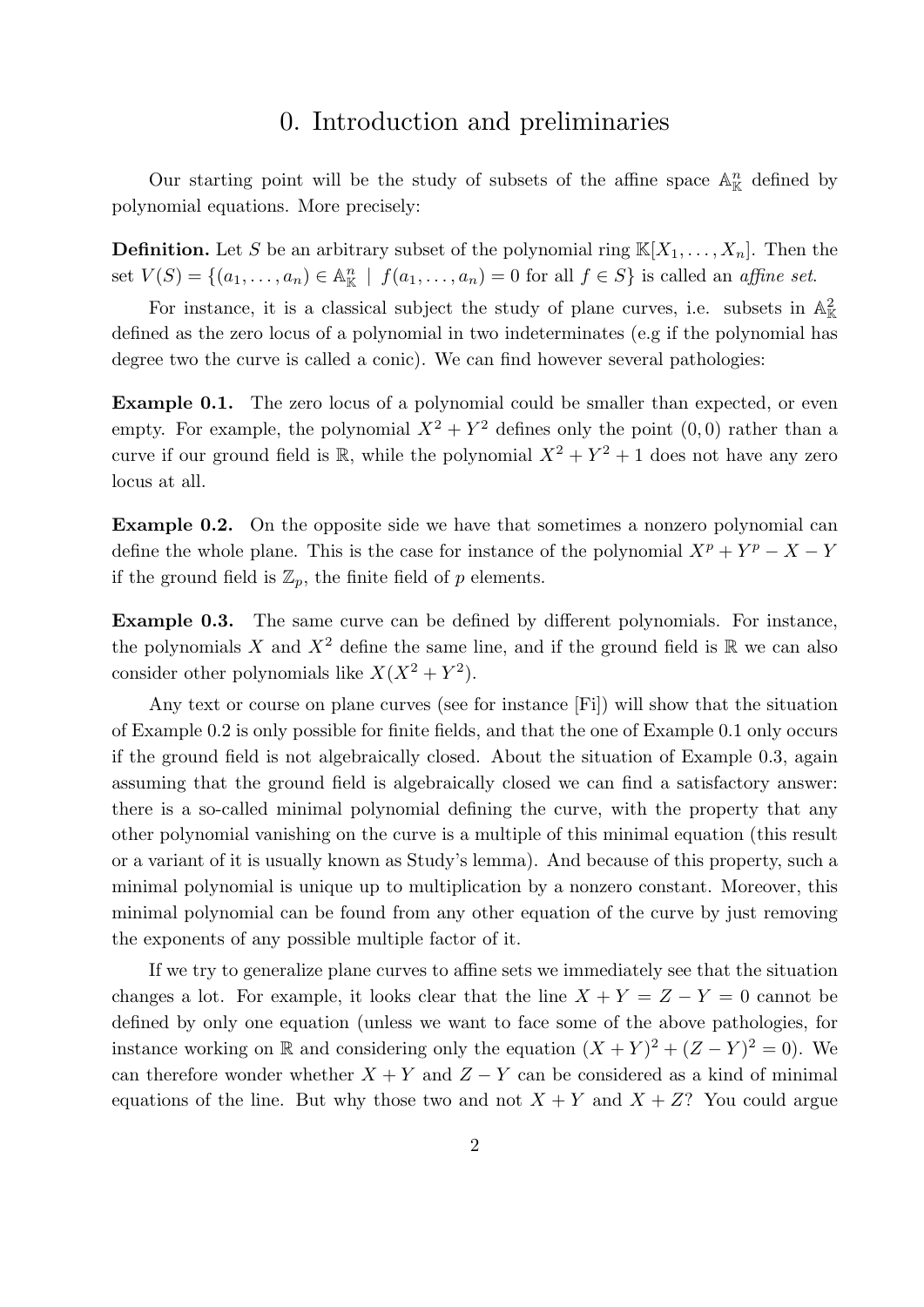that both pairs are essentially the same, since you can pass from one to another by taking linear combinations, or written in a matricial way

$$
\begin{pmatrix} X+Y \ X+Z \end{pmatrix} = \begin{pmatrix} 1 & 0 \\ 1 & 1 \end{pmatrix} \begin{pmatrix} X+Y \\ Z-Y \end{pmatrix}
$$

and hence they are the same up to multiplication by an invertible matrix of constants (the analogue to the multiplication by a nonzero constant in our case). But I could still propose  $X + Y$  and  $X + Z - X^2 - XY$  as another pair of minimal equations, since the second equation of the original pair can be expressed in terms of the new one as  $X + Z = X(X + Y) + (X + Z - X^2 - XY)$ . And now there is no way of passing from one pair to another by just multiplying by an invertible matrix of constants, since we need to use polynomials in the linear combinations.

This shows that the set of equations of an arbitrary affine set is not as easy as the one for curves, although at least we see readily that any linear combination (with coefficients arbitrary polynomials) of equations of an affine set is still an equation of the set. This motivates the following:

**Definition.** Given any subset  $Z \subset \mathbb{A}_{\mathbb{K}}^n$ , the set  $I(Z) = \{f \in \mathbb{K}[X_1,\ldots,X_n] \mid f(p) = 0 \text{ for }$ any  $p \in Z$  is an ideal of  $\mathbb{K}[X_1, \ldots, X_n]$  called the *ideal of the set Z*.

From this point of view, Study's lemma is saying that the ideal of a plane curve is principal (i.e. it is generated by one element), while in our previous example we were just finding different sets of generators of the ideal of the line, which is now the natural generalization of Study's lemma (and the generalization of how to find the minimal equation for plane curves will be the so-called Hilbert's Nullstellensatz, see Theorem 1.19).

Observe that if an affine set of  $\mathbb{A}^n_{\mathbb{K}}$  is defined by a set  $S \subset \mathbb{K}[X_1,\ldots,X_n]$ , then it is also defined by the ideal generated by S. Hence any affine set  $Z \subset \mathbb{A}^n_{\mathbb{K}}$  can be written as  $V(I)$ , for some ideal  $I \subset \mathbb{K}[X_1,\ldots,X_n]$ ; this is a very useful remark, since the Hilbert's basis theorem (see Theorem 2.2) will show that  $I$  is finitely generated, and hence any affine set can be described with a finite number of equations. In this context, the ideal  $I(Z)$  we just defined is the biggest ideal defining Z. It is clear that, if  $f<sup>m</sup>$  vanishes on Z, then also  $f$  vanishing on  $Z$ .

**Definition.** The *radical of an ideal I* of a ring A is the set  $\sqrt{I}$  defined as the set of all the elements  $f \in A$  for which there exists some  $m \in \mathbb{N}$  such that  $f^m$  is in I (it is an easy exercise to see that  $\sqrt{I}$  is an ideal). A *radical ideal* is an ideal such that  $\sqrt{I} = I$  (it is also exercise to see that  $\sqrt{I}$  is an ideal). A *radical ideal* is an ideal such that  $\sqrt{I} = I$  (it is also Exercise to see that  $\sqrt{I}$  is an ideal). A *radical ideal* is an ideal such that  $\sqrt{I} =$ <br>an easy exercise to see that the radical of an ideal is a radical ideal, i.e. that  $\sqrt{\sqrt{I}} =$ u⊔o<br>∖ I for any ideal  $I$ ).

After these definitions, our last remark can be interpreted by saying that  $I(Z)$  is a radical ideal, and that for any ideal I, the sets  $V(I)$  and  $V(\sqrt{I})$  are the same. The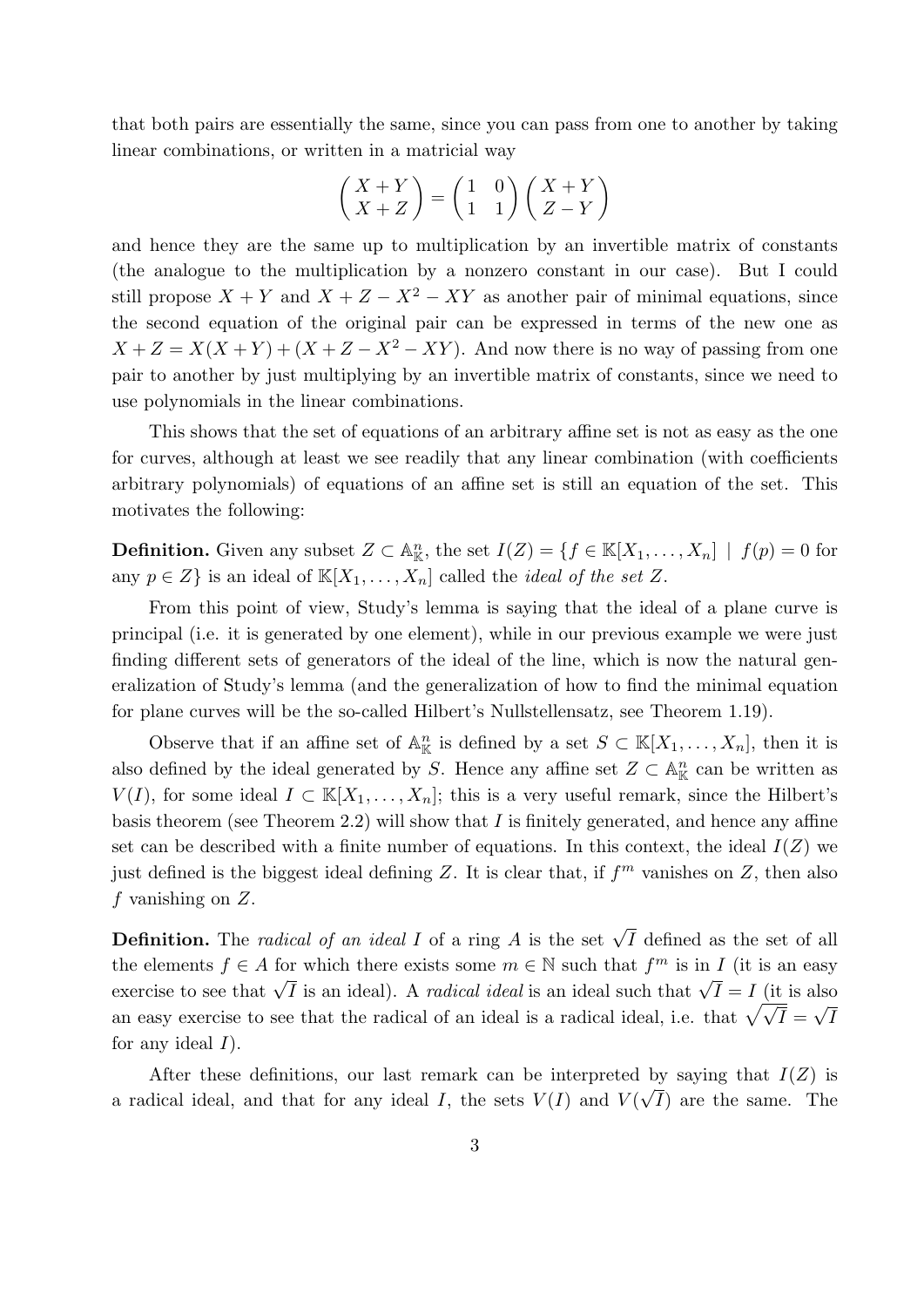Nullstellensatz (Theorem 1.19) will say that, when K is algebraically closed, the ideal of  $V(I)$  is precisely  $\sqrt{I}$ .

We now show how the situation of Example 0.2 is not possible for general affine sets when  $K$  is infinite.

**Proposition 0.4.** If K is an infinite field, then  $I(\mathbb{A}_{\mathbb{K}}^n) = \{0\}$ , i.e. the polynomial vanishing at all the points of  $\mathbb{A}^n_{\mathbb{K}}$  is zero.

*Proof:* We will use induction on n. For  $n = 1$ , the statement says that if a polynomial in one indeterminate vanishes at all the points of  $\mathbb{A}_{\mathbb{K}}^1 = \mathbb{K}$ , then it is the zero polynomial, which is trivial if  $K$  is infinite (since the number of roots of a polynomial is bounded by its degree).

If  $n > 1$ , we have to prove that any non-zero polynomial  $f \in K[X_1, \ldots, X_n]$  does not vanish at all the points of  $\mathbb{A}^n_{\mathbb{K}}$ . To show this, we write the polynomial as a polynomial (of degree say d) in the indeterminate  $X_n$ , i.e.  $f = f_0 + f_1 X_n + \ldots + f_d X_n^d$ , where  $f_0, f_1, \ldots, f_d \in$  $\mathbb{K}[X_1,\ldots,X_{n-1}]$  and  $f_d\neq 0$ . By induction hypothesis, there exists  $(a_1,\ldots,a_{n-1})\in \mathbb{A}_{\mathbb{K}}^{n-1}$ such that  $f_d(a_1, \ldots, a_{n-1}) \neq 0$ . We have now the nonzero polynomial  $f_0(a_1, \ldots, a_{n-1})$  +  $f_1(a_1,\ldots,a_{n-1})X_n+\ldots+f_d(a_1,\ldots,a_{n-1})X_n^d\in\mathbb{K}[X_n]$ , which as before cannot vanish for all the elements of K. Therefore there exists  $a_n \in \mathbb{K}$  not vanishing at it, which means that  $f(a_1, \ldots, a_n)$  is not zero, as wanted.  $\Box$ 

Since operators  $V$  and  $I$  reverse the inclusions, it seems natural to guess that the smallest non-empty affine subsets correspond to the biggest proper ideals of  $\mathbb{K}[X_1, \ldots, X_n]$ . We recall the precise algebraic definition:

**Definition.** A *maximal ideal* of a ring  $A$  is a proper ideal  $\mathfrak m$  such that any other ideal containing m is necessarily A. Equivalently (this is an easy exercise), the ideal  $\mathfrak{m} \subset A$  is maximal if and only if the quotient ring  $A/\mathfrak{m}$  is a field.

**Example 0.5.** Let us consider the point  $O = (0, \ldots, 0) \in \mathbb{A}_{\mathbb{K}}^n$ . It is clear that a polynomial f vanishing at  $O$  is characterized by the fact of not having independent term, which is in turn equivalent to belonging to the ideal  $(X_1, \ldots, X_n)$  (i.e. the ideal generated by  $X_1, \ldots, X_n$ ). Hence  $I(O) = (X_1, \ldots, X_n)$ . By performing a translation, this implies that, given any point  $p = (a_1, \ldots, a_n)$ ,  $I(p) = (X_1 - a_1, \ldots, X_n - a_n)$ . This is in fact a maximal ideal, since the composition map  $\mathbb{K} \hookrightarrow \mathbb{K}[X_1,\ldots,X_n] \to \mathbb{K}[X_1,\ldots,X_n]/I(p)$  is an isomorphism: it is immediate to see that it is injective, and for the surjectivity we just write any  $f \in K[X_1,\ldots,X_n]$  as  $f = (f - f(p)) + f(p)$  and observe that  $f - f(p)$  belongs to  $I(p)$ ; hence the class of f modulo  $I(p)$  is the image of  $f(p)$ . An equivalent statement of Hilbert's Nullstellensatz will be that, if  $K$  is algebraically closed, then all the maximal ideals of  $\mathbb{K}[X_1,\ldots,X_n]$  are of this type (see Corollary 1.17).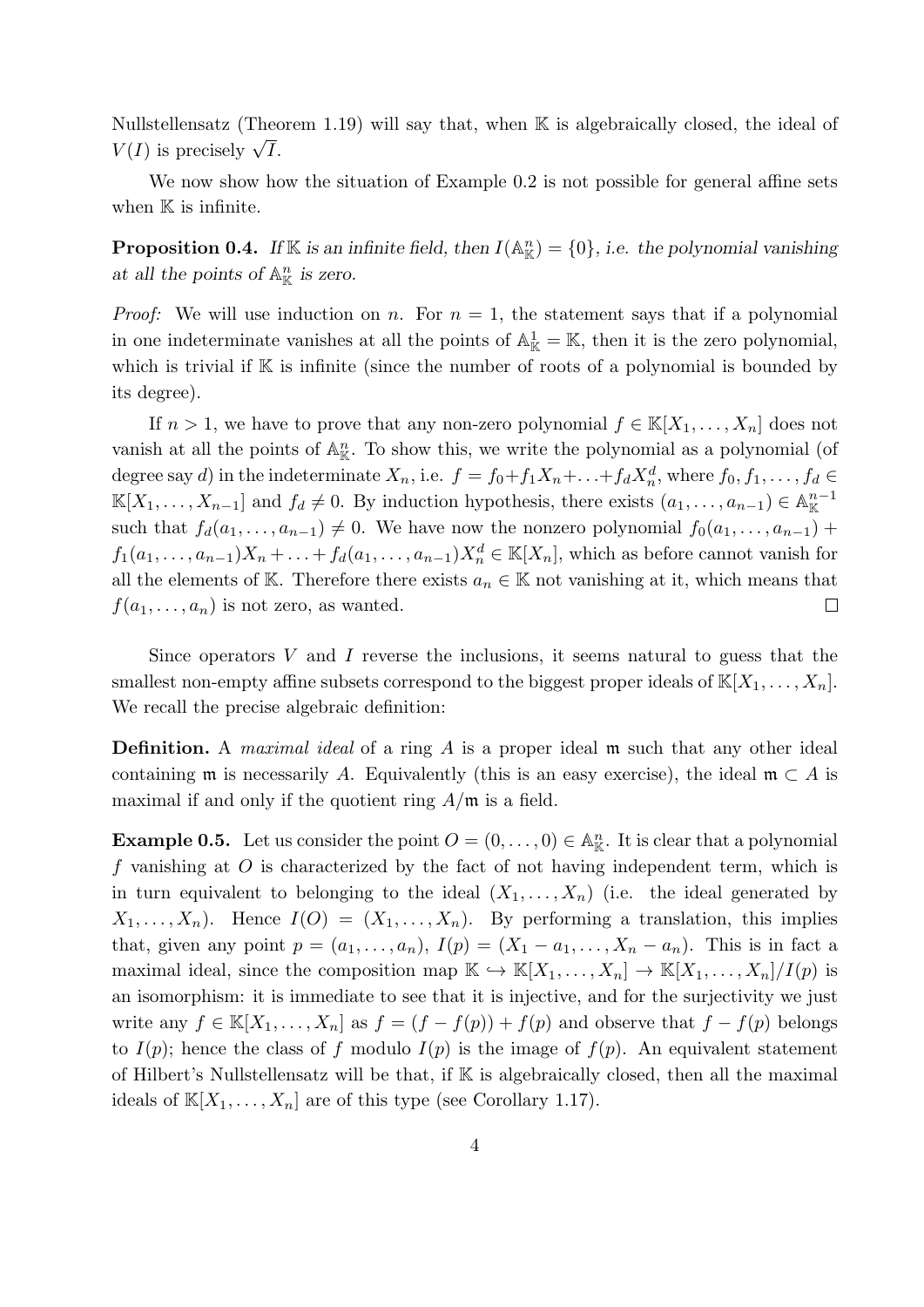**Example 0.6.** If K is not algebraically closed we can find other maximal ideals in  $\mathbb{K}[X_1,\ldots,X_n]$ . For example, in  $\mathbb{R}[X]$ , a maximal ideal is generated by an irreducible polynomial, hence of the type  $(X - a)$  or  $((X - a)^2 + b^2)$  (with  $b \neq 0$ ). In the first case we have  $(X-a) = I(a)$ , but in the second case we get a different situation, since  $((X-a)^2 + b^2)$ is the set of real polynomials vanishing at the imaginary conjugate points  $a \pm bi$ . In general, if we have two imaginary conjugate points in  $\mathbb{A}^n_{\mathbb{R}}$ , after a (real) change of coordinates we can assume that the two points are  $(\pm i, 0, \ldots, 0)$  (check this!). It is then clear that the set of real polynomials vanishing at those points is  $(X_1^2 + 1, X_2, \ldots, X_n)$ , which is a maximal ideal since  $\mathbb{R}[X_1,\ldots,X_n]/(X_1^2+1,X_2,\ldots,X_n)$  is isomorphic to  $\mathbb{R}[X_1]/(X_1^2+1)$ , which in turn is isomorphic to the field  $\mathbb{C}$ . Hence we have found in  $\mathbb{R}[X_1,\ldots,X_n]$  two kinds of maximal ideals: those corresponding to real points in  $\mathbb{A}^n_{\mathbb{R}}$  and those corresponding to pairs of conjugate imaginary points. Again, Hilbert's Nullstellensatz (but its more general version of Theorem 5.14) will imply that these are the only maximal ideals (see Remark 5.16).

Example 0.7. For arbitrary ground fields the situation becomes more complicated. Already in one variable, a maximal ideal of  $\mathbb{Q}[X]$  is generated by an irreducible polynomial f (which can have arbitrarily large degree). Hence this maximal ideal is the set of rational polynomials vanishing at all the roots of f. To put it in a way that recalls Example 0.6, if  $\alpha$ is a root of f, we can say that the maximal ideal is the set of rational polynomials vanishing at  $\alpha$  and any other conjugate element of  $\alpha$  (in the sense of Galois theory). This illustrates how to proceed for an arbitrary number of variables. Just to give a sample, consider the point  $(\sqrt[4]{2} + \sqrt{2}, \sqrt[4]{8})$ . Its coordinates are in the degree four algebraic extension  $\mathbb{Q}(\sqrt[4]{2})$  of  $Q$ . The conjugates of  $\sqrt[4]{2}$  are  $\pm \sqrt[4]{2}$  and  $\pm \sqrt[4]{2}i$ . Hence we should consider the ideal of all the rational polynomials vanishing at the points

$$
P_1 = (\sqrt[4]{2} + \sqrt{2}, \sqrt[4]{8})
$$
  
\n
$$
P_2 = (-\sqrt[4]{2} + \sqrt{2}, -\sqrt[4]{8})
$$
  
\n
$$
P_3 = (\sqrt[4]{2}i - \sqrt{2}, -\sqrt[4]{8}i)
$$
  
\n
$$
P_4 = (-\sqrt[4]{2}i - \sqrt{2}, \sqrt[4]{8}i).
$$

Since four points define a pencil of conics, we start by considering the simplest elements of this pencil, namely the union of the lines  $P_1P_2$  and  $P_3P_4$ , of equation

$$
(2 - \sqrt{2}X + Y)(2 + \sqrt{2}X + Y) = 4 + 4Y - 2X^2 + Y^2,
$$

the union of the lines  $P_1P_3$  and  $P_2P_4$ , of equation (we skip the tedious computations)

$$
-16 + 8\sqrt{2}i - 16X + 8\sqrt{2}iY - 4\sqrt{2}iX^2 + 8XY + 8Y^2 + 2\sqrt{2}iY^2
$$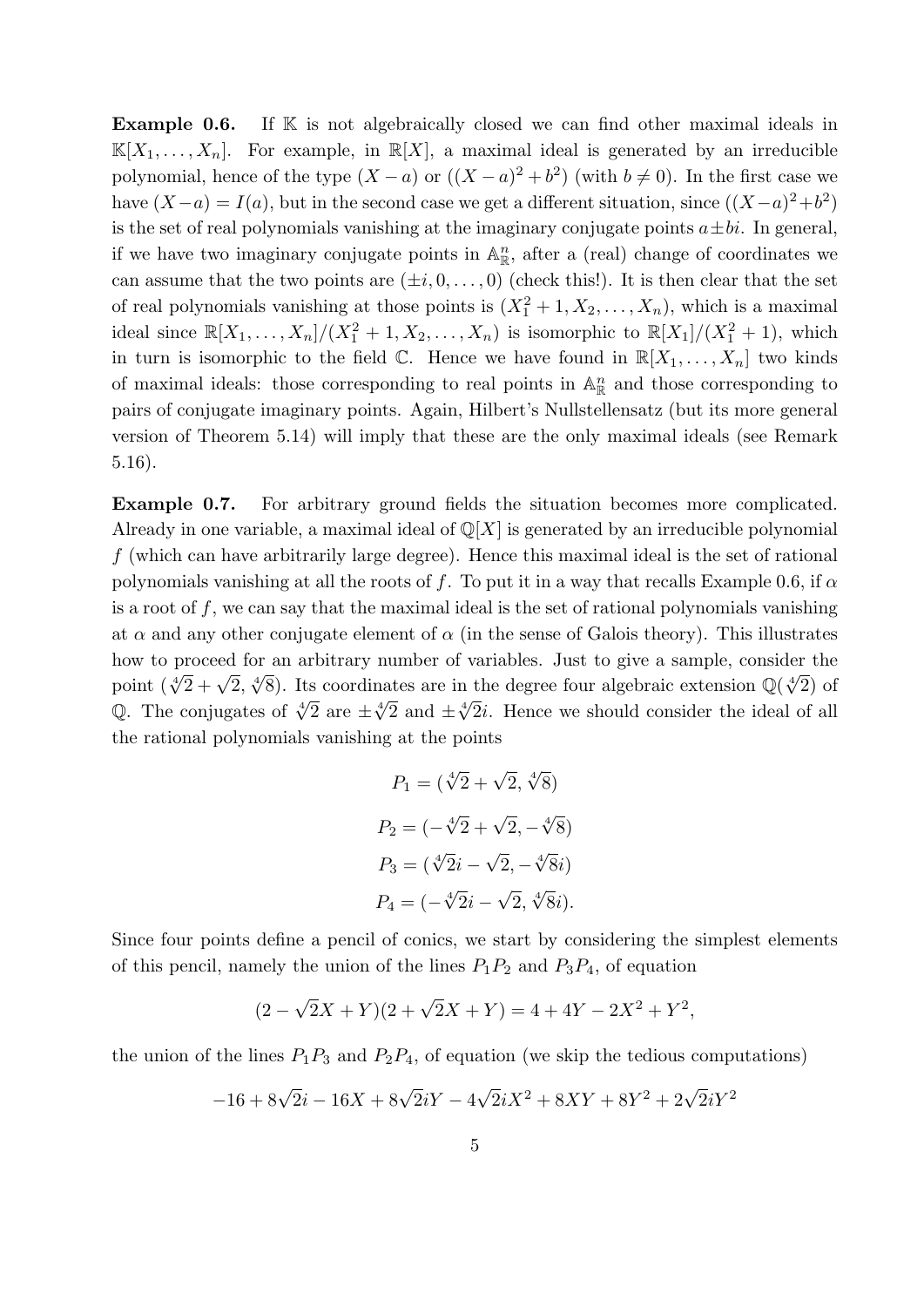and the union of the lines  $P_1P_4$  and  $P_2P_3$ , of equation

$$
-16 - 8\sqrt{2}i - 16X - 8\sqrt{2}iY + 4\sqrt{2}iX^2 + 8XY + 8Y^2 - 2\sqrt{2}iY^2.
$$

Only the first of the three equations is rational, but the two others are conjugate, and there sum is (after dividing by a constant)

$$
-2 - 2X + XY + Y^2
$$

(observe that the imaginary part of the two conjugate equations was, up to multiplication by a constant, the first rational equation we got). Hence our ideal contains the elements

$$
f = 4 + 4Y - 2X^2 + Y^2, g = -2 - 2X + XY + Y^2.
$$

Since both equations generate the pencil of conics through  $P_1, P_2, P_3, P_4$ , it seems natural to suspect that these two equations generate the ideal we are looking for. We will check it in an indirect way that shows another technique to deal with this kind of problems. First of all, observe that the second coordinates of the points  $P_1$ ,  $P_2$ ,  $P_3$ ,  $P_4$  are the roots of  $Y^4 - 8$  (a more complicated path is to start observing that the first coordinates are the roots of  $X^4 - 4X^2 - 8X + 2$ . And secondly, observe also that the first coordinate can be written in terms of the second one by the formula  $X = 4Y^3 + 2Y^2$ . We thus consider the ideal  $\mathfrak{m} = (Y^4 - 8, X - 4Y^3 - 2Y^2)$  (the reader is invited to check that this ideal coincides with the ideal generated by  $f$  and  $g$ ). This is a maximal ideal, because  $\mathbb{Q}[X,Y]/\mathfrak{m} \cong \mathbb{Q}[Y]/(Y^4-8)$  (where the isomorphism is defined by assigning to the class of  $h(X,Y)$  the class of  $h(4Y^3+2Y^2,Y)$ , and the latter is a field because  $Y^4-8$  is an irreducible polynomial (observe that this field is canonically isomorphic to  $\mathbb{Q}(\sqrt[4]{8})$ , which coincides with  $\mathbb{Q}(\sqrt[4]{2})$ . Since the ideal of all the polynomials vanishing at  $P_1, P_2, P_3, P_4$  is not the whole  $\mathbb{Q}[X, Y]$  and contains the maximal ideal m, it follows that it coincides with m. As in the previous example, we will see in Theorem 5.14 Remark 5.16 that this is the way of getting all the maximal ideals.

Remark 0.8. Observe that Example 0.5 provides an algebraic way of defining the map  $\mathbb{A}_{\mathbb{K}}^n \to \mathbb{K}$  determined by a polynomial  $f \in \mathbb{K}[X_1,\ldots,X_n]$ . Indeed, given a point  $p =$  $(a_1, \ldots, a_n)$ , we got a natural isomorphism between  $\mathbb{K}[X_1, \ldots, X_n]/I(p)$  and  $\mathbb{K}$  defined by assigning to the class of f modulo  $I(p)$  the value  $f(p)$ . Hence we can identify  $f(p)$  with the class of f modulo  $I(p)$ . As we have seen in the previous examples, when K is not algebraically closed, we have more maximal ideals than the ones corresponding to points. The same construction can be done there, since in those cases we had an isomorphism among  $\mathbb{K}[X_1,\ldots,X_n]/\mathfrak{m}$  and a finite extension of  $\mathbb{K}$  (to which the coordinates of the points corresponding to  $\mathfrak{m}$  belong to). For instance, when  $\mathbb{K} = \mathbb{R}$  we can interpret any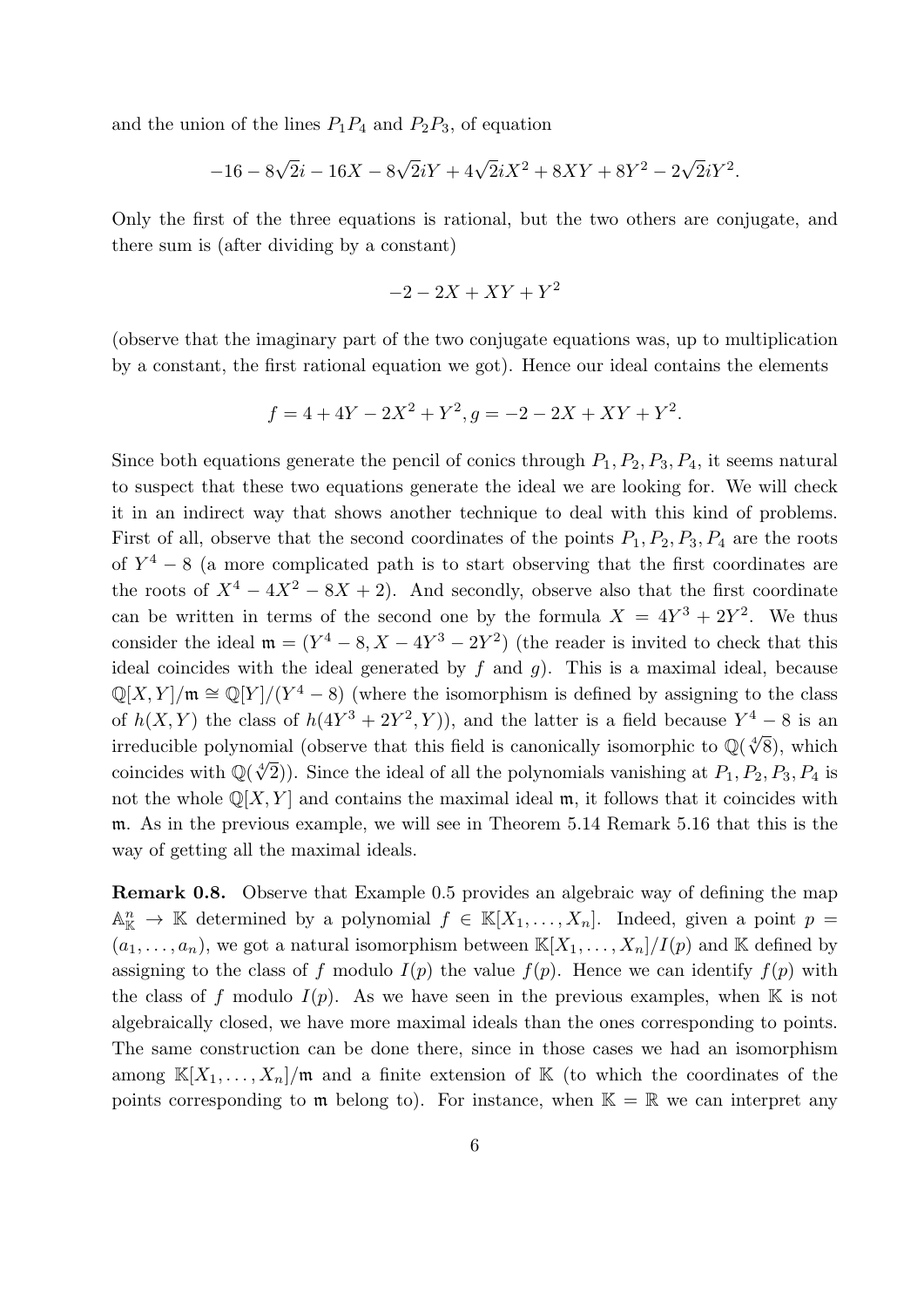$f \in \mathbb{R}[X_1,\ldots,X_n]$  as two different maps: one is the polynomial map  $\mathbb{A}_{\mathbb{R}}^n \to \mathbb{R}$  corresponding to the points with real coefficients, and another one that assigns to any maximal ideal corresponding to two conjugate imaginary points the evaluation of  $f$  at any of these two points (thus giving a complex number). Observe that if we replace  $\mathbb R$  with  $\mathbb Q$  then we would get as many quotient fields as finite extensions of Q. Hence a polynomial in  $\mathbb{Q}[X_1, \ldots, X_n]$ can be regarded as infinitely many maps with different targets.

Remark 0.9. We can repeat the same construction in rings not related with polynomial rings and hence apparently far from any possible geometry. For instance, consider the set of maximal ideals of  $\mathbb{Z}$ , i.e. the ideals generated by a prime number p. In this case, an element  $n \in \mathbb{Z}$  can be regarded as the assignment to any prime number p the class of n in the field  $\mathbb{Z}_p$ . Hence in this case the target field changes for any maximal ideal in  $\mathbb{Z}$ . This could look quite unreasonable (and maybe it is so), but we will see that, from this point of view, the set of prime numbers behave much as a geometric line (from the point of view of rings  $\mathbb{Z}$  and  $\mathbb{K}[X]$  are P.I.D., so that they should share a lot of properties).

We have so far justified the study of  $\mathbb{K}[X_1,\ldots,X_n]$  and its ideals. But is this enough to justify the interest of studying more arbitrary rings? We end this section by showing how it is interesting to study other rings (although for the time being our examples will be closely related to polynomial rings).

**Definition.** A regular function on an affine set  $Z \subset \mathbb{A}^n$  is a function  $\varphi : Z \to \mathbb{A}^n$  defined globally by a polynomial  $f \in K[X_1, \ldots, X_n]$ . The set of all the regular functions on Z will be denoted by  $\mathcal{O}(Z)$ .

By definition, there is a surjective map  $\mathbb{K}[X_1,\ldots,X_n] \to \mathcal{O}(Z)$  assigning to any polynomial f the function it defines. This is clearly a homomorphism of rings, and its kernel is precisely  $I(Z)$ . We have therefore a natural isomorphism between  $\mathcal{O}(Z)$  and  $\mathbb{K}[X_1,\ldots,X_n]/I(Z)$ . We will see in these notes that the study of this ring will give most of the geometric properties of the affine set  $Z$  (as a first example, we can mention that from Exercise 1.4(vi) there is a bijection between the maximal ideals of  $\mathcal{O}(Z)$  and the maximal ideals of  $\mathbb{K}[X_1,\ldots,X_n]$  containing  $I(Z)$ ; if  $\mathbb K$  is algebraically closed, this means that Z can be identified with the set of maximal ideals of  $\mathcal{O}(Z)$ ). Examples 0.6 and 0.7 suggest that, if we replace  $I(Z)$  with other ideal defining the empty set, then the set of maximal ideals of this new quotient should represent the set of "imaginary" points defined by the ideal. Hence it look natural to study the set of maximal ideals of any ring (in fact the natural think will be to consider the set of prime ideals). For instance, when considering rings related with Z, this would allow to give geometrical meaning to notions of number theory. Our scope in these notes will be thus to study arbitrary rings and ideals, having in mind the previous geometric interpretation.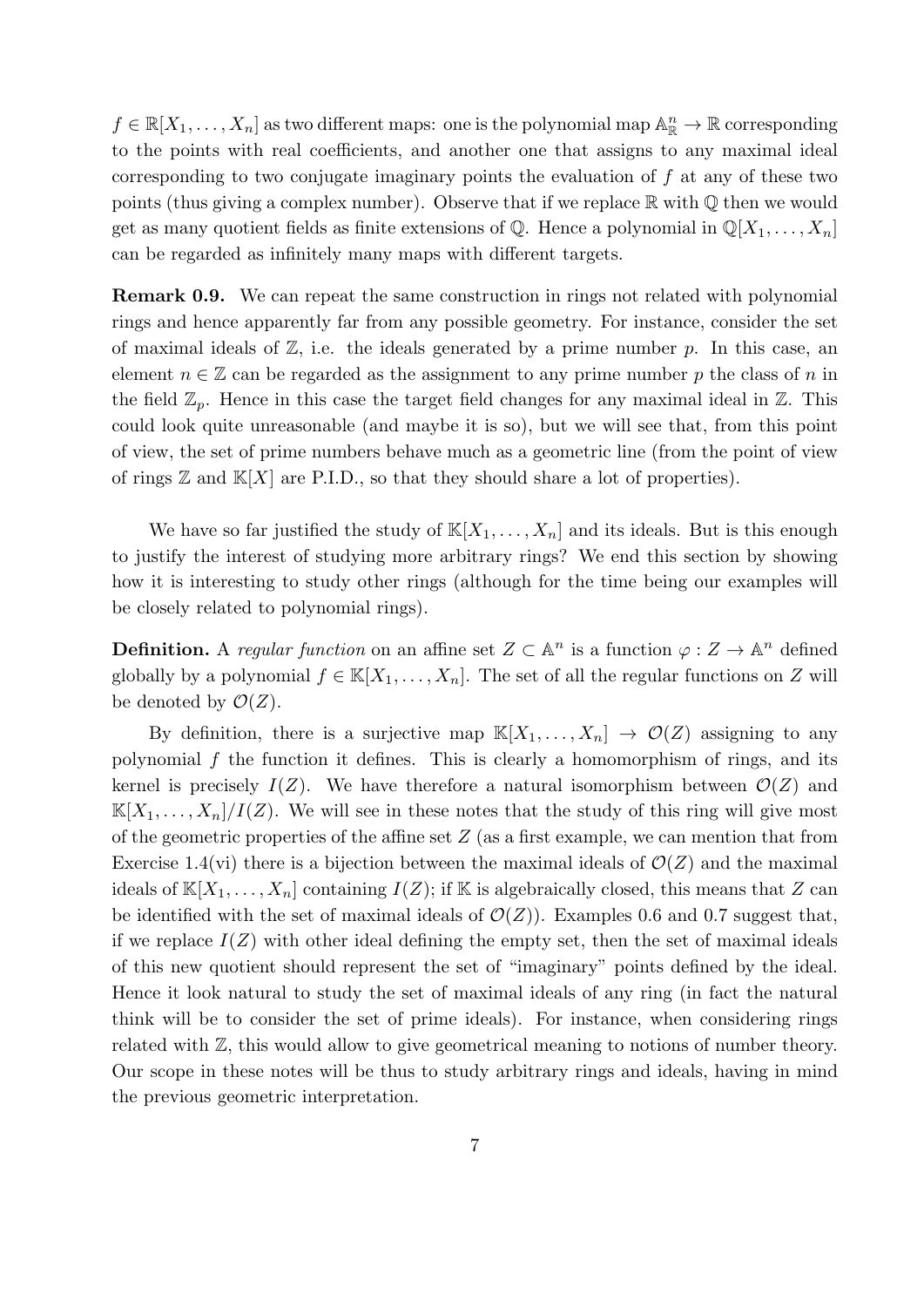### 1. Rings and ideals; the Nullstellensatz

We start by recalling some basic facts about ring and ideals. Throughout these notes, all the rings will be assumed to be commutative and will have a unity element 1 for the product.

**Definition.** A prime ideal of a ring A is an ideal p such that whenever  $fg \in \mathfrak{p}$  for two elements  $f, g \in A$ , then necessarily  $f \in \mathfrak{p}$  or  $g \in \mathfrak{p}$ . Obviously, we can replace the product of two elements by the product of a finite number of elements of A.

The property defining prime ideals can be translated into ideals rather than elements. We recall first the definition of product of ideals.

**Definition.** The *product of the ideals*  $I_1, \ldots, I_n$  is defined to be the ideal  $I_1 \ldots I_r$  generated by the set of products  $f_1 \tcdot \tcdot f_r$ , with  $f_i \tcdot I_i$  for  $i = 1, \ldots, r$ . In particular, the r-th power of an ideal I is defined to be the ideal  $I<sup>r</sup>$  generated by the products of r elements of I (be careful! because  $I^r$  is NOT the ideal generated by the elements  $f^r$  with  $f \in I$ ).

**Lemma 1.1.** An ideal p of a ring A is prime if and only if whenever  $p \supset I_1 \dots I_r$  (with  $I_1, \ldots, I_r$  ideals of A) it necessarily holds that  $\mathfrak p$  contains some  $I_i, i = 1, \ldots, r$ . In particular, if **p** is a prime ideal containing the intersection of a finite number of ideals  $\mathfrak{p} \supset I_1 \cap \ldots \cap I_r$ , then  $\mathfrak p$  contains some  $I_i$ .

*Proof:* The "if" part of the statement is almost trivial. Given  $f, g \in A$  such that  $fg \in \mathfrak{p}$ , we can re-write this last condition as saying that  $\mathfrak{p}$  contains  $(f)(g)$ , the product of the ideals  $(f)$  and  $(g)$ . By hypotheses, p contains then either  $(f)$  or  $(g)$ , hence it contains either  $f$  or  $g$ , which proves that  $\mathfrak p$  is prime.

For the "only if" part, assume  $\mathfrak{p} \supset I_1 \dots I_r$ . Suppose for contradiction that for each  $i = 1, \ldots, r$  the ideal  $I_i$  is not contained in  $\mathfrak p$  we could find an element  $f_i$  in  $I_i$  but not in **p**. But then the element  $f_1 \ldots f_r$  would be in  $I_1 \ldots I_r$ , but on the other hand it cannot be in p because p is prime, which is absurd.

The last part of the statement is immediate by observing that there is an inclusion  $I_1 \ldots I_r \subset I_1 \cap \ldots \cap I_r.$  $\Box$ 

Remark 1.2. Observe that in the above characterization of prime ideals we cannot replace  $I_1 \ldots I_r$  with  $I_1 \cap \ldots \cap I_r$ . For instance, it is easy to see that the ideal  $(X^2) \subset \mathbb{K}[X]$ satisfies that whenever  $(X^2) \supset I_1 \cap \ldots \cap I_r$  then it contains some  $I_i$  (do it as an exercise, by using that  $\mathbb{K}[X]$  is a P.I.D.). In fact any  $(p^s)$  with  $s \geq 2$ , where p is an irreducible element of a P.I.D. gives a counterexample. It is not by chance that we need to use powers for a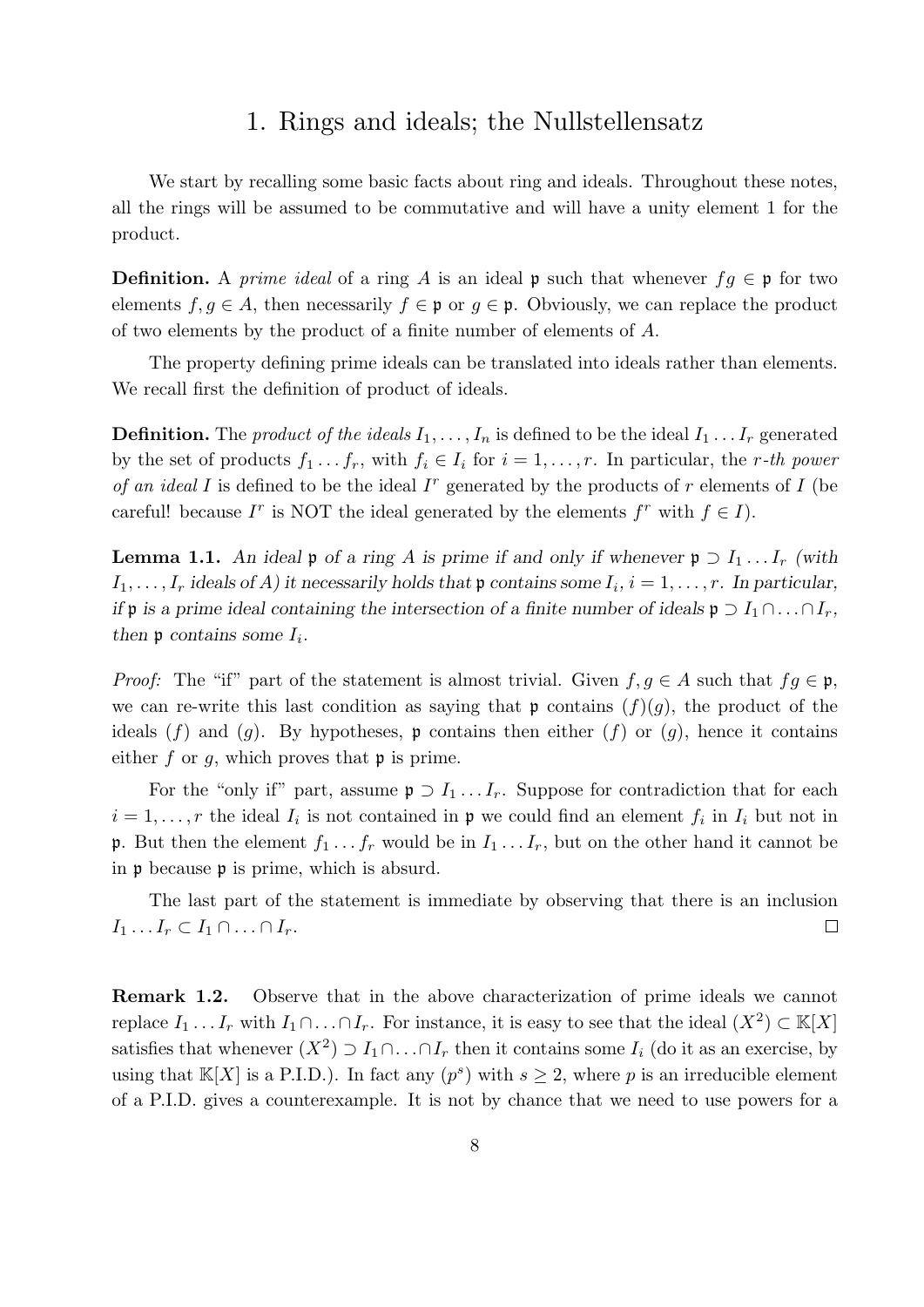counterexample; this is in fact the underlying idea of primary ideal that we will study in the next section.

We give now a simple result giving a sufficient condition for the intersection of two ideal two coincide with their product. This is especially useful when one tries to find generators of the intersection of ideals.

**Lemma 1.3.** Let  $I, J \subset A$  be two ideals such that  $I + J = A$ . Then  $IJ = I \cap J$ .

*Proof:* We always have  $IJ = I \subset J$ , so that it is enough to prove the other inclusion. Since  $I + J = A$ , we have an equality  $1 = f + g$ , with  $f \in I$  and  $g \in J$ . Take now any  $h \in I \cap J$ . We can thus write  $h = h1 = h(f + g) = hf + hg$ . Since  $h \in J$ , we have  $hf \in IJ$ , and since  $h \in I$  we also have  $hg \in IJ$ . Therefore  $h \in IJ$ , as wanted.  $\Box$ 

We give now as an exercise a series of easy properties of ideals that we will use often in the notes.

Exercise 1.4. Prove the following properties.

- (i) Any maximal ideal is prime.
- (ii) Any prime ideal is radical.
- (iii) If  $I_1, \ldots, I_n$  are ideals, then  $\sqrt{I_1 \cap \ldots \cap I_n} =$ √  $\overline{I_1} \cap \ldots \cap$ √  $\overline{I_n}.$
- (iv) The inverse image of a prime ideal by a homomorphism of rings is also a prime ideal.
- (v) If  $I_1 \subset I_2 \subset \ldots$  is an infinite chain of ideals, then  $\bigcup_{n \in \mathbb{N}} I_n$  is also an ideal.
- (vi) If I is an ideal of A, then the projection  $\pi : A \to A/I$  induces a bijection between the ideals of  $A/I$  and the ideals of A containing I. Moreover, this bijection restricts to a bijection between prime ideals of  $A/I$  and prime ideals of A containing I; a further restriction gives a bijection between maximal ideals of  $A/I$  and maximal ideals of A containing I.
- (vii) Prove that, for any ideal I such that  $\sqrt{I}$  is finitely generated, there exists some  $m \in \mathbb{N}$ such that  $(\sqrt{I})^m \subset I$ .

We recall now Zorn's Lemma, which we will need to prove a pair of results about ideals.

**Theorem 1.5** (Zorn's Lemma). Let  $\Sigma$  be an ordered set, and assume that any completely ordered set of elements  $x_1 \le x_2 \le \dots$  of  $\Sigma$  has an upper bound (i.e. there exists  $x \in \Sigma$ such that  $x_x \leq x$  for each  $n \in \mathbb{N}$ ). Then  $\Sigma$  possesses maximal elements (i.e. elements x for which there is no  $y \in \Sigma$  such that  $x \leq y$ ).

Proposition 1.6. For any proper ideal I of a ring A, there exists a maximal ideal containing I.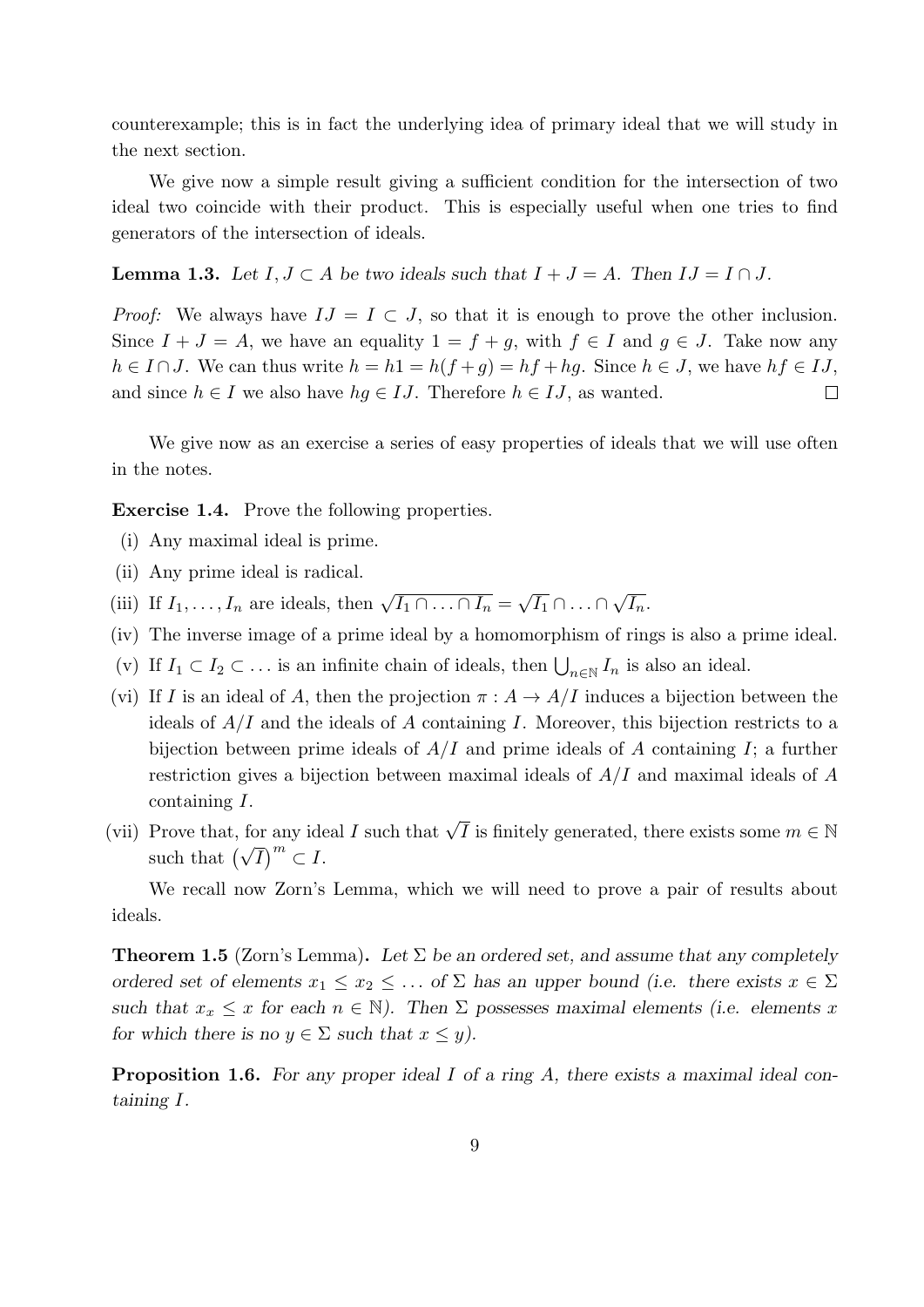*Proof:* This is an easy application of Zorn's Lemma. Just consider the set  $\Sigma$  consisting of all the proper ideals of A containing I and order it by saying that  $I_1$  is smaller than  $I_2$ if and only if  $I_1 \subset I_2$ . Then Exercise 1.4(v) implies that  $\Sigma$  is in the hypothesis of Zorn's lemma, and clearly a maximal element of  $\Sigma$  is a maximal ideal containing I.  $\Box$ 

**Proposition 1.7.** If I is a proper ideal of A, then  $\sqrt{I}$  is the intersection of the prime ideals containing I.

*Proof:* It is clear that  $\sqrt{I}$  is contained in any prime ideal containing *I*. Reciprocally, assume that we have  $f \notin$ √ I and let us prove that then f is not contained in some prime ideal containing I. We consider the set  $\Sigma$  consisting of all the proper ideals  $J \supset I$  such that  $f \notin \sqrt{J}$  and order it by the inclusion relation. Exercise 1.4(v) implies that for any chain  $I_1 \subset I_2 \subset \ldots$  of ideals in  $\Sigma$ , the ideal  $\bigcup_{n\in\mathbb{N}} I_n$  is an upper bound of  $I_1, I_2, \ldots$ ,. Then Zorn's Lemma implies that  $\Sigma$  possesses a maximal element **p**. We will finish the proof by showing that **p** is a prime ideal (it is already proper, since it belongs to  $\Sigma$ ).

The first remark is that saying that an element  $g \in A$  is not in p is equivalent, by the maximality of **p**, to say that f belongs to  $\sqrt{\mathfrak{p} + (g)}$ . We take now two elements  $g_1, g_2 \in A$ not in  $\mathfrak{p}$ , and we need to prove that  $g_1g_2$  is not in  $\mathfrak{p}$ . By the above remark, we have expressions

$$
f^{n_1} = p_1 + h_1 g_1
$$

$$
f^{n_2} = p_2 + h_2 g_2
$$

for some  $n_1, n_2 \in \mathbb{N}$  and  $h_1, h_2 \in A$ . The multiplication of both equalities yields

$$
f^{n1+n_2} = (p_1p_2 + p_1h_2g_2 + p_2h_1g_1) + h_1h_2g_1g_2 \in \mathfrak{p} + (g_1g_2)
$$

 $\Box$ 

and this implies that  $g_1g_2$  is not in  $\mathfrak{p}$ , as wanted.

**Definition.** An element  $f \in A$  of a ring is called *nilpotent* if there is some  $n \in \mathbb{N}$  such that  $f^n = 0$ . The *nilradical* of the ring A is  $\mathfrak{n} = \sqrt{(0)}$ , i.e. the set of all the nilpotent elements of A. By the above proposition, the nilradical is the intersection of all the prime ideals of A.

We now want to give a geometric interpretation to any ring. For this purpose, we will follow the suggestions of the introduction. The only difference (we will hopefully able to explain why later on) is that, instead of considering just maximal ideals we are going to deal in general with prime ideals.

**Definition.** The *spectrum of a ring A* is the set  $Spec(A)$  consisting of all the prime ideals of A.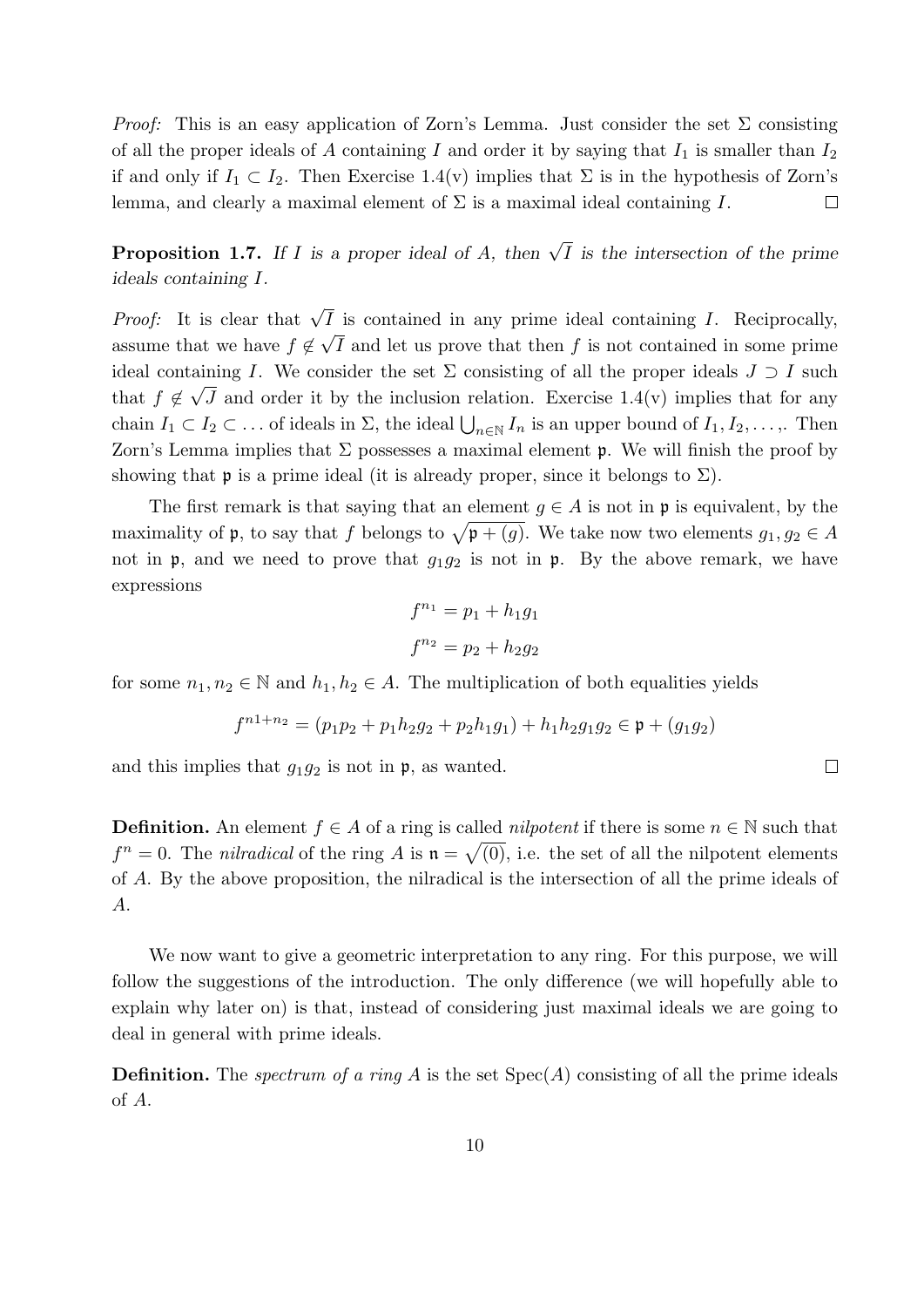The idea is to regard any element  $f \in A$  as a kind of map defined on  $Spec(A)$ . Imitating what we did in Remarks 0.8 and 0.9, given  $f \in A$ , we assign to each prime ideal p the class of f in  $A/\mathfrak{p}$  (this is only an integral domain and not a field, if  $\mathfrak{p}$  is not maximal; you can take its quotient field, if you prefer). Hence the image of  $f$  is zero if and only if  $f$ belongs to p. This motivates the following definitions, which will have the same properties as the corresponding ones in the geometric case.

**Definition.** Given a subset  $S \subset A$  we define  $V(S)$  as the subset of  $Spec(A)$  consisting of those prime ideals  $\mathfrak p$  containing S (in terms of the "map" defined by f, these are exactly the prime ideals at which f "vanishes"). Similarly, given a subset  $X \subset \text{Spec}(A)$ , we define  $I(X) = \bigcap_{\mathfrak{p} \in X} \mathfrak{p}$ , i.e. the set of elements  $f \in A$  "vanishing" at all the elements of X.

Example 1.8. Let us see that our definitions make some sense. If we consider the polynomials  $f = X^2 + Y^2 + 1, g = X^2 + 1 \in \mathbb{R}[X, Y]$ , we know that they both define the empty set in  $\mathbb{A}^2_{\mathbb{R}}$ . However, we know that somehow there zero loci cannot be considered to be the same, because  $V(f)$  is an imaginary ellipse, while  $V(g)$  is a pair of imaginary lines. In fact, we can distinguish both if we regard  $V(f)$ ,  $V(g)$  as subsets of  $Spec(\mathbb{R}[X, Y])$  instead of  $\mathbb{A}^2_{\mathbb{R}}$  (hence we use the last definition for V). Indeed, now  $V(f)$ ,  $V(g)$  are not empty and they are different. For instance, the maximal ideal  $(X, Y^2 + 1)$  (which represents the imaginary conjugate points  $(0, \pm i)$ , belongs to  $V(f)$  but not to  $V(g)$ , while the maximal ideal  $(X^2 + 1, Y - 1)$  belongs to  $V(g)$  but not to  $V(f)$ . We even have that  $V(f) \cap V(g)$ consists (as the geometry says) in just one point, precisely the maximal ideal  $(X^2 + 1, Y)$ (which corresponds to the points  $(\pm i, 0)$ ).

We check now the first properties of the operator  $V$  defined in the two different contexts of affine sets and spectra of a ring. The first remark is that  $V(S)$  coincides (in both contexts) with  $V(I)$ , where I is the ideal generated by S. So if necessary we can always assume that S is an ideal.

**Lemma 1.9.** The operator V defined on the set of subsets of  $\mathbb{K}[X_1, \ldots, X_n]$  (resp. an arbitrary ring A) to the set of subsets of  $\mathbb{A}^n_{\mathbb{K}}$  (resp. Spec(A)). Then:

- (i)  $V(1) = \emptyset$  and  $V(0) = \mathbb{A}_{\mathbb{K}}^n$  (resp. Spec(A)).
- (ii) If  $\{S_j\}_{j\in J}$  is a collection of subsets of  $\mathbb{K}[X_1,\ldots,X_n]$  (resp. A), then  $\bigcap_{j\in J} V(S_j) =$  $V(\bigcup_{j\in J}S_j)$ . In particular, if  $\{I_j\}_{j\in J}$  is a collection of ideals of  $\mathbb{K}[X_1,\ldots,X_n]$  (resp. A), then  $\bigcap_{j\in J} V(I_j) = V(\sum_{j\in J} I_j).$
- (iii) If I, I' are two ideals of  $\mathbb{K}[X_1,\ldots,X_n]$  (resp. A), then  $V(I) \cup V(I') = V(II') =$  $V(I\cap I').$

Proof: Parts (i) and (ii) are straightforward and are left as an exercise. Part (iii) in the context of  $Spec(A)$  is an immediate consequence of Lemma 1.1. In the context of affine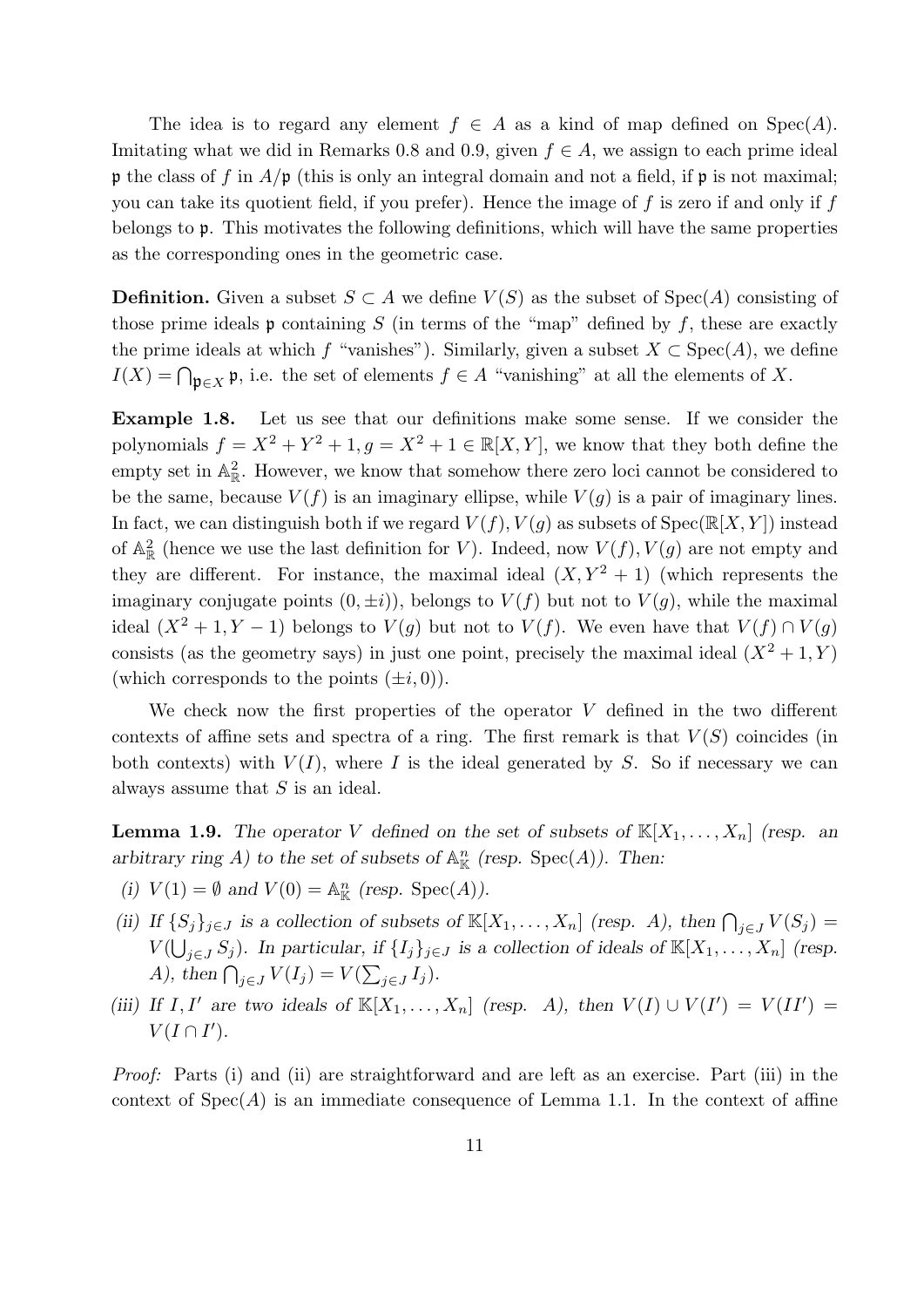sets, it is immediate that we have inclusions  $V(I) \cup V(I') \subset V(I \cap I') \subset V(II')$ , so that it is enough to prove the inclusion  $V(II') \subset V(I) \cup V(I')$ . Thus assume that we have  $p \in V(II')$  but  $p \notin V(I)$  and let us prove that then  $p \in V(I')$ , i.e that  $f'(p) = 0$  for any  $f' \in I'$ . The assumption  $p \notin V(I)$  means that there exists  $f \in I$  such that  $f(p) \neq 0$ . We now take any  $f' \in I'$ . Hence  $ff' \in II'$  and since  $p \in V(II')$  it follows that  $f(p)f'(p) = 0$ . Since  $f(p) \neq 0$ , we conclude  $f'(p) = 0$ , as wanted.  $\Box$ 

Observe that the above lemma is saying that the sets of the form  $V(S)$  satisfy the axioms of the closed sets of a topology. We thus make the following:

**Definition.** The Zariski topology on the affine space  $\mathbb{A}^n$  (resp.  $Spec(A)$ ) is the one for which the closed sets are precisely the sets of the form  $V(S)$  with  $S \subset \mathbb{K}[X_1,\ldots,X_n]$  (resp.  $S \subset A$ ).

We enumerate now as an (easy) exercise the common properties of  $V$  and  $I$  in the two contexts:

**Exercise 1.10.** Prove the following properties of the operators V and I:

- (i) The sets of the form  $D(f) = \mathbb{A}_{\mathbb{K}}^n \setminus V(f)$  (resp.  $D(f) = \text{Spec}(A) \setminus V(f)$ ) form a basis of the Zariski topology when f varies in  $\mathbb{K}[X_1, \ldots, X_n]$  (resp. A).
- (ii) If, I, J are two ideals of  $\mathbb{K}[X_1,\ldots,X_n]$  (resp. A), then  $V(I) = V(J)$  if and only if  $I=\sqrt{J}$ .
- (iii) If  $\{Z_j\}_{j\in J}$  is a collection of subsets of  $\mathbb{A}^n_{\mathbb{K}}$  (resp. Spec(A)), then  $I(\bigcup_{j\in J} X_j)$  =  $\bigcap_{j\in J} I(X_j).$
- (iv) For any subset Z of  $\mathbb{A}^n_{\mathbb{K}}$  (resp. Spec(A)),  $V(I(Z))$  is the topological closure of Z (hence  $V(I(Z)) = Z$  if Z is a closed set).

The special properties of the operators V and I in  $Spec(A)$  are collected in this other exercise:

Exercise 1.11. If A a is ring, prove the following properties:

- (i)  $I(\text{Spec}(A)) = \sqrt{(0)}$  (compare with Proposition 0.4)
- (ii) The set  $\{\mathfrak{p}\}\$ is closed in the Zariski topology if and only if  $\mathfrak{p}$  is a maximal ideal.
- (iii) If I is an ideal of A, then  $I(V(I)) = \sqrt{I}$  (the analogue in the geometric case is a very hard result, known as Nullstellensatz and valid only if K is algebraically closed, which we will prove in Theorem 1.19; in the case of a spectrum, it is just an immediate consequence of Proposition 1.7).
- (iv) As a consequence, prove that  $V$  and  $I$  define a bijection between the set of radical ideals of A and the set of closed sets of  $Spec(A)$ .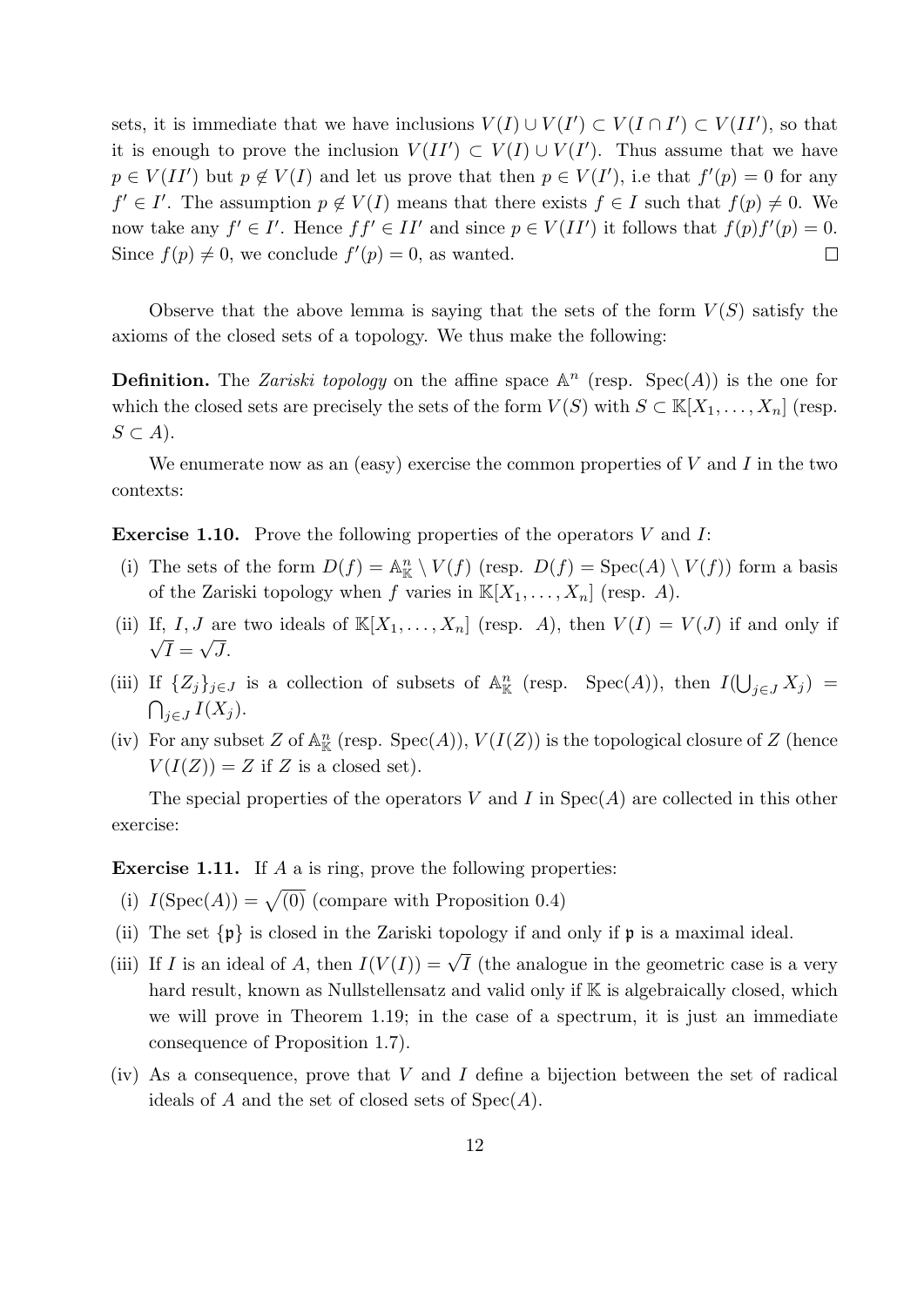In the previous section we obtained maximal ideals from points, by observing that a point is the smallest possible non-empty affine set; a weaker fact is that it cannot be split into different affine pieces. The precise general definition is the following:

**Definition.** A nonempty closed subset  $Z \subset A$  of a topological space A (think of A as an affine space or a spectrum of a ring, with the Zariski topology) is called irreducible if it satisfies any of the following (clearly equivalent) properties:

- (i) Z cannot be expressed as a union  $Z = Z_1 \cup Z_2$ , with  $Z_1 \subsetneq Z$  and  $Z_2 \subsetneq Z$  closed subsets of A.
- (ii) If  $Z \subset Z_1 \cup Z_2$  (with  $Z_1$  and  $Z_2$  closed sets of A) then either  $X \subset Z_1$  or  $X \subset Z_2$ .

(iii) Any two nonempty open sets of Z necessarily meet.

If  $A = \mathbb{A}^n$  with the Zariski topology and Z is an irreducible affine set, then Z is also called an affine variety.

The algebraic translation of this concept is given by the following (see also Lemma 1.1):

**Lemma 1.12.** A closed subset Z in  $\mathbb{A}^n_{\mathbb{K}}$  (resp.  $Spec(A)$ ) is irreducible if and only if its ideal  $I(Z)$  is prime.

*Proof:* We will do the prove in  $\mathbb{A}_{\mathbb{K}}^n$ , the proof for  $Spec(A)$  being identical. Observe that  $I(Z)$  is the whole polynomial ring  $\mathbb{K}[X_1,\ldots,X_n]$  if and only if Z is the empty set. Hence we are dealing with nonempty sets and proper ideals.

Assume first Z is irreducible. Let f, g be polynomials such that  $fg \in I(Z)$ . Then clearly  $Z \subset V(f) \cup V(g)$ , so that the irreducibility implies that either  $Z \subset V(f)$  or  $X \subset V(q)$ . But the latter is equivalent to  $f \in I(Z)$  or  $q \in I(Z)$ , which proves that  $I(Z)$ is prime.

Assume now that  $I(Z)$  is prime and  $Z \subset Z_1 \cup Z_2$  with  $Z_1, Z_2$  affine sets. Suppose  $Z \not\subset Z_1$  and  $Z \not\subset Z_2$ . Then  $I(Z_1) \not\subset I(Z)$  and  $I(Z_2) \not\subset I(Z)$ . We can therefore find polynomials  $f \in I(Z_1)$  and  $g \in I(Z_2)$  none of them in  $I(Z)$ . But  $fg \in I(Z_1 \cup Z_2) \subset I(Z)$ , which contradicts the fact that  $I(Z)$  is prime. This completes the proof of the Lemma.  $\Box$ 

Lemma 1.9 and Exercise 1.10(iii) show that the union of closed sets corresponds to the intersection of ideals, while intersection of closed sets corresponds to the sum of ideals. However, this correspondence is not complete. The cute reader probably has already missed that we did not claim that the ideal of the union of closed sets is the sum of their corresponding ideals. In fact, this is not true, as the following example will show.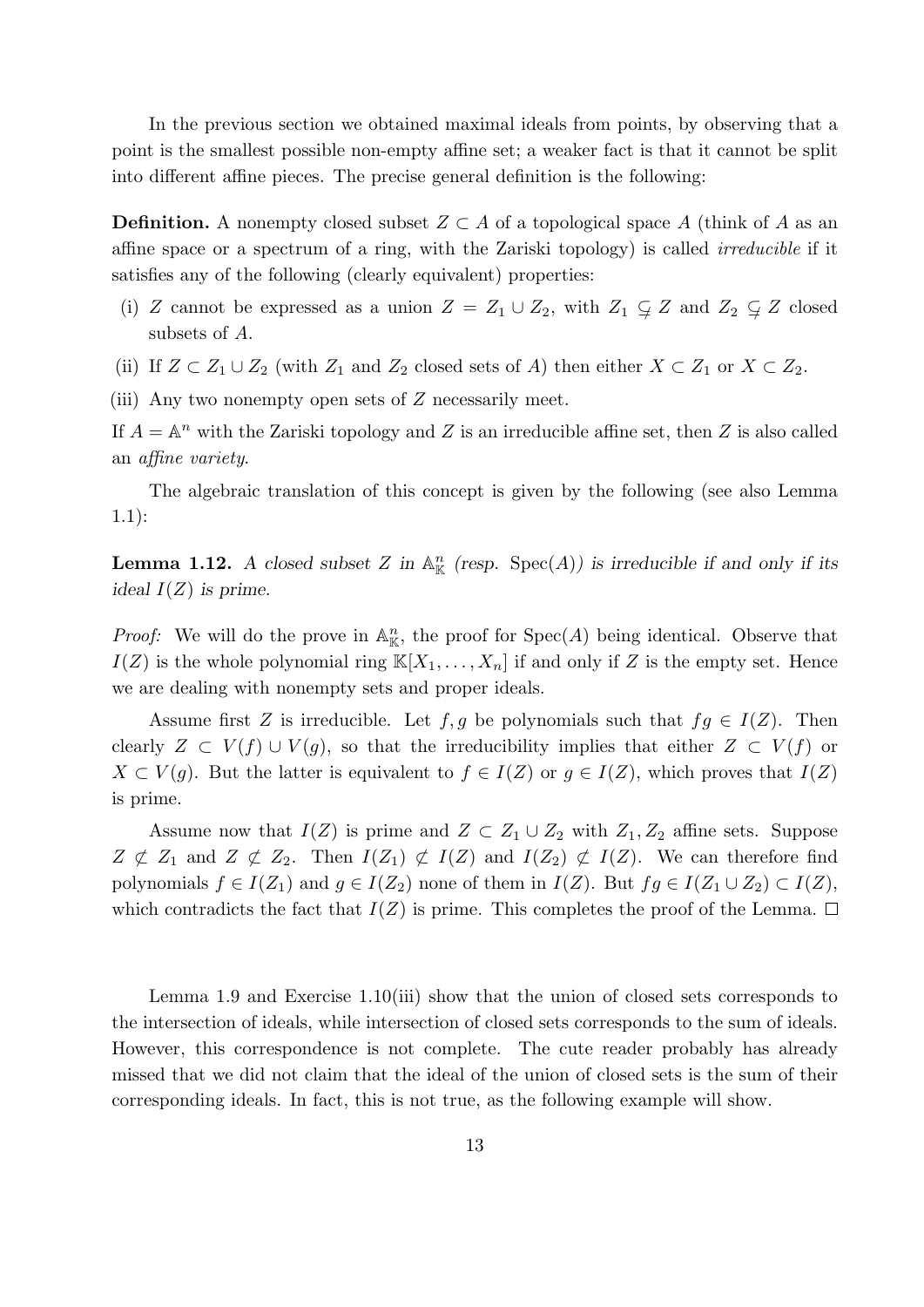**Example 1.14.** Consider the affine sets  $C = V(Y - X^2)$  and  $L = V(Y)$  of  $\mathbb{A}^2$ . They are respectively a parabola and a line tangent to it. It is not difficult to see that  $I(C)$  $(Y - X^2)$  and  $I(L) = (Y)$ . We have therefore  $I(C) + I(L) = (X^2, Y) \neq (X, Y) =$  $I(\{(0,0)\}) = I(C \cap L)$ . However this fact should be considered natural, because C and L share not only the point  $(0, 0)$ , but also the horizontal tangent direction, and this is what the ideal  $(X^2, Y)$  encodes. Indeed, a polynomial f belongs to  $(X, Y)$  if and only if the curve  $V(f)$  passes through  $(0,0)$ , while f belongs to  $(X^2, Y)$  if and only if  $V(f)$ passes through  $(0, 0)$  in the horizontal direction (or more properly if the line  $Y = 0$  meets the curve at  $(0, 0)$  with multiplicity at least two). The idea you should have in mind is that non-radical ideals encode some "infinitesimal" information about the affine sets they define.

We end this section by proving the most important result about the relation of ideals and affine sets: Hilbert's Nullstellensatz. We will need a technical result first (the first part of it will be needed for generalizations of the Nullstellensatz).

**Lemma 1.15.** Let K be a field and  $f \in K[X_1, \ldots, X_n]$  is a non-constant polynomial. Then:

- (i) For sufficiently large m, the polynomial  $f(X_1 + X_n^{m-1}, \ldots, X_{n-1}^m + X_n, X_n)$  is, up to multiplication by a constant, monic in the variable  $X_n$ .
- (ii) If K is an infinite field, it is possible to find  $\lambda_1, \ldots, \lambda_{n-1} \in \mathbb{K}$  such that  $f(X_1 +$  $\lambda_1 X_n, \ldots, X_{n-1} + \lambda_{n-1} X_n, X_n$  is, up to multiplication by a constant, monic in the variable  $X_n$ .

*Proof:* For (i), let m be larger than any exponent  $i_j$  of any monomial  $x_1^{i_1} \ldots x_n^{i_n}$  appearing in f. An automorphism of  $K[x_1, \ldots, x_n]$  leaving invariant  $x_n$  and mapping each other  $x_i$  to  $x_i + x_n^{m^{n-1-i}}$  sends any monomial  $x_1^{i_1} \ldots x_n^{i_n}$  to a polynomial whose monomial of highest degree is  $x_n^{i_1m^{n-1}+\ldots+i_{n-1}m+i_n}$ . Regarding this degree as a number written in base m, it follows that  $i_1m^{n-1} + ... + i_{n-1}m + i_n \leq i'_1m^{n-1} + ... + i'_{n-1}m + i'_n$  if and only if  $(i_1, \ldots, i_{n-1}, i_n) \leq (i'_1, \ldots, i'_{n-1}, i'_n)$  in the lexicographical order. Therefore, such automorphism maps f to a monic polynomial in  $x_n$  of degree  $i_1m^{n-1} + \ldots + i_{n-1}m$  +  $i_n$ , where  $(i_1, \ldots, i_{n-1}, i_n)$  is the maximum of the set of exponents of f when ordered lexicographically.

For (ii), if f has total degree d and  $f_d$  is the homogeneous component of f of degree d, then the coefficient of  $X_n^d$  in  $f(X_1 + \lambda_1 X_n, \ldots, X_{n-1} + \lambda_{n-1} X_n, X_n)$  is  $f_d(\lambda_1, \ldots, \lambda_{n-1}, 1)$ . Since K is infinite and  $f_d(X_1, \ldots, X_{n-1}, 1)$  is a non-zero polynomial in  $\mathbb{K}[X_1, \ldots, X_{n-1}],$ it does not vanish at some point  $(\lambda_1, \ldots, \lambda_{n-1})$ . This proves (ii).  $\Box$ 

With just this easy lemma we can prove the following strong theorem (even if we refer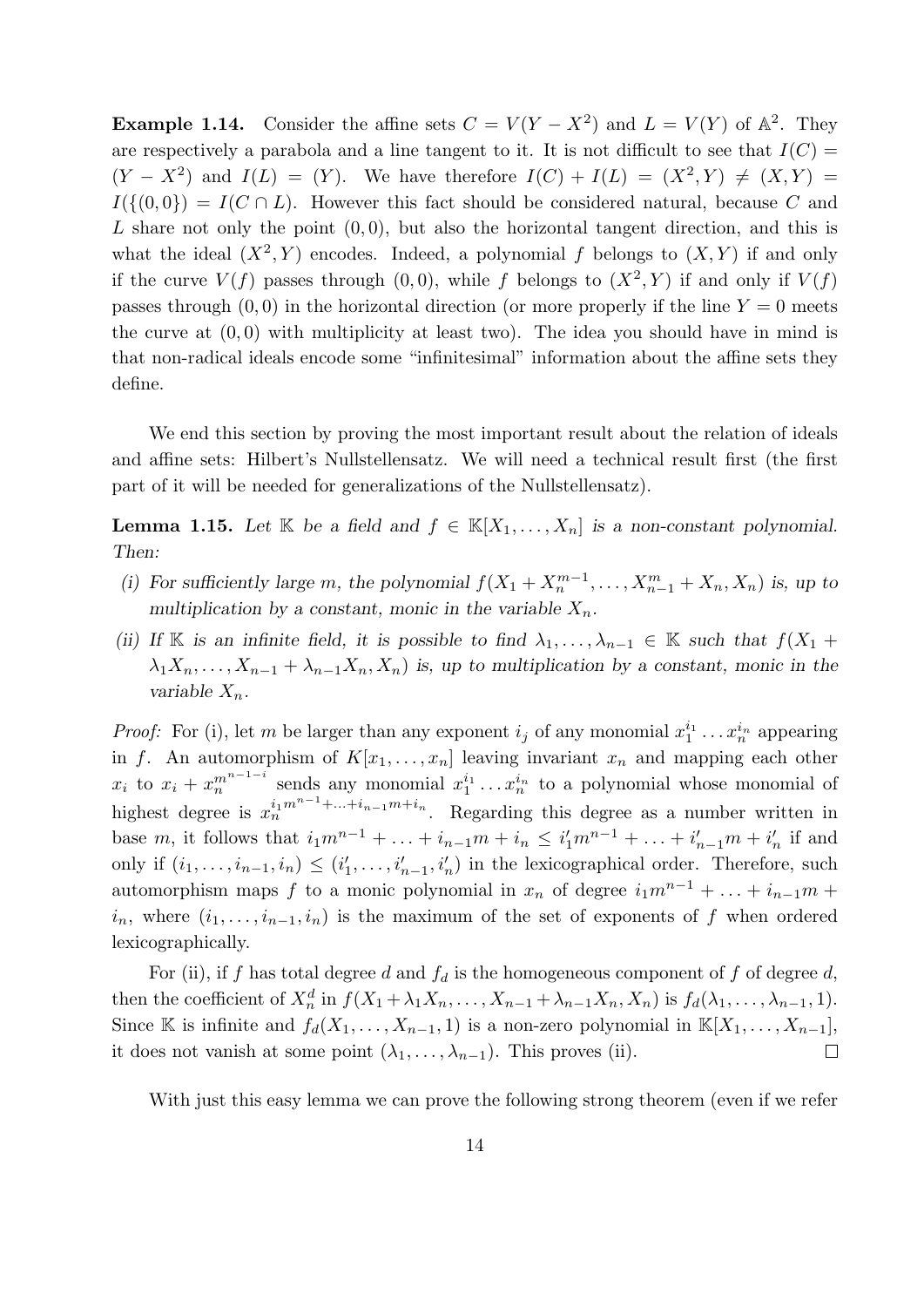to it as "weak"), which for spectra of rings is nothing but Proposition 1.6.

**Theorem 1.16.** (Weak Hilbert's Nullstellensatz). Let  $I \subsetneq \mathbb{K}[X_1, \ldots, X_n]$  be a proper ideal. If K is algebraically closed, then  $V(I) \neq \emptyset$ .

*Proof:* We will assume  $I \neq 0$ , since otherwise the result is trivial. We will prove the theorem by induction on n. The case  $n = 1$  is immediate, because any proper ideal  $I \neq 0$ of  $K[X]$  is generated by a non-constant polynomial, which necessarily has some root a since K is algebraically closed. Therefore,  $f(a) = 0$  for any  $f \in I$ .

We assume now  $n > 1$ . Lemma 1.15(ii) allows us (K is infinite because it is algebraically closed) to perform a change of coordinates such that I contains a monic polynomial g in the variable  $X_n$ . After this choice, we consider the ideal  $I' \subset \mathbb{K}[X_1,\ldots,X_{n-1}]$ consisting of those polynomials of I not depending on the variable  $X_n$ . Since  $1 \notin I$ , it follows that  $I'$  is a proper ideal. Therefore, by induction hypothesis there is a point  $(a_1, \ldots, a_{n-1})$  vanishing at all the polynomials of I'. We prove now the following:

**Claim.** The set  $J = \{f(a_1, \ldots, a_{n-1}, X_n) \mid f \in I\}$  is a proper ideal of  $\mathbb{K}[X_n]$ .

Assume for contradiction that there exists  $f \in I$  such that  $f(a_1, \ldots, a_{n-1}, X_n) = 1$ . Thus we can write  $f = f_0 + f_1 X_n + \dots + f_d X_n^d$ , with  $f_i \in \mathbb{K}[X_1, \dots, X_{n-1}], f_1(a_1, \dots, a_{n-1}) =$  $\dots = f_d(a_1, \dots, a_{n-1}) = 0$  and  $f_0(a_1, \dots, a_{n-1}) = 1$ . On the other hand, we write the above monic polynomial as  $g = g_0+g_1X_n+\ldots+g_{e-1}X_n^{e-1}+X_n^e$  with  $g_j \in \mathbb{K}[X_1,\ldots,X_{n-1}].$ 

Let  $R \in \mathbb{K}[X_1,\ldots,X_{n-1}]$  be the resultant of f and g with respect to the variable  $X_n$ . In other words,

$$
R = \begin{bmatrix} f_0 & f_1 & \dots & f_d & 0 & 0 & \dots & 0 \\ 0 & f_0 & \dots & f_{d-1} & f_d & 0 & \dots & 0 \\ & & \ddots & & & & & \\ 0 & \dots & 0 & f_0 & f_1 & \dots & f_{d-1} & f_d \\ g_0 & g_1 & \dots & g_{e-1} & 1 & 0 & \dots & 0 \\ 0 & g_0 & \dots & g_{e-2} & g_{e-1} & 1 & 0 \dots & 0 \\ & & \ddots & & & & \ddots & \\ 0 & \dots & 0 & g_0 & g_1 & \dots & g_{e-1} & 1 \end{bmatrix} \begin{Bmatrix} \\ \vdots \\ \vdots \\ \vdots \\ \vdots \\ \vdots \\ \vdots \\ \vdots \\ \vdots \end{Bmatrix} \text{rows}
$$

It is then well-known that  $R \in I$  (in the above matrix, add to the first column the second one multiplied by  $X_n$ , plus the third one multiplied by  $X_n^2$ , and so on until the last one multiplied by  $X_n^{d+e-1}$ ; developing the resulting matrix by the first column you will find that R is a linear combination of f and g). Therefore  $R \in I'$ . But a direct inspection at the above determinant defining the resultant shows that, when evaluating at  $(a_1, \ldots, a_{n-1})$ , it becomes the determinant of a lower-triangular matrix, whose entries at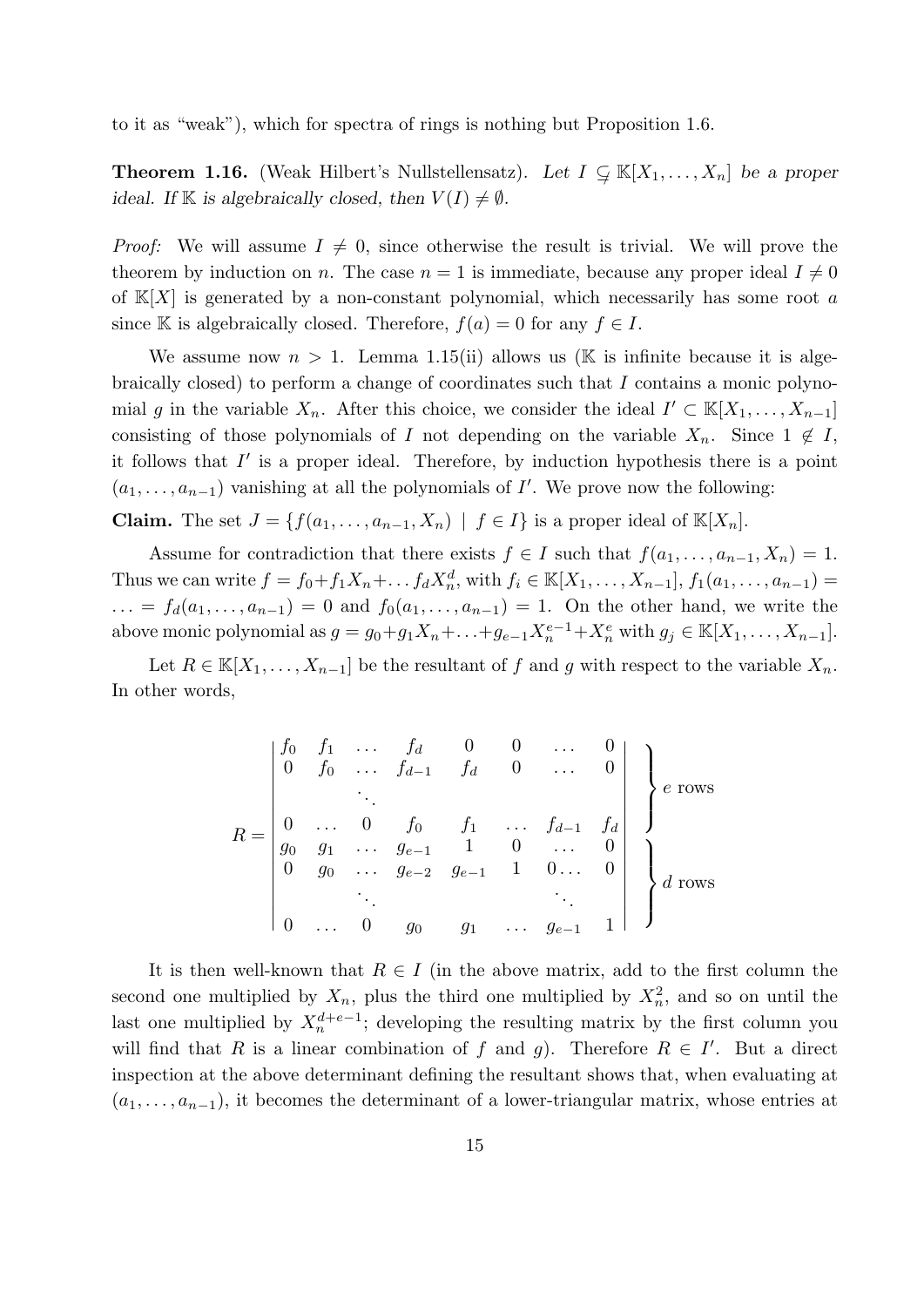the main diagonal are all 1. Hence  $R(a_1, \ldots, a_{n-1}) = 1$ , which contradicts the fact that  $R \in I'$ . This proves the claim.

Therefore J is a proper ideal of  $\mathbb{K}[X_n]$ , and hence it is generated by a polynomial  $h(X_n)$  of positive degree (or h is zero). Since K is algebraically closed, h has at least one root  $a_n \in \mathbb{K}$ . This means that  $(a_1, \ldots, a_{n-1}, a_n) \in V(I)$ , which completes the proof.  $\Box$ 

**Corollary 1.17.** If K is algebraically closed, then any maximal ideal of  $\mathbb{K}[X_1, \ldots, X_n]$  is of the form  $(X_1 - a_1, \ldots, X_n - a_n)$  for some  $a_1, \ldots, a_n \in \mathbb{K}$ .

Proof: Any maximal ideal  $\mathfrak m$  is proper, and hence the weak Nullstellensatz implies that there exists  $a = (a_1, \ldots, a_n) \in \mathbb{A}_{\mathbb{K}}^n$  vanishing at all the polynomials of  $\mathfrak{m}$ . This means that m is contained in the maximal ideal  $(X_1 - a_1, \ldots, X_n - a_n)$  of the point a. But the fact that m is maximal implies that both ideals must coincide.  $\Box$ 

Remark 1.18. The result of the above corollary is in fact equivalent to the weak Nullstellensatz. Indeed, given a proper ideal I of  $\mathbb{K}[X_1, \ldots, X_n]$ , it is contained in a maximal ideal. But if K is algebraically closed, the above corollary states that this maximal ideal is the ideal of a point, which necessarily belongs to  $V(I)$ .

The strong version of the Nullstellensatz is the following:

**Theorem 1.19** (Hilbert's Nullstellensatz). Let  $I \subset \mathbb{K}[X_1,\ldots,X_n]$  be any ideal. If K is **Theorem 1.15** (Hibert S Nunsteriens<br>algebraically closed, then  $IV(I) = \sqrt{I}$ .

*Proof:* Since clearly  $IV(I) \supset$ √ I, we just need to prove the other inclusion. The proof can be obtained easily from the above weak Nullstellensatz by using the trick of Rabinowitsch. Let  $f \in K[X_1, \ldots, X_n]$  be a polynomial in  $IV(I)$ , i.e. vanishing at all the points of  $V(I)$ . We add a new variable  $X_{n+1}$  and consider the polynomial ring  $\mathbb{K}[X_1,\ldots,X_{n+1}]$ . If  ${f_i}_{i\in J}\subset \mathbb{K}[X_1,\ldots,X_n]$  is a set of generators of I (Corollary 2.3 will imply that J can be taken to be finite), it follows from the hypothesis on f that the ideal of  $\mathbb{K}[X_1, \ldots, X_{n+1}]$ generated by the  $f_i$ 's and  $X_{n+1}f-1$  defines the empty set. Hence the weak Nullstellensatz implies that there exist  $i_1, \ldots, i_r \in J$  and  $g_1, \ldots, g_{r+1} \in \mathbb{K}[X_1, \ldots, X_{n+1}]$  such that

$$
1 = g_1 f_{i_1} + \ldots + g_r f_{i_r} + g_{r+1}(X_{n+1}f - 1)
$$

We now make the substitution  $X_{n+1} = \frac{1}{f}$  $\frac{1}{f}$  at each of the polynomials  $g_1, \ldots, g_r$ . If l is the maximum exponent of  $f$  in the denominators of those substitutions, we can thus write  $g_i(X_1,\ldots,X_n,\frac{1}{f})$  $(\frac{1}{f}) = \frac{h_i}{f!}$ , with  $h_i \in \mathbb{K}[X_1,\ldots,X_n]$ . Therefore, making the substitution  $X_{n+1} = \frac{1}{f}$  $\frac{1}{f}$  in the displayed equation and multiplying by  $f^l$  we get the equality  $f^l =$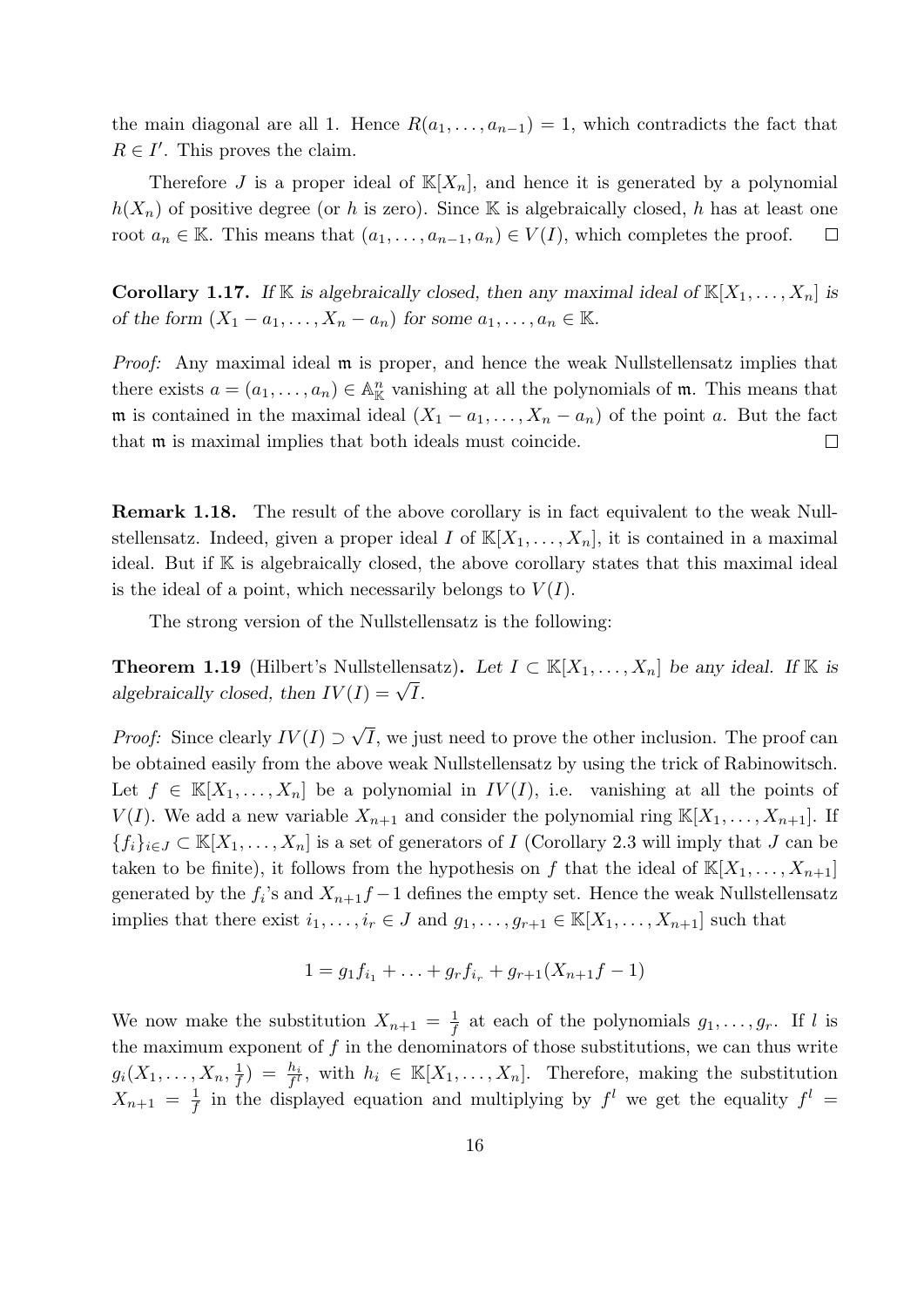$h_1 f_{i_1} + \ldots + h_r f_{i_r}$ , just proving that f belongs to  $\sqrt{I}$ , finishing the proof of the theorem.  $\Box$ 

The above theorem can be interpreted in the following way:

Corollary 1.20. If  $K$  is an algebraically closed field, the operators V and I define bijections (inverse to each other) between the set of radical ideals of  $\mathbb{K}[X_1, \ldots, X_n]$  and the set of affine sets in  $\mathbb{A}^n_{\mathbb{K}}$ . Moreover, in this bijection, prime ideals correspond to irreducible sets and maximal ideals correspond to points.  $\Box$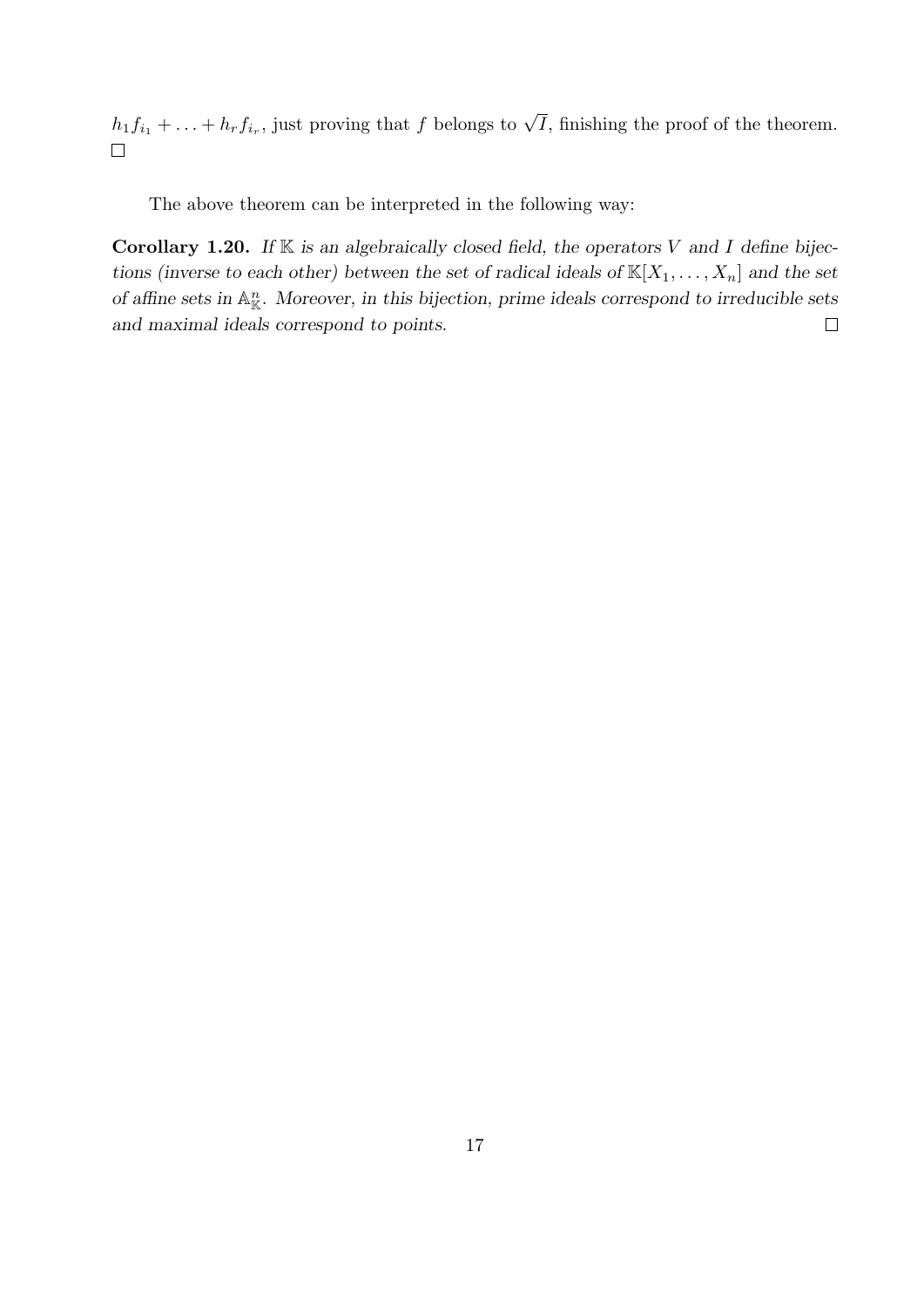### 2. Noetherian rings

We deal now with the problem of finding a finite number of generators for an ideal (which in the geometric case would imply that the corresponding affine set can be described by a finite number of equations).

**Proposition 2.1.** Let A be a ring. Then the following conditions are equivalent:

- (i) Any ideal of A admits a finite number of generators.
- (ii) The ring A does not contain an infinite strictly ascending chain of ideals  $I_1 \nsubseteq I_2 \nsubseteq \ldots$

*Proof:* Assume A satisfies property (i) and let  $I_1 \subset I_2 \subset \ldots$  be a chain of ideals of A. Let us prove that the inclusions cannot be all of them strict. By Exercise  $1.4(v)$  we have that  $I := \bigcup_{n \in \mathbb{N}} I_n$  is an ideal of A, and hence our assumption implies that it is generated by a finite number of elements  $f_1, \ldots, f_r \in I$ . Since each  $f_i$  belongs I, it belongs to some  $I_{n_i}$  with  $n_i \in \mathbb{N}$ . I we take  $n_0 = \max\{n_1, \ldots, n_r\}$ , it follows that  $f_1, \ldots, f_r$  belong to  $I_{n_0}$ . Hence, any element of I, which is a linear combination of  $f_1, \ldots, f_r$ , belongs to  $I_{n_0}$ . This implies that  $I_n = I_{n_0}$  if  $n \geq n_0$ , which proves (ii).

Reciprocally, suppose now that A satisfies (ii), and assume for contradiction that A possesses an ideal I that is not finitely generated. We pick any element  $f_1$  in I. Since I is not finitely generated,  $(f_1)$  is strictly contained in I, so that we can find an element  $f_2 \in I$ not  $(f_1)$ . Similarly, I cannot be  $(f_1, f_2)$ , and hence there exists  $f_3 \in I$  not in  $(f_1, f_2)$ . Iterating the process we find a strictly increasing chain  $(f_1) \varsubsetneq (f_1, f_2) \varsubsetneq (f_1, f_2, f_3) \varsubsetneq \ldots$  $\Box$ which contradicts the assumption (ii).

**Definition.** A ring A is called a *Noetherian ring* if it satisfies any of the two equivalent conditions of the above proposition.

**Theorem 2.2.** (Hilbert's basis theorem). Let A be a Noetherian ring. Then the polynomial ring  $A[X]$  is Noetherian.

*Proof:* Let I be an ideal of  $A[X]$ . We can assume  $I \neq A[X]$ , since otherwise 1 would be a generator of I. For each  $d \in \mathbb{N}$ , the set  $J_d := \{r \in A \mid r \text{ is the leading coefficient of some }$ polynomial of degree d in  $I\}$  is easily seen to be an ideal of A (if we take the convention that  $0 \in J_d$ ) and  $J_1 \subset J_2 \subset \ldots$  Since A is Noetherian, there exists  $d_0 \in \mathbb{N}$  such that  $J_d = J_{d_0}$  if  $d \geq d_0$ . On the other hand, we can find polynomials  $f_1, \ldots, f_m \in I$  such that each  $J_0, \ldots, J_{d_0}$  is generated by the leading coefficients of some (not necessarily all) of these polynomials. Let us see that these polynomials generate I.

Take  $f \in I$  and let d be its degree. Assume first that  $d \geq d_0$ . Then the leading coefficient of f is a linear combination (with coefficients in  $A$ ) of the leading coefficients of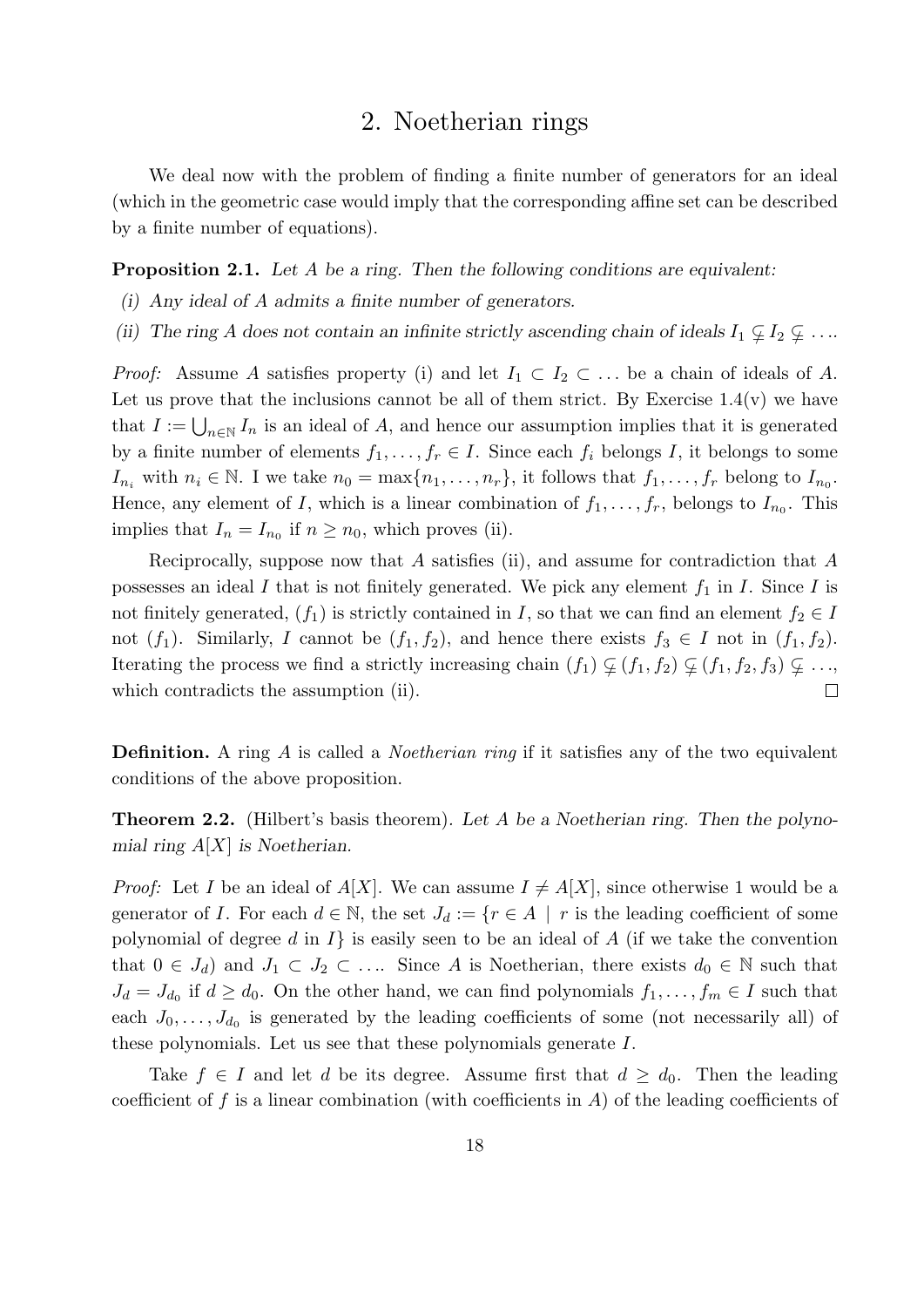$f_1, \ldots, f_m$ . Multiplying each  $f_i$  by  $X^{d-\deg f_i}$  we see that there exist monomials  $h_1, \ldots, h_n \in$ A[X] such that  $f - h_1 f_1 - \ldots - h_n f_n$  (which is still in I) has degree strictly less than d. Iterating the process we arrive to  $g_1, \ldots, g_n \in A[X]$  such that  $f-g_1f_1-\ldots-g_nf_n$  has degree strictly less than  $d_0$ . Hence we can assume  $d < d_0$ . But since now  $J_d$  is generated by some leading coefficients of  $f_1, \ldots, f_n$ , we can find  $r_1, \ldots, r_n \in A$  such that  $f - r_1 f_1 - \ldots - r_n f_n$ has degree strictly smaller than d. Iterating the process till degree zero we then find that it is possible to write f as a linear combination of  $f_1, \ldots, f_n$ , which concludes the proof.  $\Box$ 

#### **Corollary 2.3.** The polynomial ring  $\mathbb{K}[X_1, \ldots, X_n]$  is Noetherian.

*Proof:* We use induction on n. In case  $n = 1$  we know that we have a stronger result, namely that any ideal is generated by just one element. If  $n > 1$ , we regard  $\mathbb{K}[X_1, \ldots, X_n]$ as the polynomial ring in the indeterminate  $X_n$  with coefficients in  $\mathbb{K}[X_1, \ldots, X_{n-1}]$ . The ring of coefficients in now Noetherian by induction hypothesis, and the result comes now readily from Hilbert's basis theorem.

Example 2.4. Let us see in some practical case how to find a finite set of generators of an ideal. Consider the set  $C = \{(t^3, t^4, t^5) \in \mathbb{A}_{\mathbb{K}}^3 \mid t \in \mathbb{K}\}\$  and let us find a set of generators for  $I(C)$ . The main idea is to use Euclidean division, and this works properly only when taking monic polynomials (the more general technique generalizing division is the use of the so-called *Gröbner bases*; the interested reader is referred for instance to  $[CLO]$ . So we look for a monic polynomial vanishing at all the points of the form  $(t^3, t^4, t^5)$ , and we would like it to have the minimum possible degree in the variable in which it is monic. The best candidate seems to be  $Y^2 - XZ$ , which is monic in Y and has degree two in Y (the reader is invited to try another natural solution, namely  $Z^2 - X^2Y$ , which is monic in  $Z$  and has also degree two in this variable). We thus start by taking any polynomial  $f \in I(C)$  and divide it by  $Y^2 - XZ$  as polynomials in Y. The remainder will have degree at most one in the variable  $Y$ , so that we can write

$$
f = Q(X, Y, Z)(Y^2 - XZ) + R_1(X, Z)Y + R_0(X, Z)
$$

for some polynomials  $Q \in K[X, Y, Z], R_0, R_1 \in K[X, Z]$ . We want to continue this division process if possible. Since we have now eliminate somehow the variable Y we need to look for monic polynomials of  $I(C)$  but now depending only in the variables  $X, Z$ . The best possible choice seems now to take  $Z^3 - X^5$ , which is monic of degree three when regarded as a polynomial in Z. We divide now  $R_0$  and  $R_1$  by  $Z^3 - X^5$  as polynomials in Z and get equalities

$$
R_1 = Q_1(X,Z)(Z^3 - X^5) + A_1(X)Z^2 + B_1(X)Z + C_1(X)
$$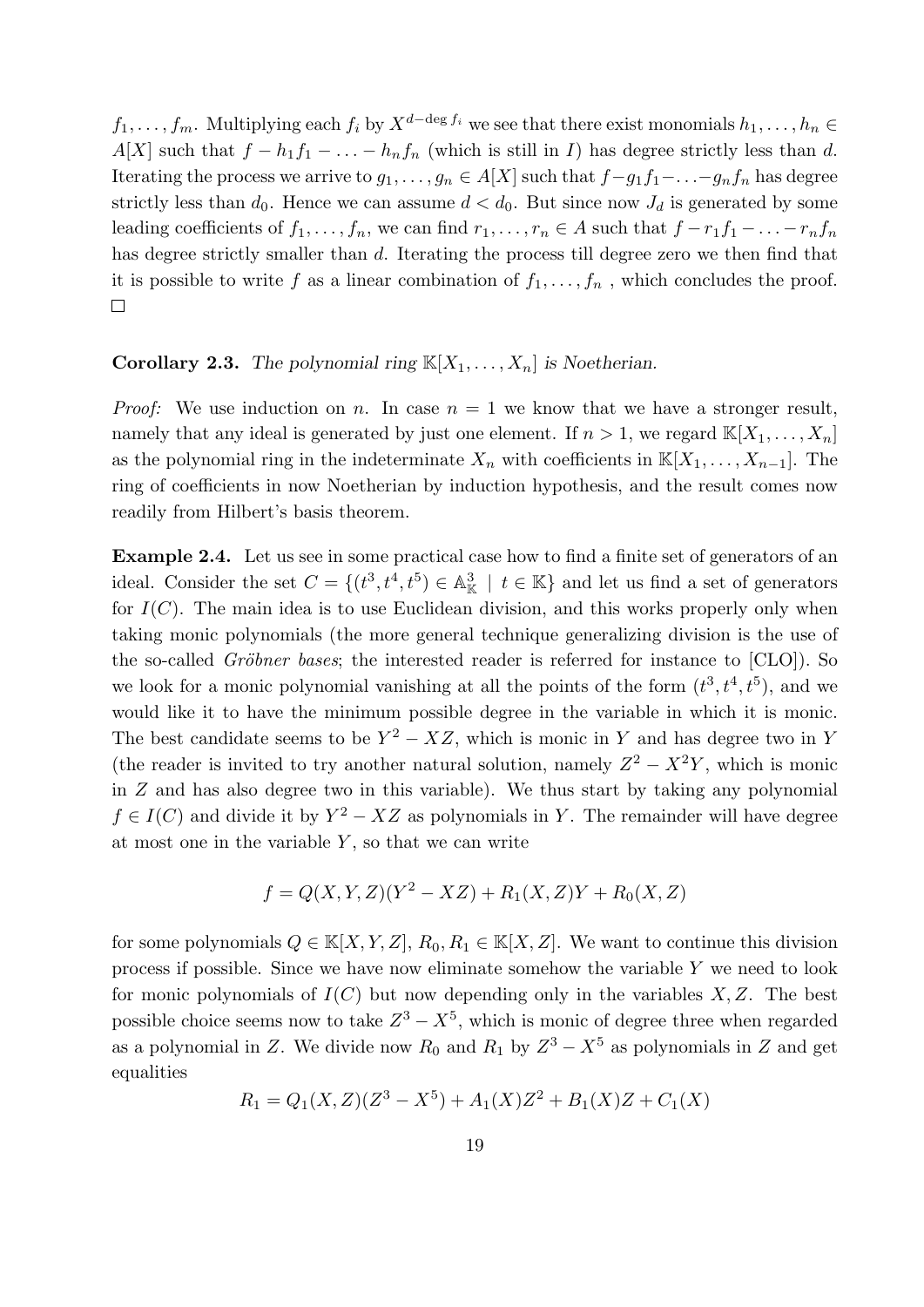$$
R_0 = Q_0(X, Z)(Z^3 - X^5) + A_0(X)Z^2 + B_0(X)Z + C_0(X)
$$

for some  $Q_0, Q_1 \in \mathbb{K}[X, Z]$  and  $A_0, A_1, B_0, B_1, C_0, C_1 \in \mathbb{K}[X]$ . At this point we are only left with the variable  $X$ , and of course we cannot find polynomials depending only on  $X$ vanishing at all the points of C (unless  $\mathbb K$  is finite, so that we will assume  $\mathbb K$  to be infinite). Thus we stop at this point our division process and put together all the equalities we got:

$$
f = Q(Y^2 - XZ) + (Q_1Y + Q_0)(Z^3 - X^5) + A_1YZ^2 + B_1YZ + C_1Y + A_0Z^2 + B_0Z + C_0.
$$

This is the right moment to use the hypothesis that f is in  $I(C)$ , as well as the fact that we chose  $Y^2 - XZ$  and  $Z^3 - X^5$  in  $I(C)$ . For any value  $t \in \mathbb{K}$  we will have that  $f(t^3, t^4, t^5) = 0$ , and substituting in the last equality we get

$$
0 = A_1(t^3)t^{14} + B_1(t^3)t^9 + C_1(t^3)t^4 + A_0(t^3)t^{10} + B_0(t^3)t^5 + C_0(t^3).
$$

Since we are assuming that K is infinite, this means that the polynomial  $A_1(T^3)T^{14}$  +  $B_1(T^3)T^9 + C_1(T^3)T^4 + A_0(T^3)T^{10} + B_0(T^3)T^5 + C_0(T^3) \in \mathbb{K}[T]$  is the zero polynomial. Observe that in  $A_1(T^3)T^{14} + B_0(T^3)T^5$  all the exponents of T are all congruent with 2 modulo 3, in  $B_1(T^3)T^9 + C_0(T^3)$  they are congruent with 0 modulo 3 and in  $C_1(T^3)T^4$  +  $A_0(T^3)T^{10}$  they are congruent with 1 modulo 3. Therefore, no monomial of any of these three pieces can cancel with a monomial of a different piece. This implies that any of these three pieces is zero, i.e.

$$
A_1(T^3)T^9 + B_0(T^3) = 0
$$
  
\n
$$
B_1(T^3)T^9 + C_0(T^3) = 0
$$
  
\n
$$
C_1(T^3) + A_0(T^3)T^6 = 0.
$$

This immediately implies equalities  $B_0(X) = -A_1(X)X^3$ ,  $C_0(X) = -B_1(X)X^3$  and  $C_1(X) = -A_0(X)X^2$  (observe that  $A_0, A_1, B_0, B_1, C_0, C_1$  were polynomials in X, so that from the above equalities you are not allowed to get relations like  $A_1(X)YZ + B_0(X) = 0$ . Substituting the above values for  $B_0$ ,  $C_0$  and  $C_1$  in the above expression for f and collecting terms with  $A_1$ ,  $B_1$  and  $A_0$  we get the equality:

$$
f = Q(Y^2 - XZ) + (Q_1Y + Q_0)(Z^3 - X^5) + A_1(YZ^2 - X^3Z) + B_1(YZ - X^3) + A_0(Z^2 - X^2Y)
$$

which proves that f is in the ideal generated by  $Y^2 - XZ, Z^3 - X^5, YZ^2 - X^3Z, YZ - Z^4Z$  $X^3, Z^2 - X^2Y$ . All these polynomials are in  $I(C)$ , so that we get that they are actually generators of  $I(C)$ . Since  $YZ^2 - X^3Z = Z(YZ - X^3)$ , we can remove this polynomial from the set of generators. Similarly,  $Z^3 - X^5 = Z(Z^2 - X^2Y) + X^2(YZ - X^3)$ , so that this generator can also be removed (observe that, even if this polynomial can be eventually removed, it has been key to find the set of generators; in fact this is why I think it is better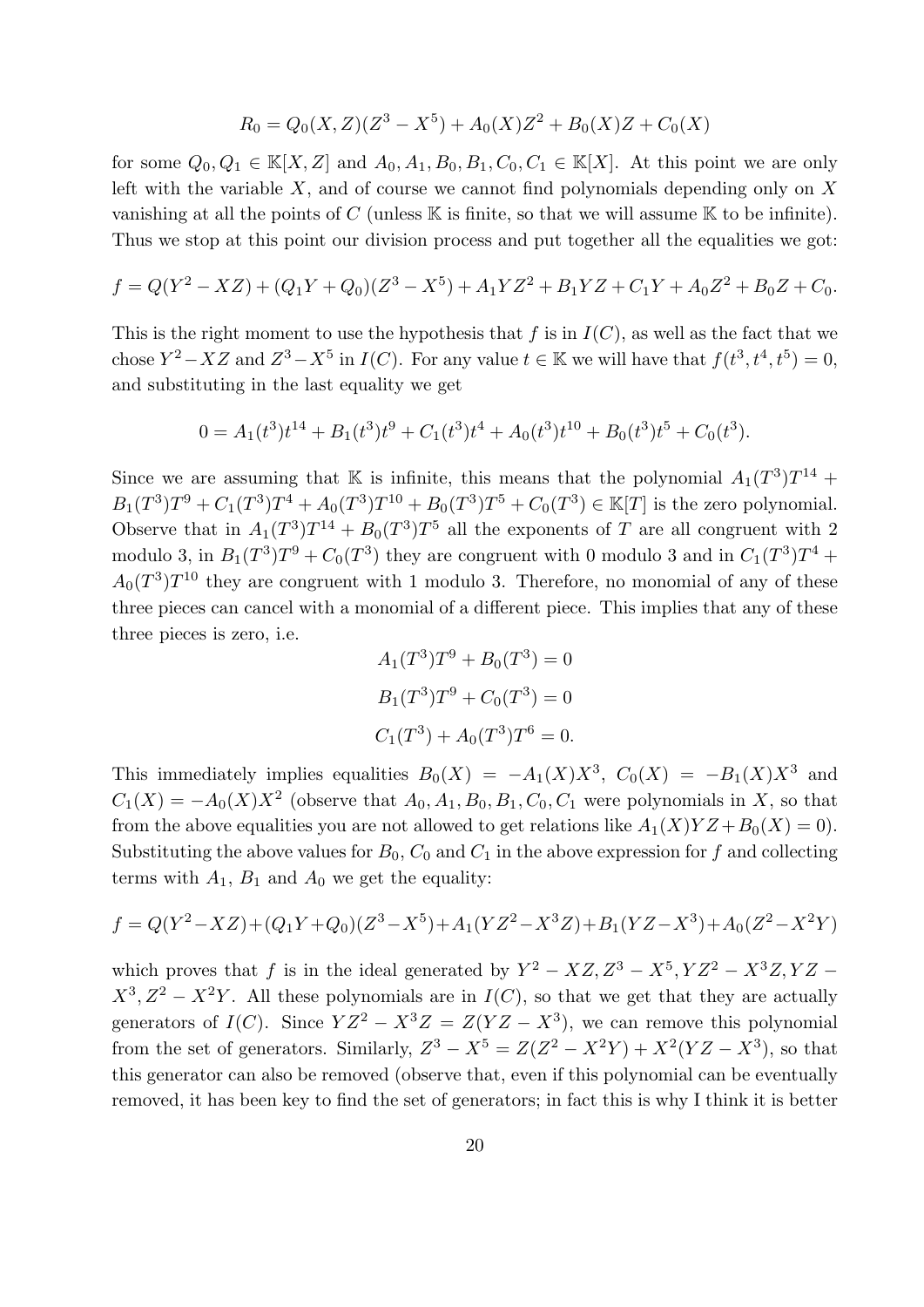not to know a priori the right set of generators). Summing up, we conclude that  $I(C)$  is the ideal generated by  $Y^2 - XZ, YZ - X^3, Z^2 - X^2Y$ . The reader is invited to check that no other polynomial can be removed from the set of generators, and moreover (this is a little bit harder) that  $I(C)$  cannot be generated by only two polynomials (not necessarily among those three).

Exercise 2.5. Find a finite number of generators for the following ideals:

- (i) The ideal of the linear space  $V(X_1,\ldots,X_r)$  in  $\mathbb{A}^n_{\mathbb{K}}$ ; conclude that the ideal of any linear space of  $\mathbb{A}^n_{\mathbb{K}}$  of codimension r is generated by r polynomials of degree one.
- (ii) The ideal of the union of the lines  $V(X, Z)$  and  $V(Y, Z-1)$  of  $\mathbb{A}^3_{\mathbb{K}}$ ; conclude that the ideal of the union of two noncoplanar lines of degree-one equations  $l_1 = l_2 = 0$  and  $m_1 = m_2 = 0$  is generated by  $l_1m_1, l_1m_2, l_2m_1, l_2m_2$ .
- (iii) The ideal of the points  $(0,0), (1,0), (0,1), (1,1)$  in  $\mathbb{A}^2_{\mathbb{K}}$ ; conclude that the ideal of four point in  $\mathbb{A}_{\mathbb{K}}^2$  in general position (i.e. not three of them collinear) is generated by the equations of two conics passing through them.

**Example 2.6.** Consider the curve  $C = \mathbb{A}_{\mathbb{K}}^2$  defined by the polynomial  $f = Y^2 - X^2(X+1)$ . If you look locally at the point  $(0,0)$  you will notice that, despite of the irreducibility of  $f$ , there are two branches of  $C$  passing through it. If you did not learn to see this from the equation, you can convince yourself by checking that  $C$  is precisely the set of points of the form  $(t^2 - 1, t(t^2 - 1))$ , with  $t \in \mathbb{K}$ ; with this description, the curve "passes twice" through (0,0), namely for the values  $t = -1$  and  $t = 1$ . Even if you localize at  $\mathfrak{m} = I(\{(0,0)\}) = (X,Y)$ , the ideal generated by f in  $\mathbb{K}[X,Y]_{\mathfrak{m}}$  is still prime. The only way of decomposing f would be the aberration of saying that it has two roots, namely  $Y = \pm X\sqrt{X+1}$ . At most, this could make sense maybe in case you are thinking that  $\mathbb K$  is  $\mathbb R$  or  $\mathbb C$ . A more algebraic way of writing that is to use Taylor expansions at the origin, so that we could say that the roots of  $f$ , as a polynomial in the variable  $Y$ , are  $Y = \pm X(1 + 1/2X^2 - 1/8X^3 + 1/16X^4 - 5/128X^5 + \ldots)$ . If we allow formal series, without worrying about convergence (a notion that even does not make any sense for arbitrary fields), then we have that formally these two are actually roots of  $f$ . Hence in a ring allowing infinite formal sums the polynomial  $f$  becomes reducible, yielding the precise information about the "local reducibility" of the curve at  $(0, 0)$ . This motivates the following definition.

**Definition.** The ring of formal power series in the variable  $X$  with coefficients in a ring A is the set A[[X]] of expressions of the form  $a_0 + a_1X + a_2X^2 + \ldots$ , with  $a_i \in A$  for any  $i \geq 0$ . It has a ring structure with the obvious operations. More generally, the ring of formal power series in the variables  $X_1, \ldots, X_n$  with coefficients in a ring A is the set  $A[[X_1,\ldots,X_n]]$  consisting of the formal expressions  $f_0 + f_1 + f_2 + \ldots$ , where for each  $i \geq 0$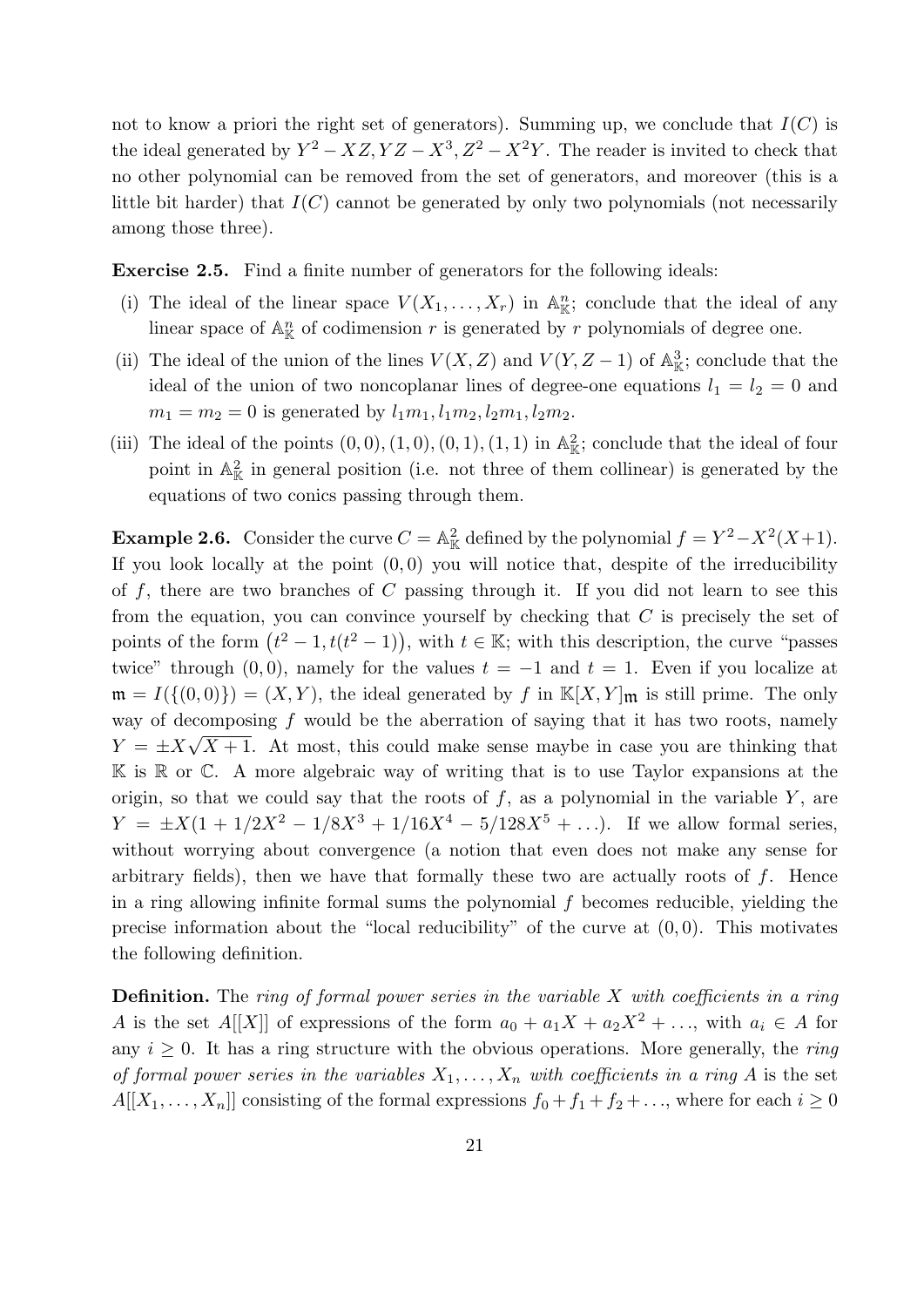$f_i$  is a homogeneous polynomial of degree i in  $A[X_1, \ldots, X_n]$ . Again this is a ring with the obvious operations.

**Exercise 2.7.** Let  $A[[X_0, \ldots, X_n]]$  be the ring of formal power series with coefficients in a ring A and let  $f = f_0 + f_1 \dots$  be a series.

- (i) Prove that f is a unit  $A[[X_0, \ldots, X_n]]$  if and only if  $f_0$  is a unit in A.
- (ii) Show that any series  $f \in K[[X]]$  can be written in a unique way as  $f = uX^n$ , where u is a unit in  $\mathbb{K}[[X]]$ . Deduce from this that  $\mathbb{K}[[X]]$  is a PID, and more precisely that any ideal of  $\mathbb{K}[[X]]$  is generated by a power of X.
- (iii) Prove that, if K is algebraically closed, any unit  $f \in K[[X_0, \ldots, X_n]]$  has always n-th roots, i.e. series  $g \in \mathbb{K}[[X_0, \ldots, X_n]]$  such that  $g^n = f$ .

#### **Proposition 2.8.** If A is a Noetherian ring, then  $A[[X]]$  is also Noetherian.

Proof: It is done as in the polynomial case, but using the order of the series instead of the degree of a polynomial. For each  $d \in \mathbb{N}$  we consider the set  $J_d \subset A$  consisting of those elements  $a \in A$  such that I contains a series of the form  $aX^d$ + higher order terms. As in the polynomial case,  $J_1 \subset J_2 \subset \ldots$  is a chain of ideal of A, and by noetherianity it follows that there is  $d_0 \in \mathbb{N}$  such that  $J_d = J_{d_0}$  if  $d \geq d_0$ . We can take now  $f_1, \ldots, f_r \in I$  such that, for each  $d = 0, \ldots, d_0$ , some of the leading coefficients of  $f_1, \ldots, f_r$  generate  $J_d$ . We will prove that any  $f \in I$  can be expressed as a linear combination of  $f_1, \ldots, f_r$ .

If f has order at most  $d_0$  and a is its leading coefficient, then we can write a as a linear combination, with coefficients  $a_1, \ldots, a_r \in A$ , of the leading coefficients of  $f_1, \ldots, f_r$ . Therefore, the order of  $f - a_1f_1 - \ldots - a_rf_r$  is strictly bigger than the one of f. Iterating this process, we arrive to a linear combination of  $f_1, \ldots, f_r$  whose difference with f has order bigger than  $d_0$ . In other words, we can assume that the order of f is at least  $d_0 + 1$ .

At this point, we observe that the coefficient of  $X^{d_0+1}$  (even if it is zero!) in f is a linear combination of the leading coefficients of  $Xf_1, \ldots, Xf_r$  (instead of just  $f_1, \ldots, f_r$ ). This produces a new series  $f - a_{11} X f_1 - \ldots a_{r1} X f_r$  having order at least  $d_0 + 2$ . We write now the coefficient of  $X^{d_0+2}$  in this series as a linear combination of the leading coefficients of  $X^2 f_1, \ldots, X^2 f_r$ . This yields now a series  $f-a_{11}Xf_1-\ldots a_{r1}Xf_r-a_{12}X^2f_1-\ldots a_{r2}X^2f_r$ of order at least  $n_0 + 3$ . Defining by iteration the terms  $a_{ij} \in A$  for  $i = 1, \ldots, r, j \in \mathbb{N}$ we get series  $g_i = a_{i1}X + a_{i2}X^2 + \ldots \in A[[X]],$  for  $i = 1, \ldots, r$ . By construction  $f =$  $g_1f_1 + \ldots + g_rf_r$ , which completes the proof.  $\Box$ 

**Corollary 2.9.** The ring  $\mathbb{K}[[X_1, \ldots, X_n]]$  is Noetherian.

*Proof:* It is done by induction on  $n$ , as it was done in the polynomial case. The first step in the induction is Exercise 2.7(ii).  $\Box$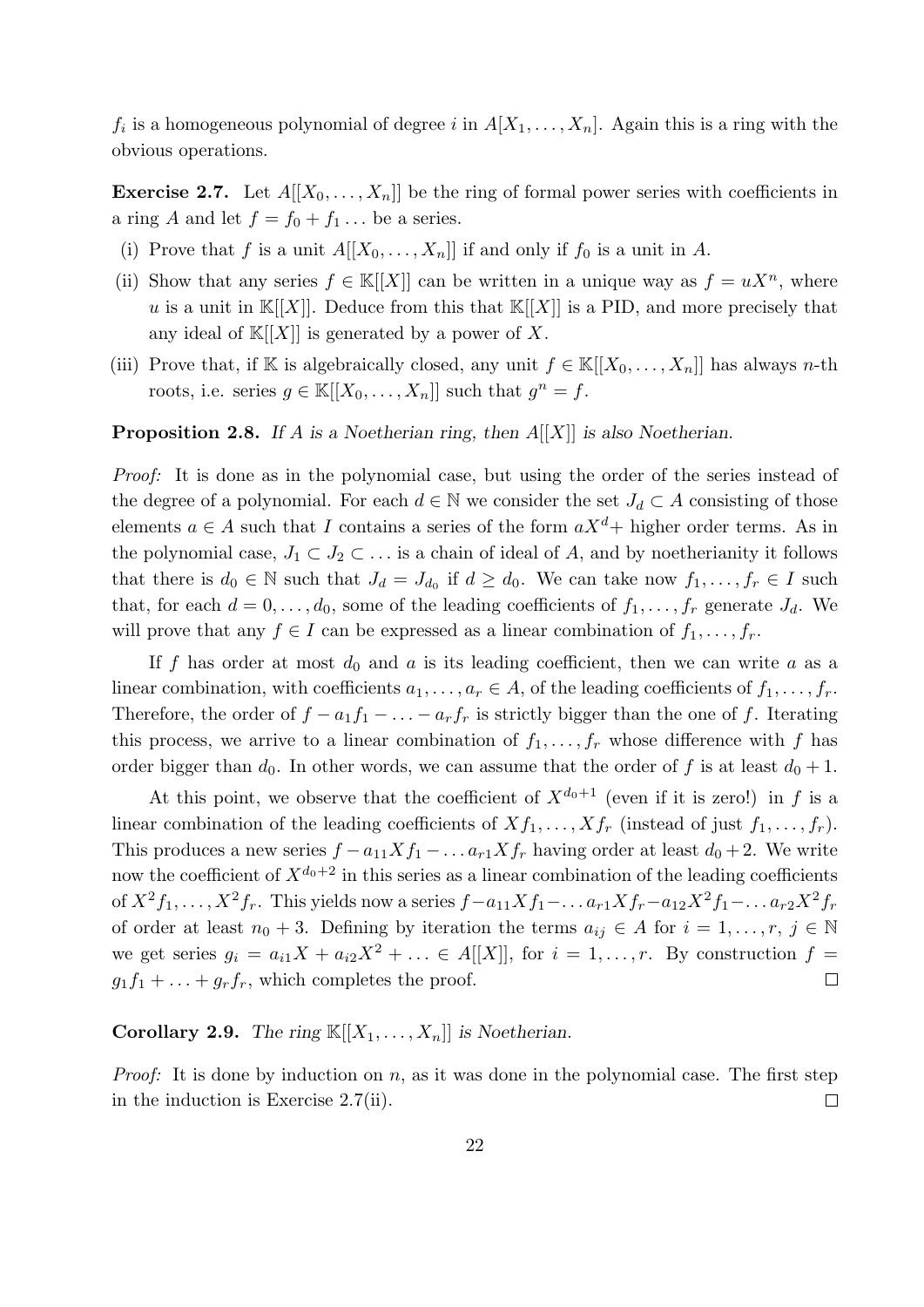According to Lemma 1.9(iii) and Exercise 1.10(iii), the decomposition of a closed set into the union of closed pieces correspond to intersection of ideals, and irreducible closed pieces correspond to prime ideals (Lemma 1.1). Hence, if we expect to decompose any closed set into a finite union of irreducible pieces, then one could expect that, in the language of rings, any ideal can be written as a finite intersection of prime ideals. We will see now that the situation is not exactly so, but it is quite similar. We start with a very natural definition.

Definition. An *irreducible ideal* is a proper ideal I that cannot be expressed as intersection of ideals like  $I = I_1 \cap I_2$ , with  $I \nsubseteq I_1$  and  $I \nsubseteq I_2$ .

Lemma 1.12 implies that prime ideals are irreducible, but the viceversa is not true, so that we will need to deal with a wider class of ideals (see also Remark 1.2).

Lemma 2.10. Any proper ideal of a Noetherian ring A can be expressed as a finite intersection of irreducible ideals.

Proof: Assume there exists a proper ideal I of A that is not a finite intersection of irreducible ideals. In particular, I itself is not irreducible, so that it can be expressed as a non-trivial intersection of two ideals  $I_1$  and  $J_1$ . From our hypothesis, it is clear that both  $I_1$  and  $J_1$  cannot be a finite intersection of irreducible ideals. Assume for instance that  $I_1$  is not a finite intersection of irreducible ideals. Putting  $I_1$  instead of I in the previous reasoning, we will find  $I_2$  strictly containing  $I_1$  and such that  $I_2$  is not a finite intersection of irreducible ideals. Iterating the process we would get an infinite chain  $I \nsubseteq I_1 \nsubseteq I_2 \nsubseteq \ldots$ , which contradicts the fact that A is Noetherian.  $\Box$ 

However an irreducible ideal is not necessarily prime. Instead we have the following:

**Lemma 2.11.** If I is an irreducible ideal of a Noetherian ring A, and  $f, g$  are two elements of A such that their product is in I, then either g belongs to I or a power or f belongs to I.

*Proof:* Let I be an irreducible ideal, and assume that we have two elements  $f, g \in A$  such that  $fg \in I$ . For each  $n \in \mathbb{N}$  consider the ideal  $I_n = \{h \in A \mid hf^n \in I\}$ . Since we have a chain  $I = I_0 \subset I_1 \subset I_2 \subset \ldots$  and A is Noetherian, there exists an  $n \in \mathbb{N}$  such that  $I_n = I_{n+1}$ . Now I claim that  $I = ((f^n) + I) \cap J$ , where  $J = \{h \in A \mid fh \in I\}$ . Assuming for a while that the claim is true, this would imply from the irreducibility of  $I$  that either  $I = (f^n) + I$  (and hence  $f^n \in I$ ) or  $I = J$  (and hence  $g \in I$ , since by assumption  $g \in J$ ). Therefore the lemma will follow as soon as we will prove the claim.

Take then  $h \in ((f^n) + I) \cap J$ . Hence  $fh \in I$ , and also we can write  $h = af^n + b$ , with  $a \in A$  and  $b \in I$ . Multiplying by f this last equality we get  $af^{n+1} = fh - fb \in I$ . Thus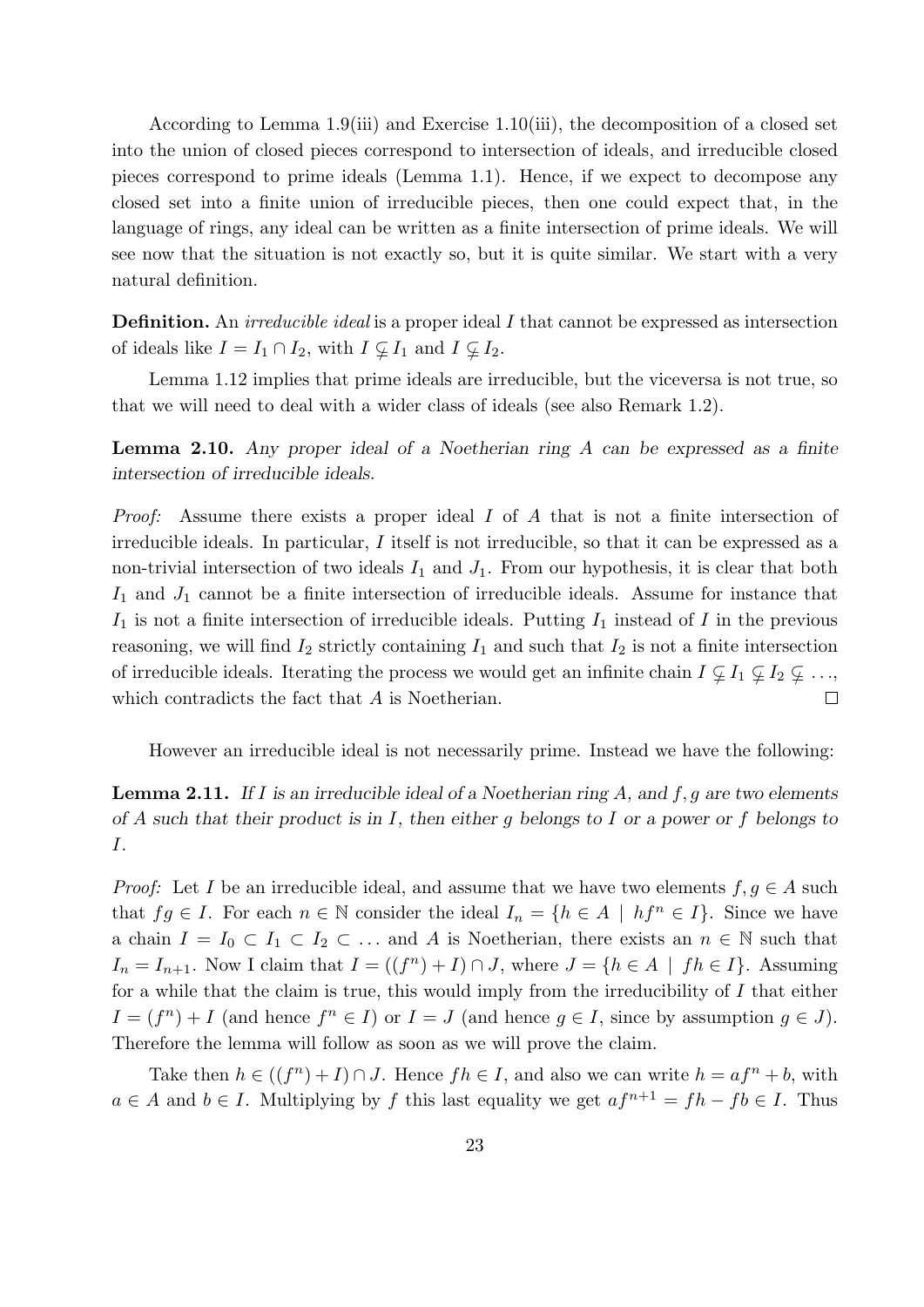$a \in I_{n+1} = I_n$ , so that  $af^n \in I$ , which implies  $h \in I$ . This proves the non-trivial inclusion of the claim, and hence the lemma.  $\Box$ 

**Definition.** A primary ideal of a ring A is a proper ideal q with the property that if  $f \circ q \in q$ but  $g \notin \mathfrak{q}$  then there exists some  $d \in \mathbb{N}$  such that  $f^d \in \mathfrak{q}$ . It is immediate to see that if  $\mathfrak{q}$ is primary, then  $\mathfrak{p} := \sqrt{\mathfrak{q}}$  is a prime ideal. The ideal  $\mathfrak{q}$  is then said to be  $\mathfrak{p}$ -primary.

Remark 2.12. The fact that the radical of a primary ideal is prime means that, in the geometric case, a primary ideal defines the same affine set as a prime ideal. By the Nullstellensatz, this means that, if the ground field is algebraically closed, this affine set is irreducible.

Exercise 2.13. Find a counterexample showing that it is not true that an ideal whose radical is prime is necessarily primary.

We have however the following result:

**Proposition 2.14.** If the radical of an ideal I is maximal, then I is primary.

*Proof:* Take  $f, g \in A$  such that  $fg \in I$  and assume that f is not in  $\sqrt{I}$ , so that we have to prove that g is in I. Since  $\sqrt{I} \subsetneq \sqrt{I} + (f)$  and  $\sqrt{I}$  is maximal it follows that  $\sqrt{I} + (f)$  is the total ring. We can thus find an expression  $1 = a + bf$ , with  $a \in \sqrt{I}$  and  $b \in A$ . If  $a^n$  is a power of a in I, the n-th power of the above expression becomes  $1 = a^n + cf$  for some  $c \in A$ . We finally multiply this last equality by g to get  $g = a^n g + c f g$ , which is in I since the two right-hand summands belong to I.  $\Box$ 

Exercise 2.15. Prove the following properties of primary ideals

- (i) Prove that a finite intersection of p-primary ideals is p-primary.
- (ii) Prove that, in a UFD, the ideal generated by a power of an irreducible element is primary.
- (iii) Prove that the inverse image by a homomorphism of a primary ideal is also primary.

**Exercise 2.16.** Prove that the ideal  $I = (X^2, XY, Y^2) \subset \mathbb{K}[X, Y]$  is primary, but it is not irreducible, since it can be written as  $I = (X^2, Y) \cap (X, Y^2)$ . Prove that  $(X^2, Y)$  and  $(X, Y<sup>2</sup>)$  are irreducible. Is this decomposition into irreducible ideals unique?

Putting together the results we just have proved we obtain the following:

**Theorem 2.17.** Any proper ideal I of a Noetherian ring A can be written as  $I = \mathfrak{q}_1 \cap$  $\ldots \cap \mathfrak{q}_s$ , where each  $\mathfrak{q}_i$  is primary, the radicals  $\sqrt{\mathfrak{q}_1}, \ldots, \sqrt{\mathfrak{q}_s}$  are all different and for each  $i=1,\ldots,s$   $\mathfrak{q}_i \not\supset \bigcap_{j\neq i} \mathfrak{q}_j$ .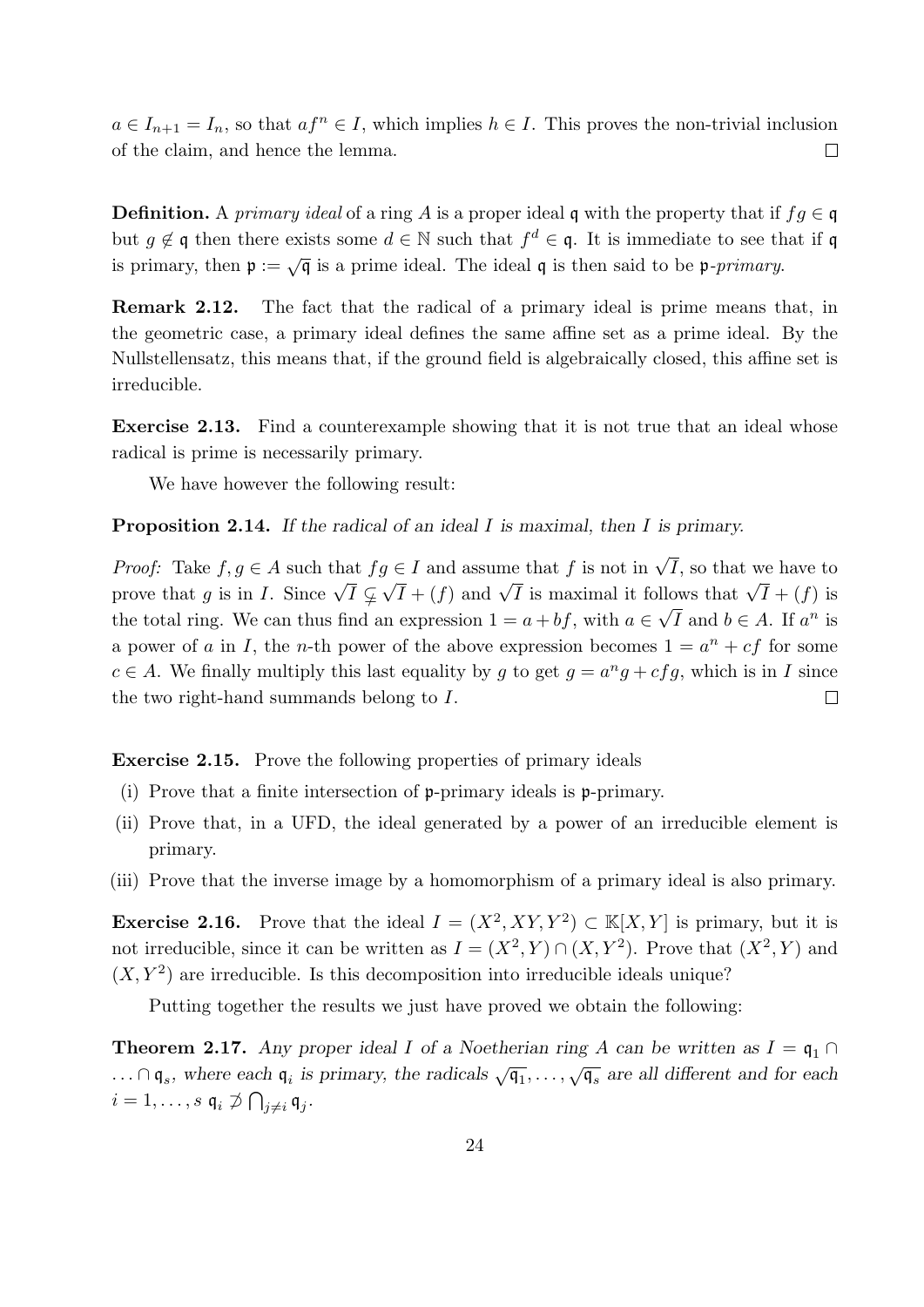*Proof:* It is clear from Lemmas 2.10 and 2.11 that I can be written as a finite intersection of primary ideals. From Exercise 2.15(i) we can collect in one all the primary ideals in the decomposition having the same radical ideal. Therefore we can assume that all these radical ideals are different. Finally, the condition  $\mathfrak{q}_i \not\supset \bigcap_{j\neq i} \mathfrak{q}_j$  can be easily obtained by just removing from the decomposition any primary ideal containing the intersection of the  $\Box$ others.

Definition. A primary decomposition as in the statement of Theorem 2.17 is called *ir*redundant, reduced or minimal. The primary ideals corresponding to non-minimal prime ideals appearing in an irredundant decomposition are called embedded components of I. The radical ideals of the primary components of an irredundant decomposition are called associated primes of the ideal.

The important geometric consequence of Theorem 2.17 is the following result (regardless Remark 2.12).

**Corollary 2.18.** Let Z be a nonempty closed subset of  $\mathbb{A}^n_{\mathbb{K}}$  or  $Spec(A)$  for some Noetherian ring A. Then:

- (i) There is a decomposition  $I(Z) = I_1 \cap \ldots \cap I_s$ , where  $I_1, \ldots, I_r$  are prime ideals and  $I_j \not\subset I_i$  if  $i \neq j$ .
- (ii) For any such decomposition, it follows that  $Z_i = V(I_i)$  is an irreducible set with  $I(Z_i)=I_i.$
- (iii)  $Z = Z_1 \cup \ldots \cup Z_s$ , and  $Z_i \not\subset Z_j$  if  $i \neq j$ .
- $(iv)$  There is only one such irredundant decomposition of Z into a finite union of irreducible components.

*Proof:* For part (i) we take  $I(Z) = I_1 \cap \ldots \cap I_s$  a primary decomposition of  $I(Z)$ . Since  $I(Z)$  is a radical ideal, taking radicals in the above expression allows us to assume that  $I_1, \ldots, I_s$  are radical and hence prime. Removing redundant ideals we can assume that  $I_j \not\subset I_i$  if  $i \neq j$ .

Part (ii) is immediate in the case of  $Spec(A)$  (by Exercise 1.11(iii)) or when K is algebraically closed (by the Nullstellensatz). An alternative proof valid also for an arbitrary K consists of decomposing  $Z = Z_1 \cup \ldots \cup Z_s$ , so that we have  $I(Z) = I(Z_1) \cap \ldots \cap I(Z_s)$ . Hence each  $I_i$  contains  $I(Z_1) \cap \ldots \cap I(Z_s)$ , and thus Lemma 1.1 implies that it contains some  $I(Z_j)$ , which in turn contains  $I_j$ . Therefore  $i = j$  and  $I(Z_i) = I_i$ , so that  $Z_i$  is irreducible.

Part (iii) is an immediate consequence of parts (i) and (ii). Finally, in order to prove (iv), assume there is another irredundant decomposition  $Z = Z'_1 \cup ... \cup Z'_t$ . Hence each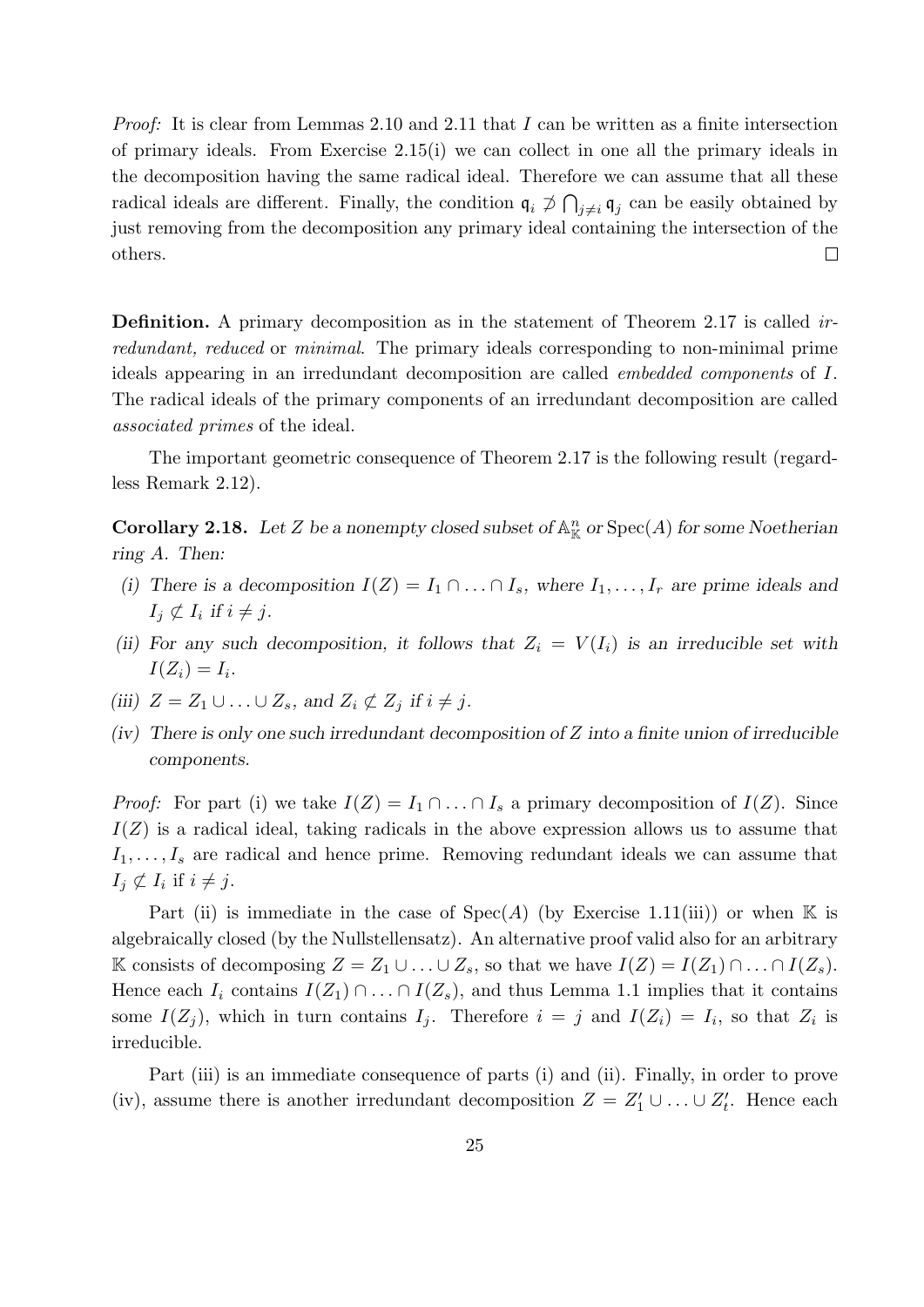$Z_i$  is contained in the union  $Z'_1 \cup \ldots \cup Z'_t$ . By the irreducibility of  $Z_i$ , it follows that  $Z_i$  is contained in some  $Z'_j$ . Symmetrically, any  $Z'_j$  is contained in some  $Z_k$ , and by the irredundance  $Z_i$  and  $Z_k$  coincide. So any irreducible subset of each decomposition is in  $\Box$ the other decomposition.

**Definition.** The sets  $Z_1, \ldots, Z_r$  in the statement of the above corollary are called the irreducible components of Z.

The above corollary shows that the minimal prime ideals in a primary decomposition unique. We will see in the next section a stronger uniqueness result for primary decompositions (in the more general framework of primary decomposition of modules). We give now however a striking example showing that we can have some strange embedded primary ideals in a decomposition that are not unique.

**Example 2.19.** Let us consider in  $\mathbb{A}_{\mathbb{K}}^3$  the lines  $L = V(X, Z)$  and  $L_t = V(Y, Z - t)$ . We regard them as a family of lines when t varies in  $K$ , and we observe that L and  $L_t$  are not coplanar if and only if  $t \neq 0$ . We have  $I(L) = (X, Z)$  and  $I(L_t) = (Y, Z - t)$ , and if  $t \neq 0$ we get from Exercise 2.5(ii) that  $I(L \cup L_t)$  is the ideal  $I_t = (XY, X(Z - t), YZ, Z(Z - t)).$ It is a natural temptation to consider for  $L \cup L_0$  the ideal  $I_0 = (XY, XZ, YZ, Z^2)$ . It is not true that this is the ideal of  $L_0$  (in fact it is not even radical, since  $Z \notin I_0$  but  $Z^2 \in I_0$ ). However  $V(I_0) = L_0$ . It is another exercise to check the equality

$$
I_0 = (X, Z) \cap (Y, Z) \cap (X - aZ, Y - bZ, Z^2)
$$

for any  $a, b \in \mathbb{K}$ . This is a primary decomposition for  $I_0$ , and you cannot remove any of these three primary ideals. Since a and b can be taken arbitrarily, this means that the primary decomposition is not unique. The ideal  $(X - aZ, Y - bZ, Z^2)$  represents, like in Example 1.14, the point  $(0, 0, 0)$  together with the tangent direction given by the line  $X = aZ, Y = bZ$ . When varying the values of a and b we obtain all the lines passing through  $(0, 0, 0)$  and not contained in the plane  $Z = 0$ . The geometric interpretation is that the ideal  $I_0$  still "remembers" that the intersection point of the lines came from outside the plane  $Z = 0$ . Or if you prefer, you are trying to put in the same place the point  $(0, 0, 0)$  of the line L and another point coming from  $L_t$ . Since there is no room in  $(0, 0, 0)$  for two different points, you get two infinitely close points.

**Exercise 2.20.** Let  $I_{\lambda} = (\overline{X - \lambda})$  be the ideal generated by the class of  $X - \lambda$  in  $\mathbb{K}[X,Y]/(Y^2-X)$ , with  $\lambda \in \mathbb{K}$ . Prove that a minimal primary decomposition of  $I_\lambda$  is:

- (i)  $I_{\lambda} = (\overline{X-\lambda}, \overline{Y-\mu}) \cap (\overline{X-\lambda}, \overline{Y+\mu})$ , if  $\lambda = \mu^2$  with  $\mu \in \mathbb{K} \setminus \{0\}$  (what happens for instance if  $\mathbb{K} = \mathbb{C}$  and  $\lambda \neq 0$  or if  $\mathbb{K} = \mathbb{R}$  and  $\lambda > 0$ .
- (ii)  $I_{\lambda}$  itself is primary but not prime, if  $\lambda = 0$ .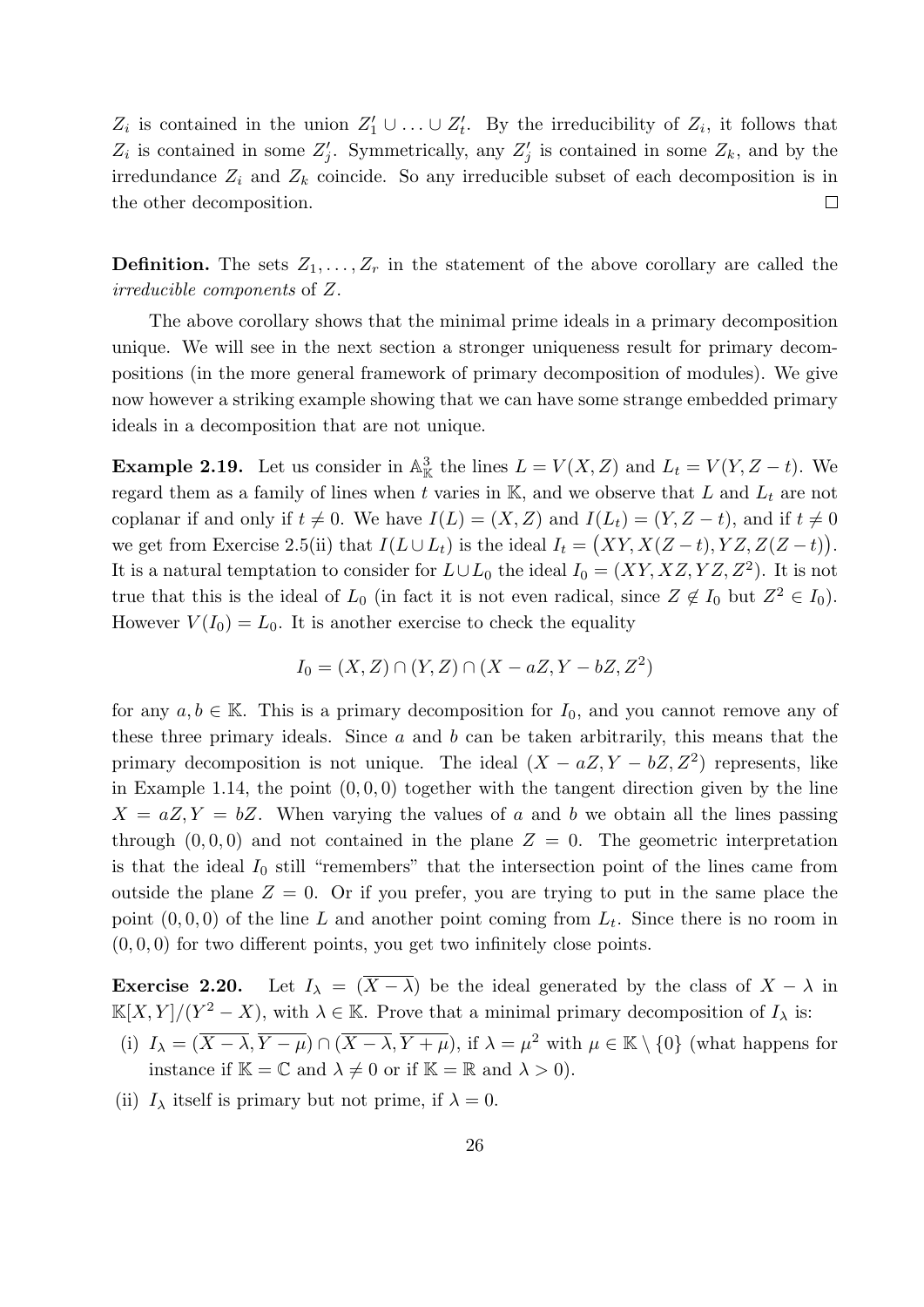(iii)  $I_{\lambda}$  itself is maximal and hence primary, if  $\lambda$  has not a square root in K (what happens for instance if  $\mathbb{K} = \mathbb{R}$  and  $\lambda < 0$ .

Of course the above exercise is saying that the intersection of the parabola  $Y = X^2$ with the line  $Y = \lambda$  consists of two points with multiplicity one in case (i), one point with multiplicity two in case (ii) or two imaginary points in case (iii). The nice thing is that such a geometric interpretation can be translated to an apparently different context like √ number theory. This is the scope of the next exercise (in which you should think of  $\mathbb{Z}[\sqrt{d}]$ as  $\mathbb{Z}[Y]/(Y^2-d)$ , and thus  $\mathbb Z$  is a PID, so it should behave as  $\mathbb{K}[X]$ .

**Exercise 2.21.** Let  $I_p = (p)$  be the ideal generated by the prime number p in  $\mathbb{Z}[\sqrt{p}]$  $[d]% \centering \includegraphics[width=0.47\textwidth]{images/TrDiM-Architecture.png} \caption{The figure shows the number of parameters in the left and right.}\label{TrDiM-Architecture}$ (where d is a square-free integer). Prove that a minimal primary decomposition of  $I_p$  is: √

- (i)  $I_p = (\sqrt{d} a, p) \cap ($  $\overline{d}+a, p$ , if  $d \equiv a^2 \pmod{p}$  for some  $a \in \mathbb{Z}$  such that  $a \not\equiv -a \pmod{p}$ .
- (ii)  $I_p$  itself is primary but not prime, if  $d \equiv a^2 \pmod{p}$  for some  $a \in \mathbb{Z}$  such that  $a \equiv -a \pmod{p}$ .
- (iii)  $I_p$  itself is maximal and hence primary, if  $d \not\equiv a^2 \pmod{p}$  for any  $a \in \mathbb{Z}$ .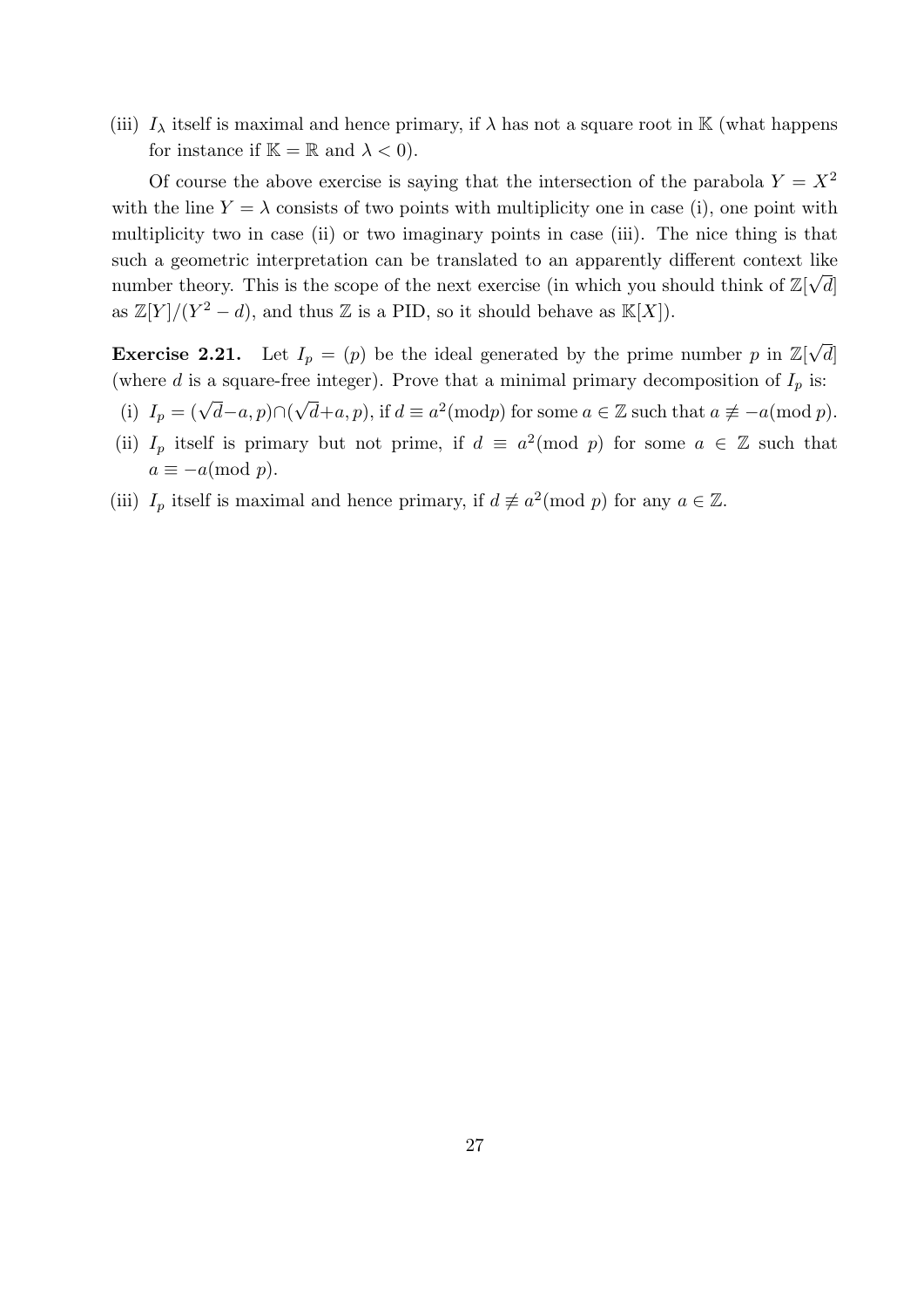### 3. Modules; primary decomposition

**Example 3.1.** Let us study more closely the ideal  $I(C)$  of Example 2.4. We already know that it can be generated by  $Z^2 - X^2Y, X^3 - YZ, Y^2 - XZ$  and this is a minimal set of generators. But in some sense, these equations are dependent. More precisely, we can find relations

$$
X(Z^{2} - X^{2}Y) + Y(X^{3} - YZ) + Z(Y^{2} - XZ) = 0
$$
  

$$
Y(Z^{2} - X^{2}Y) + Z(X^{3} - YZ) + X^{2}(Y^{2} - XZ) = 0.
$$

Are they all the relations among them? Or more precisely, given polynomials  $A, B, C \in$  $\mathbb{K}[X, Y, Z]$  such that  $A(Z^2 - X^2Y) + B(X^3 - YZ) + C(Y^2 - XZ) = 0$ , can we obtain somehow A, B, C from the two given relations? Let us work out a little bit that generic relation. We can write is as  $A(Z^2 - X^2Y) = -B(X^3 - YZ) - C(Y^2 - XZ)$ , and since the right-hand term belongs to  $(X, Y)$ , it also holds that  $A(Z^2 - X^2Y)$  is in  $(X, Y)$ . But  $(X, Y)$  is a prime ideal and  $Z^2 - X^2Y \notin (X, Y)$ , so it follows that we can write  $Z^2 - X^2Y = PX + QY$ , for some  $P, Q \in \mathbb{K}[X, Y, Z]$ . Coming back to the original relation, we can write it now as

$$
PX(Z^{2} - X^{2}Y) + QY(Z^{2} - X^{2}Y) + B(X^{3} - YZ) + C(Y^{2} - XZ) = 0.
$$

But using the two first relations we can write  $X(Z^2 - X^2Y)$  and  $Y(Z^2 - X^2Y)$  in terms of  $X^3 - YZ, Y^2 - XZ$ , so that the relation becomes

$$
(-PY - QZ + B)(X^3 - YZ) + (-PZ - QX^2 + C)(Y^2 - XZ) = 0.
$$

Since  $X^3 - YZ$  and  $Y^2 - XZ$  are coprime, it follows that we can write  $-PY - QZ + B =$  $R(Y^2 - XZ)$  and  $-PZ - QX^2 + C = -R(X^3 - YZ)$  for some  $R \in \mathbb{K}[X, Y, Z]$ . In other words, we can write

$$
B = (P + RY)Y + (Q - XR)Z
$$

$$
C = (P + RY)Z + (Q - XR)X2
$$

and we observe that we also have

$$
A = (P + RY)X + (Q - XR)Y.
$$

This means that the polynomials  $A, B, C$  given a relation can be written

$$
(A, B, C) = (P + RY)(Y, Z, X^2) + (Q - XR)(X, Y, Z)
$$

i.e. as a combination of the known relations.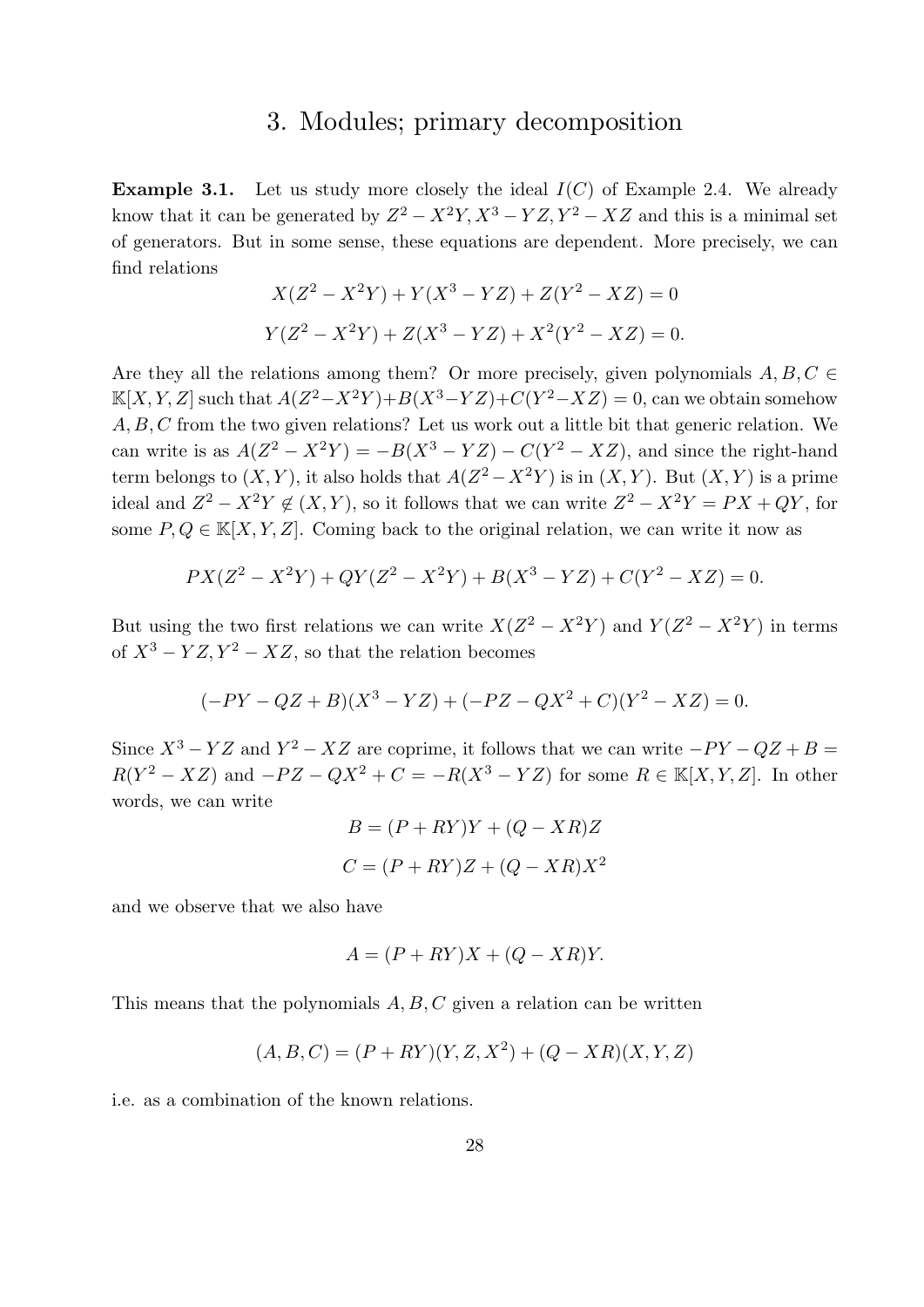One natural (and necessary) question now is, what is the structure of the set of relations and what does it mean that we were able to write all of them in terms of two known relations? The last expression stating that all the relations come from the two first is written in the cartesian product  $\mathbb{K}[X, Y, Z] \times \mathbb{K}[X, Y, Z] \times \mathbb{K}[X, Y, Z]$ , and hence the set of relations can be viewed as a subset there. The last displayed expression is saying that the set of relations is the set of linear combinations with coefficients in  $K[X, Y, Z]$ of  $(Y, Z, X^2)$  and  $(X, Y, Z)$ . Thus we are allowed to add relations and multiply them by polynomials, and they become still relations. This suggests that the structure of the set of relations is like the one of a vector space, but allowing the set of "scalars" to be a just a ring instead of a field.

**Definition.** A module over a ring A is a set M having an inner operation  $+: M \times M \rightarrow M$ , such that  $(M, +)$  is an abelian group and an external operation  $A \times M \rightarrow M$  satisfying the following properties:

- (i)  $a(m_1 + m_2) = am_1 + am_2$  for all  $a \in A$  and  $m_1, m_1 \in M$ .
- (ii)  $(a_1 + a_2)m = a_1m + a_2m$  for all  $a_1, a_2 \in A$  and  $m \in M$ .
- (iii)  $(ab)m = a(bm)$  for all  $a, b \in A$  and  $m \in M$ .
- (iv)  $1m = m$  for all  $m \in M$ .

The notions of set of generators, linearly independent elements, basis, submodules, sum of submodules, quotients by submodules, homomorphisms,... can be defined exactly as in the case of vector spaces. The only main differences are that it is not true that any finitely generated module has a basis and that am can be zero but  $a \neq 0$  and  $m \neq 0$ . In fact this is something the reader implicitly know since the notion of abelian group is equivalent to the notion of module over Z. Observe also that in this language, an ideal of a ring A is just a submodule of A.

**Definition.** A free module over a ring A is a module M admitting a basis, i.e. a linearly independent set of generators.

**Exercise 3.2.** Prove that the generators  $(Y, Z, X^2), (X, Y, Z)$  of the module of Example 3.1 are linearly independent, and hence the set of relations of the generators of  $I(C)$  is a free module.

Exercise 3.3. Let  $M \subset \mathbb{K}[X, Y, Z] \times \mathbb{K}[X, Y, Z] \times \mathbb{K}[X, Y, Z] \times \mathbb{K}[X, Y, Z]$  be the module of elements  $(A, B, C, D)$  such that  $AXY + BXZ + CYZ + DZ^2 = 0$  (i.e. M is the module of relations of the ideal  $I_0$  of Example 2.19). Prove that M is generated by the elements  $(Z, -Y, 0, 0), (0, Y, -X, 0), (0, -Z, 0, X), (0, 0, -Z, Y)$  but they are not linearly independent [The underlying reason is that  $I_0$  has a primary component of codimension three, while in the above example  $I(C)$  has only one component of codimension two. This means that we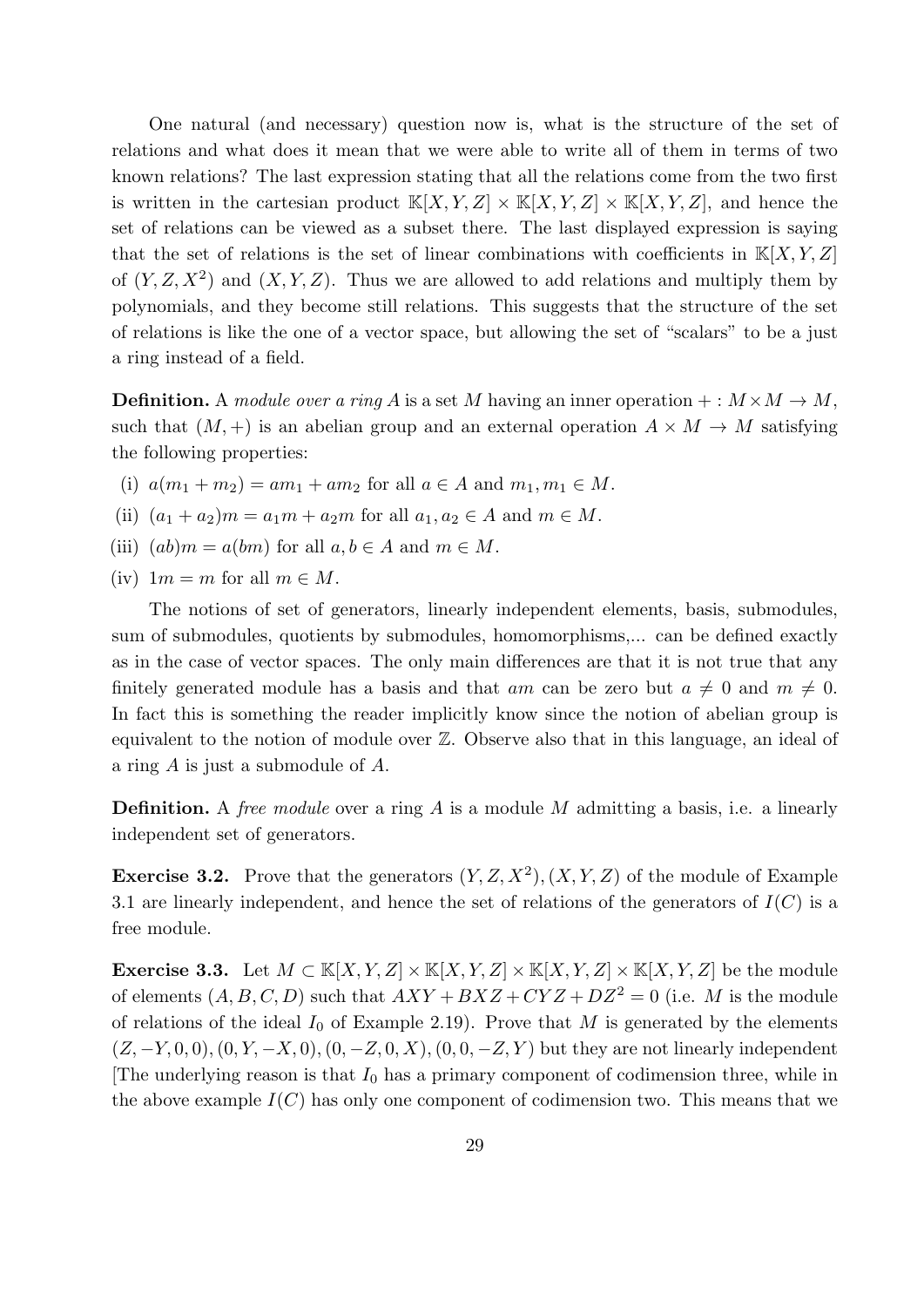need one more step, in the sense that the module of "relations of the relations" is eventually free, and in fact generated by the relation  $0(Z, -Y, 0, 0) + Z(0, Y, -X, 0) + Y(0, -Z, 0, X)$  –  $X(0, 0, -Z, Y) = (0, 0, 0, 0).$ 

**Definition.** The *direct product of the modules*  $M_l$  (when l varies in an arbitrary set  $\Lambda$ ) is the cartesian product  $\Pi_{l\in\Lambda}M_l$ , with the natural module structure given by operating at each coordinate. The *direct sum of the modules*  $M_l$  is the subset  $\bigoplus_{l\in\Lambda}M_l$  of the direct product consisting of those elements for which all but a finite number of coordinates are zero. Of course, the product and the sum coincide if  $\Lambda$  is a finite set.

It is clear that, in this language, a free module over a ring A is a module that is isomorphic to a direct sum of copies of the ring A. The need of considering also the product comes from the following exercise.

**Exercise 3.4.** For any A-module M, define the dual of M as the set of all the homomorphisms from M to A. Prove that it has a natural structure of A-module. If  $M = \bigoplus_{l \in \Lambda} M_l$ , prove that the dual of M is canonically isomorphic to the direct product of the dual of the  $M_l$ 's. (This shows for instance that the dual of a vector space of infinite dimension has dimension bigger, in the sense of cardinals, than the original vector space; hence it is not true that the dual of the dual is the original vector spaces).

Exercise 3.5. Prove that the sum of the products are characterized, up to isomorphism, by the following universal properties:

- (i) There are homomorphisms  $p_l : \Pi_{l \in \Lambda} M_l \to M_l$  and for any other module M with homomorphisms  $q_l: M \to M_l$  then there exists a unique homomorphism  $f: M \to M_l$  $\Pi_{l\in\Lambda}M_l$  such that  $q_l = p_l \circ f$ .
- (ii) There are homomorphisms  $i_l : M_l \to \bigoplus_{l \in \Lambda} M_l$  and for any other module M with homomorphisms  $j_l: M_l \to M$  then there exists a unique homomorphism  $f: \bigoplus_{l \in \Lambda} M_l \to$ M such that  $j_l = f \circ i_l$ .

Definition. A *Noetherian module* is a module M satisfying one of the following equivalent conditions (the equivalence being proved as in Proposition 2.1):

- (i) Any submodule of M is finitely generated.
- (ii) M does not contain any chain of submodules  $M_1 \nsubseteq M_2 \nsubseteq \ldots$

**Proposition 3.6.** Let N be a submodule of a module M. Then M is Noetherian if and only if  $N$  and  $M/N$  are Noetherian.

*Proof:* Assume first that M is Noetherian. Then by condition (ii) of the definition, it is clear that any submodule of M is Noetherian. And since there is a 1:1 correspondence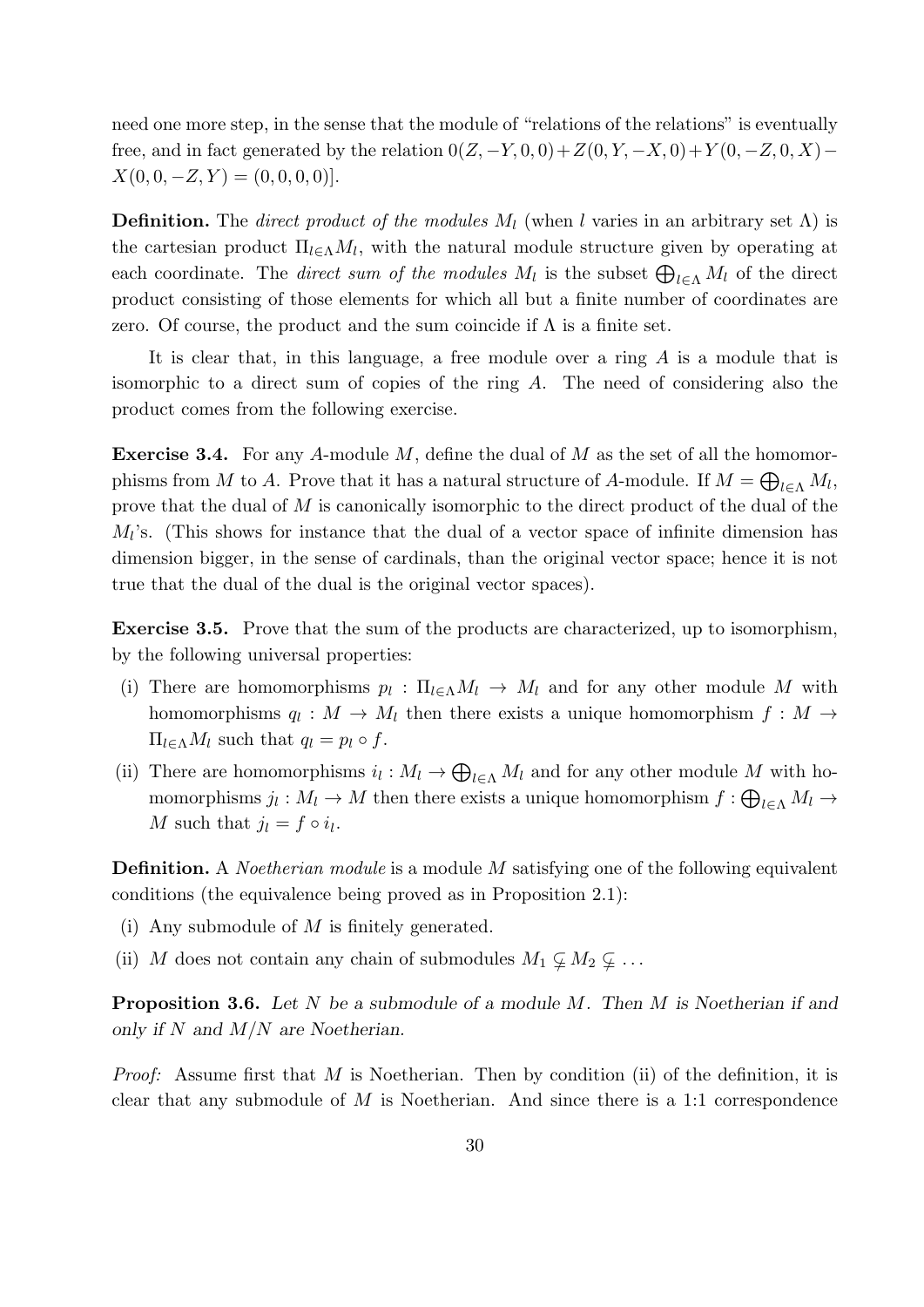between submodules of  $M/N$  and submodules of M containing N it is also clear that  $M/N$ is Noetherian.

We assume now that N and  $M/N$  are Noetherian and take a chain  $M_1 \subset M_2 \subset \ldots$ of submodules of  $M$ . We need to show that this chain is stationary. From this chain we produce chains in N and  $M/N$ , namely  $M_1 \cap N \subset M_2 \cap N \subset \ldots$  and  $(M_1 + N)/N \subset$  $(M_2 + N)/N \subset \ldots$  Since N and  $M/N$  are Noetherian, we can find  $i_0 \in \mathbb{N}$  such that  $M_i \cap N = M_{i_0} \cap N$  and  $M_i + N = M_{i_0} + N$  if  $i \geq i_0$ . Let us prove that in this range it also holds  $M_i = M_{i_0}$ .

Indeed if we take  $m \in M_i$ , then m also belongs to  $M_i + N$ , which coincides with  $M_{i_0} + N$ . Therefore we can write  $m = m_0 + n$ , with  $m_0 \in M_{i_0}$  and  $n \in N$ . From this we can write  $n = m - m_0$ , which shows that n belongs also to  $M_i$ , because  $M_{i_0} \subset M_i$ . Since  $M_i \cap N = M_{i_0} \cap N$ , it follows that n belongs to  $M_{i_0}$ , and therefore m is in  $M_{i_0}$ .  $\Box$ 

**Exercise 3.7.** An A-module is said to be Artinian if any chain of submodules  $M_1 \supset$  $M_2 \supset \dots$  is stationary, i.e. there exists  $n_0 \in \mathbb{N}$  such that  $M_n = M_{n_0}$  for any  $n \ge n_0$ . Prove that, given any submodule N of M, then M is Artinian if and only if N and  $M/N$  are Artinian.

**Proposition 3.8.** Let A be a Noetherian ring and let M be an A-module. Then M is Noetherian if and only if it is finitely generated.

Proof: By definition, a Noetherian module is finitely generated, so that we just need to prove the converse. If  $M$  is finitely generated, then it is a quotient of a finite sum of copies of A, so that by Proposition 3.6 it suffices to prove that for each r the sum  $A \oplus \ldots \oplus A$  is Noetherian. We will prove it by induction on r, the case  $r = 1$  being trivial.

For  $r > 1$  we consider the submodule N of  $A \oplus r$ .  $\oplus A$  consisting of those elements whose first coordinate is zero. Clearly  $N \cong A$ , which is Noetherian, and  $(A \oplus \ldots \oplus A)/N \cong A$  $A \oplus$ <sup>r-1)</sup>  $\oplus$  A, which is Noetherian by induction hypothesis. Hence, again by Proposition 3.6, it follows that  $A \oplus \ldots$   $A \oplus A$  is Noetherian.  $\Box$ 

We generalize now to modules the primary decomposition that we got for ideals. The definition comes naturally as the one for ideals. In order to present it in a more coherent way, we start by the definitions instead of trying to justify them first.

**Definition.** A primary submodule of an A-module M is a proper submodule N such that for any  $f \in A$  and  $m \in M$  such that  $fm \in N$  then either  $m \in N$  or there exists  $l \in \mathbb{N}$  such that  $f^lM\subset N$  (i.e. for any  $m'\in M$  then  $f^lm'\in N$ ). The set  $\mathfrak{p}:=\{f\in A\mid f^lM\subset N\}$ for some  $l \in \mathbb{N}$  is thus a prime ideal, and N is said to be p-primary.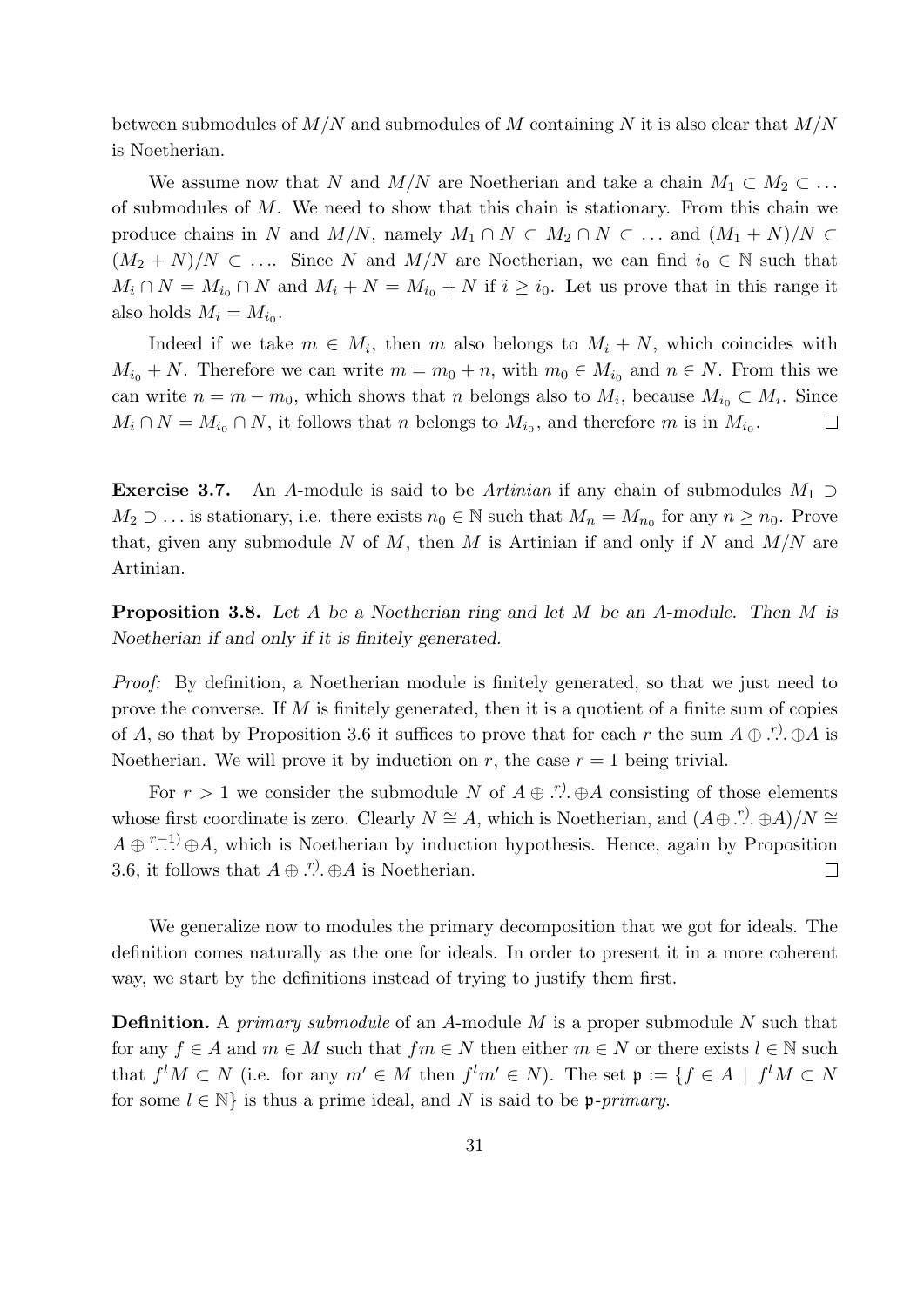Observe that this definition for modules explains the lack of symmetry in the corresponding definition for ideals.

**Theorem 3.9.** Let  $M$  be a Noetherian A-module. Then any proper submodule  $N$  of  $M$ admits a decomposition  $N = N_1 \cap ... \cap N_r$  such that each  $N_i$  is  $\mathfrak{p}_i$ -primary (with  $\mathfrak{p}_i \neq \mathfrak{p}_j$ if  $i \neq j$ ) and  $\bigcap_{j \neq i} N_j \not\subset N_i$ .

*Proof:* It follows the same steps as for ideals. First, using the noetherianity of  $M$ , we observe, as in Lemma 2.10 that  $N$  is a finite intersection of irreducible submodules (irreducible meaning proper and not expressible as a non-trivial intersection of two submodules).

Next we imitate the proof of Lemma 2.11 to conclude that any irreducible module N is primary. Indeed if we have  $f \in A$  and  $m \in M$  such  $fm \in N$ , then we can write  $N = (f^lM + N) \cap \{m' \in M \mid fm' \in N\}$ , where l satisfies that  $\{m' \in M \mid f^l m' \in N\}$  ${m' \in M \mid f^{l+1}m' \in N}$ , and the proof is the same as in Lemma 2.11.

Finally, removing redundant components and gathering primary components with the same prime, we eventually get the wanted decomposition.  $\Box$ 

Definition. A decomposition as in the statement of Theorem 3.9 will be called an irredundant primary decomposition of N.

We prove now a uniqueness theorem for irredundant primary decompositions. Example 2.19 shows that it is the best possible result. Observe that we do not assume the module to be Noetherian. This means that we are proving that if a submodule admits a primary decomposition, then the uniqueness result holds.

**Theorem 3.10.** Let  $N = N_1 \cap \ldots \cap N_r$  be an irredundant primary decomposition in which each  $N_i$  is  $\mathfrak{p}_i$ -primary. Then

- (i) For each  $m \in M$ , the set  $I_m := \{ f \in A \mid f^l m \in N \text{ for some } l \in \mathbb{N} \}$  is an ideal and it can be expressed as  $I_m = \bigcap_{m \notin N_i} \mathfrak{p}_i$ .
- (ii) The set  $\{\mathfrak{p}_1,\ldots,\mathfrak{p}_r\}$  coincides with the set of ideals  $I_m$  that are prime. In particular,  $\{\mathfrak{p}_1,\ldots,\mathfrak{p}_r\}$  does not depend on the primary decomposition.
- (iii) For each  $f \in A$ , the set  $N(f) := \{ m \in M \mid f^l m \in N \text{ for some } l \in \mathbb{N} \}$  is a submodule of M and  $N(f) = \bigcap_{f \notin \mathfrak{p}_i} N_i$ .
- (iv) If  $\mathfrak{p}_i$  is minimal in the set  $\{\mathfrak{p}_1,\ldots,\mathfrak{p}_r\}$ , then  $N_i$  does not depend on the primary decomposition.

*Proof:* To prove (i) it is enough to prove the equality  $I_m = \bigcap_{m \notin N_i} \mathfrak{p}_i$ . So let us prove the double inclusion. The first inclusion is clear: if we have  $f \in I_m$ , then some  $f^l m$  is in N, hence in any  $N_i$ , and if  $m \notin N_i$  it follows from the primarity of  $N_i$  that f belongs to  $\mathfrak{p}_i$ .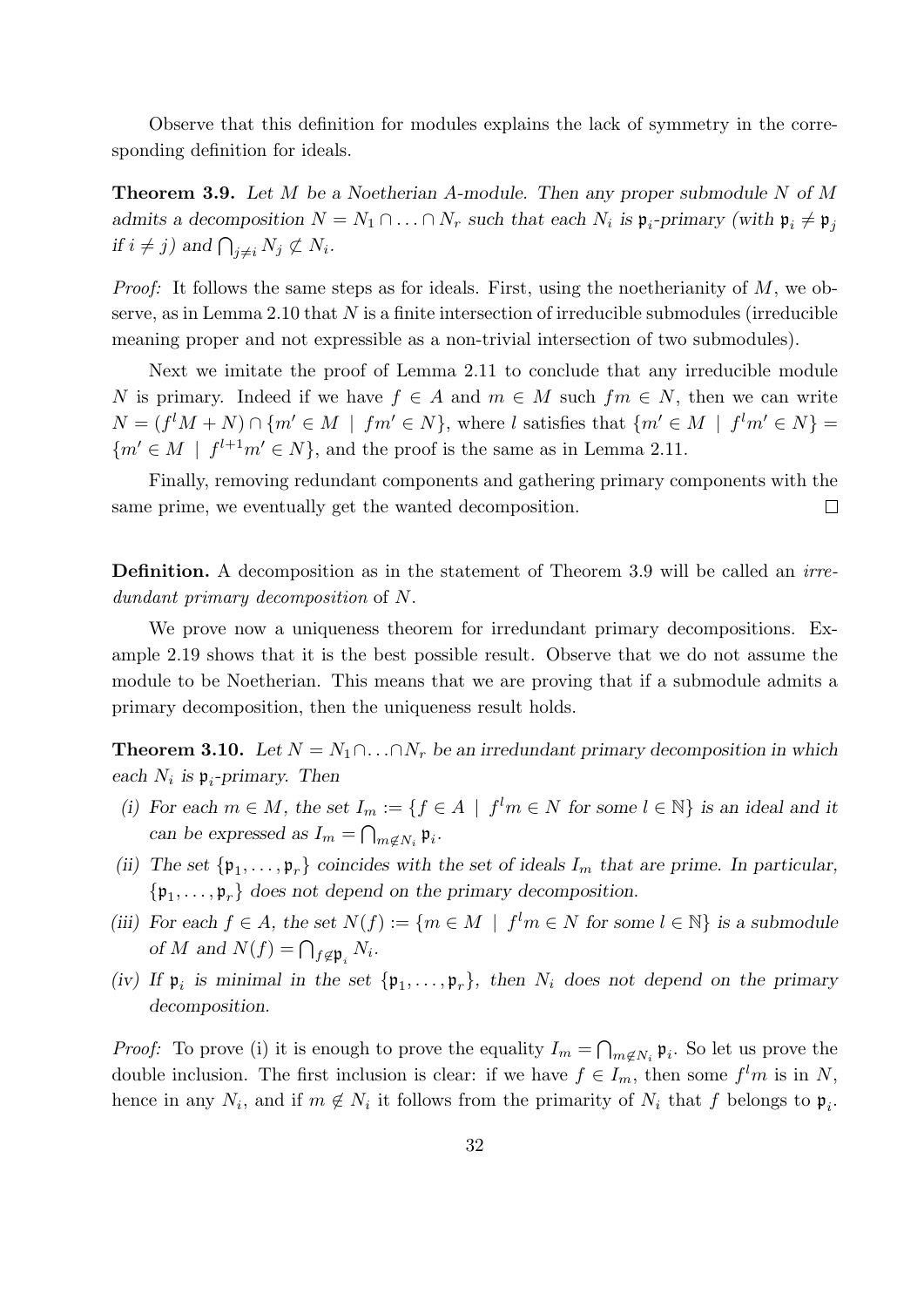Reciprocally, if f belongs to  $\bigcap_{m \notin N_i} \mathfrak{p}_i$ , then for each i such that  $m \notin N_i$  we have  $f \in \mathfrak{p}_i$ , so that there exists some  $f^{l_i}m$  in  $N_i$ . Taking l to be the maximum of these  $l_i$ 's we obtain that  $f^l m$  is in any  $N_i$  not containing m. Since obviously  $f^l m$  is in any  $N_i$  containing m, we get  $f^l m \in N_1 \cap \ldots \cap N_r = N$ . Therefore f is in  $I_m$ , which proves (i).

To prove (ii), we first observe that if some  $I_m$  is prime, then it should coincide with some  $\mathfrak{p}_i$ , by using Lemma 1.1 and the fact we just proved that  $I_m$  is a finite intersection of  $\mathfrak{p}_i$ 's. On the other hand, since the primary decomposition is irredundant, we can find for each  $i = 1 \ldots, r$  an element  $m_i \in \bigcap_{j \neq i} N_j \setminus N_i$ , and therefore (i) implies  $I_{m_i} = \mathfrak{p}_i$ .

The proof of (iii) is completely analogous to the proof of (i). Finally, the proof of (iv) is like the end of the proof of (ii), with the difference that only if  $\mathfrak{p}_i$  is minimal in the set  $\{\mathfrak{p}_1,\ldots,\mathfrak{p}_r\}$  it is possible to find  $f_i \in \bigcap_{j\neq i} \mathfrak{p}_j \setminus \mathfrak{p}_i$  (again Lemma 1.1 shows that  $\bigcap_{j\neq i} \mathfrak{p}_j \subset \mathfrak{p}_i$  if and only if  $\mathfrak{p}_i$  is contained in some  $\mathfrak{p}_j$  with  $j\neq i$ ). We thus have that  $N_i$ coincides with  $N(f_i)$ , and therefore it does not depend on the primary decomposition.  $\Box$ 

**Definition.** The prime ideals  $\mathfrak{p}_1, \ldots, \mathfrak{p}_r$  of the above theorem are called the *associated* primes of the submodule N. The primary components corresponding to non-minimal prime ideals are called embedded components of the submodule N.

In case we assume noetherianity, we can improve the characterization of the associated primes given in Theorem 3.10(ii) in the following way:

**Theorem 3.11.** Let M be a finitely generated module over a Noetherian ring A, and let  $N \subset M$  be a proper submodule. For any  $m \in M$  consider the ideal  $Ann_{M/N}(m) :=$  ${f \in A \mid fm \in N}$ . Then the set of associated primes of N is exactly the set of ideals  $Ann_{M/N}(m)$  that are prime.

*Proof:* Let  $N = N_1 \cap ... \cap N_r$  be an irredundant primary decomposition with  $\mathfrak{p}_1, ..., \mathfrak{p}_r$  their respective associated primes. We first prove that each  $p_i$  can be written as  $Ann_{M/N}(m_i)$ for some  $m_i \in M$ . We know by Theorem 3.10(i) that we can take  $m'_i \in \bigcap_{j \neq i} N_j \setminus N_i$ and then  $\mathfrak{p}_i = I_{m'_i} = \{f \in A \mid f^l m'_i \in N \text{ for some } l \in \mathbb{N}\} = \sqrt{Ann_{M/N}(m'_i)}$ . Since A is Noetherian we can use Exercise 1.4(vii) to conclude that there is some power  $\mathfrak{p}_i^l$ contained in  $Ann_{M/N}(m'_i)$ . Take l to be minimum with this condition, i.e. such that there exists  $g \in \mathfrak{p}_i^{l-1}$  $i_i^{l-1}$  such that  $m_i := gm'_i \notin N$ . It is then clear that we have an inclusion  $\mathfrak{p}_i \subset Ann_{M/N}(m_i)$ , since  $fg \in \mathfrak{p}_i^l$  for any  $f \in \mathfrak{p}_i$ . Let us prove the other inclusion. If  $fm_i \in N$ , then in particular  $fm_i \in N_i$ . But by construction  $m_i \in \bigcap_{j \neq i} N_j$  and  $m_i \notin N$ , hence  $m_i \notin N_i$ . Therefore  $f \in \mathfrak{p}_i$ , as wanted.

Reciprocally, if some  $Ann_{M/N}(m)$  is prime, then it is radical, and hence it is coincide with  $\sqrt{Ann_{M/N}(m)} = I_m$ . It now follows from Theorem 3.10(ii) that  $Ann_{M/N}(m)$  is an associated prime.  $\Box$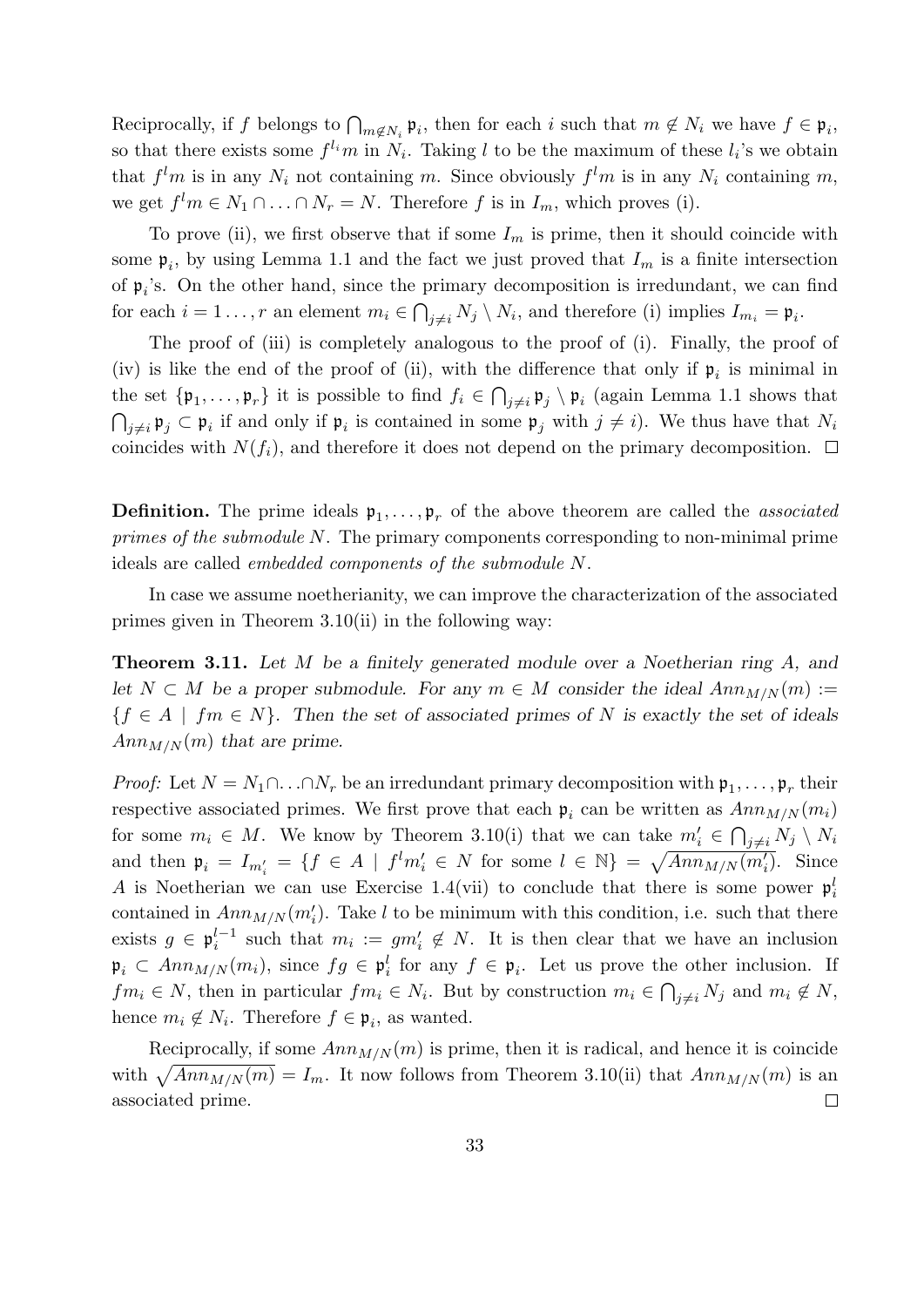**Example 3.12.** Now it is clear why the ideal  $I_0 = (XY, XZ, YZ, Z^2) \subset \mathbb{K}[X, Y, Z]$ of Example 2.19 has an embedded component. The ideal  $Ann_{\mathbb{K}[X,Y,Z]/I_0}(Z) = \{f \in$  $\mathbb{K}[X, Y, Z] \mid fZ \in I_0$  is the maximal ideal  $(X, Y, Z)$ , and hence there should be an embedded component having  $(X, Y, Z)$  as its associated prime.

**Definition.** A zerodivisor of a module M is an element  $f \in A$  for which there exists  $m \in M \setminus \{0\}$  such that  $fm = 0$ .

**Proposition 3.13.** Let M be a finitely generated module over a Noetherian ring and let  $\mathfrak{p}_1,\ldots,\mathfrak{p}_r$  be the associated primes of a proper submodule N. Then  $\mathfrak{p}_1\cup\ldots\cup\mathfrak{p}_r$  is the set of zerodivisors of  $M/N$ , i.e. the elements  $f \in S$  for which there exists  $m \in M \setminus N$  such that  $fm \in N$ . In particular, the set of zerodivisors of M is the union of the associated primes of (0).

*Proof:* Let first f be a zerodivisor of  $M/N$ . Thus there exists an element  $m \in M \setminus N$ such that  $fm \in N$ . Since  $m \notin N$ , then there exists  $i = 1, \ldots, r$  such that  $m \notin N_i$ . But on the other hand  $fm$  is in N, so that it belongs to  $N_i$ . Now the fact that  $N_i$  is  $\mathfrak{p}_i$ -primary implies that f belongs to  $\mathfrak{p}_i$ .

Reciprocally, by Theorem 3.11 each  $p_i$  has the form  $Ann_{M/N}(m_i)$  (and obviously  $m_i \notin N$ , which means that all of its elements are zerodivisors of  $M/N$ .  $\Box$ 

In order to apply this result, we need a lemma about unions of prime ideals.

**Lemma 3.14.** Let I be an ideal contained in a union  $\mathfrak{p}_1 \cup \ldots \cup \mathfrak{p}_r$  of prime ideals. Then *I* is contained in some of the  $\mathfrak{p}_i$ 's.

*Proof:* We use induction on r, the case  $r = 1$  being trivial. Assume now  $r > 1$ . I claim that there is some i such that I is contained in  $\bigcup_{j\neq i} \mathfrak{p}_j$  (and hence by induction hypothesis I is contained in some  $\mathfrak{p}_j$ , which would finish the prove). Indeed, assume for contradiction that for each  $i = 1, \ldots, r$  the ideal I is not contained in  $\bigcup_{j \neq i} \mathfrak{p}_j$ . Hence we can find  $f_i \in I$  that is not in any  $\mathfrak{p}_j$  with  $j \neq i$ . Since I is contained in  $\mathfrak{p}_1 \cup \ldots \cup \mathfrak{p}_r$ , it follows that necessarily  $f_i$  is in  $\mathfrak{p}_i$ . We define now  $g_i = \prod_{j \neq i} f_j$ . By construction and the fact that  $\mathfrak{p}_1, \ldots, \mathfrak{p}_r$  are primes, it follows that  $g_i$  is in I, in any  $\mathfrak{p}_j$  with  $j \neq i$ , and not in  $\mathfrak{p}_i$ . But then the element  $g_1 + \ldots + g_r$  is in I but cannot be in any  $\mathfrak{p}_i$ , which is a contradiction.  $\Box$ 

Corollary 3.15. Let M be a finitely generated module over a Noetherian ring A, and let  $N \subset M$  be a submodule. For any  $m \in M \setminus N$  the ideal  $Ann_{M/N}(m) = \{f \in A \mid fm \in N\}$  $N\}$  is contained in some associated ideal of N. Hence the maximal elements in the set of associated primes of  $N$  is exactly the set of maximal elements in the set of ideals  $Ann_{M/N}(m)$  with  $m \notin N$ .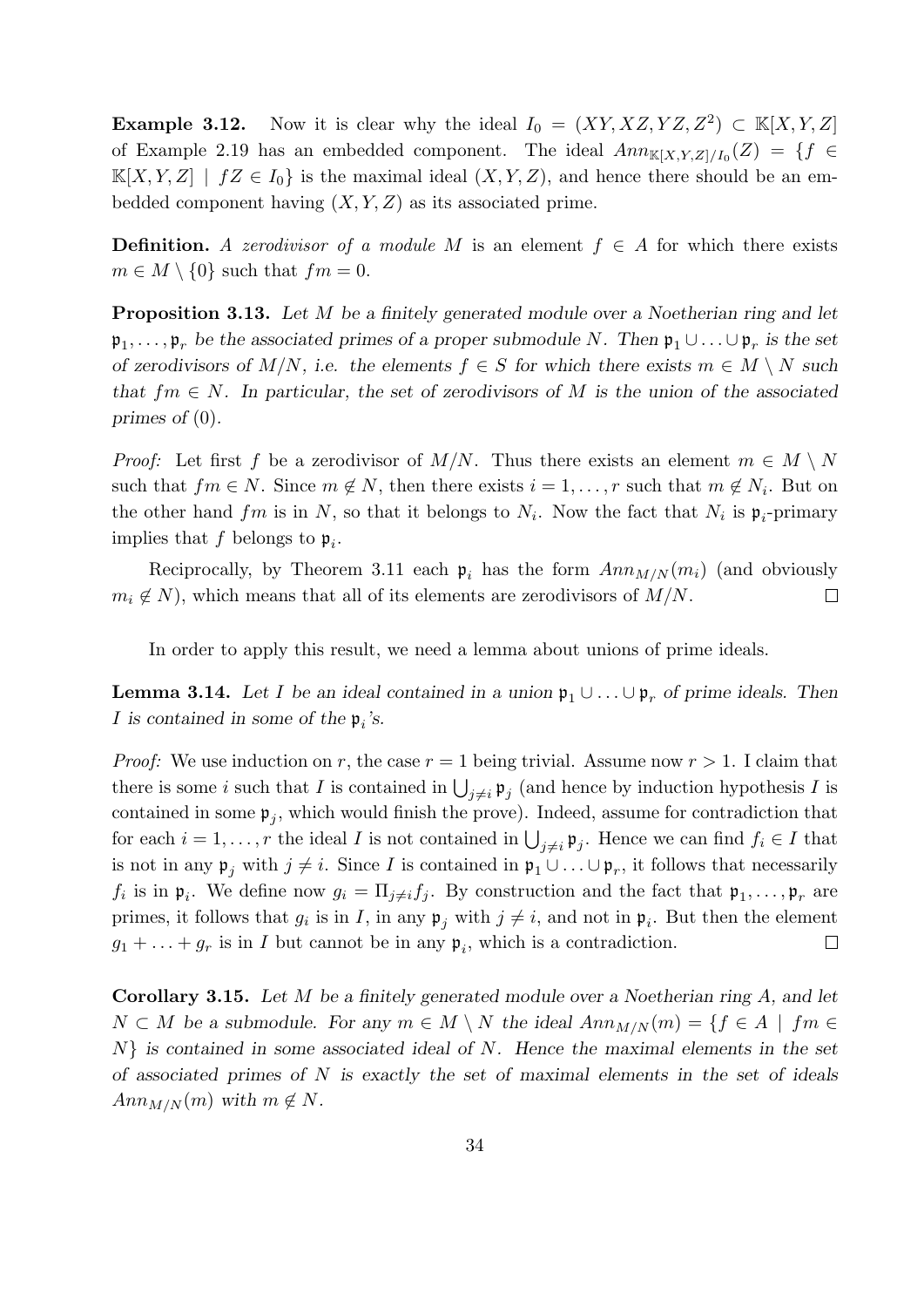*Proof:* It is clear that each  $Ann_{M/N}(m)$  is made out of zerodivisors of  $M/N$ . Therefore Proposition 3.13 implies that  $Ann_{M/N}(m)$  is contained in the union of the associated primes of N. But now from Lemma 3.14 we conclude that  $Ann_{M/N}(m)$  is contained in some associated prime of N, which proves the result.  $\Box$ 

Example 3.16. Let us try to explain with an example what primary decomposition for modules means. Let A be a ring and let  $q_1, \ldots, q_r$  be a finite set of primary ideals such that  $\sqrt{\mathfrak{q}_i} \neq \sqrt{\mathfrak{q}_j}$  if  $i \neq j$ . Consider the module  $M = A/\mathfrak{q}_1 \oplus \ldots \oplus A/\mathfrak{q}_r$  and let  $p_i: M \to A/\mathfrak{q}_i$  be the *i*-th projection, for  $i = 1, \ldots, r$ . If we write  $M_i = \ker p_i$ , it is clear that  $(0) = M_1 \cap ... \cap M_r$ . I claim that this is an irredundant primary decomposition of (0).

To see that each  $M_i$  is primary can be done by hand, since  $f(\bar{f}_1,\ldots,\bar{f}_r) \in M_i$  (the bar meaning taking classes modulo the corresponding  $q_j$  implies  $ff_i \in q_i$ , and thus either  $f_i \in \mathfrak{q}_i$  (hence  $(\bar{f}_1,\ldots,\bar{f}_r) \in M_i$ ) or  $f^l \in \mathfrak{q}_i$  for some  $l \in \mathbb{N}$  (hence  $f^l M \subset M_i$ ). A more abstract way of proving the primarity would be to observe that, for each  $i = 1, \ldots, r, (0)$ is a primary submodule (or ideal, if you prefer) of  $A/\mathfrak{q}_i$ , so its inverse image by  $p_i$ , i.e.  $M_i$ is a primary module. The irredundance of the decomposition is clear.

Observe that we could have some inclusion  $\mathfrak{q}_i \subset \mathfrak{q}_j$  and the decomposition is still irredundant. This shows that the primary decomposition of the module is finer than the primary decomposition of the ideal  $I = \{f \in A \mid fM = 0\}$  (which clearly decomposes as  $I = \mathfrak{q}_1 \cap \ldots \cap \mathfrak{q}_r$  even if the proof of the existence of the decomposition could suggest that both decompositions are equivalent. Observe that we could have allowed having several primary ideals with the same radical p. The p-primary component would be then the r-uples with zeros at the coordinates corresponding to quotients  $A/\mathfrak{q}$  for which  $\sqrt{\mathfrak{q}} = \mathfrak{p}$ . Hence the primary decomposition can be viewed as a way of finding copies of the type  $A/\mathfrak{q}$ in M.

The situation of the above example occurs for instance when we are dealing with finitely generated abelian groups, in which the structure theorem states that such a group is isomorphic to a unique group of the form  $\mathbb{Z} \oplus ... \oplus \mathbb{Z} \oplus \mathbb{Z}_{d_1} \oplus \mathbb{Z}_{d_2} \oplus ... \oplus \mathbb{Z}_{d_s}$ , with  $d_1|d_2|\ldots|d_s$ . Since  $\mathbb{Z}_{p_1^{a_1}\ldots p_t^{a_s}}$  is isomorphic to  $\mathbb{Z}_{p_1^{a_1}}\oplus\ldots\oplus\mathbb{Z}_{p_s^{a_s}}$  (if  $p_1,\ldots,p_s$  are different prime numbers), we can write each finitely generated abelian group as a direct sum of the form  $\mathbb{Z} \oplus \ldots \oplus \mathbb{Z} \oplus \mathbb{Z}_{p_1^{a_1}} \oplus \ldots \oplus \mathbb{Z}_{p_s^{a_s}}$  for a finite collection of prime numbers  $p_1, \ldots, p_s$ (not necessarily different from each other). The main point in the proof of the structure theorem is that  $\mathbb Z$  is a PID. In fact, the following is true:

**Theorem 3.17.** Let A be a PID. Then for any finitely generated A-module M there exist a unique integer r and elements  $f_1|f_2|...|f_s$  of A such that M is isomorphic to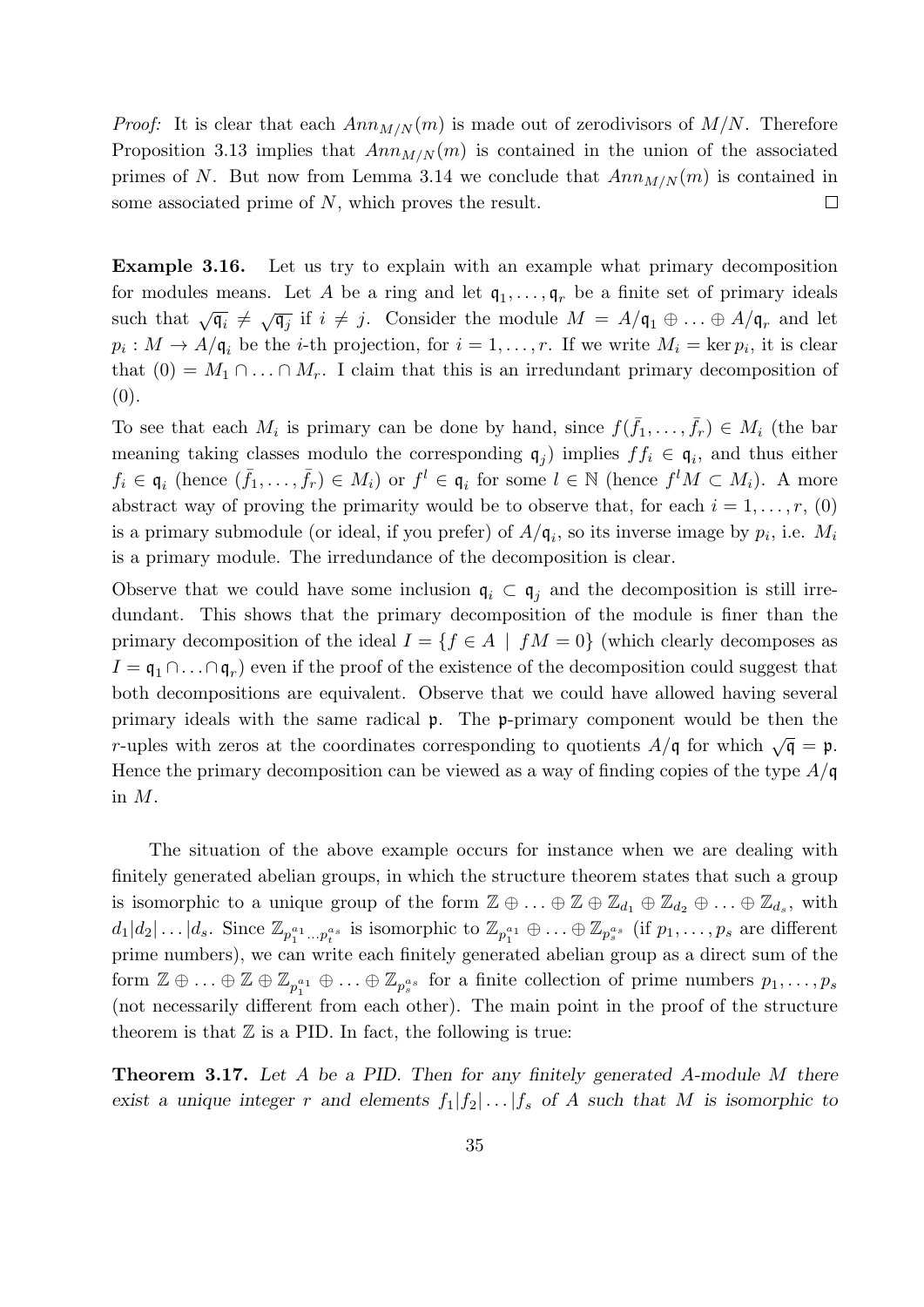$A \oplus \overset{r}{\ldots} \oplus A \oplus A/(f_1) \oplus A/(f_2) \oplus \ldots \oplus A/(f_s).$ 

Proof: See for instance [Sh], Chapter 10.

Reasoning as above, we can write  $M \cong M_1 \oplus \ldots \oplus M_r$ , in which for each  $i = 1, \ldots, r$ there exists an irreducible element  $f_i \in A$  such that  $M_i$  is a direct sum of blocks of the type  $A/(f_i^{a_i})$  (observe that one of the  $f_i$ 's could be zero). Let us see a nice application of this result.

 $\Box$ 

**Example 3.18.** Let  $\varphi: V \to V$  be an endomorphism of a K-vector space V of finite dimension n. We endow V with a structure of  $\mathbb{K}[T]$ -module by defining  $(a_0 + a_1T + ... +$  $a_dT^d$ ) $v = a_0v + a_1\varphi(v) + \ldots + a_d\varphi^d(v)$ . Since V has finite dimension, V is a finitely generated  $\mathbb{K}[T]$ -module, so the above structure theorem applies. Observe that V cannot have a summand of the type  $\mathbb{K}[T]$ , since the latter has infinite dimension as a vector space. A more elegant way of seeing this is that, in our language of  $K[T]$ -modules, the Cayley-Hamilton theorem states that, if P is the characteristic polynomial of  $\varphi$ , then  $P v = 0$  for any  $v \in V$ , and hence V cannot have a free summand. Let us thus write  $V \cong M_1 \oplus \ldots \oplus M_r$ , with each  $M_i$  being a direct sum of blocks of the type  $\mathbb{K}[T]/(f_i^{a_i})$ for some nonzero irreducible polynomial  $f_i \in \mathbb{K}[T]$ . Let us see the interpretation of this decomposition following a series of observations:

1) As we have observed, the product of any element of  $V$  by the characteristic polynomial P is zero. Therefore, the polynomials  $f_i$  are necessarily irreducible factors of P. Moreover, if we have a summand of the type  $\mathbb{K}[T]/(f_i^{a_i})$  then P must be divisible by  $f_i^{a_i}$ .

2) If V has a summand of the type  $W \cong \mathbb{K}[T]/(T-\lambda)$ , then W is generated by a vector w, image of the class of 1 in K[T]/(T –  $\lambda$ ), and it holds  $(T - \lambda)w = 0$ , i.e.  $\varphi(w) = \lambda w$ , and hence W is generated by an eigenvector of eigenvalue  $\lambda$ . Reciprocally, an eigenvector w of eigenvalue  $\lambda$  generates a submodule of V isomorphic to  $\mathbb{K}[T]/(T - \lambda)$ 

3) If  $P(T)$  has n different roots  $\lambda_1, \ldots, \lambda_n \in \mathbb{K}$ , then for each  $i = 1, \ldots, n$  there is a nonzero eigenvector  $w_i$  with eigenvalue  $\lambda_i$ , and we can thus write, according to 2),  $V \cong \mathbb{K}[T]/(T-\lambda_1) \oplus \ldots \oplus \mathbb{K}[T]/(T-\lambda_n)$  as  $\mathbb{K}[T]$ -modules. Reciprocally, having such a decomposition implies that  $\varphi$  has n different eigenvalues and it is therefore diagonalizable.

4) More generally, if  $V \cong \mathbb{K}[T]/(T-\lambda_1) \oplus \ldots \oplus \mathbb{K}[T]/(T-\lambda_n)$ , not necessarily with  $\lambda_i \neq \lambda_j$  if  $i \neq j$ , it also follows that V has a bases of eigenvectors, and hence  $\varphi$  is diagonalizable.

5) If If V has a summand of the type  $W \cong \mathbb{K}[T]/((T - \lambda)^a)$ , then W has dimension a, and if  $w_1$  is the image of the class of 1 in  $\mathbb{K}[T]/((T - \lambda)^a)$ , W has a basis  $w_1, w_2 =$  $(T - \lambda)w, \ldots, w_a = (T - \lambda)^{a-1}w$ . In other words,  $w_i = \varphi(w_{i-1}) - \lambda w_{i-1}$  for  $i = 2, \ldots, a$ and observe that  $(\varphi - \lambda i d_V)(w_a) = (\varphi - \lambda i d_V)^a w = 0$ , hence  $\varphi(w_a) = \lambda w_a$ . In particular,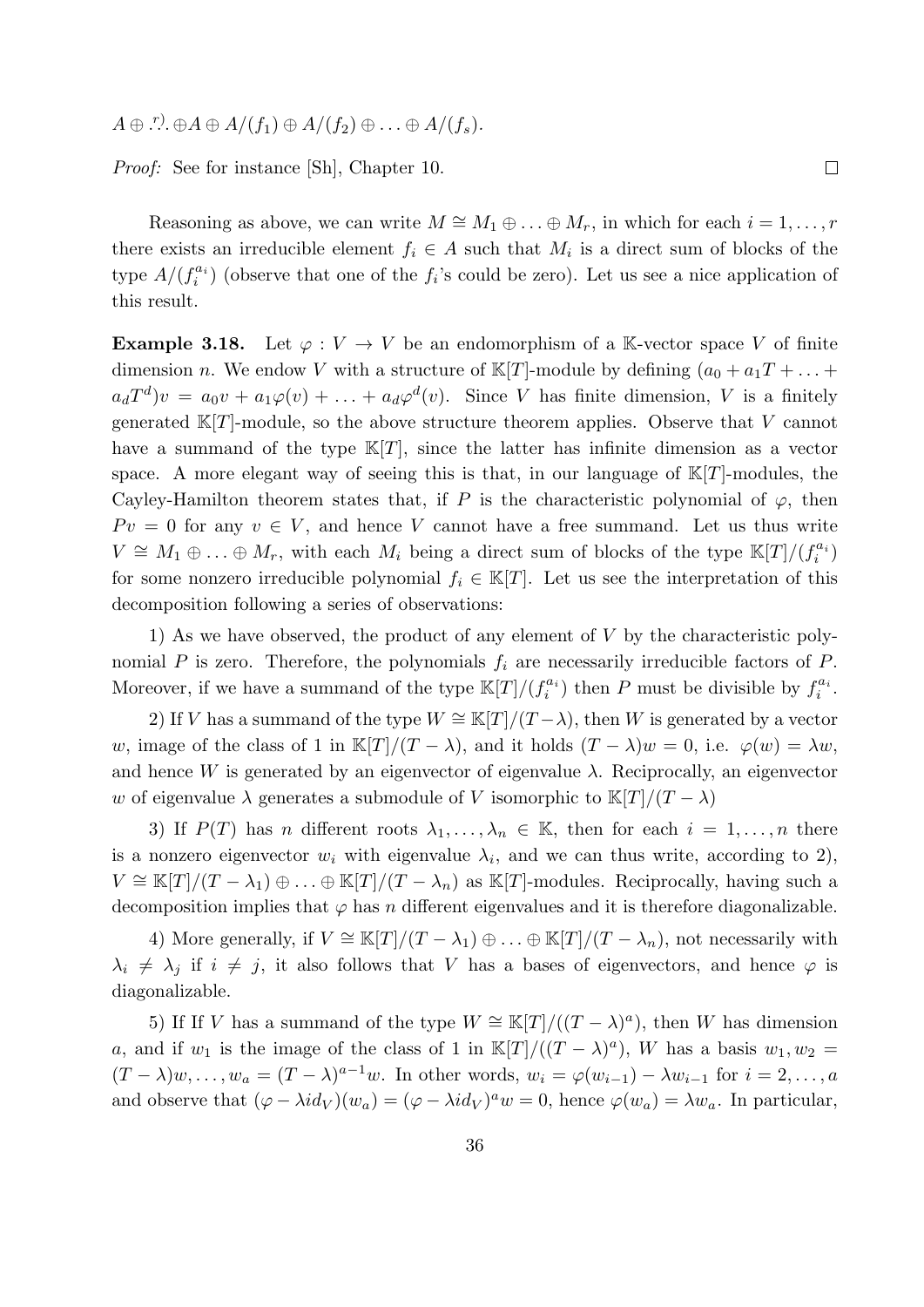W is invariant by  $\varphi$ . The matrix of  $\varphi_{|W}$  with respect to the basis  $w_1, \ldots, w_a$  is then

$$
\begin{pmatrix}\n\lambda & & & & \\
1 & \lambda & & & \\
& \ddots & \ddots & & \\
& & 1 & \lambda & \\
& & & 1 & \lambda\n\end{pmatrix}
$$

i.e. a Jordan block of order a. Reversing the construction, a Jordan block of order a produces a summand  $W \cong \mathbb{K}[T]/((T - \lambda)^a)$  in V.

6) By the above observation, if  $K$  is algebraically closed, or if P factorizes into linear factors, the decomposition of V in summands of the type  $W \cong \mathbb{K}[T]/((T - \lambda)^a)$  coincide with the decomposition of the canonical form of  $\varphi$  in Jordan blocks, and the way of finding the basis coincides with the one we are taught in a linear algebra course.

7) This allows to generalize the notion of canonical form to arbitrary fields. Assume for instance that V has a summand  $W \cong \mathbb{K}[T]/(f)$ , where  $f = a_0 + a_1T + \ldots + a_{d-1}T^{d-1}T^d$ is an irreducible monic polynomial. If w is the image of the class of 1 in  $\mathbb{K}[T]/(f)$  then W has a basis  $w_1 = w, w_2 = Tw = \varphi(w_1), \ldots, w_d = T^{d-1}w = \varphi(w_{d-1}).$  Now we have  $\varphi(w_d) = T^d w = -a_0 w_1 - a_1 w_2 - \ldots - a_{d-1} w_d$ . Hence W is invariant by  $\varphi$  and the matrix of  $\varphi_{|W}$  with respect to the basis  $w_1, \ldots, w_d$  is

$$
\begin{pmatrix} 0 & & & & & -a_0 \\ 1 & 0 & & & & & \\ & \ddots & \ddots & & & \\ & & 1 & 0 & -a_{d-2} \\ & & & 1 & -a_{d-1} \end{pmatrix}
$$

which can be considered as the diagonal block corresponding to the irreducible polynomial  $a_0 + a_1T + \ldots + a_{d-1}T^{d-1}T^d$ .

8) In some particular cases, it is possible to find a nicer ad-hoc expression for the matrix of 7). For example, if  $\mathbb{K} = \mathbb{R}$ , the irreducible factors of the characteristic polynomial are either linear (in whose case we apply what we said in the observation 5)) or quadratic. We write a monic quadratic polynomial as  $(T - a)^2 + b^2$ , so that we make explicit its roots  $a \pm bi$ . If V has a summand of the type  $\mathbb{R}[T]/((T-a)^2 + b^2)$ , then we generate W by the respective images  $w_1$  and  $w_2$  of the classes of b and  $T - a$ . Hence  $f(w_1)$  is the image of the class of bT and  $f(w_2)$  is the image of the class of  $T(T - a)$ , i.e. the class of  $aT - a^2 - b^2$ . Since  $bT = ab + b(T - a)$  and  $aT - a^2 - b^2 = -b \cdot b + a(T - a)$  it follows that  $\varphi(w_1) = aw_1 + bw_2$  and  $\varphi(w_2) = -bw_1 + aw_2$ . Therefore W is invariant by  $\varphi$  and the matrix of  $\varphi_{|W}$  with respect to the basis  $w_1, w_2$  is

$$
\left(\begin{matrix} a & -b \\ b & a \end{matrix}\right)
$$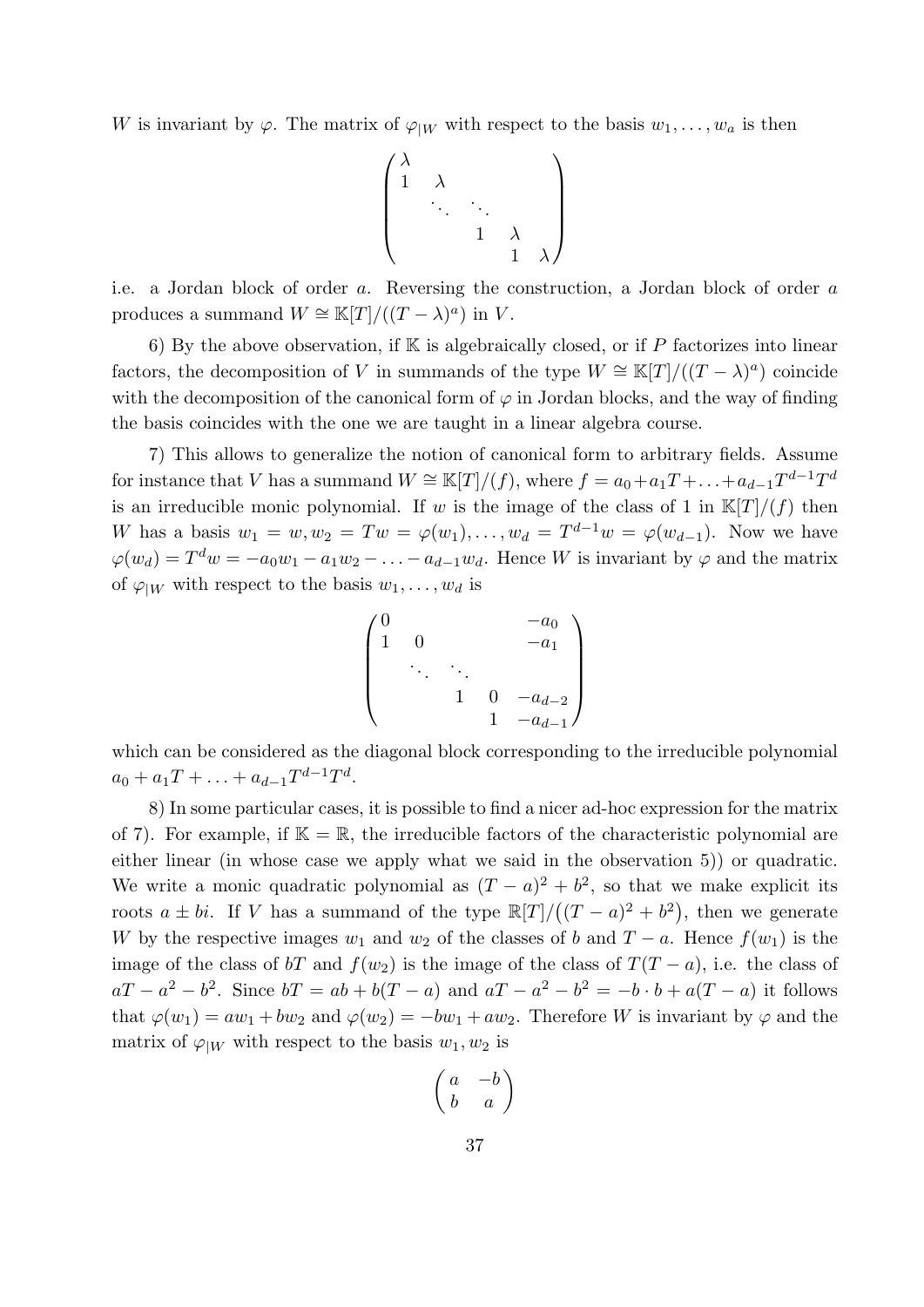which is the real canonical block of order two corresponding to the imaginary eigenvalues  $a \pm bi.$ 

**Exercise 3.19.** Generalize 7) and 8) finding nice Jordan blocks for summands  $\mathbb{K}[T]/(f^a)$ (for the generalization of case 7)) and  $\mathbb{R}[T]/((T-a)^2 + b^2)^r$  (for the generalization of case 8)).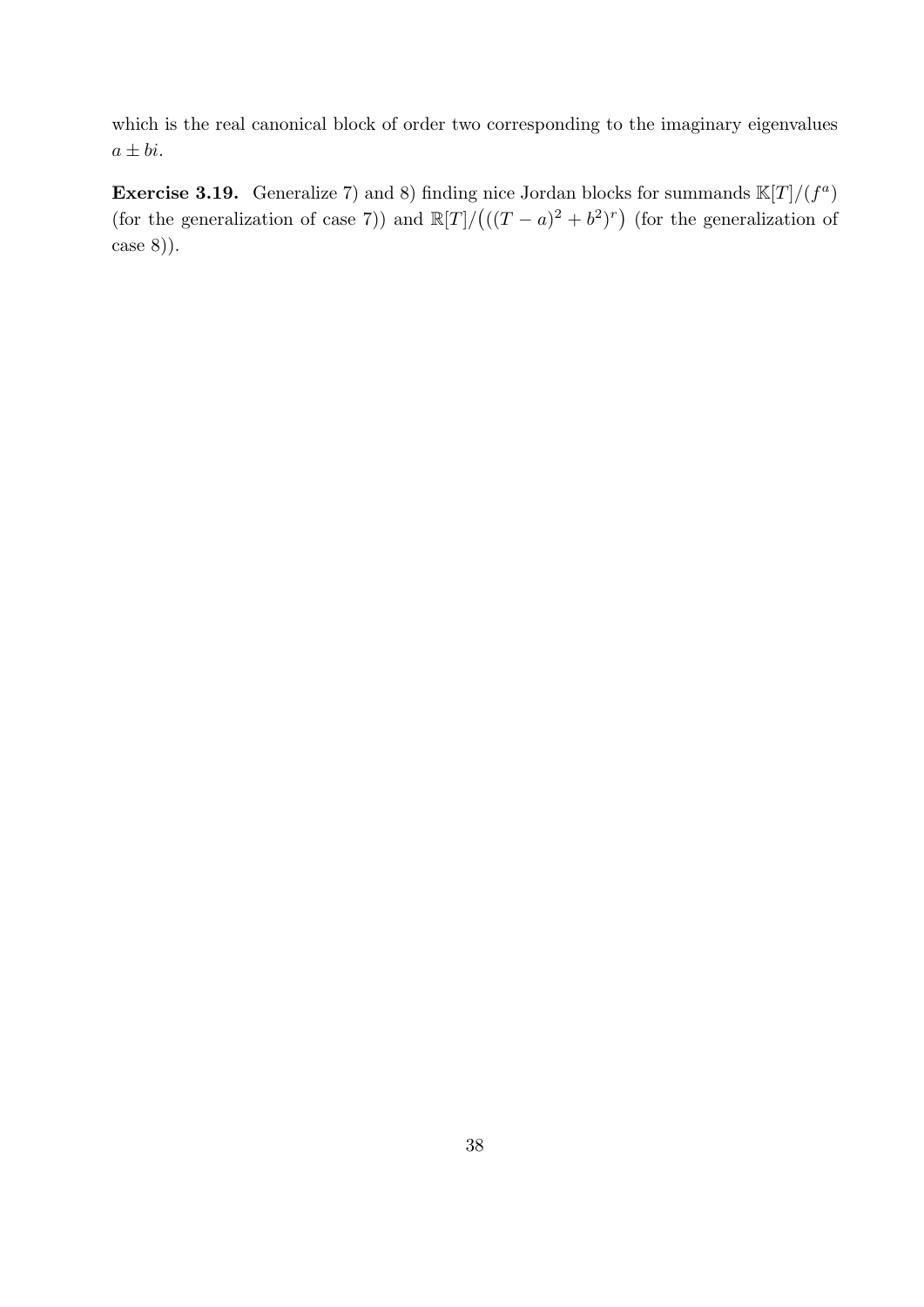# 4. Rings and modules of fractions

Now we want to construct new modules from existing modules by allowing denominators. One typical example is the construction of  $\mathbb Q$  starting from  $\mathbb Z$ . We will show first some geometrical examples to clarify the kind of thing we need.

**Example 4.1.** Consider the set  $U = \mathbb{A}^1 \setminus \{0\}$ . This is obviously not an affine set of  $\mathbb{A}^1$ if K is infinite (since the affine sets of  $\mathbb{A}^1$  are given by zeros of polynomials in  $\mathbb{K}[X]$ , they are necessarily finite except for the whole  $\mathbb{A}^1$ ). But on the other hand we observe that the assignment  $X \mapsto (X, \frac{1}{X})$  defines a bijection between U and  $C = V(XY - 1) \subset \mathbb{A}^2$ . Since  $C$  is an affine set, we could also consider  $U$  as an affine set via that bijection. With this point of view, a regular function on U would be an element of the ring  $K[X, Y]/(XY - 1)$ . Of course this not satisfactory, since we do not have coordinate  $Y$  on  $U$ . The solution is to use the relation  $XY = 1$  to write  $Y = \frac{1}{X}$  $\frac{1}{X}$ . We could thus write any regular function on U as  $g(X, \frac{1}{X})$ , with  $g \in \mathbb{K}[X, Y]$ . In other words, a regular function on U is a quotient of the form  $\frac{h}{X^m}$ , with  $h \in \mathbb{K}[X]$  and  $m \in \mathbb{N}$ , i.e. a quotient of regular function on  $\mathbb{A}^1$ with the condition that the denominator does not vanish on any point of  $U$  (in fact, if  $K$ is algebraically closed, the only irreducible factor of a polynomial vanishing only at 0 is necessarily  $X$ ).

Example 4.2. The above example can be immediately generalized to the case in which U is the open set of an affine set  $Z \subset \mathbb{A}^n$  consisting of those points outside  $V(f)$ , for some  $f \in \mathbb{K}[X_1,\ldots,X_n]$ . In this case, we can consider the assignment  $(X_1,\ldots,X_n) \mapsto$  $(X_1, \ldots, X_n, \frac{1}{f(X_1, \ldots, X_n)})$  $\frac{1}{f(X_1,...,X_n)}$ , which defines a bijection between U and the affine set  $Z' \subset \mathbb{A}^{n+1}$ determined by the equations of Z plus the equation  $X_{n+1}f - 1 = 0$ . Proceeding as in the above example, we see that it is natural to define a regular function on  $U$  as a quotient of a regular function on  $Z$  and a power of  $f$ , hence the quotient of two regular functions on  $Z$  such that the denominator does not vanish at any point of  $U$  (the fact that any regular function on Z vanishing only at points of  $V(f)$  is a power of f is only true if K is algebraically closed, and it will be a consequence of Hilbert's Nullstellensatz).

**Exercise 4.3.** In the conditions of the above example show that, if  $I(Z)$  is generated by  $f_1, \ldots, f_r$ , then  $f_1, \ldots, f_r, X_{n+1}f - 1$  generate  $I(Z')$ .

Example 4.4. Let us see that a naive notion of quotient could cause unexpected problems. For instance, let  $Z \subset \mathbb{A}^2$  be the union of the lines  $X = 0$  and  $Y = 0$ . It is easy to see that  $I(Z)$  is the ideal  $(XY)$ , and hence the set of regular functions on Z is  $\mathbb{K}[X,Y]/(XY)$ . We proceed as in Example 4.2 and consider  $U = Z \setminus V(Y)$ . Thus the set "presumed" ring of regular functions on U should be the set of quotients of the form  $\frac{\bar{g}}{\bar{X}^m}$ , where  $m \in N$  and  $\overline{q}$  is the class modulo  $(XY)$  of a polynomial  $q \in K[X, Y]$ . Observe that U is nothing but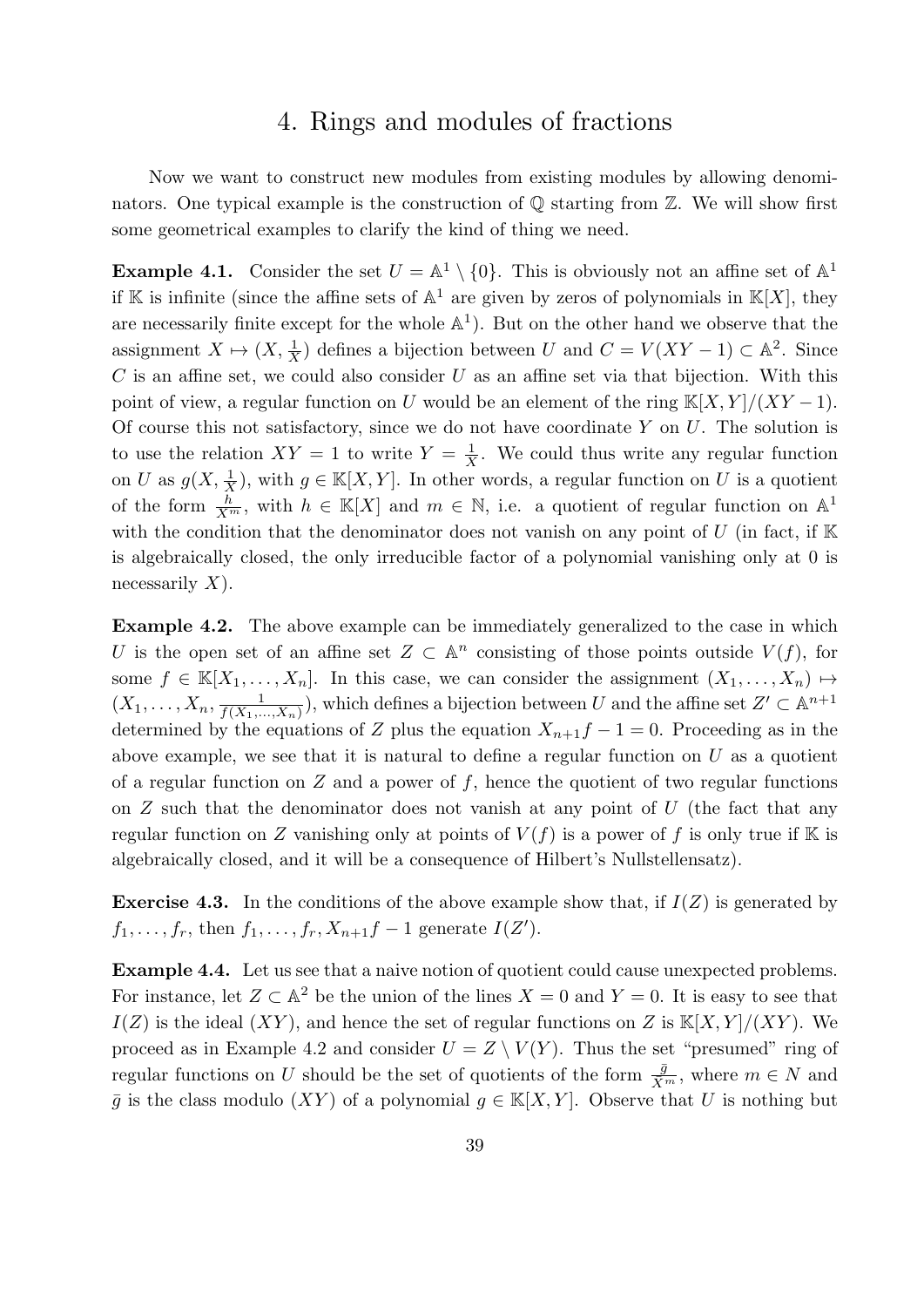the line  $X = 0$  minus the point  $(0, 0)$  (hence essentially the set of Example 4.1). It is thus clear that  $\bar{X}$ , or  $\frac{\bar{X}}{1}$  if you want to write denominators for all the elements, must be the function zero, or  $\frac{0}{1}$ . But the equality  $\frac{\bar{X}}{1} = \frac{0}{1}$  $\frac{0}{1}$  does not follow from the usual rule for the equality of fractions, since  $\overline{X}$  is not zero in  $\mathbb{K}[X, Y]/(XY)$ . We can however arrive to the right conclusion by using the following chain of natural equalities:  $\frac{\bar{X}}{1} = \frac{\bar{X}\bar{Y}}{\bar{Y}} = \frac{0}{\bar{Y}} = \frac{0}{1}$  $\frac{0}{1}$ . In other words, the key point for the equality  $\frac{\bar{X}}{1} = \frac{0}{1}$  $\frac{0}{1}$  to hold is not the equality  $\bar{X} = 0$ , but its product by  $\overline{Y}$  (which is an allowable denominator.

All this suggests the idea of defining rings with denominators. We will make the construction more general, i.e. for modules. Of course the first thing to do will be to choose the right notion of denominator. We concrete now all this.

**Definition.** Let A be a ring. A *multiplicative set* of A will be a subset  $S \subset A$  such that  $1 \in S, 0 \notin S$ , and for any  $s, s' \in S$  it holds  $ss' \in S$ .

In the spirit of Example 4.4, given a multiplicative set  $S$  of a ring  $A$  and an  $A$ -module M, we define the following relation on  $M \times S: (m_1, s_1) \sim (m_2, s_2)$  if and only if there exists  $s \in S$  such that  $s(s_2m_1 - s_1m_2) = 0$ .

**Proposition 4.5.** The above relation is an equivalent relation. Moreover, if  $M = A$ , the set of equivalence classes is a ring with the obvious operations (denoted with  $S^{-1}A$ ). And for any A-module M, the set of equivalence classes is an  $S^{-1}A$ -module, again with the obvious operations, (denoted  $S^{-1}M$ ).

Proof: The reflexive and symmetric properties are obvious. For the transitive property, assume  $(m_1, s_1) \sim (m_2, s_2)$  and  $(m_2, s_2) \sim (m_3, s_3)$ . By definition, there exists  $s, s' \in S$ such that  $s(s_2m_1 - s_1m_2) = 0$  and  $s'(s_3m_2 - s_2m_3) = 0$ . But then it follows  $ss'(s_3m_1 - s_1m_2)$  $s_1m_3$ ) = 0, which proves  $(m_1, s_1) \sim (m_3, s_3)$ . We leave as en easy exercise to prove that  $S^{-1}A$  is a ring and that  $S^{-1}M$  is an  $S^{-1}A$ -module.  $\Box$ 

**Definition.** The ring  $S^{-1}A$  is called the *ring of fractions of A with respect to S*. The module  $S^{-1}M$  is called the module of fractions of M with respect to S. There is a natural map  $\varphi_S : M \to S^{-1}M$  defined by  $\varphi_S(m) = \frac{m}{1}$ , which in general is not injective (see Exercise 4.6). We will usually identify an element  $f \in A$  with its image in  $S^{-1}A$ .

**Exercise 4.6.** Prove that the natural map  $\varphi_S : M \to S^{-1}M$  defined by  $\varphi_S(m) = \frac{m}{1}$ is a homomorphism of A-modules. Show also that the kernel of  $\varphi_S$  is the ideal {m ∈ M | sm = 0 for some  $s \in S$ . Hence, if S does not contain zerodivisors of M, then  $\varphi_S$  is injective. Prove also that, under this new condition, two elements  $\frac{m}{s}$  and  $\frac{m'}{s'}$  are equal if and only if  $s'm = sm'$ .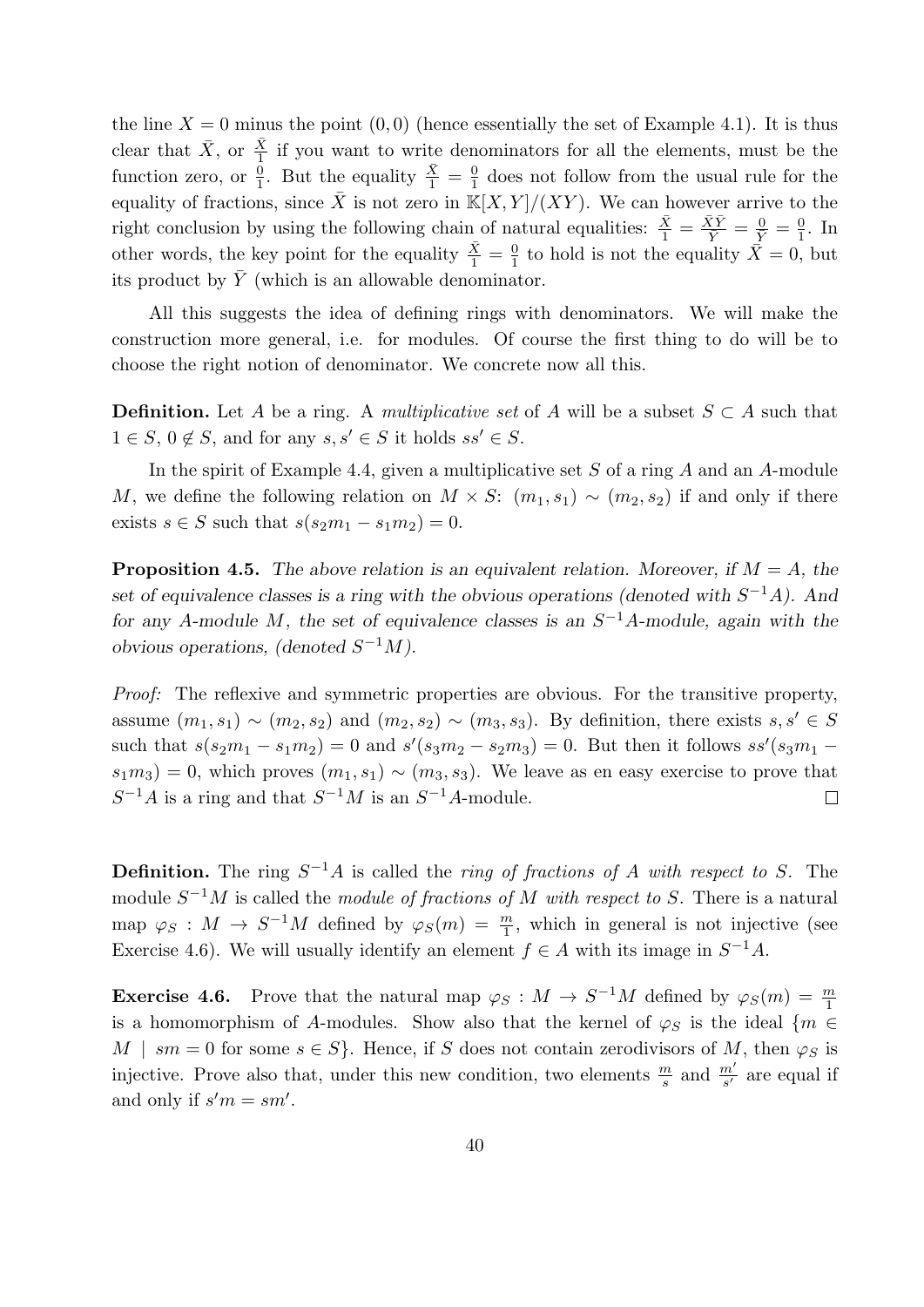Example 4.7. We give now some examples, the first two corresponding to the previous geometric examples:

- (i) If **p** is a prime ideal of A, then  $S := A \setminus \mathfrak{p}$  is easily seen to be a multiplicative set of A. In this case  $S^{-1}M$  is denoted by  $M_{\mathfrak{p}}$  and it is called the *localization of* M at the prime ideal p.
- (ii) In case  $f \in A$  is a non-nilpotent element of A, the set S of non-negative powers of f is a multiplicative set of A, and  $S^{-1}M$  will be denoted by  $M_f$ . When  $M = A$ , this corresponds to Example 4.2.
- (iii) If we take S to be the set of nonzerodivisors of a ring A, it is clear that S is a multiplicative set of A. The ring  $S^{-1}A$  is called then the *total quotient ring of A*. The map  $A \to S^{-1}A$  is injective in this case (see Exercise 4.6). If A is a domain, then  $S = A \setminus \{0\}$ , and then  $S^{-1}A$  is a field called the *quotient field of A* (think of this as the generalization of the construction of  $\mathbb Q$  starting from  $\mathbb Z$ ).

#### Proposition 4.8. Let A be a ring and M an A-module. Then:

- (i) If N is a submodule of M, then  $S^{-1}N := \{\frac{n}{s}\}$  $\frac{n}{s} \in S^{-1}M \mid n \in N, s \in S$  is a submodule of  $S^{-1}M$ .
- (ii) For any homomorphism of A-modules  $\psi : M \to M'$ , the map  $S^{-1}\psi : S^{-1}M \to S^{-1}M'$ defined by  $\frac{m}{s} \mapsto \frac{\psi(m)}{s}$  is a homomorphism of  $S^{-1}A$ -modules extending  $\psi$  (via the corresponding maps  $\varphi_S$  for M and M'). Moreover,  $\ker(S^{-1}\psi) = S^{-1}(\ker \psi)$  and  $\text{Im}(S^{-1}\psi) = S^{-1}(\text{Im }\psi)$ ; hence if  $\psi$  is injective (resp. surjective) then  $S^{-1}\psi$  is also injective (resp. surjective).
- (iii) The quotient  $S^{-1}M/S^{-1}N$  is naturally isomorphic to  $S^{-1}(M/N)$ .
- (iv) Assume that there exists an ideal  $I \subset A$  such that  $fm = 0$  for each  $f \in I, m \in M$ . Then M has a natural structure of  $A/I$ -module, and if  $S \cap I = \emptyset$ , then the set  $\overline{S} \subset A/I$  of classes of elements of S is a multiplicative set of  $A/I$ , and there is a natural isomorphism of A-modules between  $S^{-1}M$  and  $\bar{S}^{-1}M$ .

Proof: The proofs of (i) and (ii) are straightforward. As a sample, let us prove the equality  $\ker(S^{-1}\psi) = S^{-1}(\ker \psi)$ , which is the only one for which some extra work is needed. Since an element of  $S^{-1}(\ker \psi)$  can be written as  $\frac{m}{s}$  with  $m \in \ker \psi$ , it is clear that it belongs to  $\ker(S^{-1}\psi)$ . Reciprocally, if  $\frac{m}{s}$  is in  $\ker(S^{-1}\psi)$ , then  $\frac{\psi(m)}{s} = 0$  in  $S^{-1}M'$ . This means that there exists  $s' \in S$  such that  $s'\psi(m) = 0$  in M'. Therefore,  $s'm$  is in ker  $\psi$ , and writing m  $\frac{m}{s} = \frac{s'm}{s's}$  $\frac{s'm}{s's}$  we conclude that  $\frac{m}{s}$  is in  $S^{-1}(\ker \psi)$ .

For (iii), we get from (ii) that the canonical surjection  $\pi : M \to M/N$  induces an epimorphism  $S^{-1}\pi : S^{-1}M \to S^{-1}(M/N)$ . Its kernel is  $S^{-1}(\ker \pi) = S^{-1}N$ , which proves the wanted isomorphism.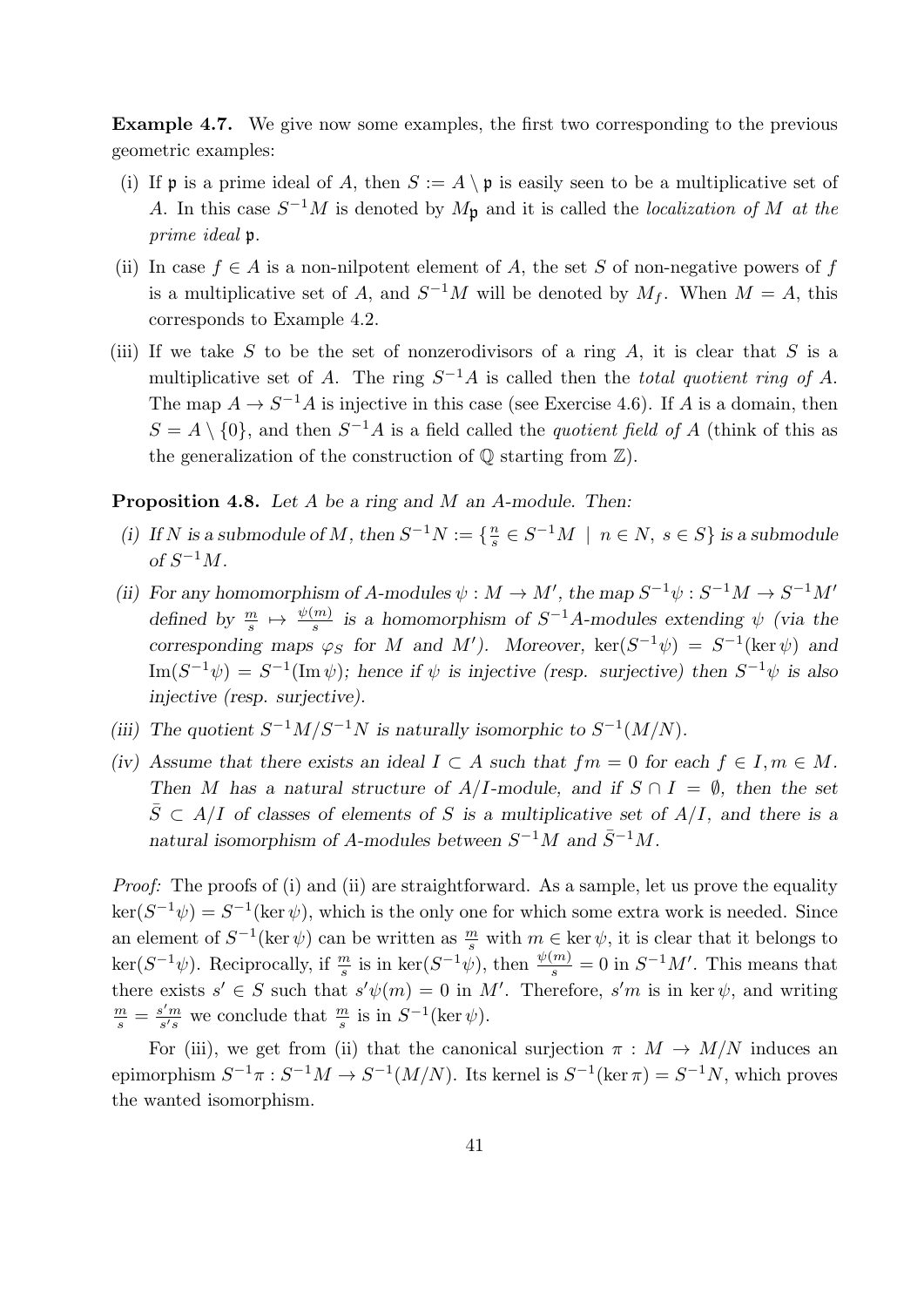For (iv), everything is clear except the isomorphism (observe that  $\overline{S}$  does not contain the zero class since  $S \cap I = \emptyset$ ). We define it by  $\frac{m}{s} \mapsto \frac{m}{s}$ . This is well defined since  $\frac{m}{s} = \frac{m'}{s'}$  $s'$ iff there exists  $s'' \in S$  such that  $s''s'm = s''sm'$ , iff  $\bar{s}''\bar{s}'m = \bar{s}''\bar{s}m'$ , iff  $\frac{m}{\bar{s}} = \frac{m'}{\bar{s}'}$  $\frac{m'}{\bar{s}'}$ . Hence this is an injective map, which is clearly surjective  $\Box$ 

When restricting our attention to rings of fractions we can say more:

**Proposition 4.9.** Let A be a ring and let S be a multiplicative set of A.

- (i) If I is an ideal of A, the set  $S^{-1}I := \{\frac{f}{s}\}$  $\frac{f}{s} \in S^{-1}A \mid f \in I$  is an ideal of  $S^{-1}A$ , which is proper if and only if  $S \cap I = \emptyset$ .
- (ii) If  $S \cap I = \emptyset$ , the quotient  $S^{-1}A/S^{-1}I$  is canonically isomorphic (as a ring) to  $\bar{S}^{-1}(A/I)$ , where  $\bar{S} \subset A/I$  is the set of classes modulo I of the elements of S.
- (iii) If  $\mathfrak p$  is a prime ideal not meeting S, then  $S^{-1}\mathfrak p$  is a prime ideal, and  $\frac{f}{s} \in S^{-1}\mathfrak p$  if and only if  $f \in \mathfrak{p}$ .
- (iv) If  $\mathfrak{p}'$  is a prime ideal of  $S^{-1}A$ , then  $\bar{\mathfrak{p}}' := \{ f \in A \mid \frac{f}{\eta} \}$  $\frac{f}{1} \in \bar{\mathfrak{p}}'$  is a prime ideal of A.
- (v) The assignments  $\mathfrak{p} \mapsto S^{-1} \mathfrak{p}$  and  $\mathfrak{p}' \mapsto \bar{\mathfrak{p}}'$  are inverse to each other and induce a bijection between the set of prime ideals of A not meeting S and the set of prime ideals of  $S^{-1}A$ . In particular, if  $\mathfrak p$  is a prime ideal of A, there is a bijection between the set of prime ideals of  $A_{\mathfrak{p}}$  and the set of prime ideals of A contained in  $\mathfrak{p}$ .

*Proof:* The first part of (i) is Proposition 4.8(i). For the second part, we remark that  $S^{-1}I$ is not proper if and only if  $\frac{1}{1}$  is in  $S^{-1}I$ . Observe that this does not imply a priori that 1 is in I (in (iii) we will get such property only for prime ideals), but just that  $\frac{1}{1} = \frac{f}{s}$  $\frac{f}{s}$ , for some  $f \in I$ ,  $s \in S$ . But by definition this equality means that there exists some  $t \in S$  such that  $st = ft$ . The left-hand side in the equality is in S, while the right-hand side is in I, which proves that  $S \cap I$  is not empty. Reciprocally, if there exists  $s \in S \cap I$ , then  $\frac{1}{1} = \frac{s}{s}$  $\frac{s}{s}$ , which is in  $S^{-1}I$ . Hence  $S^{-1}I$  is not proper.

For part (ii), we first observe that by Proposition 4.8(iii) we know that  $S^{-1}A/S^{-1}I$  is canonically isomorphic to  $S^{-1}(A/I)$ . But Proposition 4.8(iv) implies that this is in turn canonically isomorphic to  $\bar{S}^{-1}(A/I)$  (as A-modules, but it is straightforward to check that also as rings).

For part (iii), we first conclude from part (ii) that  $S^{-1}A/S^{-1}p$  is isomorphic to  $S^{-1}(A/\mathfrak{p})$ , which is an integral domain (because  $A/\mathfrak{p}$  is), and hence  $S^{-1}\mathfrak{p}$  is a prime ideal. For the second statement, if  $\frac{f}{s}$  is in  $S^{-1}\mathfrak{p}$ , it means that there exists  $f' \in \mathfrak{p}, s' \in S$ such that  $\frac{f}{s} = \frac{f'}{s'}$  $\frac{f'}{s'}$ . By definition, there exists  $t \in S$  such that  $fs't = f's't$ , which is an element of  $\mathfrak p$ . Since st is in S, by hypothesis is not in  $\mathfrak p$ . And since  $\mathfrak p$  is prime, this implies that  $f$  is in  $\mathfrak{p}$ , as wanted.

Parts (iv) and (v) are straightforward.

 $\Box$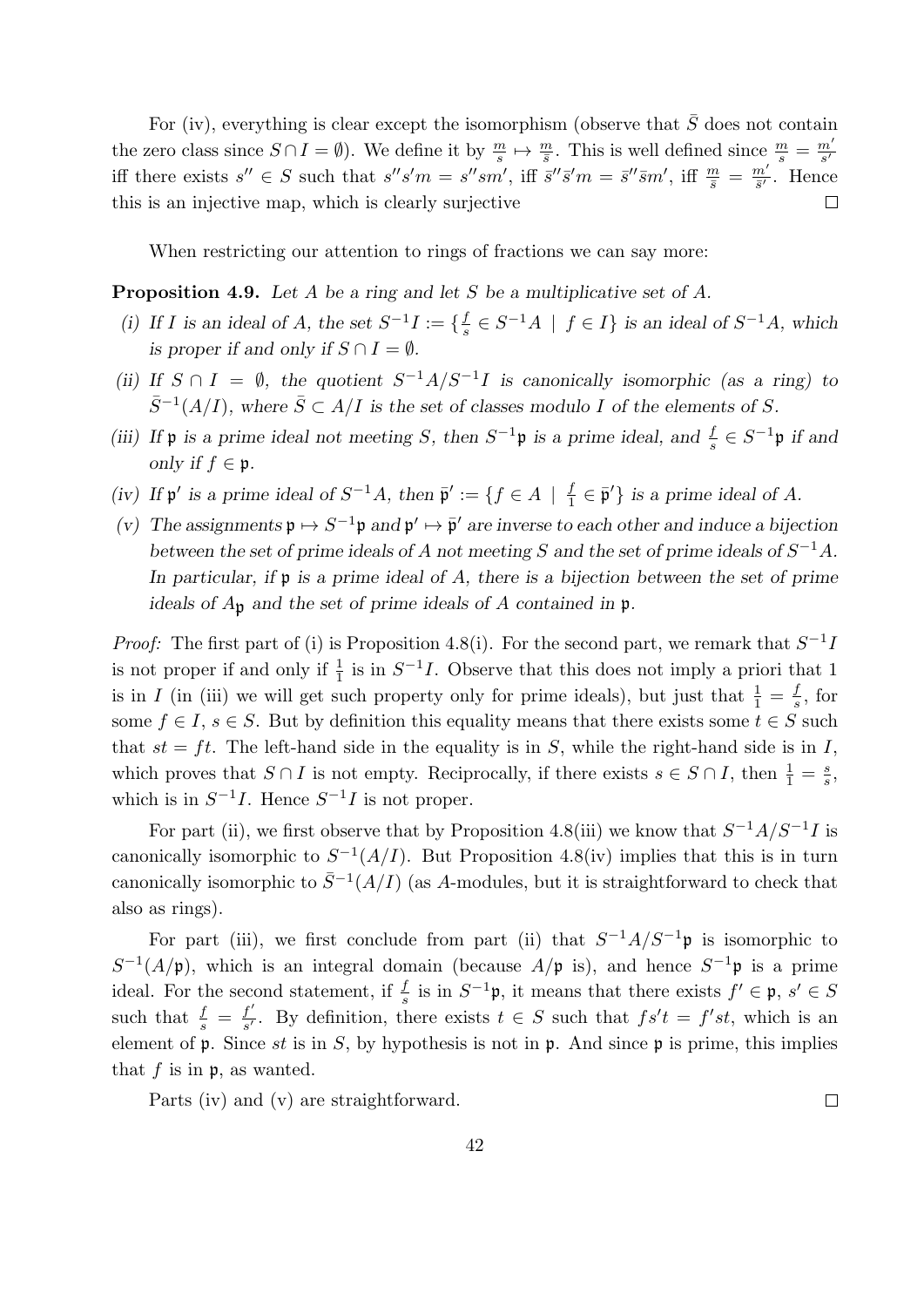Exercise 4.10. Extend the above proposition to primary ideals:

- (i) If S is a multiplicative set and q is a p-primary ideal of A, prove that  $S \cap \mathfrak{p} = \emptyset$  if and only if  $S \cap \mathfrak{q} = \emptyset$ .
- (ii) In the above situation, prove that  $\frac{f}{s} \in S^{-1}\mathfrak{q}$  if and only if  $f \in \mathfrak{q}$ .
- (iii) Again under the same conditions, prove that  $S^{-1}\mathfrak{q}$  is  $S^{-1}\mathfrak{p}$ -primary.
- (iv) Conclude that there exists a bijection between the primary ideals of A not meeting  $S$ and the primary ideals of  $S^{-1}A$ .

**Remark 4.11.** Observe that Proposition  $4.9(v)$  provides a natural bijection between Spec( $S^{-1}A$ ) and the subset  $\Sigma_S \subset \text{Spec}(A)$  consisting of all prime ideals of A not meeting S (this bijection is in fact a homeomorphism with the Zariski topology, as we will see in Lemma 6.3). Hence, at we did in Examples 4.1 and 4.2, it makes sense to speak of regular functions on the subset  $\Sigma_S$  and identify them with elements of  $S^{-1}A$  (see section 1). Precisely, if  $\alpha = \frac{f}{s}$  $\frac{f}{s} \in S^{-1}A$ , for any  $\mathfrak{p} \in \Sigma_S$ , we can consider the class of  $\alpha$  in  $S^{-1}A/S^{-1}\mathfrak{p}$ , which by Proposition 4.9(ii) is isomorphic to  $\bar{S}^{-1}(A/\mathfrak{p})$ . If  $k(\mathfrak{p})$  is the quotient field of  $A/\mathfrak{p}$ , we have then inclusions  $A/\mathfrak{p} \subset S^{-1}(A/\mathfrak{p}) \subset k(\mathfrak{p})$  (see Exercise 4.6), which proves that  $A/\mathfrak{p}$  and  $S^{-1}A/S^{-1}\mathfrak{p}$  have the same quotient field. Hence the class of  $\alpha$  determines a map from  $\Sigma_S$  to the disjoint union of all the  $k(\mathfrak{p})$ . Observe that the denominator s in  $\alpha$ is in S, hence it is not in any  $\mathfrak{p} \in \Sigma_S$ , which means that it does not "vanish" at p.

In particular, when S is the set of powers of a non-nilpotent  $f \in A$ , then we have a natural homeomorphism between  $Spec(A_f)$  and  $D(f)$ . Recall from Exercise 1.10(i) that the sets of the form  $D(f)$  provide a basis of the Zariski topology of Spec(A). Hence  $A_f$  can be regarded as the set of regular functions defined in the open set  $D(f)$ . When  $S = A \setminus \mathfrak{p}$ , then the elements of  $A_{\mathfrak{p}}$  take the form  $\alpha = \frac{g}{f}$  $\frac{g}{f}$ , with  $f, g \in A$  and  $\notin \mathfrak{p}$ . This means that  $\alpha$ is a regular function in the neighborhood  $D(f)$  of p. Hence  $A_{\mathfrak{p}}$  can be regarded as germs of regular functions in a sufficiently small neighborhood of p. Observe that Proposition  $4.9(v)$  is saying that  $A_{\mathfrak{p}}$  contains only one maximal ideal (precisely the one corresponding to p), which we will denote with  $pA_p$ . This maximal ideal can be naturally identified with the set of germs of regular functions vanishing at p.

### Proposition 4.12. Let A be a ring. Then:

- (i) The set of the nonunits of A is the union of the maximal ideals of A.
- (ii) The set of nonunits of A is an ideal if and only if A has a unique maximal ideal; in this case, the maximal ideal is precisely the set of nonunits.

Proof: If an element of A is contained in a maximal ideal it is clear that it cannot be a unit (otherwise the maximal ideal would be the total ideal). On the other hand, if  $f$  is not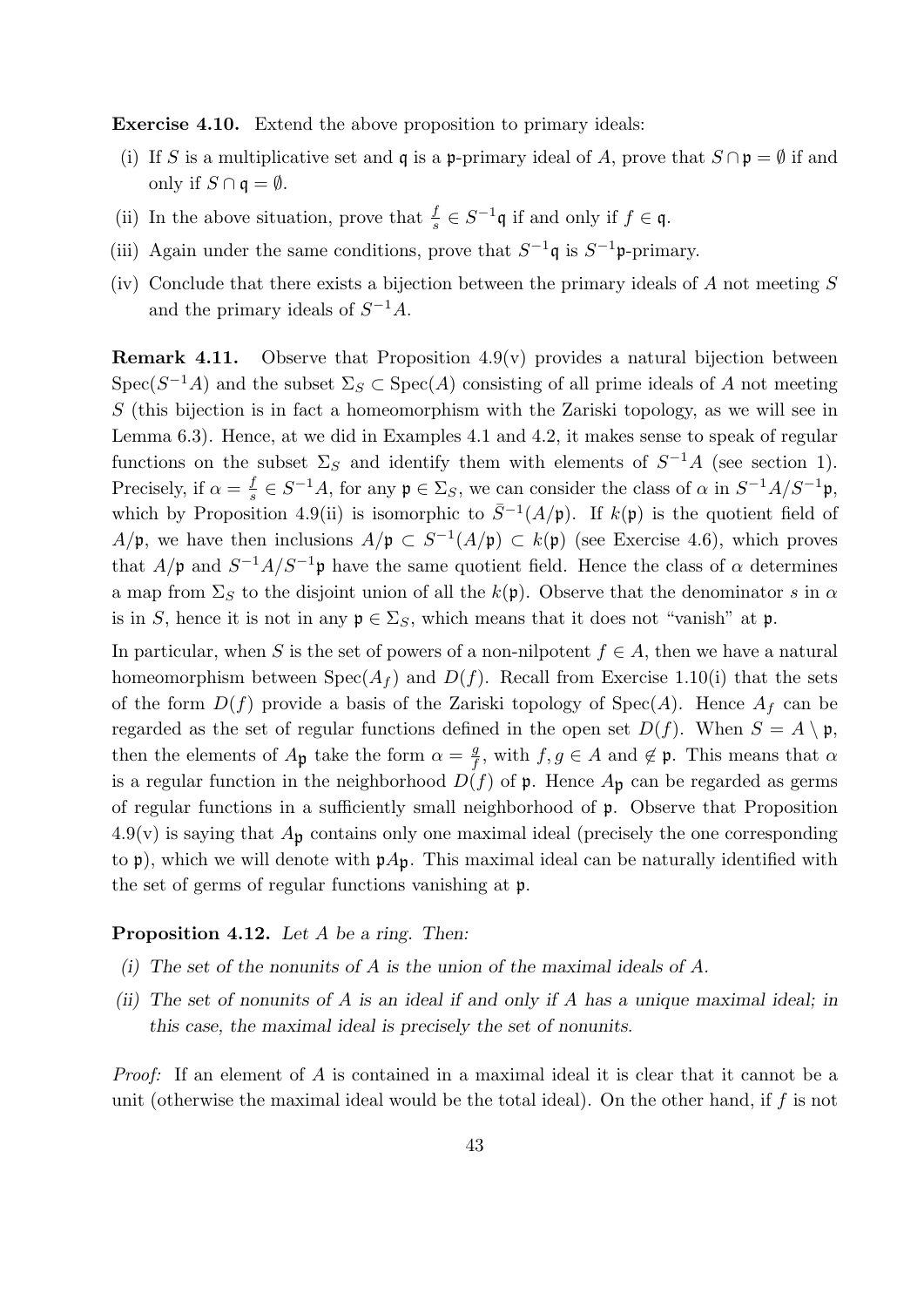a unit, then the ideal  $(f)$  is proper, and hence by Proposition 1.6 it is contained in some maximal ideal. This proves (i).

If the set of non units is an ideal I (which is proper, because  $1 \notin I$ ), then I is the union of the maximal ideals of A. Therefore any maximal ideal is contained in I, and hence coincides with  $I$ . This means that  $I$  is maximal and is the only one. Reciprocally, if there is only one maximal ideal, by part (i) the set of nonunits is that maximal ideal. This proves (ii).  $\Box$ 

**Definition.** A *local ring* is a ring containing just one maximal ideal.

**Example 4.13.** A typical example of local ring is the ring of formal series  $\mathbb{K}[[X_1, \ldots, X_n]]$ over a field  $\mathbb{K}$ . Its set of non units is (Exercise 2.7(i)) is the set of series without constant term, i.e. the series "vanishing" at the origin, which is the ideal  $(X_1, \ldots, X_n)$ . This fits exactly with our intuition of what local means. For instance, if you think of  $K$  to be  $\mathbb R$  or  $\mathbb C$ and you think of analytic functions in a neighborhood of  $(0, \ldots, 0)$ , then they are uniquely determined by their Taylor series at the point (the only difference is that in  $\mathbb{K}[[X_1,\ldots,X_n]]$ we do not care about convergence). As another algebraic evidence, we leave as an easy exercise to show that there is a natural ring homomorphism  $\mathbb{K}[X_1, \ldots, X_n]_{(X_1, \ldots, X_n)} \to$  $\mathbb{K}[[X_1,\ldots,X_n]]$ , which can be considered as taking the Taylor expansion of the quotient of two polynomial functions (with the condition that the denominator does not vanish at the origin).

The following result can also be interpreted in the framework of germs of regular functions: if a quotient of regular function is locally regular at any (closed) point, then it is globally regular.

**Proposition 4.14.** Let A be an integral domain with quotient field  $K$ . Then the intersection in K of all the localizations  $A_{\mathfrak{m}}$  in maximal ideals  $\mathfrak{m} \subset A$  is A. In particular, A is also the intersection in all its localizations in prime ideals.

*Proof:* Assume that we have an element  $\alpha \in K$  that is not in A. This means that the ideal  $I := \{f \in A \mid f \alpha \in A\}$  (this can be regarded as the set of all possible denominators of  $\alpha$ ) is not the whole A (since  $1 \in I$  would imply that  $\alpha$  is in A). Therefore, by Proposition 1.6 there exists a maximal ideal m of A containing I. But then  $\alpha$  is not in  $A_{\mathfrak{m}}$ , since otherwise one could write  $\alpha = \frac{g}{f}$  $\frac{g}{f}$ , with  $g \in A$  and  $f \notin \mathfrak{m}$ , hence  $f \alpha = g \in A$ , and by definition  $f \in I$ ,  $\Box$ contradicting that I is contained in m.

Localizing modules at prime ideals has a similar meaning as before: it means that we "restrict" the module to a sufficiently small neighborhood of the prime ideal. This is a little more difficult to justify, so that we will just give the evidence of this with a series of results.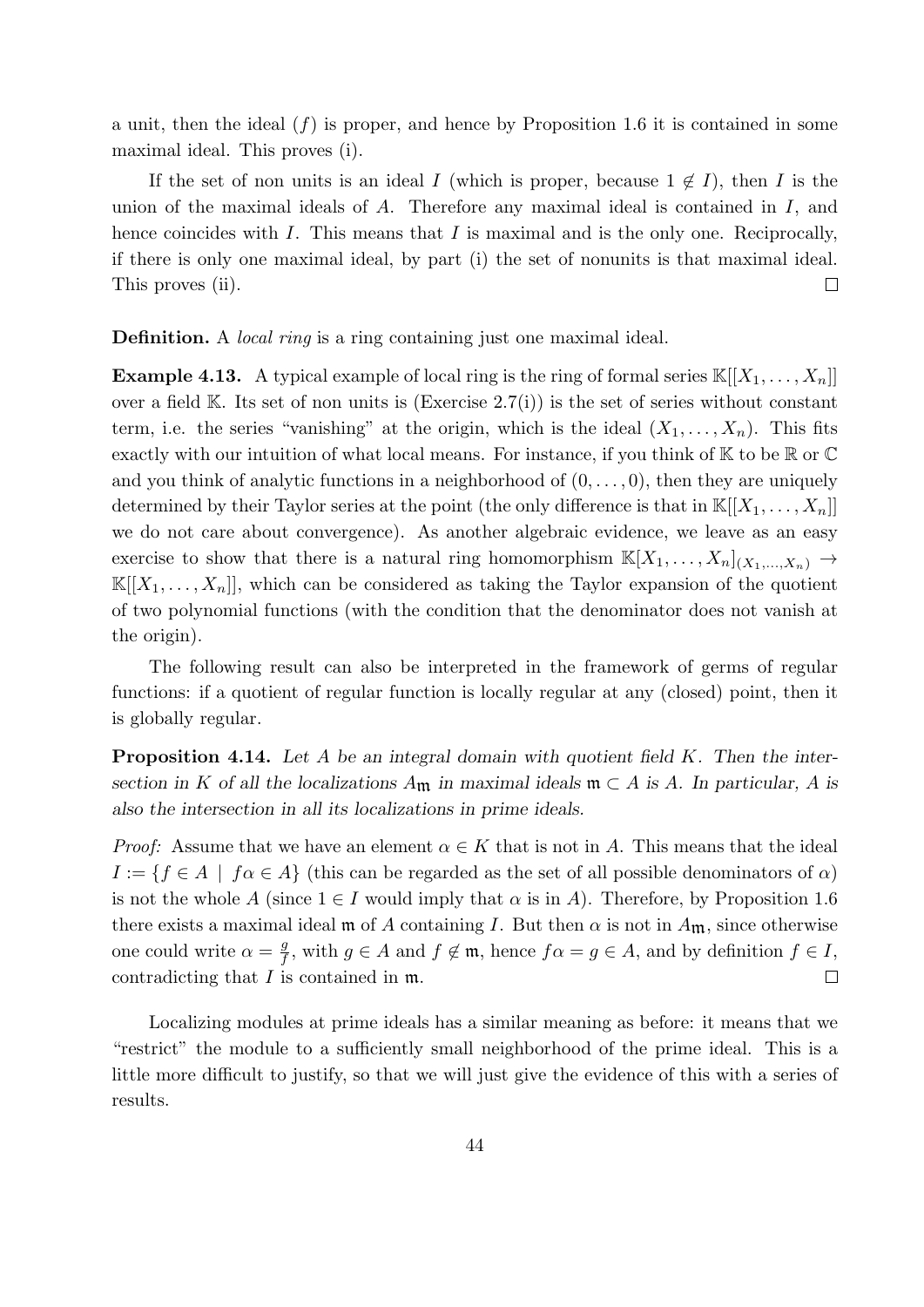**Lemma 4.15.** Let A be a ring and let M be an A-module. Then the following are equivalent

- (i)  $M = 0$ .
- (ii)  $M_{\mathfrak{p}} = 0$  for any prime ideal  $\mathfrak{p} \subset A$ .
- (iii)  $M_{\mathfrak{m}} = 0$  for any maximal ideal  $\mathfrak{m} \subset A$ .

Proof: It is clear that (i) implies (ii) and that (ii) in turn implies (iii). So we are left to prove that (iii) implies (i). Assume that we have a nonzero element  $m \in M$ . Then the ideal  $\{f \in A \mid fm = 0\}$  is not the total ideal, hence it is contained in a maximal ideal m. Since  $\frac{m}{1}$  must be zero in  $M_{\mathfrak{m}}$ , it follows that there exists  $s \notin \mathfrak{m}$  such that  $sm = 0$ , which is absurd. Hence  $M = 0$ , as wanted.  $\Box$ 

From this lemma we immediately get the following:

**Proposition 4.16.** Let  $\psi : M \to N$  be a homomorphism of A-modules. Then:

- (i)  $\psi$  is injective if and only if  $\psi_p : M_p \to N_p$  is injective for any prime ideal  $p \subset A$  if and only if  $\psi_{\mathfrak{m}} : M_{\mathfrak{m}} \to N_{\mathfrak{m}}$  is injective for any maximal ideal  $\mathfrak{m} \subset A$ .
- (ii)  $\psi$  is surjective if and only if  $\psi_{\mathfrak{p}} : M_{\mathfrak{p}} \to N_{\mathfrak{p}}$  is surjective for any prime ideal  $\mathfrak{p} \subset A$  if and only if  $\psi$ m :  $M$ m  $\rightarrow$   $N$ m is surjective for any maximal ideal  $\mathfrak{m} \subset A$ .
- (iii)  $\psi$  is an isomorphism if and only if  $\psi_{\mathfrak{p}} : M_{\mathfrak{p}} \to N_{\mathfrak{p}}$  is an isomorphism for any prime ideal  $\mathfrak{p} \subset A$  if and only if  $\psi_{\mathfrak{m}} : M_{\mathfrak{m}} \to N_{\mathfrak{m}}$  is an isomorphism for any maximal ideal  $\mathfrak{m} \subset A$ .

*Proof:* Let K be the kernel of  $\psi$ . We know from Proposition 4.8(ii) that  $K_{\mathfrak{p}}$  is the kernel of  $\psi_{\mathbf{p}}$ . Then (i) follows immediately from Lemma 4.15. We obtain (ii) with the same reasoning when using the image of  $\psi$  instead of its kernel. And finally (iii) is an immediate consequence of (i) and (ii).  $\Box$ 

**Exercise 4.17.** Let S be a multiplicative set of a ring  $A$ .

- (i) Prove that  $S^{-1}A$  is characterized, up to isomorphism, by the following universal property: there is a homomorphism  $\varphi: A \to S^{-1}A$  such that the image by  $\varphi$  of any element of S is a unit, and for any ring homomorphism  $\psi : A \to B$  such that the image by  $\psi$  of any element of S is a unit, then there exists a unique ring homomorphism  $\eta: S^{-1}A \to B$  such that  $\psi = \eta \circ \varphi$ .
- (ii) If M is an A-module, prove that  $S^{-1}M$  is characterized by the following universal property: there is an A-bilinear map  $\varphi : S^{-1}A \times M \to S^{-1}M$ , and for any other  $S^{-1}A$ -module N such that there is an A-bilinear map  $\psi : S^{-1}A \times M \to N$  then there exists a unique homomorphism of  $S^{-1}A$ -modules  $\eta: S^{-1}M \to N$  such that  $\psi = \eta \circ \varphi$ .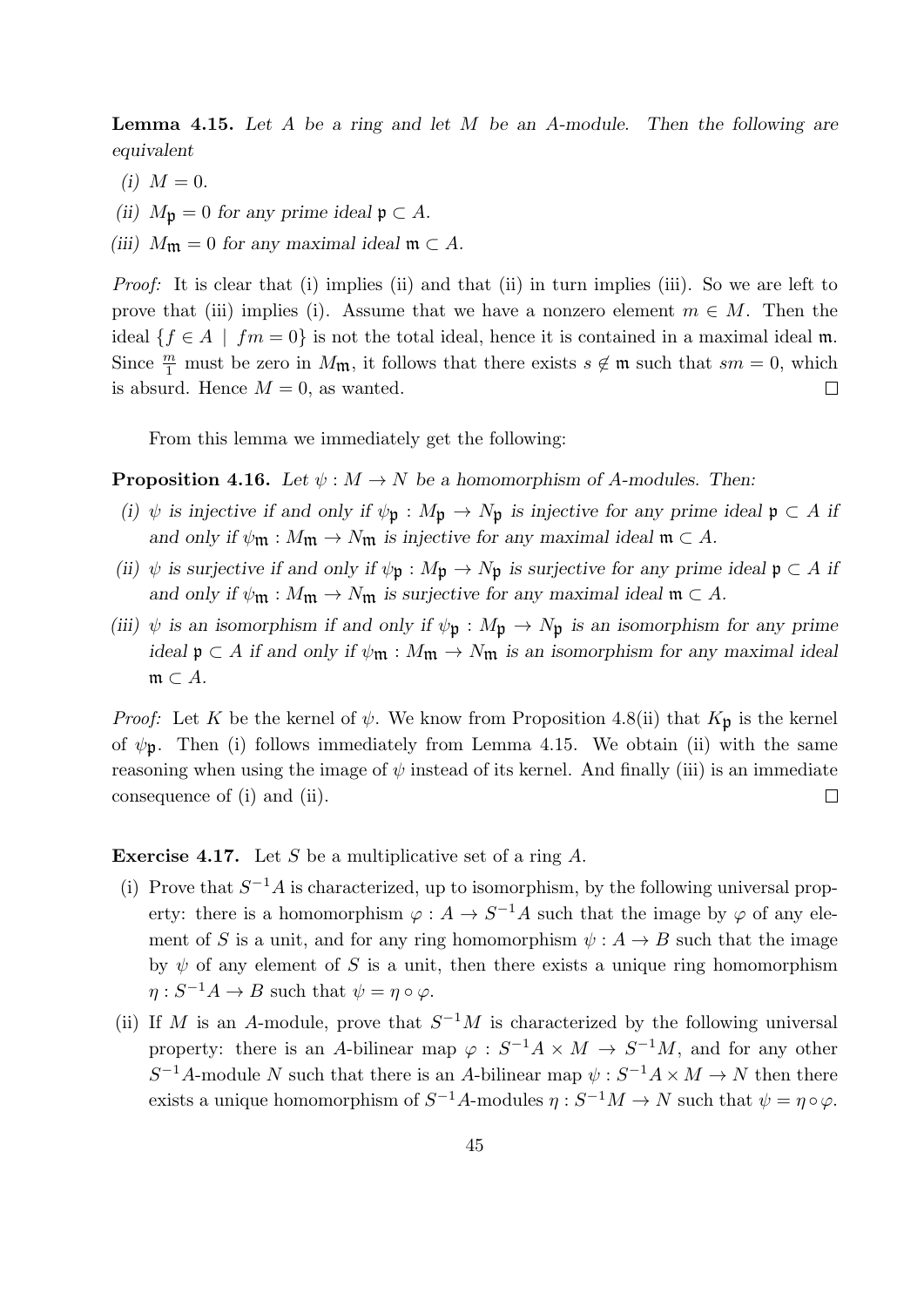**Remark 4.18.** The above universal property for  $S^{-1}M$  is saying that it is built by starting with  $M$ , but extending the multiplication by elements of  $A$  to a multiplication by elements of  $S^{-1}A$ . For instance, consider  $M = \mathbb{Z}^n$  as a  $\mathbb{Z}$ -module and take  $S = \mathbb{Z} \setminus \{0\}$ . It is clear that, in the same way as  $S^{-1}\mathbb{Z} = \mathbb{Q}$ , it holds  $S^{-1}\mathbb{Z}^n = \mathbb{Q}^n$ . The universal property is saying that  $\mathbb{Q}^r$  is obtained by letting the elements of  $\mathbb{Z}^n$  to be multiplied by elements of Q. Of course, it is possible to generalize this construction when allowing multiplication by elements of  $\mathbb R$  (thus getting  $\mathbb R^n$ ) or by elements of  $\mathbb C$  (getting  $\mathbb C^n$ ). Since this is not obtained as a module of fractions, we will need for this a new definition, based on the universal property for  $S^{-1}M$ .

**Definition.** The *tensor product of two A-modules M* and N is a A-module, (unique up to isomorphism),  $M \otimes_A N$  satisfying the following universal property: there is an A-bilinear map  $\varphi : M \times N \to M \otimes_A N$  and for any other A-module P with an A-bilinear map  $\psi: M \times N \to P$  there exists a unique homomorphism of A-modules  $\eta: M \otimes_A N \to P$  such that  $\psi = \eta \circ \varphi$ . Given  $m \in M$  and  $n \in N$ ,  $\varphi(m, n)$  is denoted by  $m \otimes n$ .

We give now a construction showing the existence of the tensor product of any two modules.

**Lemma 4.19.** Let  $M$ ,  $N$  be two A-modules. Let  $F$  be the free A-module having as a formal basis all the elements of the form  $(m, n) \in M \times N$ . Let F' be the submodule of F generated by all the elements of the form  $(fm + f'm', n) - f(m, n) - f'(m', n)$ ,  $(m, fn+f'n')-f(m, n)-f'(m, n')$ , with  $m, m' \in M$ ,  $n, n' \in N$  and  $f, f' \in A$ . Then  $F/F'$ is the tensor product of M and N.

*Proof:* It is clear from the definition that we have a map  $\varphi : M \times N \to F/F'$  associating to each  $(m, n)$  the class modulo P' of the generator  $(m, n)$  of F. It is bilinear because the required relations are precisely obtained when quotienting with  $F'$ . On the other hand, given another A-module P and an A-bilinear map  $\psi : M \times N \to P$ , we can define a homomorphism  $\eta' : F \to P$  by the condition  $\eta'(m, n) = \psi(m, n)$ . The fact the  $\psi$  is A-bilinear implies that all the generators of  $F'$  map to zero. Hence  $\eta'$  factors through  $\eta : F/F' \to P$  and it clearly holds that  $\psi = \eta \circ \varphi$ . On the other hand, this equality obviously determine the uniqueness of  $\eta$ .  $\Box$ 

Exercise 4.20. If A is a ring and B is another ring that has structure of A-module, prove that  $A[X_1, \ldots, X_n] \otimes_A B$  is isomorphic to  $B[X_1, \ldots, X_n]$  (in particular,  $A[X_1, \ldots, X_n] \otimes_A B$  $A[Y_1, \ldots, Y_m]$  is isomorphic to  $A[X_1, \ldots, X_n, Y_1, \ldots, Y_m]$ . In general, for any A-module M,  $M \otimes_A B$  has a natural structure of B module, and can be considered as a way of "changing coefficients" from A to B (think of  $A = \mathbb{R}$  and  $B = \mathbb{C}$ ; then the tensor product gives the complexification of any vector space).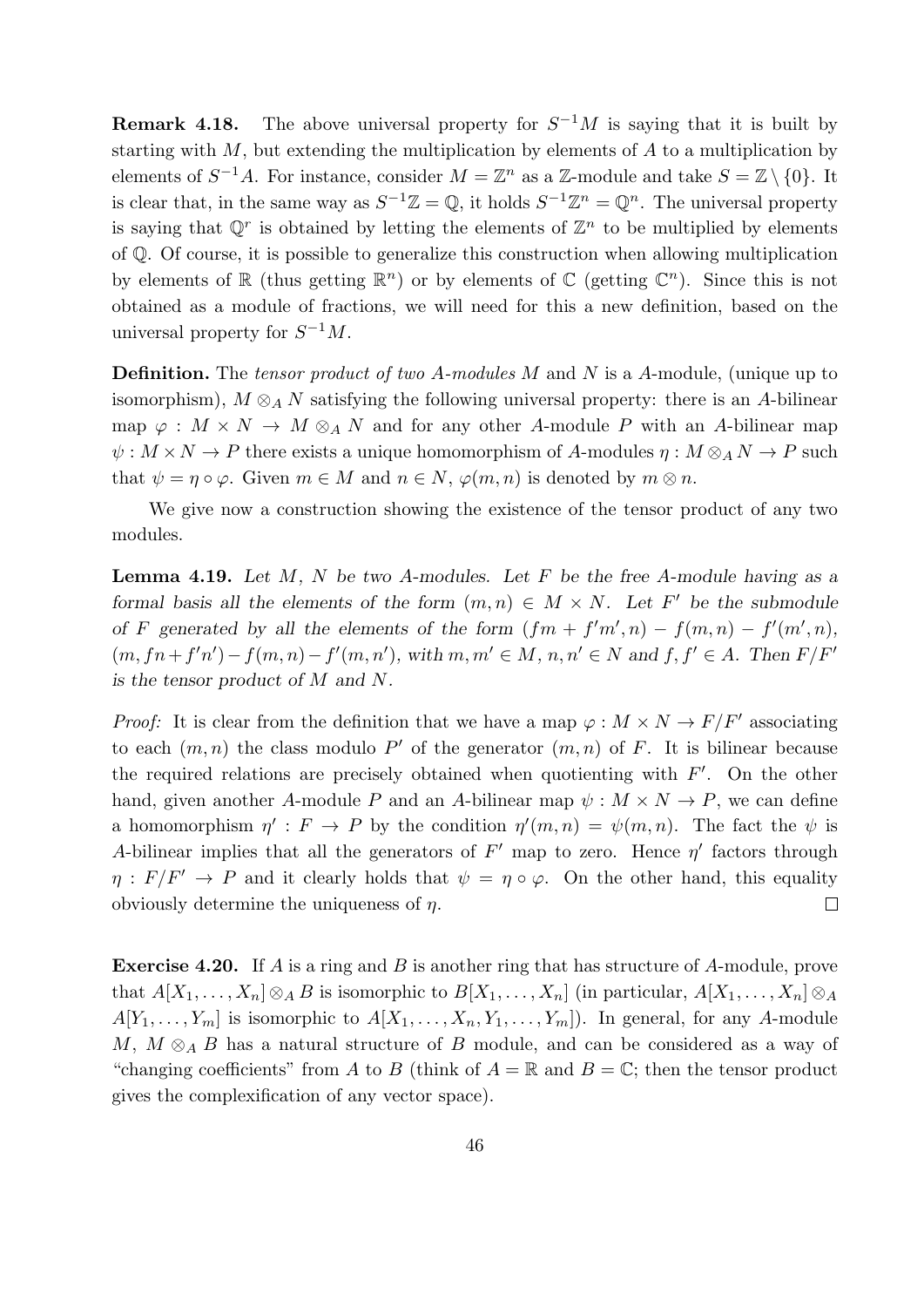### 5. Integral dependence and the generalized Nullstellensatz

In this section we will try to generalize the Nullstellensatz when the ground field is not necessarily algebraically closed. In view of Remark 1.18, an idea will be to understand what the maximal ideals of  $\mathbb{K}[X_1,\ldots,X_n]$  are (and see that the situation is as in Examples 0.6 and 0.7). We start with several considerations that will lead us to the right techniques to use.

**Example 5.1.** Consider the first projection map  $p: C = V(Y^2 - X) \subset \mathbb{A}_{\mathbb{K}}^2 \to \mathbb{A}_{\mathbb{K}}^1$  given by  $p(a, b) = a$ . If K is algebraically closed, it is clear that this map is surjective and the the inverse image of any point consists of two points except for  $a = 0$ . Even if this last case, we can say algebraically that the inverse image of 0 consist of two points, in this case infinitely close. Indeed, for any  $a \in \mathbb{A}^1_{\mathbb{K}}$ , in order to find the inverse image of a we have to solve the equations  $Y^2 - X = 0, X = a$ . In other words, the ideal corresponding to  $p^{-1}(a)$ is  $(Y^2 - Y, X - a)$ . In case  $a = 0$ , as indicated in Example 1.14, this ideal becomes  $(Y^2, X)$ , which represents the point  $(0, 0)$  and a tangent direction, or if you prefer, the point  $(0, 0)$ counted with multiplicity two.

We can try to recover this information in a more algebraic way. The map  $p$  induces a map  $\mathcal{O}(\mathbb{A}_{\mathbb{K}}^1) \to \mathcal{O}(C)$  given by  $f \mapsto f \circ p$ . In coordinates, this map is nothing but the natural inclusion  $\mathbb{K}[X] \hookrightarrow \mathbb{K}[X, Y]/(Y^2 - X)$ . Observe that this natural inclusion allows to endow  $\mathbb{K}[X,Y]/(Y^2-X)$  with a natural structure of  $\mathbb{K}[X]$ -module, namely  $f(X)\overline{g}(X,Y)=\overline{fg}$ (a bar denoting the class of a polynomial in  $\mathbb{K}[X, Y]$  modulo  $(Y^2 - X)$ ). It is clear that  $\mathbb{K}[X,Y]/(X^2+Y^2-1)$  is a  $\mathbb{K}[X]$ -module generated by the classes of 1 and Y. The reason is that, given any  $g \in K[X, Y]$  you can divide it by  $Y^2 - X$  as polynomials in Y (since  $Y^2 - X$ is monic) and get that the class of  $g$  is the class of its remainder, which can be written as  $r_1(X)Y + r_2(X)$ . On the other hand, it is clear that the class of  $r_1(X)Y + r_2(X)$  is zero (i.e. is a multiple of  $Y^2 - X$ ) if and only if  $r_1 = r_2 = 0$ . Therefore,  $\mathbb{K}[X, Y]/(Y^2 - X)$  is a free  $K[X]$ -module of rank two. It is not a coincidence that this rank is exactly the number of points in the inverse image of any point of  $\mathbb{A}^1_{\mathbb{K}}$ .

The above example suggests that a map of rings provides a richer structure. We concrete it in the following:

**Definition.** An *algebra over a ring*  $A$  is a ring  $B$  that has the structure of module over  $A$ in such a way that the addition in both structures coincide, and there is an associativity of the type  $a(b_1b_2) = (ab_1)b_2$ . A homomorphism of A-algebras is a map  $B_1 \rightarrow B_2$  such that it is both a homomorphism of rings and a homomorphism of A-modules.

Remark 5.2. The notion of A-algebra is in fact equivalent to the notion of homomorphism of rings  $f : A \to B$ . Indeed, given such a homomorphism, we can endow B with a structure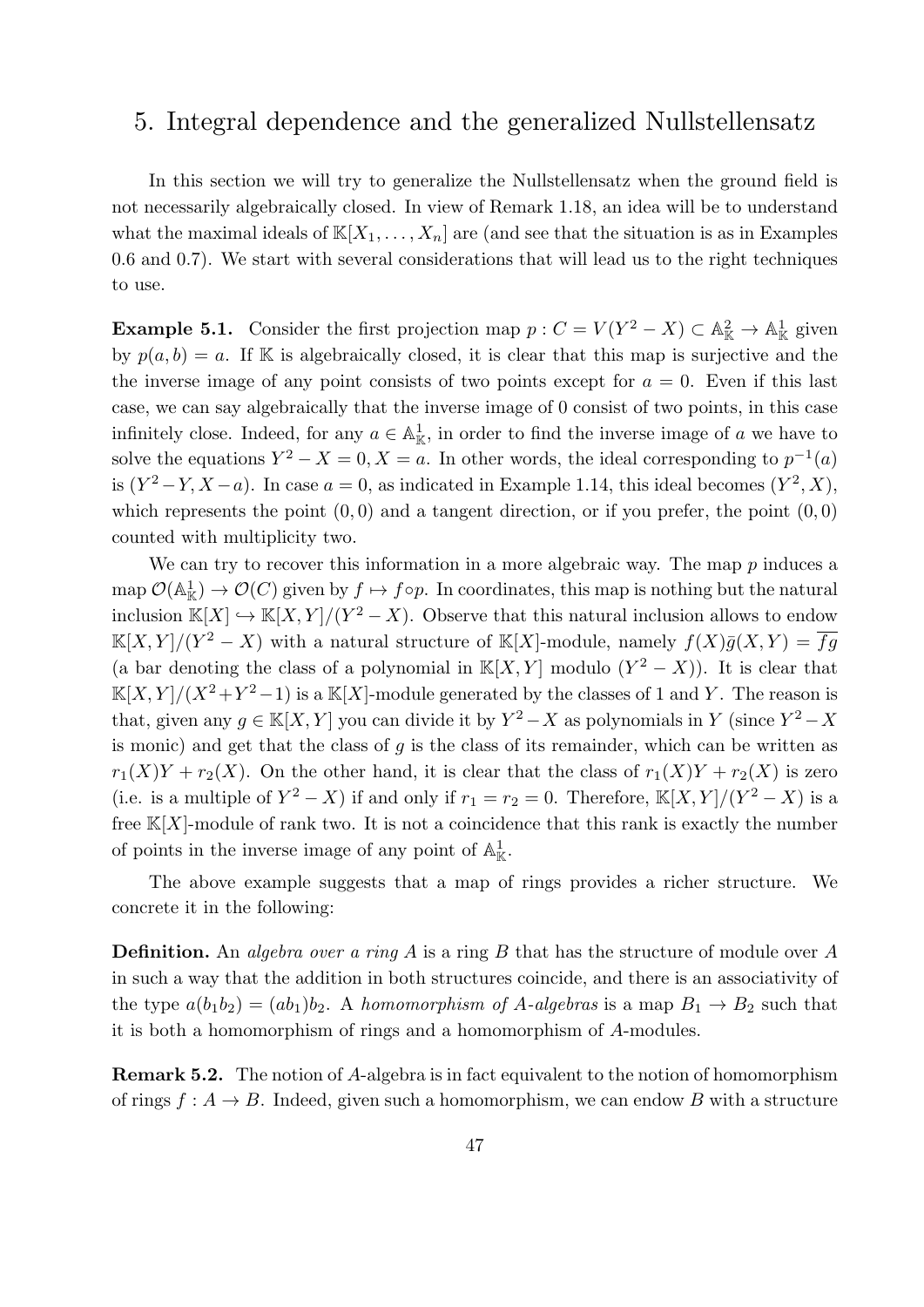of A-module by defining ab as  $f(a)b$ . Reciprocally, if B is an A-algebra, then we can define  $f : A \rightarrow B$  by  $f(a) = a1_B$  which is a homomorphism of rings (here you need the associativity condition). Both processes are clearly inverse from each other. With this equivalence, if  $B_1, B_2$  are two A-algebras whose respective structures are given by homomorphisms of rings  $f_1 : A \to B_1$ ,  $f_2 : A \to B_2$ , then  $f : B_1 \to B_2$  is a homomorphism of A-algebras if and only if it is a homomorphism of rings such that  $f_2 = f \circ f_1$ .

Example 5.3. Let us see that things are not always as nice as suggested by Example 5.1. We consider now  $C = V(XY - 1)$  and again consider the first projection  $p: C \to \mathbb{A}^1_{\mathbb{K}}$ . This time the map is not surjective, but any point of  $\mathbb{A}^1_{\mathbb{K}}$  except 0 has exactly one preimage. What does it means in terms of the K[X]-module structure on  $K[X, Y]/(XY - 1)$  induced by  $\mathbb{K}[X] \hookrightarrow \mathbb{K}[X, Y]/(XY-1)$ ? We observe now that, even if a general point has only one preimage, K[X, Y]/(XY – 1) is not finitely generated. Indeed, if the classes of  $g_1, \ldots, g_r$ generated K[X, Y]/(XY − 1) as K[X]-module, let d be the maximum of the degrees of  $g_1, \ldots, g_r$  in the variable Y. Then the class of  $Y^{d+1}$  cannot be written as  $f_1g_1 + \ldots + f_rg_r$ , with  $f_1, \ldots, f_r \in \mathbb{K}[X]$ , since this would mean that  $Y^{d+1} - f_1g_1 - \ldots - f_rg_r$  (which is a monic polynomial in Y) must be a multiple of  $XY - 1$ , and this is impossible.

However this is not a pathology of the curve itself, since a suitable change of coordinates allows us to write the hyperbola like  $V(Y^2 - X^2 - 1)$ , and in this case the projection onto  $\mathbb{A}^1_{\mathbb{K}}$  works exactly as in Example 5.1. In fact the point is to find a good system of coordinates in such a way that we find a monic polynomial in  $Y$  (this is exactly what allowed us to work in Example 5.1, since we could perform the Euclidean division). On the other hand, the use such a good system of coordinates to get a monic polynomial (see Lemma 1.15) was also the main idea for the proof of the Nullstellensatz. This motivates the following:

**Definition.** Let A be a subring of a ring B. Then an element  $b \in B$  is said to be integral over A if it satisfy a monic polynomial with coefficients in A, i.e. there is a relation  $b^{r} + a_{r-1}b^{r-1} + ... + a_{1}b + a_{0} = 0$ , with  $a_{r-1},...,a_{1},a_{0} \in A$ . If all the elements of B are integral over  $A$ , we say that  $B$  is integral over  $A$ .

**Proposition 5.4.** Let A be a UFD and let K be its quotient field. If  $\frac{p}{q}$ , with p and q coprime, is a root of the polynomial  $a_0 + a_1X + \ldots + a_{n-1}X^{n-1} + a_nX^n \in A[X]$ , then p is a divisor of  $a_0$  and q is a divisor of  $a_n$ . Hence, if  $a_n = 1$ , then  $\frac{p}{q} \in A$ . In particular, any rational root of a monic polynomial with coefficients in  $\mathbb Z$  is necessarily an integer.

*Proof:* Multiplying by  $q^n$  the equality  $a_0 + a_1(\frac{p}{q})$  $\frac{p}{q}) + \ldots + a_{n-1}(\frac{p}{q})$  $\frac{p}{q}$ <sup>n-1</sup> + a<sub>n</sub>( $\frac{p}{q}$  $(\frac{p}{q})^n = 0$ , we get the equality  $a_0q^n + a_1pq^{n-1} + \ldots + a_{n-1}p^{n-1}q + a_np^n = 0$ . From this we obtain that p divides  $-(a_1pq^{n-1} + ... + a_{n-1}p^{n-1}q + a_np^n) = a_0q^n$ , and hence it divides  $a_0$ . Similarly, q divides  $-(a_0q^n + a_1pq^{n-1} + ... + a_{n-1}p^{n-1}q) = a_np^n$ , and hence divides  $a_n$ .  $\Box$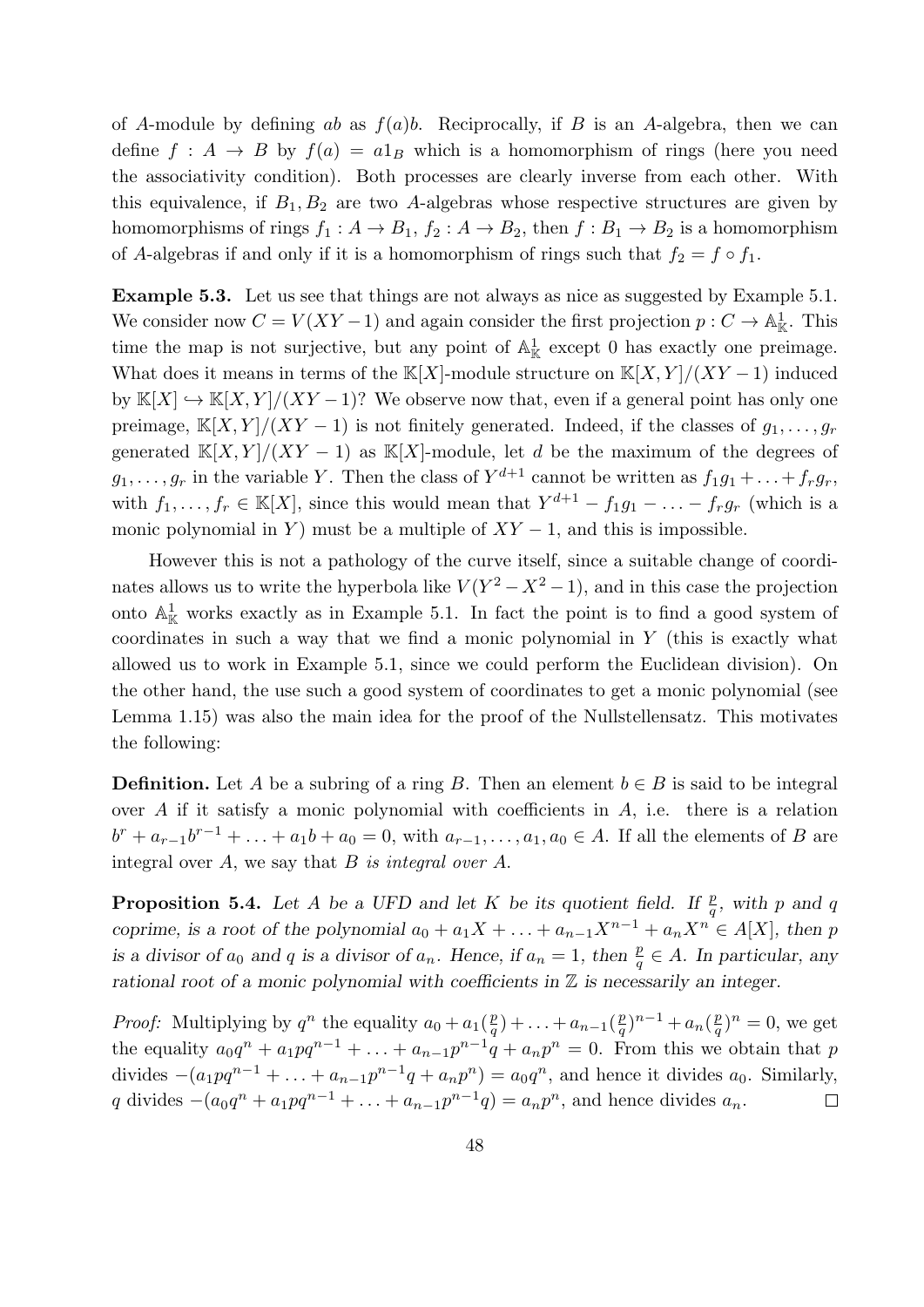The above examples also suggest the following:

**Definition.** Given an A-algebra B and elements  $b_1, \ldots, b_r \in B$ , the A-algebra generated by  $b_1, \ldots, b_r$  is the subalgebra of B, denoted by  $A[b_1, \ldots, b_r]$ , consisting of all the polynomial expressions, with coefficients in A, of the elements  $b_1, \ldots, b_r$ . If B can be written as  $A[b_1,\ldots,b_r]$  for a finite set of elements  $b_1,\ldots,b_r \in B$ , B is called a finitely generated A-algebra. On the other hand, B is called a *finite algebra* if it is finitely generated as an A-module.

Observe that clearly a finite algebra is also finitely generated, but the converse is not true. For instance, in Example 5.3 we have seen that  $\mathbb{K}[X, Y]/(XY - 1)$  is not a finite  $\mathbb{K}[X]$ -algebra, while it is obvious a finitely generated  $\mathbb{K}[X]$ -algebra (generated by the class of  $Y$ ).

**Lemma 5.5.** If  $A \subset B \subset C$  are rings, B is finite over A and C is finite over B, then C is finite over A.

*Proof:* Let  $\{b_1, \ldots, b_r\}$  be generators of B as an A-module, and let  $\{c_1, \ldots, c_1\}$  be generators of C as a B-module. For any  $c \in C$ , we can write  $c = b'_1 c_1 + \ldots + b'_s c_s$ , with  $b'_1, \ldots, b'_s \in B$ . On the other hand, any  $b'_i$  can be written as  $b'_i = a_{i1}b_1 + \ldots + a_{ir}b_r$ . Therefore, c can be written as the sum  $\Sigma_{i,j} a_{ij} b_j c_i$ . Hence the finite set  $\{b_j c_i\}$  generates C  $\Box$ as an A-algebra.

**Proposition 5.6.** Let  $A \subset B$  be rings and  $b \in B$ . Then the following are equivalent:

- (i) The element b is integral over A.
- (ii)  $A[b]$  is a finite A-algebra.
- (iii)  $A[b]$  is contained in a finitely generated A-module.

*Proof:* (i)⇒(ii). Let  $f(X) = a_0 + a_1X + ... + a_{r-1}X^{r-1} + X^s \in A[X]$  be a monic polynomial such that  $f(b) = 0$  (which exists since b is integral over A). By definition of  $A[b]$ , any element of it has the form  $g(b)$ , where  $g(X)$  is a polynomial with coefficients in A. Since  $f(X)$  is monic, we can perform the Euclidean division of q between f, and obtain an equality  $g(X) = g(X)f(X) + r(X)$ , where q, r are in  $A[X]$  and r has degree at most sr, i.e. it can be written as  $r(X) = a'_0 + a'_1 X + ... + a'_{s-1} X^{s-1}$ . We thus have

$$
g(b) = r(b) = a'_0 + a'_1b + \ldots + a'_{s-1}b^{s-1}
$$

Since such a relation exists for any  $g(b) \in A[b]$ , it follows that  $A[b]$  is generated, as an A-module, by  $\{1, b, \ldots, b^{s-1}\}$ . Hence  $A[b]$  is a finitely generated A-module, i.e. a finite A-algebra.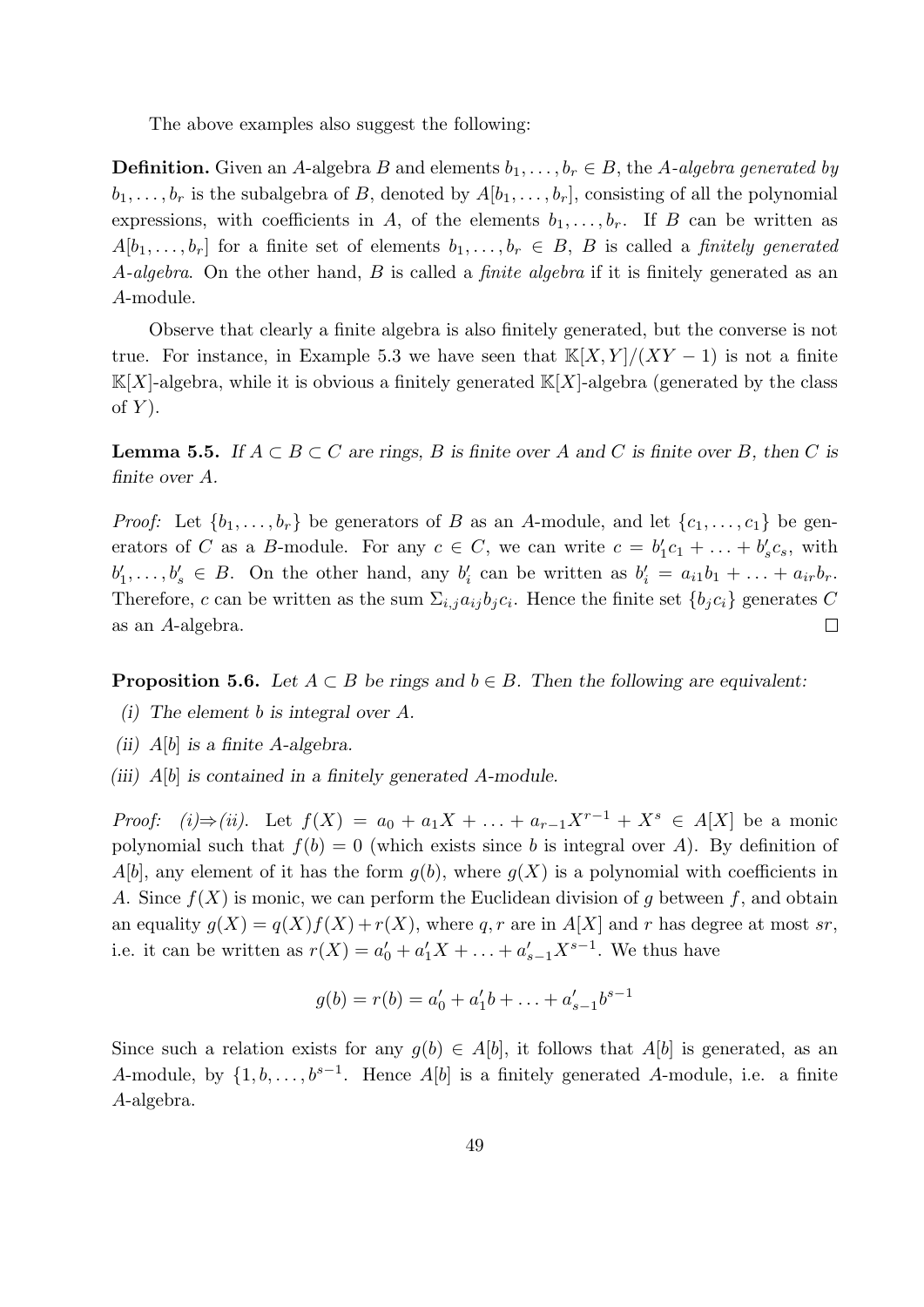$(ii) \Rightarrow (iii)$ . It is trivial: just take  $A[b]$  as the required subalgebra.

 $(iii) \Rightarrow (i)$ . Assume now that  $A[b]$  is contained in an A-module C generated by elements  $c_1, \ldots c_r$ . For each  $i = 1, \ldots, r$ , the element  $bc_i$  is still in C, so that we can write  $bc_i =$  $a_{i1}c_1 + \ldots + a_{ir}c_r$ , with the  $a_{ij}$ 's in A. We thus find a relation

$$
\begin{pmatrix} b - a_{11} & -a_{12} & \dots & -a_{1r} \\ -a_{12} & b - a_{22} & \dots & -a_{2r} \\ \vdots & \vdots & \ddots & \vdots \\ -a_{r1} & -a_{r2} & \dots & b - a_{rr} \end{pmatrix} \begin{pmatrix} c_1 \\ c_2 \\ \vdots \\ c_r \end{pmatrix} = \begin{pmatrix} 0 \\ 0 \\ \vdots \\ 0 \end{pmatrix}
$$

We observe that the determinant of the left-hand side matrix takes the form  $b^r + a_{r-1}b^{r-1}$ +  $\dots + a_1b + a_0$  for some  $a_{r-1}, \dots, a_1, a_0 \in A$ . Multiplying the above equality with the adjoint matrix of the left-hand side matrix, we obtain that  $(b^r + a_{r-1}b^{r-1} + ... + a_1b + a_0)c_i = 0$ for  $i = 1, \ldots, r$ . Since 1 is in A, it is also in C, so that it is generated by  $c_1, \ldots, c_r$ , i.e. there exist  $a'_1, \ldots, a'_r \in A$  such that  $1 = a'_1 c_1 + \ldots + a'_r c_r$ . Multiplying this relation by  $b^r + a_{r-1}b^{r-1} + \ldots + a_1b + a_0$ , we deduce that  $b^r + a_{r-1}b^{r-1} + \ldots + a_1b + a_0 = 0$ , which proves that b is integral over A.  $\Box$ 

Corollary 5.7. Let  $A \subset B$  be rings. If B is finite over A, then B is integral over A. Moreover, if B is finitely generated over A, then the converse is true, i.e. if B is integral over A then B is finite over A.

*Proof:* If B is finite over A, then for any  $b \in B$ , we have that A[b] is contained in the finite A-algebra B, and hence Proposition 5.6 implies that b is integral over B. Therefore B is integral over A.

Assume now that B is a finitely generated A-algebra, i.e.  $B = A[b_1, \ldots, b_r]$  for some  $b_1, \ldots, b_r \in B$ . Assume also that B is integral over A. In particular,  $b_1$  is integral over A, and by Proposition 5.6  $A[b_1]$  is a finite A-algebra. We observe now that, since  $b_2$  is integral over A, it is trivially integral over  $A[b_1]$ . Again by Proposition 5.6,  $A[b_1, b_2]$  is a finite  $A[b_1]$ -algebra. By Lemma 5.5, it follows that  $A[b_1, b_2]$  is a finite A-algebra. Iterating the process, we obtain that  $B = A[b_1, \ldots, b_r]$  is a finite A-algebra, as wanted.  $\Box$ 

Corollary 5.8. Let  $A \subset B$  be rings. Then the set of elements of B that are integral over A form a ring. As a consequence, a finitely generated extension  $A \subset A[b_1, \ldots, b_r]$  is integral if and only if  $b_1, \ldots, b_r$  are integral over A.

*Proof:* If  $b_1$  and  $b_2$  are integral over A, then we repeat the same trick as in the second part of the proof of Corollary 5.7 and obtain that  $A[b_1, b_2]$  is finite over A. Since  $A[b_1 + b_2]$  and  $A[b_1b_2]$  are subalgebras of  $A[b_1, b_2]$ , then again by Proposition 5.6 we get that  $b_1 + b_2$  and  $b_1b_2$  are integral over A.  $\Box$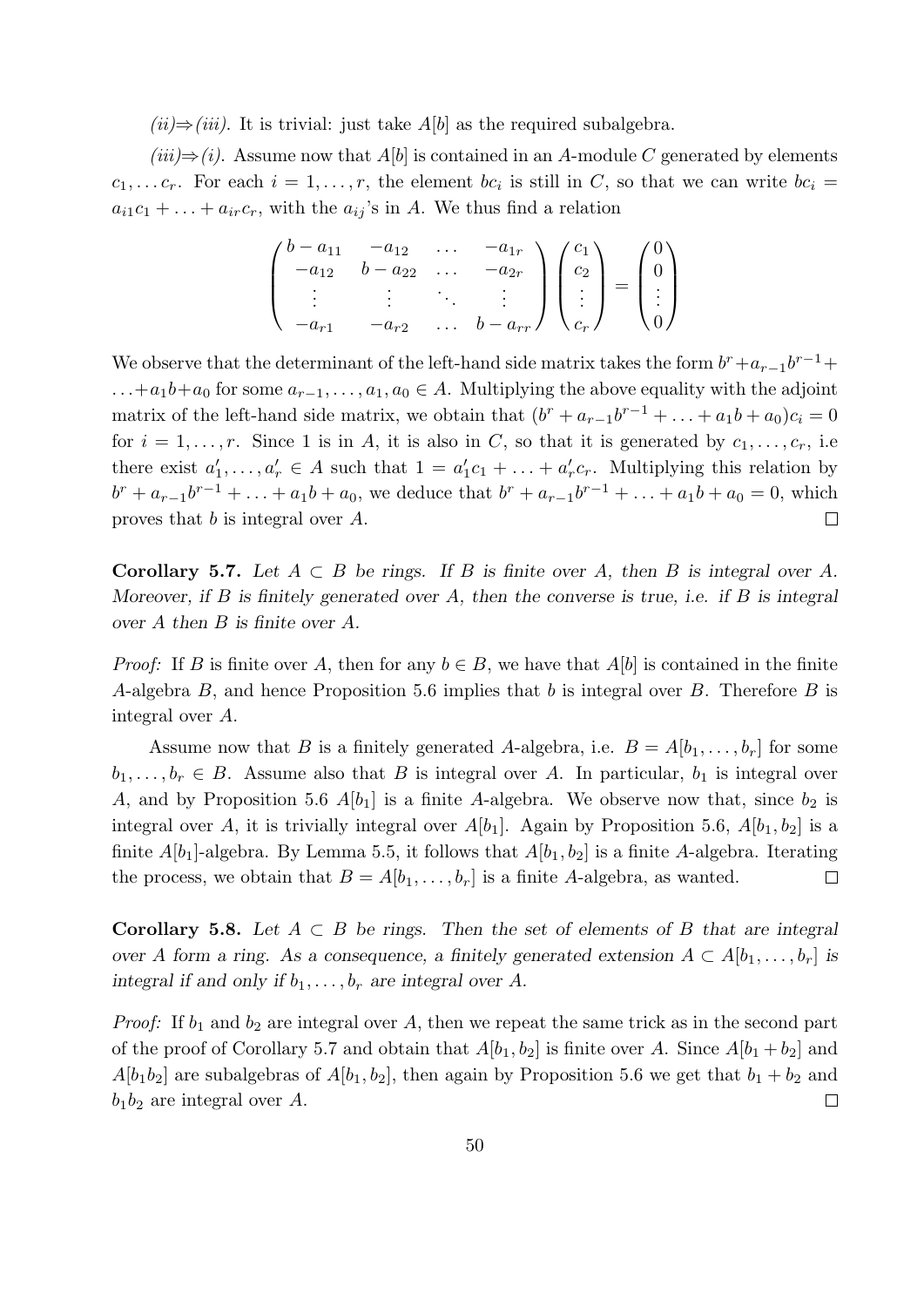**Definition.** If  $A \subset B$  are rings, the ring A' of elements of B integral over A is called the integral closure of A in B. If  $A' = A$  we say that A is integrally closed in B. A domain is called integrally closed or normal if it is integrally closed in its quotient field.

We have seen in Lemma 5.5 that the property of being finite is transitive. Since being finite is equivalent to be integral when dealing with finitely generated algebras, finiteness should also be transitive at least in this case. Since the finiteness of an element depends only on finitely many elements, this allows to prove the transitivity of the integral dependence general:

### Corollary 5.9. Let  $A \subset B \subset C$  be rings:

- (i) If C is integral over B and B is integral over A, then C is integral over A.
- (ii) If B is the integral closure of A in C then B is integrally closed in C.

*Proof:* To prove (i), take  $c \in C$  any element of C and let us prove that it is integral over A. Since c is integral over B, there is a relation of the type  $c^r + b_{r-1}c^{r-1} + \ldots + b_0 = 0$ , with  $b_0, \ldots, b_{r-1} \in B$ . But this relation also shows that c is integral over  $A[b_0, \ldots, b_{r-1}]$ . By Proposition 5.6, it follows that  $A[b_0, \ldots, b_{r-1}][c]$  is a finite  $A[b_0, \ldots, b_{r-1}]$ -algebra. On the other hand,  $A[b_0, \ldots, b_{r-1}]$  is contained in B, which is integral over A, hence it is also integral over A. Since it is a finitely generated A-algebra, by Corollary 5.7 we have that  $A[b_0, \ldots, b_{r-1}]$  is finite over A. It follows from Lemma 5.5 that  $A[b_1, \ldots, b_{r-1}][c]$  is finite over A. Since  $A[c] \subset A[b_1,\ldots,b_{r-1}][c]$ , Proposition 5.6 implies that c is integral over A.

In order to prove (ii), we take  $B'$  to be the integral closure of B in C. Thus, B' is integral over B and B is integral over A. Hence, by part (i) it follows that  $B'$  is integral over A. This means that any element of  $B'$  is integral over A, hence it belongs to B. Therefore  $B' = B$ , which means that B is integrally closed in C.  $\Box$ 

Let us see now how integral extensions behave under localizations and quotients.

**Lemma 5.10.** Let  $A \subset B$  be an integral extension and let S be a multiplicative set of A (and hence also a multiplicative set of B). Then the natural map  $S^{-1}A \rightarrow S^{-1}B$  is an integral extension. In particular for any prime ideal  $\mathfrak p$  of A,  $B_{\mathfrak p}$  is integral over  $A_{\mathfrak p}$ .

*Proof:* We remark first that the inclusion  $A \subset B$  indices an inclusion  $S^{-1}A \subset S^{-1}B$  by Proposition 4.8(ii). Consider now any element  $\frac{b}{s} \in S^{-1}B$  and let us see that it is integral over  $S^{-1}A$ . Since B is integral over A, there is a relation  $b^{n}+a_{n-1}b^{n-1}+\ldots+a_1b_1+a_0=0$ , with  $a_0, a_1, \ldots, a_{n-1} \in A$ . From this we immediately obtain a relation  $(\frac{b}{s})^n + \frac{a_{n-1}}{s}$  $rac{a-1}{s}$  $\left(\frac{b}{s}\right)$  $\frac{b}{s}$ <sup>n-1</sup>+  $\ldots + \frac{a_1}{s^{n-1}}$  $rac{a_1}{s^{n-1}}\frac{b_1}{s}$  $\frac{b_1}{s} + \frac{a_0}{s^n}$  $\frac{a_0}{s^n} = 0$ , which proves that  $\frac{b}{s}$  is integral over  $S^{-1}A$ .  $\Box$ 

**Lemma 5.11.** Let A be an integral domain with quotient field  $K$ . Then the following are equivalent: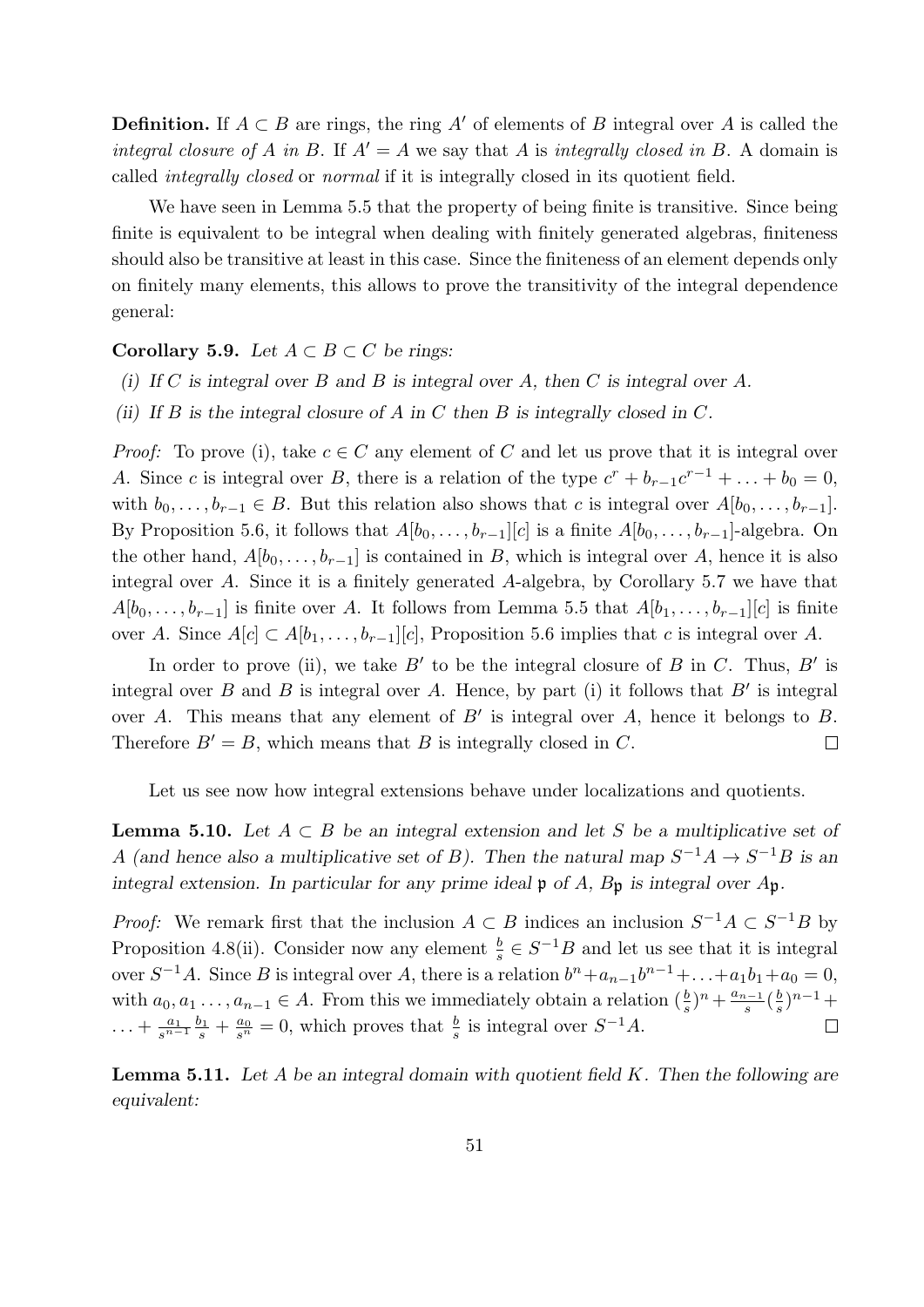- (i) A is integrally closed.
- (ii) For any multiplicative set  $S \subset A$ ,  $S^{-1}A$  is integrally closed.
- (iii) For any prime ideal  $\mathfrak{p} \subset A$ ,  $A_{\mathfrak{p}}$  is integrally closed.
- (iv) For any maximal ideal  $\mathfrak{m} \subset A$ ,  $A_{\mathfrak{m}}$  is integrally closed.

*Proof:* (i)  $\Rightarrow$  (ii). Take  $\alpha \in K$  that is integral over  $S^{-1}A$  (observe that the quotient field of  $S^{-1}A$  is K). Then, taking a common denominator in the coefficients, we have a relation  $\alpha^n + \frac{a_{n-1}}{s}$  $\frac{a_{n-1}}{s} \alpha^{n-1} + \ldots + \frac{a_1}{s}$  $\frac{a_1}{s}\alpha + \frac{a_0}{s}$  $\frac{a_0}{s} = 0$ , with  $a_i \in A$  and  $s \in S$ . Multiplying by  $s^n$  we get a new relation  $(s\alpha)^n + a_{n-1}(s\alpha)^{n-1} + \ldots + s^{n-2}a_1(s\alpha) + s^{n-1}a_0 = 0$ , which shows that so is integral over A. Since A is integrally closed, is follows that s $\alpha$  is in A, and hence  $\alpha$  is in  $S^{-1}A$ , as wanted.

 $(ii) \Rightarrow (iii)$ . It is immediate, by taking  $S = A \setminus \mathfrak{p}$ .

 $(iii) \Rightarrow (iv)$ . It is obvious.

 $(iv) \Rightarrow (i)$ . Let  $\alpha \in K$  be an element that is integral over A. In particular,  $\alpha$  is integral over  $A_{\mathfrak{m}}$ , for any maximal ideal  $\mathfrak{m} \subset A$ . Since  $A_{\mathfrak{m}}$  is integrally closed, it follows that  $\alpha$  is in  $A_{\mathfrak{m}}$  for any  $\mathfrak{m}$ . Hence by Proposition 4.14  $\alpha$  is in A.  $\Box$ 

**Lemma 5.12.** Let  $A \subset B$  be an integral extension. If I is an ideal of B, then  $B/I$  is integral over  $A/(I \cap A)$ .

*Proof:* First of all, observe that we have a natural inclusion  $A/(I \cap A) \subset B/I$ . Let  $\bar{b} \in B/I$  be the class of  $b \in B$  modulo I. Since B is integral over A, there is a relation  $b^r + a_{r-1}b^{r-1} + \ldots b_0 = 0$  in B, with  $a_0, \ldots, a_{r-1} \in A$ . Taking classes modulo I we get that  $\bar{b}^r + \bar{a}_{r-1}\bar{b}^{r-1} + \ldots \bar{b}_0 = 0$  is an integral dependence relation for  $\bar{b}$  over  $A/(I \cap A)$ .

**Lemma 5.13.** Let  $A \subset B$  be two integral domains, and assume that B is integral over A. Then A is a field if and only if B is a field.

*Proof:* Assume first that A is a field and let us prove that B is also a field. We thus take any  $b \in B \setminus \{0\}$  and want to see that it has an inverse. Since B is integral over A, there exists a relation  $b^{r} + a_{r-1}b^{r-1} + ... + a_1b + a_0 = 0$  for some  $a_{r-1},...,a_1, a_0 \in A$ . If we assume r to be the minimum degree of such a relation, we have that  $a_0 \neq 0$  (since otherwise  $b^{r-1} + a_{r-1}b^{r-2} + \ldots + a_1$  would be zero because B is an integral domain). We thus have that  $a_0$  has an inverse and  $-a_0^{-1}$  $_{0}^{-1}(b^{r-1} + a_{r-1}b^{r-2} + \ldots + a_1)$  is an inverse of b, proving that  $B$  is a field (observe that for this implication we did not use strictly that  $B$ was integral over B, since any algebraic relation, not necessarily monic would be enough to conclude).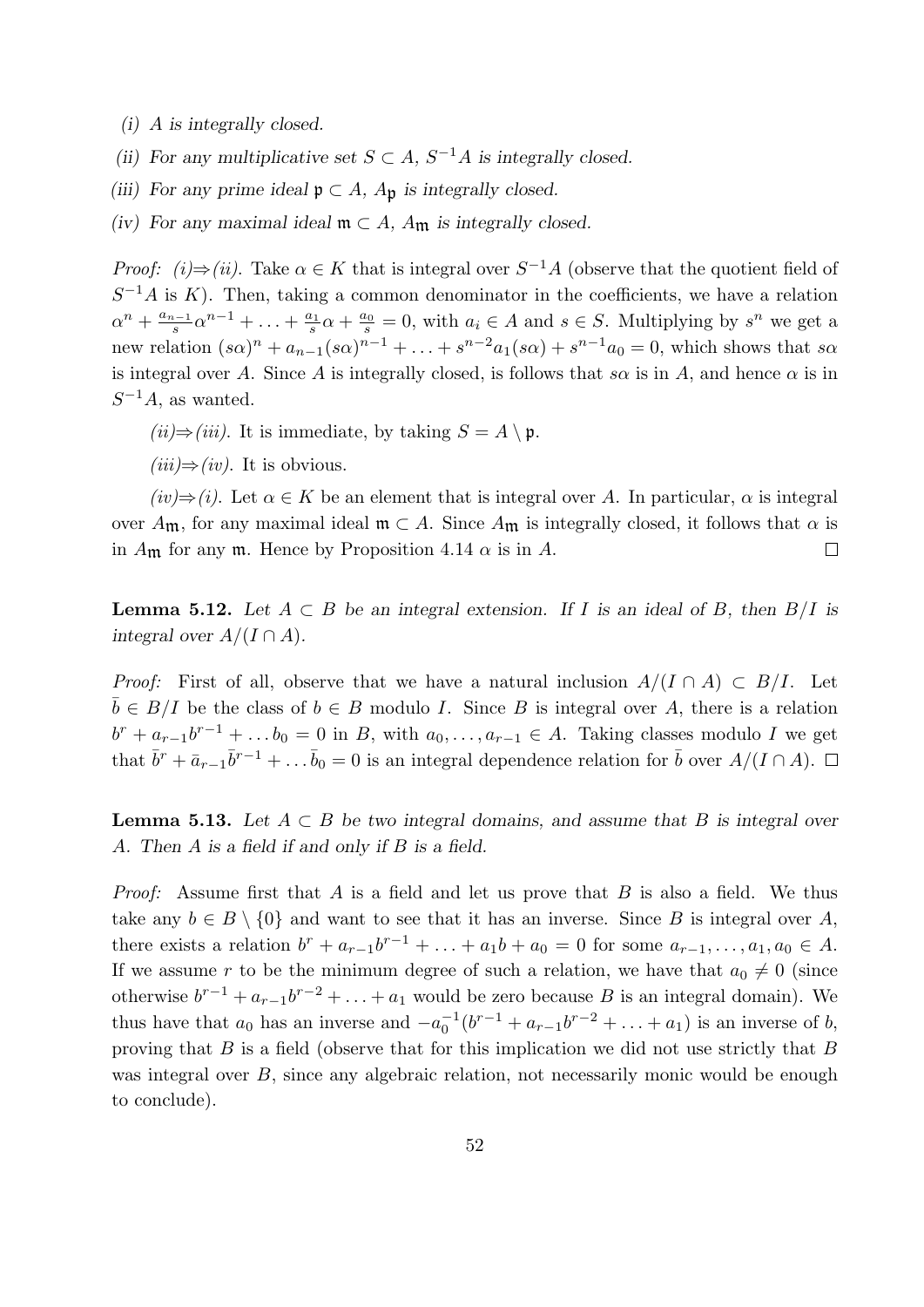Assume now that  $B$  is a field. Given a nonzero element  $a$  in  $A$ , we can find an inverse  $a^{-1}$  of it at least in B, and we need to prove that this inverse is actually in A. For this, we write an integral dependence relation for  $a^{-1}$  over A

$$
(a^{-1})^r + a_{r-1}(a^{-1})^{r-1} + \ldots + a_1 a^{-1} + a_0 = 0
$$

Multiplying it by  $a^{r-1}$  we get a relation  $a^{-1} = -a_{r-1} - \ldots - a_1 a^{r-2} - a_0 a^{r-1}$ , which proves that  $a^{-1}$  is in A.  $\Box$ 

**Corollary 5.14** (Generalized weak Nullstellensatz). Let  $K$  be a field. Then for any maximal ideal  $\mathfrak{m} \subset \mathbb{K}[X_1,\ldots,X_n]$  it follows that the field  $\mathbb{K}[X_1,\ldots,X_n]/\mathfrak{m}$  is a finite extension of  $K$ .

*Proof:* As in the proof of Theorem 1.16, we use induction on n, the case  $n = 1$  being trivial. Consider now a maximal ideal  $\mathfrak{m} \subset \mathbb{K}[X_1,\ldots,X_n]$ . It certainly contains a nonconstant polynomial  $f$ , and renaming the variables we can assume that it depends on the variable X<sub>1</sub>. By Lemma 1.15(i) we can consider an isomorphism  $\varphi : \mathbb{K}[X_1,\ldots,X_n] \cong \mathbb{K}[X_1,\ldots,X_n]$ assigning to any  $g(X_1, \ldots, X_n)$  the polynomial  $g(X_1 + X_n^m, X_2, \ldots, X_n)$  such that  $\varphi(\mathfrak{m})$  is a maximal ideal containing a polynomial that is monic in the variable  $X_n$ . Since we have an isomorphism  $\mathbb{K}[X_1,\ldots,X_n]/\mathfrak{m} \cong \mathbb{K}[X_1,\ldots,X_n]/\varphi(\mathfrak{m})$  preserving K, we can assume f is monic in  $X_n$ . We consider the intersection  $\mathfrak{m}' = \mathfrak{m} \cap \mathbb{K}[X_1, \ldots, X_{n-1}]$ . I claim that this is a maximal ideal of  $\mathbb{K}[X_1,\ldots,X_{n-1}]$ . Indeed, we observe first that the extension  $\mathbb{K}[X_1,\ldots,X_{n-1}]/\mathfrak{m}'\subset \mathbb{K}[X_1,\ldots,X_n]/\mathfrak{m}$  is integral (the class of f modulo m defines an integral relation for the class of  $X_n$ ). Hence Lemma 5.13 implies that  $\mathbb{K}[X_1, \ldots, X_{n-1}]/\mathfrak{m}'$ is a field, i.e.  $\mathfrak{m}'$  is a maximal ideal. By induction hypothesis, the field extension  $\mathbb{K} \subset$  $\mathbb{K}[X_1,\ldots,X_{n-1}]/\mathfrak{m}'$  is finite. Since the extension  $\mathbb{K}[X_1,\ldots,X_{n-1}]/\mathfrak{m}' \subset \mathbb{K}[X_1,\ldots,X_n]/\mathfrak{m}$ is also finite, the result follows.  $\Box$ 

Remark 5.15. In the above proof (and many others later on), the reader is allowed to assume that  $\mathbb K$  is infinite and then use the part (ii) of Lemma 1.15 instead of part (i). This is probably more geometric and easy to understand, and in a first reading it should not be a tragedy to avoid finite fields.

Remark 5.16. Corollary 5.14 is just saying that maximal ideals in a polynomial ring behave as we have seen in Examples 0.6 and 0.7. Since the only finite extension of an algebraically closed field is the field itself, Corollary 5.14 implies that, for each  $m \subset$  $\mathbb{K}[X_1,\ldots,X_n],$  there is an isomorphism of K-algebras  $\mathbb{K}[X_1,\ldots,X_m]/m \cong \mathbb{K}$ . If for  $i = 1, \ldots, n$  we call  $a_i$  to the image of the class of  $X_i$  we have that the class of  $X_i - a_i$ maps to zero, so that  $X_i - a_i$  is in  $\mathfrak{m}$ . This implies that  $\mathfrak{m}$  must be the ideal generated by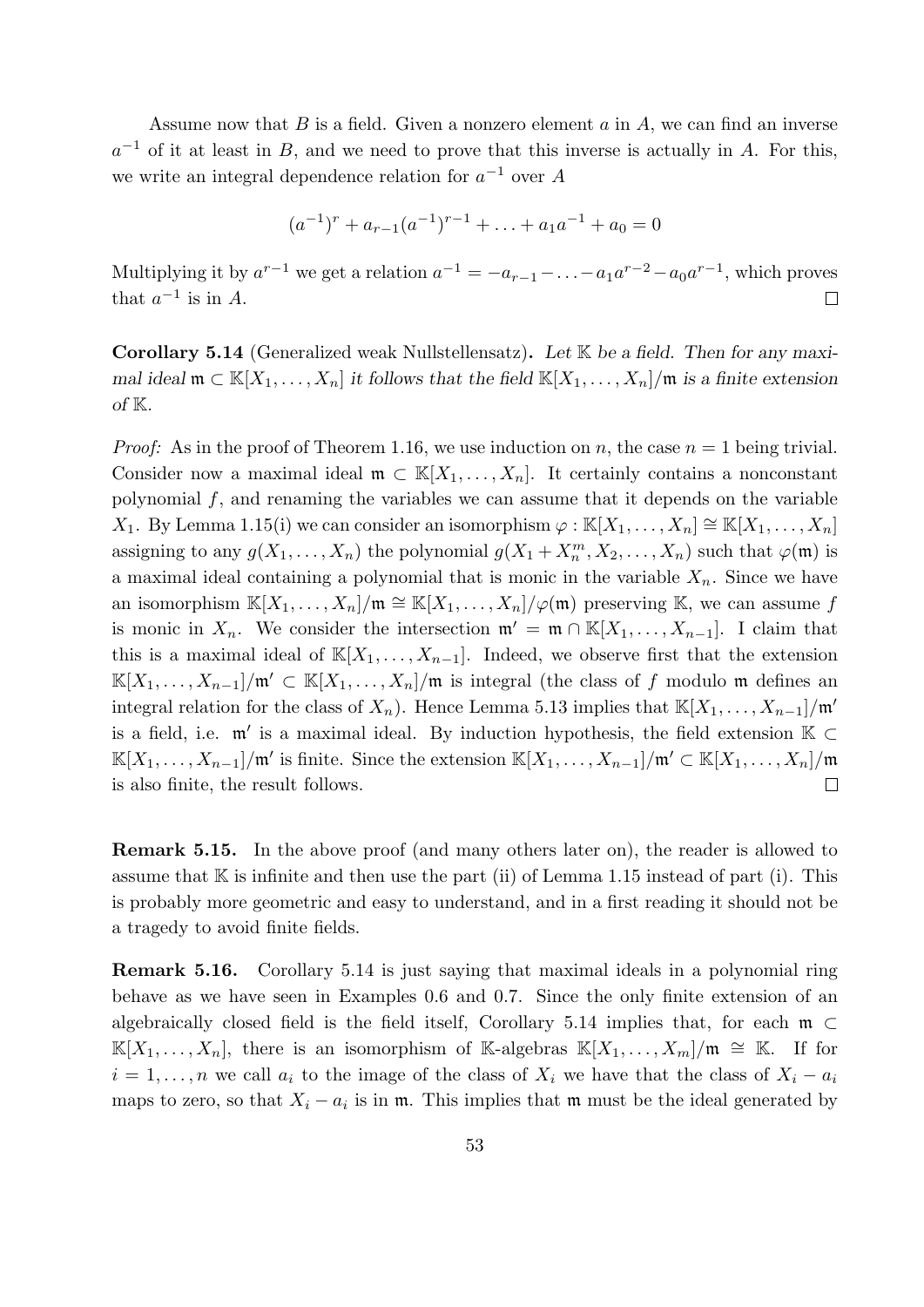$(X_1 - a_1, \ldots, X_n - a_n)$ , and we thus recover the weak Nullstellensatz (see Remark 1.18). In case  $\mathbb K$  is not algebraically closed, Corollary 5.14 is saying something similar. Assume for a while that  $\mathbb K$  is  $\mathbb R$ . Then it has only two finite extensions, namely  $\mathbb R$  and  $\mathbb C$ . In case we have a maximal ideal  $\mathfrak{m} \subset \mathbb{R}[X_1,\ldots,X_n]$  such that  $\mathbb{R}[X_1,\ldots,X_m]/\mathfrak{m} \cong \mathbb{R}$ , the above argument shows that  $\mathfrak{m} = (X_1 - a_1, \ldots, X_n - a_n)$  for some point  $(a_1, \ldots, a_n) \in \mathbb{A}_{\mathbb{R}}^n$ . If instead  $\mathbb{R}[X_1,\ldots,X_m]/\mathfrak{m} \cong \mathbb{C}$ , for each  $j=1,\ldots,n$  let  $a_j+b_ji$  be the image by this isomorphism of the class of  $X_j$ . Then  $\mathfrak m$  is an ideal whose zero locus in  $\mathbb{A}^n_{\mathbb{R}}$  is empty, but vanishing in the two conjugate points  $(a_1 \pm b_1 i, \ldots, a_n \pm b_n i)$ . Similarly, for an arbitrary field K, a maximal ideal  $\mathfrak{m} \subset \mathbb{K}[X_1,\ldots,X_n]$  corresponds to a set of "conjugate" points whose coordinates are in a finite extension of K. For instance, in characteristic zero (for which the primitive theorem holds) such a finite extension can be written as  $\mathbb{K}[T]/(P)$ , where  $P$  is an irreducible polynomial of degree say  $d$ . Then  $\mathfrak m$  represents  $d$  points whose coordinates depend on the roots of  $P$  and are somehow conjugate (in order to explain this better one should use Galois theory; in fact, the above description works completely well only for Galois extensions, which is the case for extensions of degree two).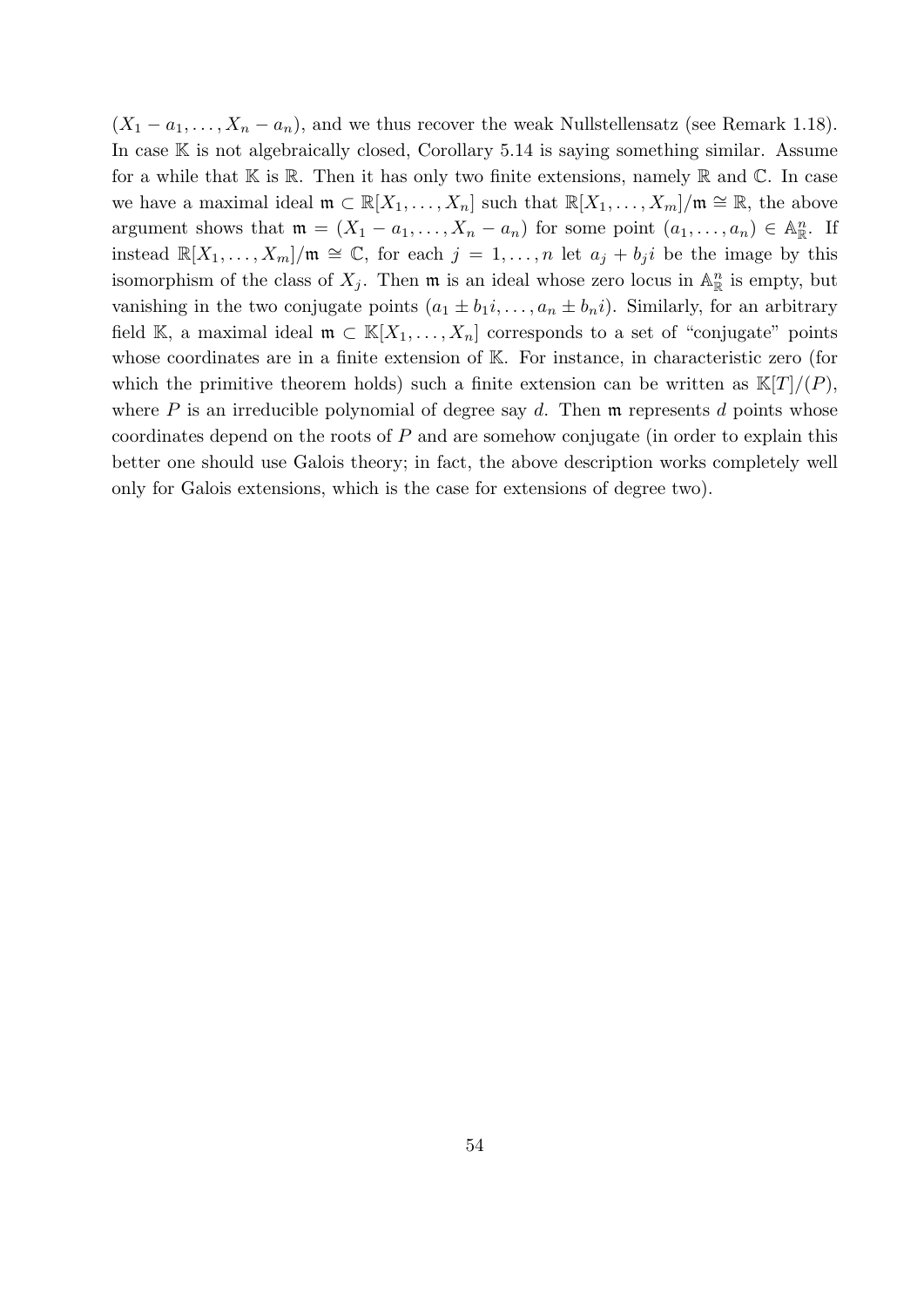## 6. Geometry on the spectrum of a ring

We come back here to our task of studying geometrical properties of the spectrum of a ring defined in section §1.

Remark 6.1. Observe that our definition of spectrum does not allow to distinguish for instance between the point  $(0,0)$  of  $\mathbb{A}^2_{\mathbb{K}}$  (given by the ring  $\mathbb{K}[X,Y]/(X,Y) \cong \mathbb{K}$ ) and the same point with a tangent direction of Example 1.14 (given by the ring  $\mathbb{K}[X, Y]/(X^2, Y) \cong$  $\mathbb{K}[X]/(X^2)$ ). In fact, the spectra of both rings consist just of one point. The underlying reason is that the primes of  $A/I$  are in bijection with the primes of A containing I, these reason is that the primes of  $A/I$  are in bijection with the primes of A containing 1, these<br>are exactly the primes containing  $\sqrt{I}$  and hence they are in bijection with the set of primes of  $A/\sqrt{I}$ . Hence it is important to keep track of the ring rather than just the set of primes of  $A/\sqrt{I}$ . of it. A way of doing so is to define a morphism of spectra as a homomorphism of rings. For instance, a homomorphism of K-algebras  $\mathbb{K}[X_1,\ldots,X_n] \to \mathbb{K}$  is determined by the images  $a_i$  of  $X_i$  for  $i = 1, \ldots, n$ ; this is the same as giving a point  $(a_1, \ldots, a_n) \in \mathbb{A}_{\mathbb{K}}^n$ . However, a homomorphism of K-algebras  $\mathbb{K}[X_1,\ldots,X_n] \to \mathbb{K}[X]/(X^2)$  is determined by the images  $a_i + b_i X$  of  $X_i$  for  $i = 1, \ldots, n$ ; this is now equivalent to give a point  $(a_1, \ldots, a_n) \in A_{\mathbb{K}}^n$ and a tangent vector  $(b_1, \ldots, b_n) \in \mathbb{K}^n$  (in fact, since we can get an automorphism of  $\mathbb{K}[X]/(X^2)$  by multiplying the class of X with a nonzero constant, we see that the vector is determined up to multiplication by a nonzero constant, hence we only have a direction rather than a vector, as suggested by Example 1.14).

This example shows that we need to take care of the ring A defining  $Spec(A)$  and not just of the topological space. In fact, recall that we are considering the elements of A as regular functions on  $Spec(A)$ . The idea will be, as in differential geometry, to define a morphism in such a way that it sends regular functions to regular functions (under composition). More precisely:

**Definition.** A morphism of spectra is a pair  $(\varphi, \varphi^*)$ , where  $\varphi : A \to B$  is a homomorphism of rings and  $\varphi^* : \text{Spec}(B) \to \text{Spec}(A)$  is defined by  $\varphi^*(\mathfrak{q}) = \varphi^{-1}(\mathfrak{q})$ .

**Lemma 6.2.** Let  $\varphi : A \to B$  be a ring homomorphism. Then for any ideal  $I \subset A$ ,  $\varphi^{*-1}(V(I)) = V(<\varphi(I)>)$  (where  $<\varphi(I)$ ) is the ideal generated by  $\varphi(I)$ ). In particular,  $\varphi^*$  is a continuous map with the Zariski topology.

*Proof:* To see that  $\varphi^*$  is continuous it is enough to see that the inverse image of any closed set is a closed set. Hence we just need to prove the first part of the statement. The inverse image of  $V(I)$  will consist of all prime ideals  $\mathfrak{q} \subset B$  such that  $\varphi^{-1}(\mathfrak{q}) \in V(I)$ , i.e.  $\varphi(I) \subset \mathfrak{q}$ , or  $<\varphi(I)>\subset \mathfrak{q}$ .  $\Box$ 

We see next that we can endow closed sets and basic open sets with a spectrum structure.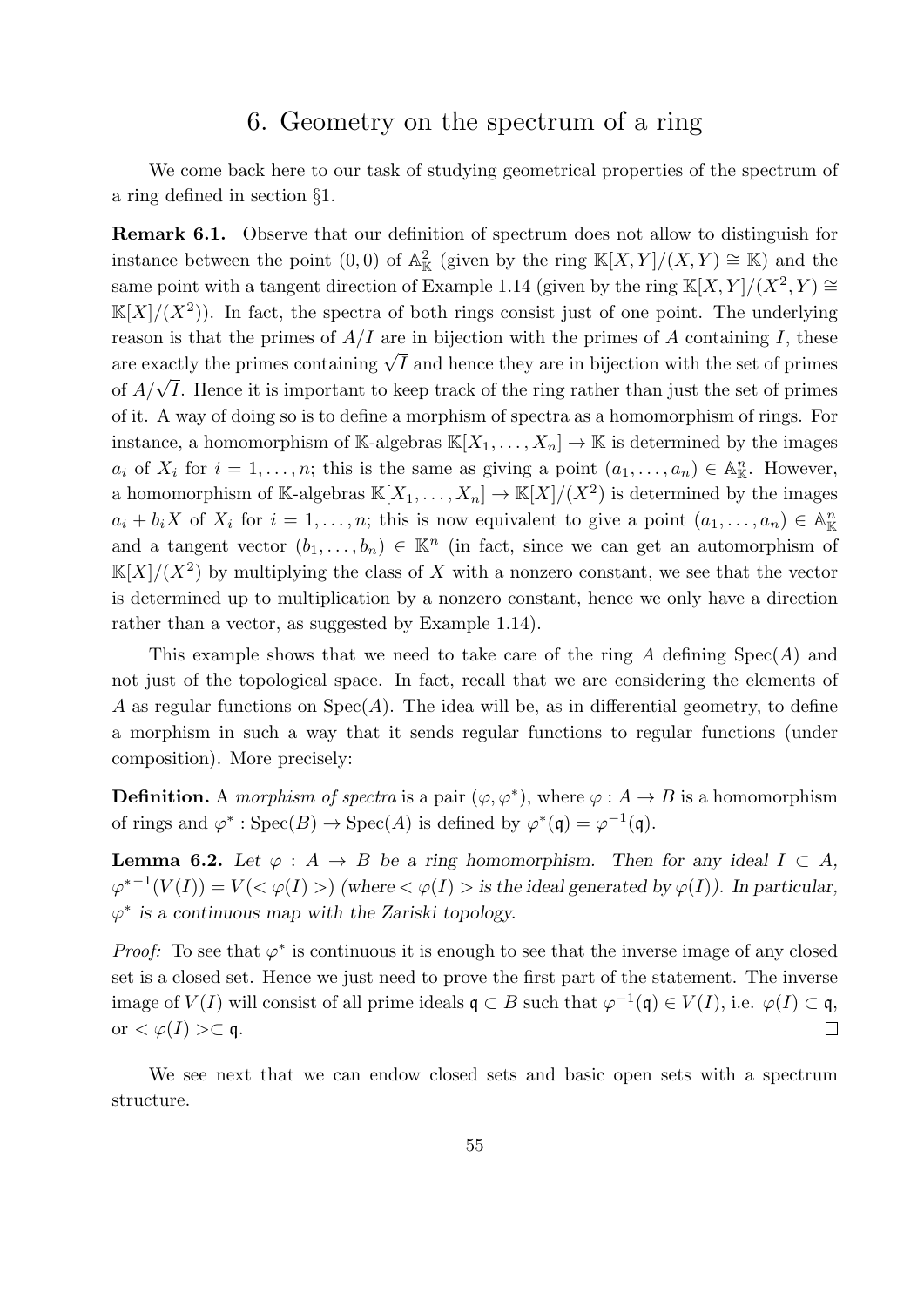**Lemma 6.3.** Let  $A$  be a ring. Then:

- (i) If I is any ideal of A, the natural projection  $\pi : A \to A/I$  induces a homeomorphism  $\pi^* : \text{Spec}(A/I) \to \text{Spec}(A)$  onto its image  $V(I)$ .
- (ii) If S is a multiplicative set of A, then the natural map  $\varphi_S : A \to S^{-1}A$  induces a homeomorphism  $\varphi_S^*$ : Spec(S<sup>-1</sup>A) → Spec(A) onto its image  $\Sigma_S = \{ \mathfrak{p} \in \text{Spec}(A) \mid \mathfrak{p} \cap S =$  $\emptyset$ } (with the induced topology). In particular:
	- a) If p is a prime ideal of A, the natural map  $\varphi_p : A \to A_p$  induces a homeomorphism
		- $\varphi_{\mathfrak{p}}^* : \operatorname{Spec}(A_{\mathfrak{p}}) \to \operatorname{Spec}(A)$  onto its image  $\Sigma_{\mathfrak{p}} := \{ \mathfrak{p}' \in \operatorname{Spec}(A) \mid \mathfrak{p}' \subset \mathfrak{p} \}.$
	- b) If  $f \in A$ , the natural map  $\varphi_f : A \to A_f$  induces a homeomorphism  $\varphi_f^*$ :  $Spec(A_f) \to Spec(A)$  onto its image  $D(f) = {\mathfrak{p}} \in Spec(A) \mid f \notin \mathfrak{p}$ .
- (iii) If  $\mathfrak p$  is a prime ideal of A, the inclusion  $\{\mathfrak p\} \subset \operatorname{Spec}(A)$  is canonically represented by the natural homomorphism  $A \to \mathbb{A}_{p}/pA_{p}$ .

Proof: Properties (i) and (ii) are just the respective reinterpretations in terms of spectra of Exercise 1.4(v) and Proposition 4.9(v). For (iii), we observe that  $\{\mathfrak{p}\}=V(\mathfrak{p})\cap \Sigma_{\mathfrak{p}}$ . By (ii),  $\Sigma_p$  can be identified with  $Spec(A_p)$  via  $\varphi_p^*$ . Hence  $\{p\}$  is naturally identified with  $\varphi_{\mathfrak{p}}^{*-1}(V(\mathfrak{p})),$  and this is, by Lemma 6.2,  $V(\mathfrak{p} A_{\mathfrak{p}}) \subset \text{Spec}(A_{\mathfrak{p}})$ . Now, (i) identifies this with  $Spec(A_{\mathfrak{p}}/\mathfrak{p}A_{\mathfrak{p}}),$  as wanted.  $\Box$ 

**Proposition 6.4.** Let  $i : A \rightarrow B$  an inclusion of rings and let  $\mathfrak{p} \subset A$  be a prime ideal.

- (i) If  $i : A \to B$  is an inclusion of rings and  $\mathfrak{p} \subset A$  is a prime ideal, then the restriction of  $i^*$  to  $i^{*-1}(\Sigma_{\mathfrak{p}})$  is canonically identified with the map  $Spec(B_{\mathfrak{p}}) \to Spec(A_{\mathfrak{p}})$  induced by the natural homomorphism  $i_{\mathfrak{p}}: A_{\mathfrak{p}} \to B_{\mathfrak{p}}$  (regarding  $S = A \setminus \mathfrak{p}$  as a multiplicative set of both  $A$  and  $B$ ).
- (ii) If  $i : A \rightarrow B$  is an inclusion of rings and  $\mathfrak{p} \subset A$  is a prime ideal, then  $i^{*-1}(\mathfrak{p})$  is canonically identified with  $Spec(B_p/pB_p)$ .

*Proof:* For (i), the image by  $i^*$  of a prime  $\mathfrak{q} \subset B$  lies in  $\Sigma_{\mathfrak{p}}$  if and only if  $\mathfrak{q} \cap A \subset \mathfrak{p}$ , i.e. if and only if  $\mathfrak{q} \cap (A \setminus \mathfrak{p}) = \emptyset$ . By Lemma 6.3(ii) the set of those p is canonically identified with  $Spec(B_p)$ , and hence (i) follows.

For (ii) it is enough to observe, as in the corresponding proof of Lemma 6.3, that  $\{p\}$ is the intersection of  $V(\mathfrak{p})$  and  $\Sigma_{\mathfrak{p}}$ , so that  $i^{*-1}(\mathfrak{p})$  can be identified with  $i^{*-1}(V(\mathfrak{p})) \cap$  $i^{*-1}(\Sigma_{\mathfrak{p}})$ . By (i),  $i^{*-1}(\Sigma_{\mathfrak{p}})$  is identified with  $Spec(B_{\mathfrak{p}})$ , and inside it,  $i^{*-1}(V(\mathfrak{p}))$  corresponds to  $i_p^{*-1}(V(pA_p))$ . By Lemma 6.2, this is  $V(pB_p) \subset \text{Spec}(B_p)$ , and by Lemma 6.3(i) it is identified with  $Spec(B_{\mathfrak{p}}/pB_{\mathfrak{p}})$ .  $\Box$ 

**Example 6.5.** Consider the inclusion  $i : \mathbb{K}[X] \subset \mathbb{K}[X, Y]/(Y^2 - X)$ , as in Example 5.1. The map  $i^*$ : Spec( $\mathbb{K}[X, Y]/(Y^2 - X)$ )  $\rightarrow$  Spec( $\mathbb{K}[X]$ ) corresponds to the projection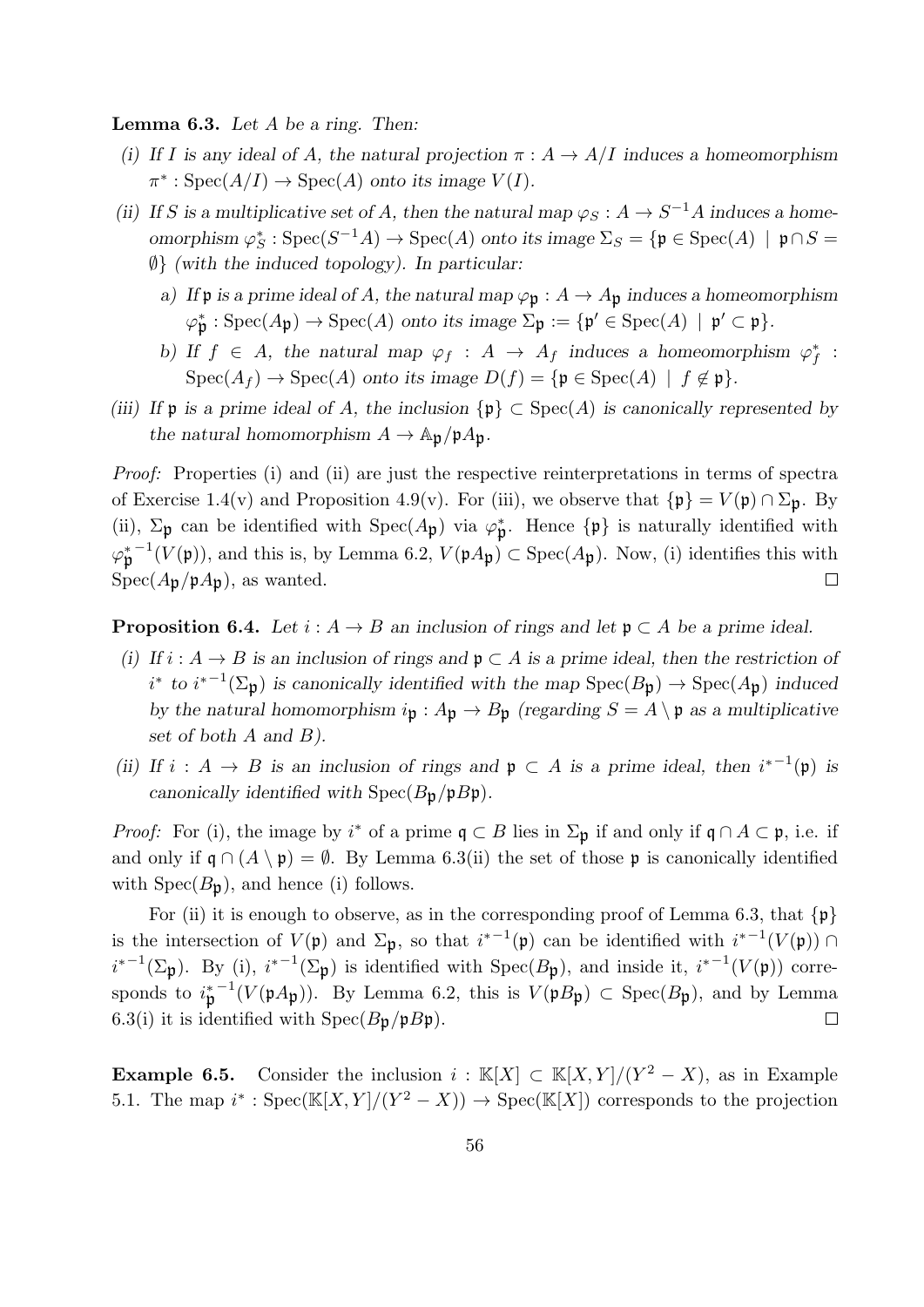of the parabola  $Y^2 = X$  onto the X-axis. For each  $\lambda \in \mathbb{K}$ , consider the ideal  $\mathfrak{p}_{\lambda} =$  $(X - \lambda)$  of K[X]. According to Proposition 6.4(ii), the fiber of  $\mathfrak{p}_{\lambda}$  by  $i^*$  is identified with  $\mathrm{Spec}((\frac{\mathbb{K}[X,Y]/(Y^2-X)}{\sqrt{Y}+X)})$  $\frac{Y}{(X-\lambda)}(Y^2-X)$   $\mathfrak{p}_{\lambda}$ ). In case K is algebraically closed, we have seen in Exercise 2.20 that the ideal  $(\overline{X-\lambda})$  is either  $(\overline{X-\lambda}, \overline{Y-\mu}) \cap (\overline{X-\lambda}, \overline{Y+\mu})$  (with  $\lambda = \mu^2$ ) if  $\lambda \neq 0$  or is  $(\bar{X}, \bar{Y})$ -primary if  $\lambda = 0$ . This shows that Spec $\left(\frac{\mathbb{K}[X, Y]/(Y^2 - X)}{\sqrt{Y - X}}\right)$  $\frac{\Gamma f/(Y-X)}{(X-X)}$  consists of two maximal ideals (corresponding to the points  $(\lambda, \pm \mu)$ ) if  $\lambda \neq 0$  or one maximal ideal (corresponding to the point  $(0,0)$  if  $\lambda = 0$ . Since in neither case none of those ideal meet  $\mathbb{K}[X] \setminus \mathfrak{p}_{\lambda}$ , it follows that  $Spec((\frac{\mathbb{K}[X,Y]/(Y^2-X)}{\sqrt{Y}-X)})$  $\frac{Y|/(Y^2-X)}{(\overline{X}-\overline{\lambda})}$   $\mathfrak{p}_{\lambda}$ ) coincides with  $\mathrm{Spec}(\frac{\mathbb{K}[X,Y]/(Y^2-X)}{(\overline{X}-\overline{\lambda})})$  $\frac{\Gamma f/(X^2 - \lambda)}{(X - \lambda)}$ . If  $\lambda \neq 0$  we get that the fiber consists of two points with multiplicity one. However, if  $\lambda = 0$ , the fiber is identified with  $Spec(\frac{\mathbb{K}[X,Y]/(Y^2-X)}{\sqrt{Y}})$  $\frac{1/(Y^2-X)}{(\bar{X})}$   $\cong$  Spec(K[X, Y]/(X<sup>2</sup>, Y)), thus representing the point (0, 0) with multiplicity two.

The reason why we could avoid localizing at  $\mathfrak{p}_{\lambda}$  in order to describe the fiber was that we were dealing with maximal ideals. In general we actually need to localize. If we take  $p =$ (0) in Spec(K[X]), then clearly  $i^{*-1}(\{\mathfrak{p}\}) = (0)$ . On the other hand, Spec((K[X, Y]/(Y<sup>2</sup> –  $(X)$ ) $\mathfrak{p}$ ), and this is identified with the set of prime ideals of  $\mathbb{K}[X, Y]/(Y^2 - X)$  not meeting  $\mathbb{K}[X] \setminus \{0\}$ . It is precisely this last condition (which come from the fact that we are localizing at p) which implies that only (0) satisfies that condition. Indeed, let q be a nonzero prime ideal of  $\mathbb{K}[X, Y]/(Y^2 - X)$ . Then q contains the class of some polynomial  $g \in K[X, Y]$ . By performing the Euclidean division of g between  $Y^2 - X$  as polynomials in the variable Y, we can assume g takes the form  $g = f_0(X) + f_1(X)Y$ . Multiplying g by  $f_0(X) - f_1(X)Y$ , we get that  $f_0(X)^2 - f_1(X)^2Y^2$  is in q, and hence also  $f_0(X)^2 - f_1(X)^2X$ is in q. Since clearly  $f_0(X)^2 - f_1(X)^2 X$  cannot be the zero polynomial, we see that then q meets necessarily  $\mathbb{K}[X] \setminus \{0\}.$ 

We will see now how the result of Proposition 6.4(ii) can be improved for a general homomorphism of rings. We will need first some previous results.

**Exercise 6.6.** Let  $B_1, B_2$  be two A-algebras. Prove that  $B_1 \otimes_A B_2$  is an A-algebra (with the obvious internal product) satisfying the following universal property: There are homomorphisms  $j_i: B_i \to B_1 \otimes_A B_2$  such that for any homomorphisms  $\alpha_i: B_i \to C$ (where C is another A-algebra) there exists a unique homomorphism  $\varphi : B_1 \otimes_A B_2 \to C$ such that  $\varphi \circ j_i = \alpha_i$  for  $i = 1, 2$ .

Considering spectra and recalling that the structure of A-algebra is equivalent to a homomorphism of rings  $A \to B$  (see Remark 5.2), we get that the above exercise says that  $Spec(B_1 \otimes_A B_2)$  is the fibered product over  $Spec(A)$  of  $Spec(B_1)$  and  $Spec(B_2)$ , according to the following definition:

**Definition.** Let  $X_1, X_2, Y$  be objects in a category, with morphisms  $f_1 : X_1 \to Y$  and  $f_2: X_2 \to Y$ . The *fibered product* of  $X_1$  and  $X_2$  over Y is another object X having maps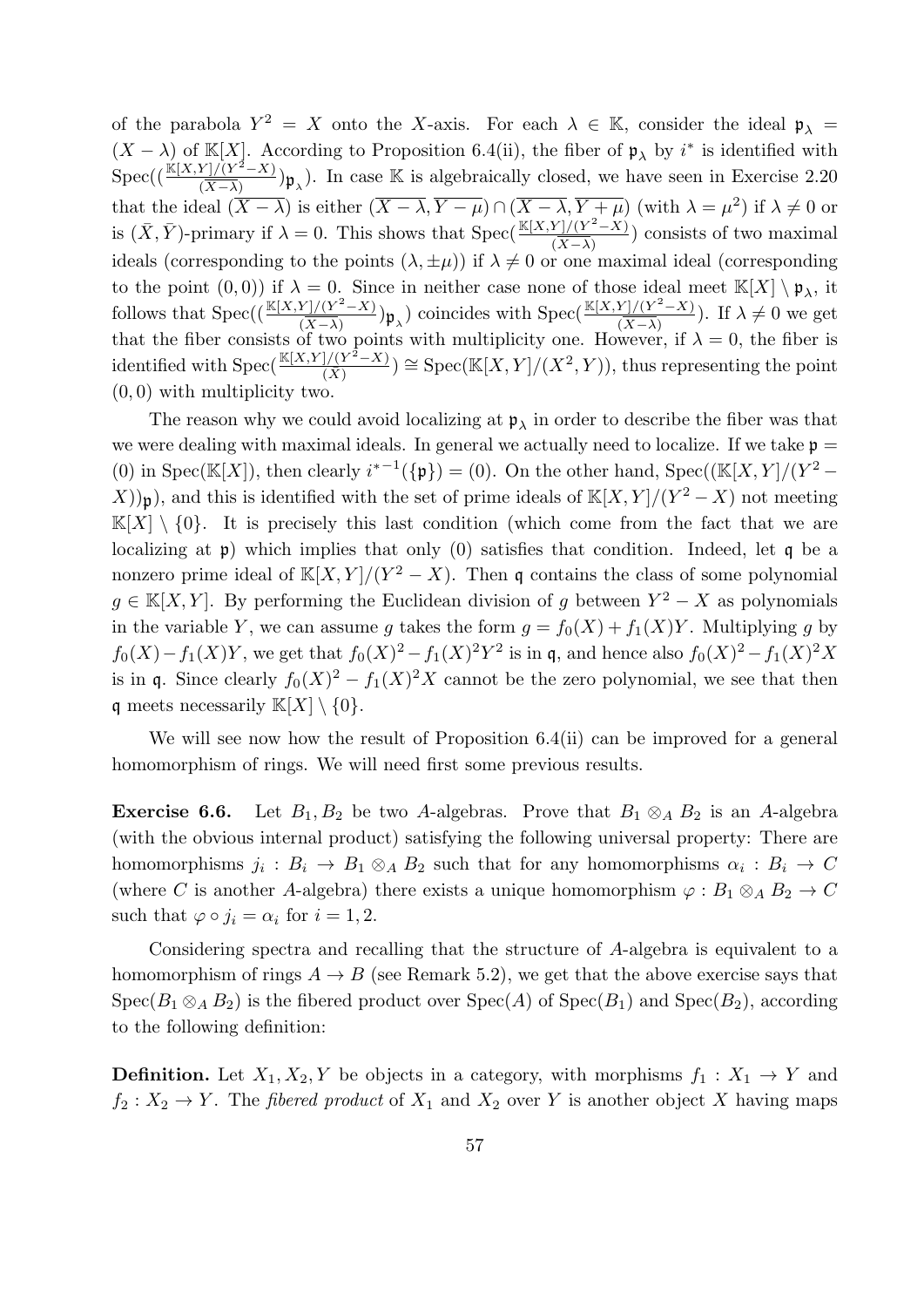$p_1: X \to X_1$  and  $p_2: X \to X_2$  satisfying  $f_1 \circ p_1 = f_2 \circ p_2$  with the following universal property: For any other object Z in the same category with morphisms  $q_1 : Z \to X_1$  and  $q_2: Z \to X_2$  such that  $f_1 \circ q_1 = f_2 \circ q_2$  then there exists a unique morphism  $g: Z \to X$ such that  $q_i = p_1 \circ g$  for  $i = 1, 2$ .

The typical example is, when the category is the one of sets (and hence a morphism is just a map). In this case, the fibered product is the set of pairs  $(x_1, x_2) \subset X_1 \times X_2$  having the same image in Y under  $f_1$  and  $f_2$ . If Y consists of just one point, then the fibered product is nothing but the Cartesian product  $X_1 \times X_2$ .

Remark 6.7. We can now generalize Proposition 6.4(ii) for a general homomorphism  $\varphi: A \to B$ . Given  $\mathfrak{p} \in \text{Spec}(A)$ , we have that the inclusion  ${\{\mathfrak{p}\}} = V(\mathfrak{p}) \cap \Sigma_{\mathfrak{p}} \subset \text{Spec}(A)$ can be identified, using (i) and (ii) with the map induced by the natural homomorphism  $A \to A_{\mathfrak{p}}/\mathfrak{p}A_{\mathfrak{p}} =$  quotient field of  $A/\mathfrak{p}$ . Since the fiber  $\varphi^{*-1}(\mathfrak{p})$  should be the fibered product of  $Spec(B)$  and  $\{\mathfrak{p}\}$  over  $Spec(A)$ , this is canonically identified with  $Spec(B\otimes_A(A_{\mathfrak{p}}/\mathfrak{p}A_{\mathfrak{p}})).$ 

**Theorem 6.8.** Let  $A \subset B$  be an integral extension. Then the intersection map  $i^*$ :  $Spec(B) \to Spec(A)$  is surjective and moreover  $i^*(\mathfrak{q})$  is a maximal ideal if and only if  $\mathfrak{q}$  is a maximal ideal.

*Proof:* Let us check first the last statement. If  $\mathfrak{q}$  is a prime ideal of B, by Lemma 5.12 we have that  $B/\mathfrak{q}$  is integral over  $A/(\mathfrak{q} \cap A)$ . Now Lemma 5.13 implies, since  $B/\mathfrak{q}$  is a field if and only if  $A/(\mathfrak{q} \cap A)$  is a field, i.e. that q is a maximal ideal if and only if  $i^*(\mathfrak{q})$  is a maximal ideal.

Take now any  $\mathfrak{p} \in \text{Spec}(A)$ , and let us see that it is in the image of  $i^*$ . By Proposition 6.4(i) it is enough to see that the maximal ideal of  $A_{\mathfrak{p}}$  is in the image of the map  $j^*$ :  $Spec(B_{\mathfrak{p}}) \rightarrow Spec(A_{\mathfrak{p}})$  induced by  $j : A_{\mathfrak{p}} \rightarrow B_{\mathfrak{p}}$ . By Lemma 5.10,  $j : A_{\mathfrak{p}} \rightarrow B_{\mathfrak{p}}$  is an integral extension, and hence from what we just proved  $j^*$  takes maximal ideals into maximal ideals. Since  $Spec(A_{p})$  has only one maximal ideal, it is necessarily the image of any maximal ideal of  $B_p$ .  $\Box$ 

**Theorem 6.9** (Going-up). Let  $A \subset B$  be an integral extension, let  $\mathfrak{p}_0 \subsetneq \mathfrak{p}_1$  be prime ideals of A and let  $\mathfrak{q}_0$  be a prime ideal of B such that  $\mathfrak{q}_0 \cap A = \mathfrak{p}_0$ . Then there exists a prime ideal  $\mathfrak{q}_1 \supset \mathfrak{q}_0$  of B such that  $\mathfrak{q}_1 \cap A = \mathfrak{p}_1$ .

*Proof:* By Lemma 5.12  $A/\mathfrak{p}_0 \subset B/\mathfrak{q}_0$  is an integral extension, and after the identifications of Lemma 6.3(i) we just need to check that  $\mathfrak{p}_1/\mathfrak{p}_0$  in in the image of  $Spec(B/\mathfrak{q}_0) \rightarrow$  $Spec(A/\mathfrak{p}_0)$ . But this is true by Theorem 6.8.  $\Box$ 

The above theorem is saying that strict chains of primes in A can be lifted to B. We can rephrase that in a more geometrical way, for which we need a previous definition.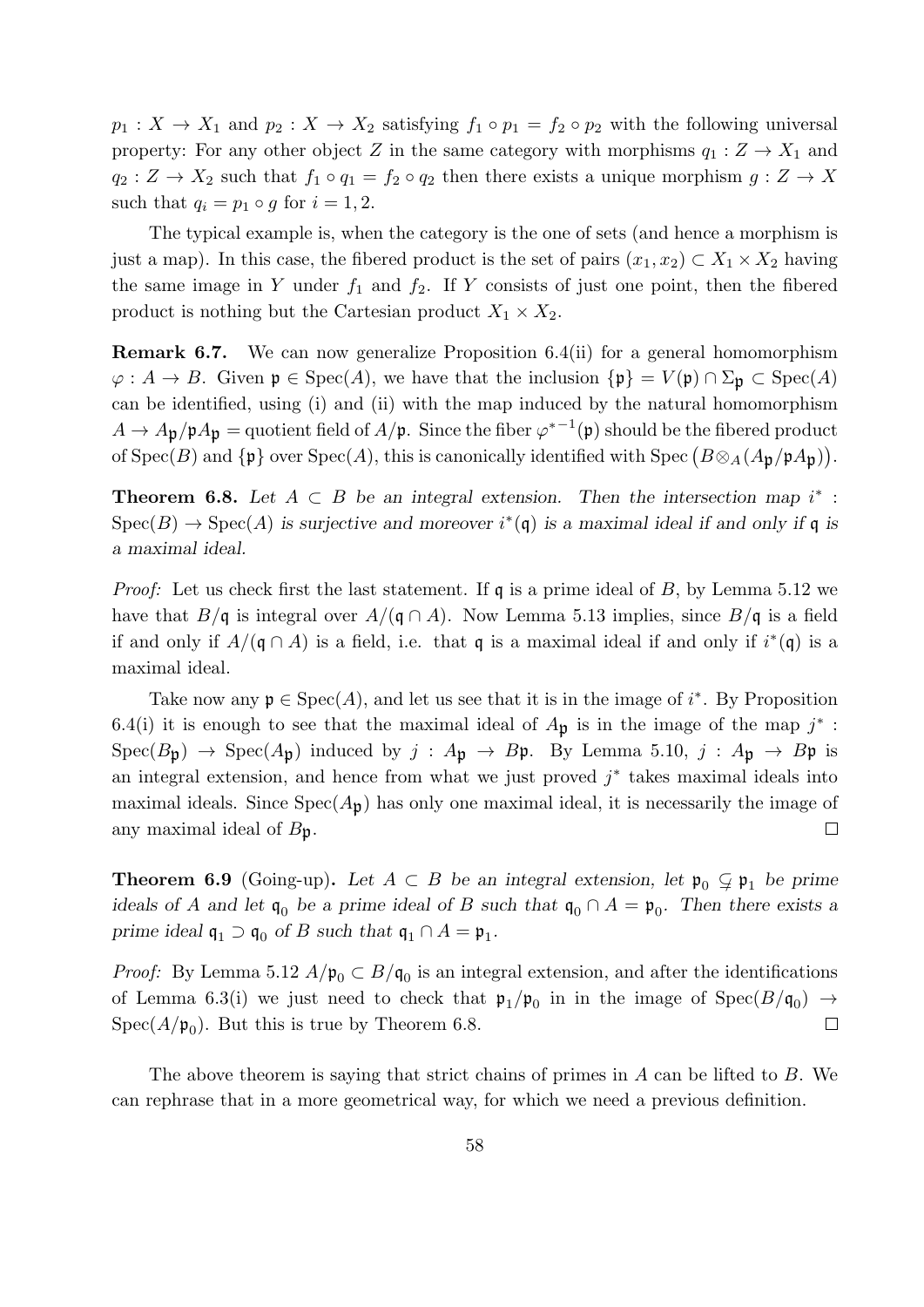**Definition.** The Krull dimension of a ring A is the maximum length r of a chain  $\mathfrak{p}_0 \subseteq$  $\gamma$   $\mathfrak{p}_1 \subsetneq \ldots \subsetneq \mathfrak{p}_r$  of prime ideals in A (since we will not use any other definition of dimension we will just refer to this notios as the dimension of the ring).

#### **Corollary 6.10.** If  $A \subset B$  is an integral extension, then dim  $A = \dim B$ .

*Proof:* By Theorems 6.8 and 6.9, any chain  $\mathfrak{p}_0 \subsetneq \mathfrak{p}_1 \subsetneq \ldots \subsetneq \mathfrak{p}_r$  of prime ideals in A lifts to a chain  $\mathfrak{q}_0 \subset \mathfrak{q}_1 \subset \ldots \subset \mathfrak{q}_r$  of prime ideals in B such that  $\mathfrak{q}_i \cap A = \mathfrak{p}_i$  for  $i = 0, \ldots, r$ . It is clear that this chain in B is also strict, since  $\mathfrak{p}_i \subsetneq \mathfrak{p}_{i+1}$  implies  $\mathfrak{q}_i \subsetneq \mathfrak{q}_{i+1}$ . This proves  $\dim A \leq \dim B$ .

For the other inequality, we consider now a chain  $\mathfrak{q}_0 \subsetneq \mathfrak{q}_1 \subsetneq \ldots \subsetneq \mathfrak{q}_r$  of prime ideals in B and consider  $\mathfrak{p}_i = \mathfrak{q}_i \cap A$  for  $i = 0, \ldots, r$ . We clearly have that  $\mathfrak{p}_0 \subset \mathfrak{p}_1 \subset \ldots \subset \mathfrak{p}_r$  is a chain of prime ideals in A, and it is enough to see that it is strict. For each  $i = 1, \ldots, r$ we consider the natural map  $A_{\mathfrak{p}_i} \to B_{\mathfrak{p}_i}$ , which is an integral extension by Lemma 5.10. Thus by Theorem 6.8 the inverse image by  $Spec(B_{\mathfrak{p}_i}) \to Spec(A_{\mathfrak{p}_i})$  of the maximal ideal consists only of maximal ideals. Therefore, since  $\mathfrak{q}_{i-1}B\mathfrak{p}_i \subsetneq \mathfrak{q}_iB\mathfrak{p}_i$ , it follows that the image of  $\mathfrak{q}_{i-1}B\mathfrak{p}_i$  is not  $\mathfrak{p}_i A\mathfrak{p}_i$ . With the identification of Proposition 6.4(i),  $\mathfrak{q}_{i-1} \cap A \neq \mathfrak{p}_i$ , i.e.  $\mathfrak{p}_{i-1} \subsetneq \mathfrak{p}_i$ , as wanted.  $\Box$ 

**Exercise 6.11.** Let  $A$  be a ring.

- (i) Prove that an integral domain is a field if and only if it has dimension zero.
- (ii) Prove that, if A is a PID, then  $\dim A = 1$ .
- (iii) Prove that, if  $K$  is any field, then  $K[[X]]$  has dimension one.
- (iv) Prove that  $\dim(A[X]) \geq \dim A + 1$ . If you feel self-confident, prove also that equality holds if A is a P.I.D.

**Definition.** The dimension of the spectrum  $Spec(A)$  is the dimension of A; in other words (see Lemma 1.12), it is the maximum lenght of a strict chain of irreducible closed subsets of Spec(A). The dimension of a closed set  $V(I) \subset \text{Spec}(A)$  is the dimension of  $\text{Spec}(A/I)$ (see Lemma 6.3(i)), i.e. the dimension of  $A/I$ . The dimension of an affine set  $X \subset \mathbb{A}^n$  is the dimension of  $Spec(\mathbb{K}[X_1,\ldots,X_n]/I(X))$ , i.e. the dimension of  $\mathbb{K}[X_1,\ldots,X_n]/I(X)$ .

**Remark 6.12.** Observe that the dimension of  $A/I$  is the maximum length of a chain  $\mathfrak{p}_0 \subsetneq \mathfrak{p}_1 \subsetneq \ldots \subsetneq \mathfrak{p}_r$  of prime ideals containing *I*. Since a prime ideal contains an ideal *I*  $\mathcal{F}_0 \neq \mathcal{F}_1 \neq \cdots \neq \mathcal{F}_r$  or prime ideas containing *1*. Since a prime ideal contains an ideal *I* if and only if it contains its radical  $\sqrt{I}$ , if follows that dim  $V(I) = \dim V(\sqrt{I})$ , i.e. the dimension of a closed set is well defined, independently on the ideal defining it.

**Exercise 6.13.** Let A be a ring and let  $Z \subset \text{Spec}(A)$  be an irreducible closed subset. Prove that the following are equivalent: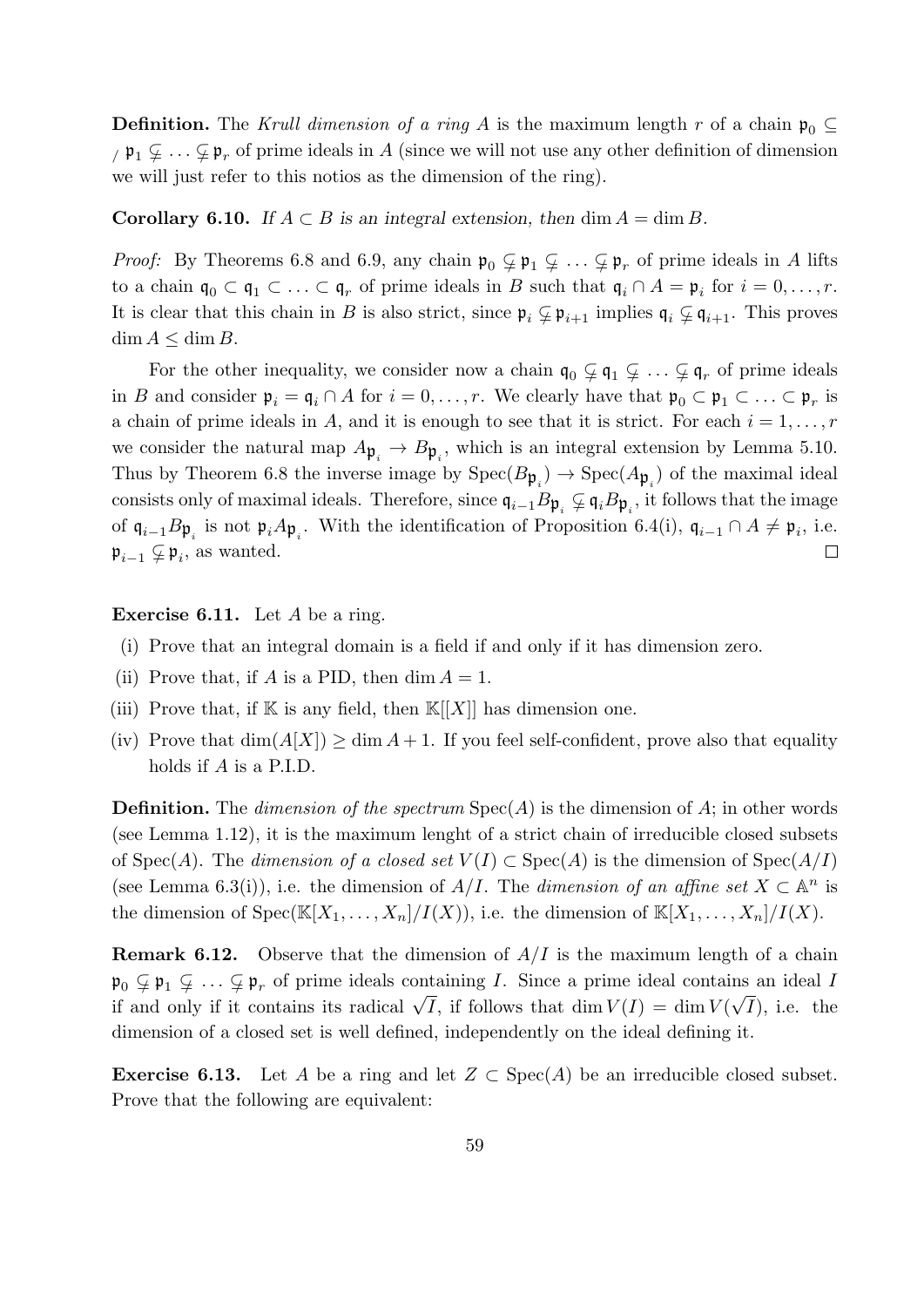- $(i)$  X has dimension zero.
- (ii)  $X$  consists of just one point.
- (iii)  $X = V(\mathfrak{m})$  for some maximal ideal  $\mathfrak{m} \subset A$ .

As we have seen in Corollary 6.10, the dimension of a subring is related with the dimension of the ambient ring only in the case of an integral extension. It is not even true that the dimension of a subring is at most the dimension of the ambient ring (think of any integral domain of arbitrary dimension inside its quotient field). In fact, the right notion of "smaller" ring is not subring, but quotient ring, as the following result shows.

**Lemma 6.14.** Let  $A$  be a ring.

- (i) For any ideal  $I \subset A$ , dim  $V(I) \leq \dim A$ .
- (ii) If there is an epimorphism  $\varphi : A \to B$ , then dim  $A \geq \dim B$ .
- (iii) For any two ideals  $I \subset J$  of A it holds  $\dim V(J) \leq \dim V(I)$ .
- (iv) If  $I \nsubseteq J$  are two ideal and I is prime, then  $\dim V(J) < \dim V(I)$ .

Proof: Property (i) follows immediately from the bijection between the set of prime ideals of  $A/I$  and the prime ideals of A containing I. Property (ii) comes from (i), since B is isomorphic to  $A/\text{ker }\varphi$ . Property (iii) follows from (ii), using the natural epimorphism  $A/I \rightarrow A/J$ . Finally, property (iv) is a consequence of the fact that any chain of primes  $\mathfrak{p}_0 \subsetneq \ldots \subsetneq \mathfrak{p}_r$  containing J can be extended to the chain of primes  $I \subsetneq \mathfrak{p}_0 \subsetneq \ldots \subsetneq \mathfrak{p}_r$ containing I.  $\Box$ 

**Proposition 6.15.** Let A be a ring and let  $I \subset A$  be an ideal having a primary decomposition  $I = \mathfrak{q}_1 \cap \ldots \cap \mathfrak{q}_r$ . Then the dimension of  $V(I)$  is the maximum of the dimensions of  $V(\mathfrak{q}_1), \ldots, V(\mathfrak{q}_r)$  (i.e. it is the maximum of the dimensions of its irreducible components).

*Proof:* From Lemma 6.14 we get  $\dim V(I) \geq \dim V(\mathfrak{q}_i)$  for all  $i = 1, \ldots, r$ . We thus need to show that we have equality for some i. If we set  $s = \dim A$ , we have some chain  $\mathfrak{p}_0 \subsetneq \ldots \subsetneq \mathfrak{p}_s$  of prime ideals of A containing I. Hence  $\mathfrak{p}_0 \supset (0) = \mathfrak{q}_1 \cap \ldots \cap \mathfrak{q}_r$ , and by Lemma 1.1,  $\mathfrak{p}_0$  must contain some  $\mathfrak{q}_i$ . We thus get a chain  $\mathfrak{p}_0 \subsetneq \ldots \subsetneq \mathfrak{p}_s$  of prime ideals containing  $\mathfrak{q}_i$ , which proves that  $\dim V(\mathfrak{q}_i) \geq s$ . Since we already proved the converse inequality, we get in fact an equality, which finishes the proof.  $\Box$ 

Let p be a prime ideal of a ring A. Since the dimension of  $V(\mathfrak{p})$  is the maximum length of a strict chain of irreducible closed sets of  $Spec(A)$  contained in  $V(\mathfrak{p})$ , it looks natural to define the codimension of  $V(\mathfrak{p})$  as the maximum length of a strict chain of irreducible closed sets of  $Spec(A)$  containing  $V(P)$ . In algebraic terms, the corresponding definition is: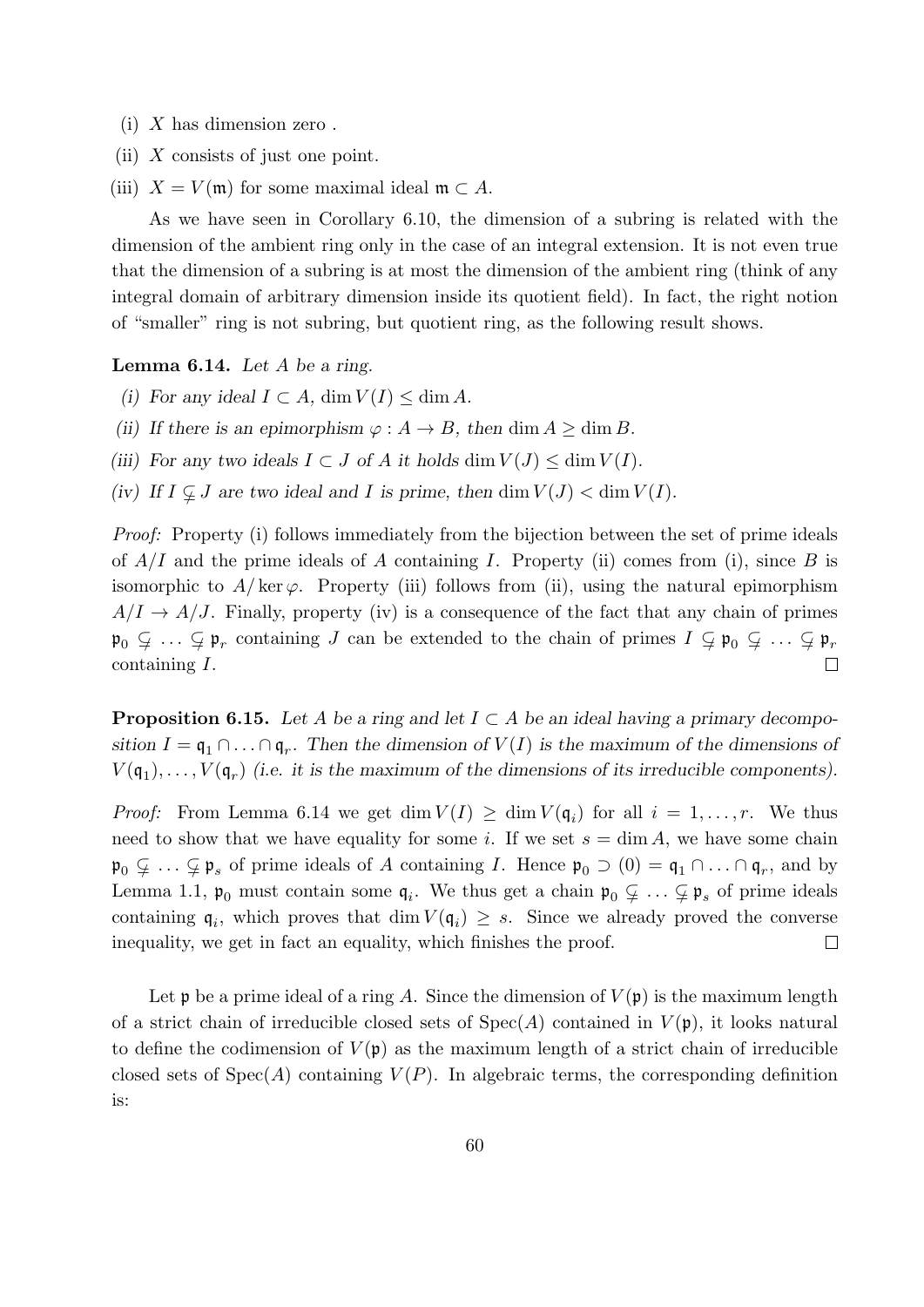**Definition.** If A is a ring, the *height of a prime ideal*  $\mathfrak{p}$  (denoted by  $\operatorname{ht} \mathfrak{p}$ ) is the maximal length r of a chain  $\mathfrak{p}_0 \subsetneq \mathfrak{p}_1 \subsetneq \ldots \subsetneq \mathfrak{p}_r$  of prime ideals contained in  $\mathfrak{p}$ . By Proposition  $4.9(v)$ , it holds ht  $p = \dim(A_p)$ .

The height of a prime ideal does not always coincide with the codimension of the corresponding irreducible set, as the second part of the following exercise shows:

**Exercise 6.16.** Let  $A$  be a ring.

- (i) For any prime ideal p, prove the inequality ht  $p \leq \dim A \dim V(p)$ .
- (ii) Prove that, if  $A = \mathbb{K}[[X]][Y]$  and  $\mathfrak{p} = (XY 1)$ , the above inequality is strict.
- (iii) If A is a U.F.D., prove that the prime ideals of height one are precisely the ideals generated by an irreducible element.

**Definition.** A ring is called *catenary* if dim  $A = \dim V(\mathfrak{p}) + \dim \mathfrak{p}$  for any prime ideal  $\mathfrak{p} \subset A$ .

In the geometric case, everything works fine:

**Theorem 6.17.** If A is an integral finitely generated K-algebra, then A is catenary.

*Proof:* We write  $A = \mathbb{K}[X_1, \ldots, X_n]/I$  and prove the result by induction on n, the case  $n = 0$  being trivial. We thus assume  $n > 0$  and take a prime ideal  $\mathfrak{p}/I$  of A. If it is zero there is nothing to prove, so we assume  $I \subsetneq \mathfrak{p}$ , so that we can take  $f \in \mathfrak{p}$  not in I. By Lemma 1.15 (see Remark 5.15), we can assume f is monic in the indeterminate  $X_n$ . Set  $\dim A/I = m + 1$ , so that there exists a chain of prime ideals

$$
\{0\} \varsubsetneq \mathfrak{p}_0/I \varsubsetneq \mathfrak{p}_1/I \varsubsetneq \ldots \varsubsetneq \mathfrak{p}_m/I.
$$

If we call  $\mathfrak{p}'_0 = \mathfrak{p}_0 \cap \mathbb{K}[X_1,\ldots,X_{n-1}],$  the fact that  $\mathfrak{p}_0$  contains a monic polynomial in  $X_n$  implies that the extension  $\mathbb{K}[X_1,\ldots,X_{n-1}]/\mathfrak{p}'_0 \subset \mathbb{K}[X_1,\ldots,X_n]/\mathfrak{p}_0$  is integral, and hence both rings have the same dimension, which is clearly  $m$ . By induction hypothesis  $\mathbb{K}[X_1,\ldots,X_{n-1}]/\mathfrak{p}'_0$  is catenary, so that if we define  $\mathfrak{p}' = \mathfrak{p} \cap \mathbb{K}[X_1,\ldots,X_n]$  (and thus clearly  $\mathfrak{p}'_0 \subset \mathfrak{p}'$  we have that

$$
m = \dim \left( \frac{\left( \mathbb{K}[X_1,\ldots,X_{n-1}]/\mathfrak{p}'_0}{\left/ \left( \mathfrak{p}'/\mathfrak{p}'_0 \right) \right)} + \mathrm{ht}(\mathfrak{p}'/\mathfrak{p}'_0).
$$

Observe first that  $(\mathbb{K}[X_1,\ldots,X_{n-1}]/\mathfrak{p}'_0)/(\mathfrak{p}'/\mathfrak{p}'_0)$  is isomorphic to  $\mathbb{K}[X_1,\ldots,X_{n-1}]/\mathfrak{p}'$  and that the extension  $\mathbb{K}[X_1,\ldots,X_{n-1}]/\mathfrak{p}' \subset \mathbb{K}[X_1,\ldots,X_n]/\mathfrak{p}$  is integral (again because  $\mathfrak{p}$  contains f), so that  $(\mathbb{K}[X_1,\ldots,X_{n-1}]/\mathfrak{p}'_0)/(\mathfrak{p}'/\mathfrak{p}'_0)$  has the same dimension as  $\mathbb{K}[X_1,\ldots,X_n]/\mathfrak{p}$ , say r, which is also the dimension of  $(\mathbb{K}[X_1,\ldots,X_n]/I)/(\mathfrak{p}/I)$ . Hence  $\mathrm{ht}(\mathfrak{p}'/\mathfrak{p}'_0) = m-r$ , and therefore we have a chain of prime ideals

$$
\mathfrak{p}'_0/\mathfrak{p}'_0\subsetneq \mathfrak{p}'_1/\mathfrak{p}'_0\subsetneq\ldots\subsetneq \mathfrak{p}'_{m-r}/\mathfrak{p}'_0=\mathfrak{p}'/\mathfrak{p}'_0
$$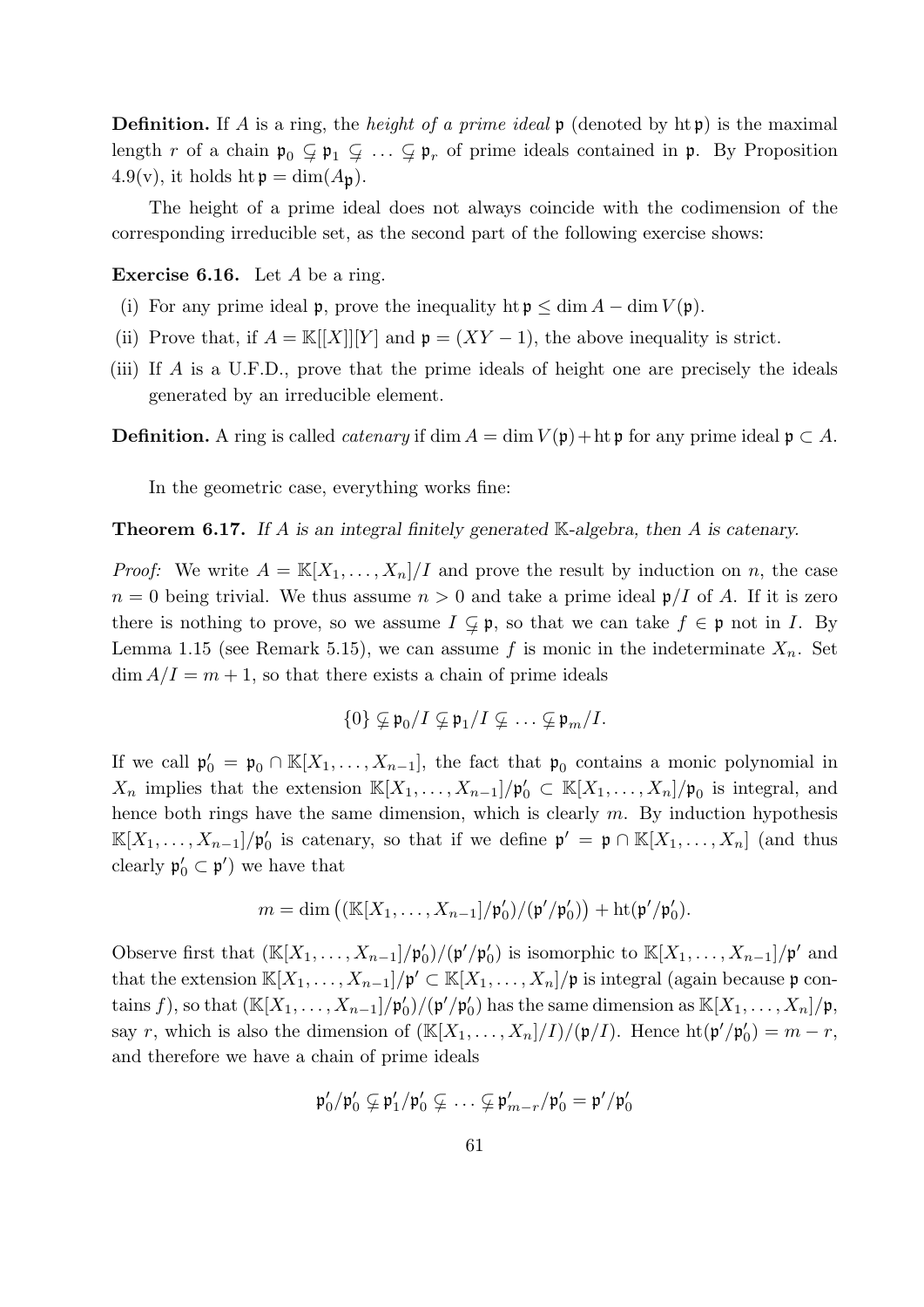in  $\mathbb{K}[X_1,\ldots,X_{n-1}]/\mathfrak{p}'_0$ , which by the going-up theorem lifts to a chain of prime ideals

$$
\mathfrak{p}_0/\mathfrak{p}_0 \subsetneq \mathfrak{p}_1/\mathfrak{p}_0 \subsetneq \ldots \subsetneq \mathfrak{p}_{m-r}/\mathfrak{p}_0 = \mathfrak{p}/\mathfrak{p}_0
$$

in  $\mathbb{K}[X_1,\ldots,X_n]/\mathfrak{p}_0$ . Recalling that  $\mathfrak{p}_0/I$  had height one, this yields a chain of prime ideals

$$
\{0\} \varsubsetneq \mathfrak{p}_0/I \varsubsetneq \mathfrak{p}_1/I \varsubsetneq \ldots \varsubsetneq \mathfrak{p}_{m-r}/I = \mathfrak{p}/I
$$

in A, proving that  $\mathfrak{p}/I$  has height at least  $m + 1 - r = \dim A - \dim(A/(\mathfrak{p}/I))$ . By Exercise 6.16(i), this completes the proof.  $\Box$ 

From this we immediately deduce the following (we will give a second proof, in case the reader decided to skip the above result):

**Proposition 6.18.** If K is a field, the Krull dimension of  $\mathbb{K}[X_1, \ldots, X_n]$  is n. Hence  $\mathbb{A}_{\mathbb{K}}^n$ has dimension n.

*Proof 1:* We prove it by induction on n, the cases  $n = 0, 1$  being a consequence of Exercise 6.11(i),(ii). We consider the prime ideal  $\mathfrak{p} = (X_n)$ , which has height one (Exercise 6.16(iii)). Since  $\mathbb{K}[X_1,\ldots,X_n]$  is catenary by Theorem 6.17, it follows that dim  $\mathbb{K}[X_1,\ldots,X_n]$  = dim  $\mathbb{K}[X_1, \ldots, X_n]/(X_n) + 1$ . Since  $\mathbb{K}[X_1, \ldots, X_n]/(X_n) \cong \mathbb{K}[X_1, \ldots, X_{n-1}],$  it has dimension  $n-1$  by induction hypothesis. This implies the result.

*Proof 2:* Since there is a chain  $(0) \varsubsetneq (X_1) \varsubsetneq (X_1, X_2) \varsubsetneq \ldots \varsubsetneq (X_1, X_2, \ldots, X_n)$ , it follows that the Krull dimension of  $\mathbb{K}[X_1,\ldots,X_n]$  is at least n. We thus need to prove that any other chain of prime ideals has length at most n. We will prove it by induction on n. If  $n = 1$  the result is trivial.

Assume that  $\mathfrak{p}_0 \subsetneq \mathfrak{p}_1 \subsetneq \ldots \subsetneq \mathfrak{p}_r$  is a chain of prime ideals. We can also assume that it is saturated, i.e. that it is impossible to add new primes to the chain. In particular,  $\mathfrak{p}_0$ must be the zero ideal. Let f be a nonzero element of  $\mathfrak{p}_1$ . Since  $\mathfrak{p}_1$  is prime, some of the irreducible factors of f must be in  $\mathfrak{p}_1$ . In other words, we can assume that f is irreducible. We thus have inclusions  $0 = \mathfrak{p}_0 \subsetneq (f) \subset \mathfrak{p}_1$ . Since  $(f)$  is a prime ideal and the above chain was saturated, it follows that  $\mathfrak{p}_1 = (f)$ . By Lemma 1.15 (see Remark 5.15) we can also assume that f is monic in the variable  $X_n$ . This means that  $\mathbb{K}[X_1,\ldots,X_n]/(f)$  in integral over  $\mathbb{K}[X_1,\ldots,X_{n-1}]$ , and by Corollary 6.10 and the induction hypothesis it follows that dim  $\mathbb{K}[X_1,\ldots,X_n]/(f) = n-1$ . But  $0 = \mathfrak{p}_1/(f) \subsetneq \mathfrak{p}_2/(f) \subsetneq \ldots \subsetneq \mathfrak{p}_r/(f)$  is a chain of prime ideals in  $\mathbb{K}[X_1,\ldots,X_n]/(f)$  of length  $r-1$ , and therefore  $r-1 \leq n-1$ , as wanted.  $\Box$ 

**Theorem 6.19** (Noether's normalization lemma). Let A be a finitely generated algebra over a field K. Then there exist  $\alpha_1, \ldots, \alpha_r \in A$  algebraically independent over K such that the extension  $\mathbb{K}[\alpha_1,\ldots,\alpha_r] \subset A$  is integral.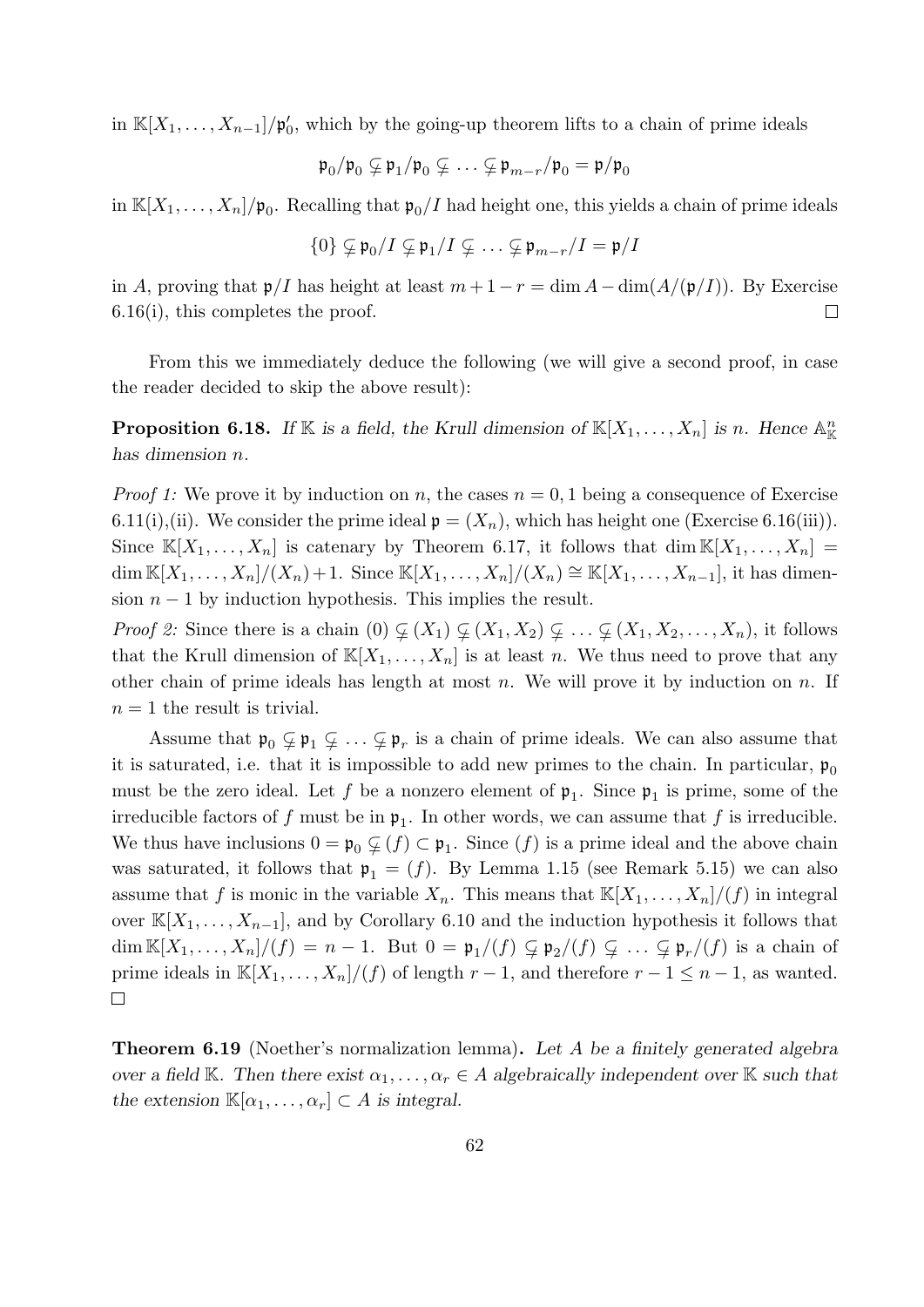*Proof:* We will use induction on the number of generators of A as a K-algebra. If A is generated by only one element a, then either a is algebraically independent over  $\mathbb K$  (and hence there is nothing to prove) or it vanishes at a non-trivial polynomial  $f \in \mathbb{K}[T]$ . In this last case we can assume that  $f$  is monic (by just multiplying by the inverse of its leading coefficient), and hence  $A$  is integral over  $\mathbb{K}$ .

Assume now that A is generated by  $a_1, \ldots, a_n$ , and  $n > 1$ . As before, if  $a_1, \ldots, a_n$ are algebraically independent over K, there is nothing to prove. Otherwise, there would be a non-trivial polynomial  $f \in K[X_1, \ldots, X_n]$  such that  $f(a_1, \ldots, a_n) = 0$ . In this case, Lemma 1.15 (see Remark 5.15) allows us (after maybe reordering  $a_1, \ldots, a_n$ ) to choose new generators  $a'_1 = a_1 + a_n^m, a'_2 = a_2 \dots, a'_n = a_n$  (with  $\lambda_1, \dots, \lambda_{n-1} \in \mathbb{K}$ ) such that  $a'_n$  (and hence A) is integral over  $\mathbb{K}[a'_1,\ldots,a'_{n-1}]$ . By induction hypothesis, we can find  $\alpha_1,\ldots,\alpha_r \in$  $\mathbb{K}[a'_1,\ldots,a'_{n-1}]$  algebraically independent over K and such that  $\mathbb{K}[a'_1,\ldots,a'_{n-1}]$  is integral over  $\mathbb{K}[\alpha_1,\ldots,\alpha_r]$ . By the transitivity of the integral dependence (Lemma 5.9), it follows that A is integral over  $\mathbb{K}[\alpha_1,\ldots,\alpha_r]$ , as wanted.  $\Box$ 

Exercise 6.20. Use Noether's normalization lemma and Lemma 5.13 to give another proof of the generalized Nullstellensatz (Corollary 5.14).

Corollary 6.21. If  $K$  is a field, the Krull dimension of a finitely generated  $K$ -algebra  $A$ that is a domain is the transcendence degree of its quotient field over K.

*Proof:* By Theorem 6.19, A is an integral extension of a polynomial ring  $\mathbb{K}[X_1, \ldots, X_r]$ . By Corollary 6.10, the Krull dimension of A is the one of  $\mathbb{K}[X_1, \ldots, X_r]$ , which is r (by Proposition 6.18). On the other hand, by taking quotient fields (since  $A$  is an integral domain), it follows that the quotient field of A is a finite extension of the quotient field of  $\mathbb{K}[X_1,\ldots,X_r]$ . Hence both fields have the same transcendence degree over K, which is r. This proves the result.  $\Box$ 

Remark 6.22. The ideas in the last proofs suggests a geometric interpretation of ring homomorphisms. Any ring homomorphism  $f : A \rightarrow B$  can be factored canonically as  $A \rightarrow A/\ker f \cong \text{Im } f \hookrightarrow B$ . As we have seen in Lemma 6.3(i), the epimorphism A  $\rightarrow$  A/ker f corresponds to the inclusion  $V(\ker f) \subset \text{Spec}(A)$ , so that we have factorized our map  $f^*$ : Spec $(B) \to \text{Spec}(A)$  through  $V(\ker f) \subset \text{Im } f^*$ . We just need to interpret what the map between spectra means for a monomorphism of rings. We have already seen that if f is injective it does not imply that  $f^*Spec(B) \to Spec(A)$  is surjective (see for instance Example 5.3). The idea is that instead we have that the image is a dense subset. The reader can think that this is a crazy idea, since we can consider the inclusion of  $\mathbb{K}[X_1,\ldots,X_n]$  in its quotient field  $\mathbb{K}(X_1,\ldots,X_n)$  and the image of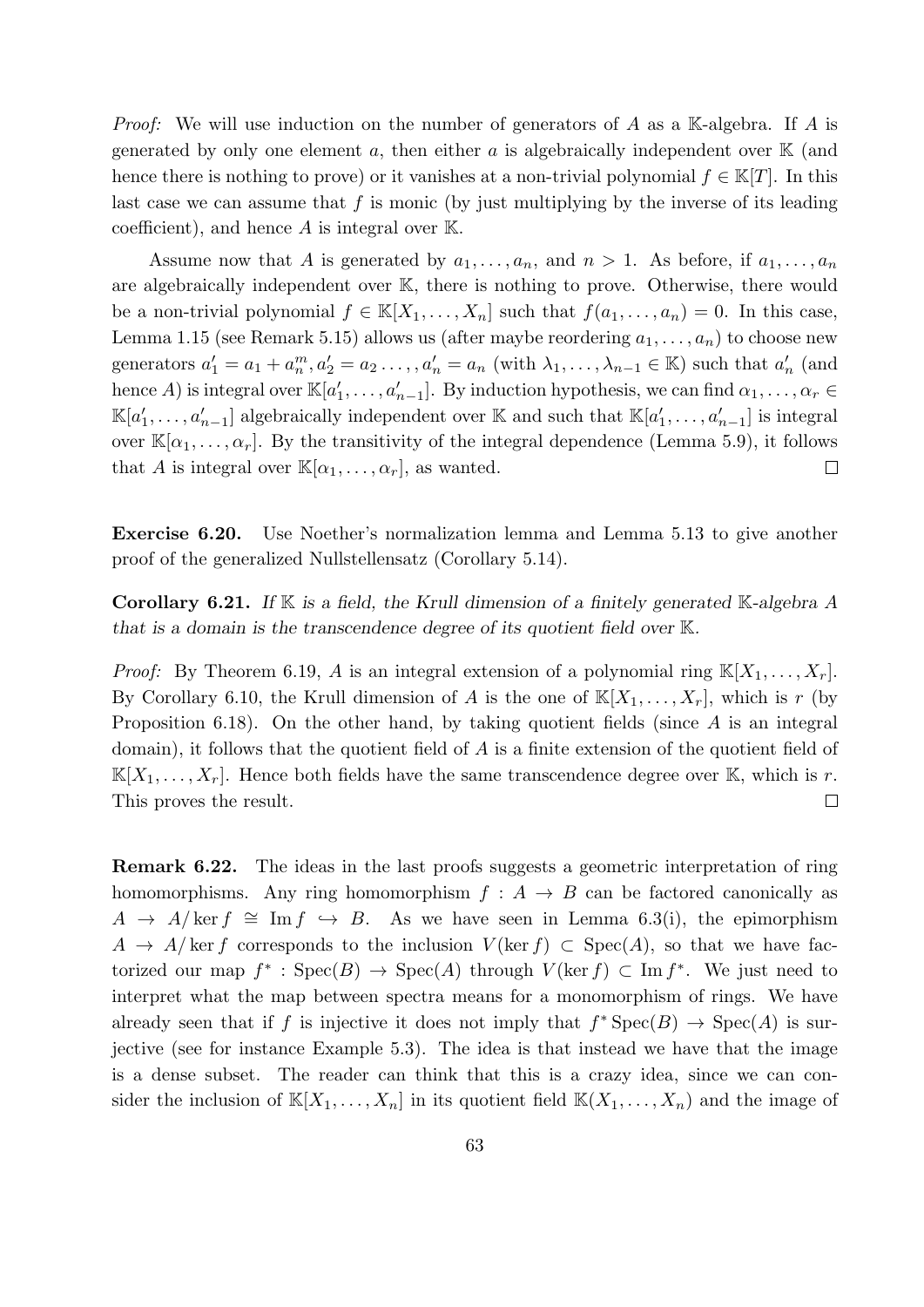Spec  $(\mathbb{K}(X_1,\ldots,X_n)) \to \text{Spec}(\mathbb{K}[X_1,\ldots,X_n])$  is just the ideal (0). However, in the Zariski topology, the closure of (0) is the whole  $Spec(\mathbb{K}[X_1,\ldots,X_n])$ . But let us check our claim about density in a more geometric context.

Assume we have an inclusion  $A = \mathbb{K}[X_1, \ldots, X_n]/I \to \mathbb{K}[Y_1, \ldots, Y_m]/J = B$  of K-algebras. For simplicity, we will assume that  $I$  and  $J$  are prime ideals (i.e. we are dealing with irreducible sets), and we can also assume (by including the classes of  $X_1, \ldots, X_n$  among the generators of B) that B has the form  $\mathbb{K}[X_1,\ldots,X_m]/J$  with  $m\geq n$ . On the other hand, we can assume that the variables  $X_{n+1}, \ldots, X_m$  are ordered in such a way that the classes of the first ones  $X_{n+1}, \ldots, X_p$  are algebraically independent over A and the rest are algebraic. We now consider the factorization  $Spec(B) \to Spec(A[X_{n+1}, \ldots, X_p]) \to Spec(A)$ . Since the map Spec  $A[X_{n+1},...,X_p] \to \text{Spec } A$  is clearly surjective (in fact for any ring A), we can assume that  $X_{n+1}, \ldots, X_m$  are algebraic over A.

Let  $f_{n+1}, \ldots, f_m \in A[T]$  be nonzero polynomials vanishing respectively on  $X_{n+1}, \ldots, X_m$ . Let  $g_{n+1}, \ldots, g_m \in A$  be respectively the leading coefficients of  $f_{n+1}, \ldots, f_m$ . Then the localization  $B_{f_{n+1}...f_m}$  is integral over  $A_{f_{n+1}...f_m}$ . Therefore the map  $Spec(B_{f_{n+1}...f_m}) \rightarrow$  $Spec(A_{f_{n+1}...f_m})$  is surjective. In other words, the open set  $Spec(A) \setminus V(f_{n+1}...f_m)$  is in the image of  $f^*$ .

We compute now the dimension of the ring of formal series. The main idea is to treat series as polynomials, and the main tool in this direction is the following:

**Theorem 6.23** (Weierstrass preparation theorem). Let  $f \in \mathbb{K}[[X_1,\ldots,X_n]]$  of order d and assume that its homogeneous part of degree d is monic in the variable  $X_n$ . Then there exist unique factorization  $f = uP$  such that  $u \in \mathbb{K}[[X_1,\ldots,X_n]]$  is a unit and  $P = X_n^d + a_{d-1}X_n^{d-1} + \ldots + a_1X^n + a_0$  with  $a_0, \ldots, a_{d-1} \in \mathbb{K}[[X_1, \ldots, X_{n-1}]]$ .

*Proof:* Write  $f = f_d + f_{d+1} + f_{d+2} + \dots$  for the decomposition of f into its homogeneous summands, and the same for the wanted u and P. It is clear that it should be  $u =$  $1 + u_1 + u_2 + \dots$  and  $P = f_d + P_{d+1} + P_{d+2} + \dots$ , and for  $i = 1, 2, \dots$  each  $P_{d+i}$  has degree at most  $d-1$  in  $X_n$ . From the required equality  $f_{d+1} = u_1 f_d + P_{d+1}$  it is clear that  $u_1$  and  $P_{d+1}$  have to be necessarily the quotient and remainder respectively of the Euclidean division of  $f_{d+1}$  between  $f_d$ , viewed as a monic polynomial in  $X_n$  of degree d. Similarly, from the equality  $f_{d+2} - u_1 P_{d+1} = u_2 f_d + P_{d+2}$  we see that this is again the division of  $f_{d+2}-u_1P_{d+1}$  between  $f_d$ . Iterating this process, we can (and should) construct inductively the pairs  $(u_i, P_{d+i})$  as quotients and remainders of suitable Euclidean divisions between  $f_d$ , proving the statement.  $\Box$ 

Corollary 6.24. If K is a field,  $\mathbb{K}[[X_1,\ldots,X_n]]$  is a UFD.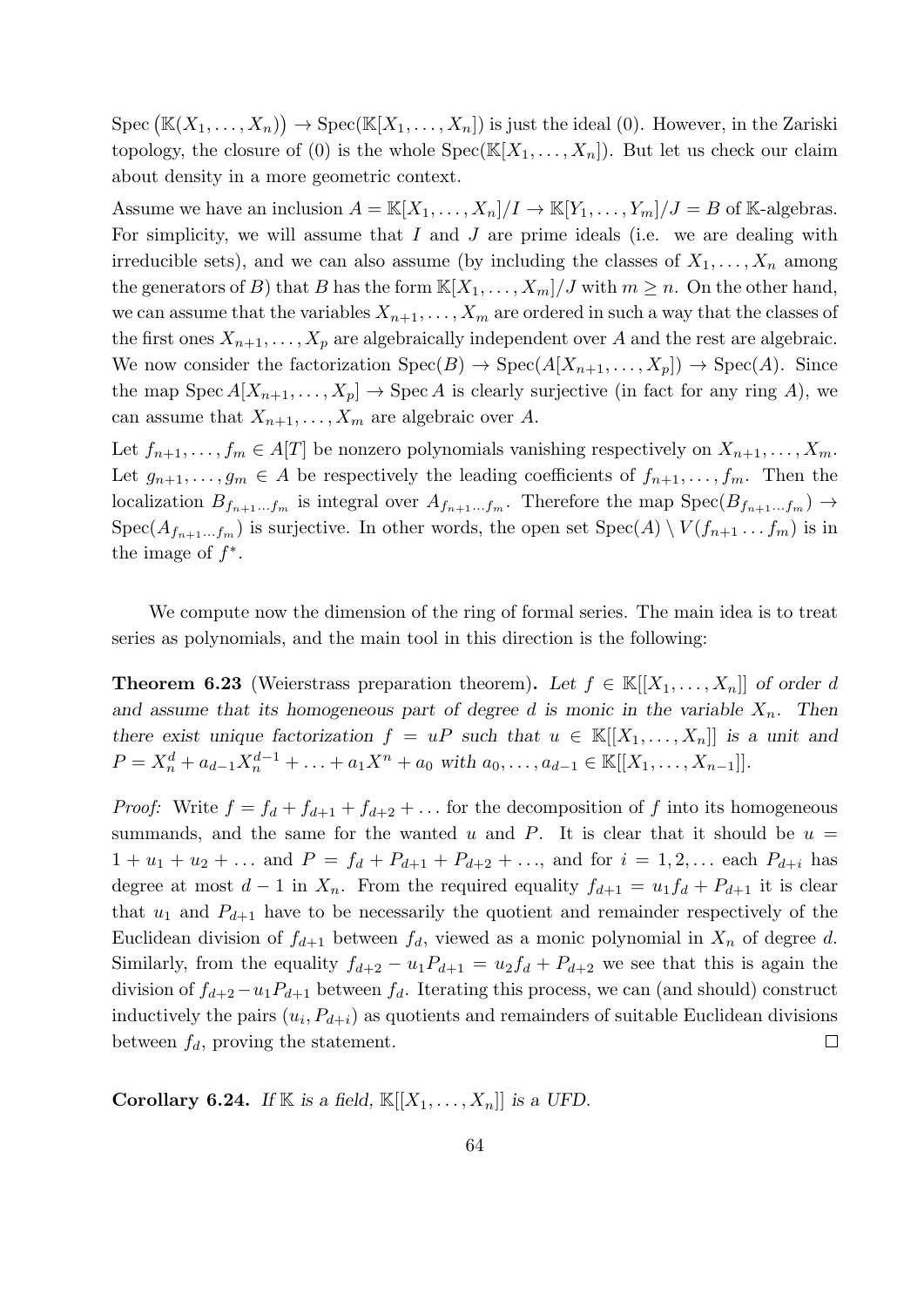*Proof:* We do it by induction on n, the case  $n = 0$  being trivial. Assume we have two different factorizations  $f_1 \tcdot f_r = g_1 \tcdot g_s$  into irreducible series. Applying simultaneously Lemma 1.15 (see Remark 5.15) to the initial form of  $f_1 \tldots f_r = g_1 \tldots g_s$ , we can assume that  $f_1, \ldots, f_r, g_1, \ldots, g_s$  have initial forms monic in  $X_n$ , and by Theorem 6.23 we can thus assume that  $f_1, \ldots, f_r, g_1, \ldots, g_s$  are polynomials in the variable  $X_n$ . By induction hypothesis, we know that  $\mathbb{K}[[X_1,\ldots,X_{n-1}]]$  is a UFD, and hence so is  $\mathbb{K}[[X_1,\ldots,X_{n-1}]][X_n]$ . On the other hand, it is obvious that  $f_1, \ldots, f_r, g_1, \ldots, g_s$  are still irreducible as elements in  $\mathbb{K}[[X_1,\ldots,X_{n-1}]][X_n]$ . Hence  $f_1,\ldots,f_r$  and  $g_1,\ldots,g_s$  are the same up to a permutation and multiplication by a unit of  $\mathbb{K}[[X_1,\ldots,X_{n-1}]][X_n]$  (which is obviously a unit as a series in  $\mathbb{K}[[X_1,\ldots,X_{n-1},X_n]]$ ). This proves the corollary.  $\Box$ 

### **Proposition 6.25.** If K is a field, the Krull dimension of  $\mathbb{K}[[X_1, \ldots, X_n]]$  is n.

*Proof:* We have the chain  $(0) \varsubsetneq (X_1) \varsubsetneq (X_1, X_2) \varsubsetneq \ldots \varsubsetneq (X_1, X_2, \ldots, X_n)$ , which implies that the Krull dimension of  $\mathbb{K}[X_1,\ldots,X_n]$  is at least n. We prove by induction on n that it cannot exceed n. If  $n = 0$  this is trivial the case  $n = 1$  follows also immediately from Exercise 2.7(ii)). Assume now  $n \geq 1$  and suppose we have a chain  $\mathfrak{p}_0 \subsetneq \mathfrak{p}_1 \subsetneq \ldots \subsetneq \mathfrak{p}_r$  of primes in  $\mathbb{K}[[X_1,\ldots,X_n]]$ . We need to prove  $r \leq n$ . We can assume the chain is maximal. This implies that  $\mathfrak{p}_0$  is zero. Let us see that  $\mathfrak{p}_1$  is principal. Take a nonzero element f of  $\mathfrak{p}_1$ . Since one of its irreducible components must be in  $\mathfrak{p}_1$ , we can assume f is irreducible, and therefore  $\mathfrak{p}_1 = (f)$  by the maximality of the chain (observe that all this makes sense only because  $\mathbb{K}[[X_1,\ldots,X_n]]$  is a UFD after Corollary 6.24). We have thus a chain of primes  $0 = \mathfrak{p}_1/(f) \varsubsetneq \mathfrak{p}_2/(f) \varsubsetneq \ldots \varsubsetneq \mathfrak{p}_r/(f)$  in  $\mathbb{K}[[X_1,\ldots,X_n]]/(f)$ , so it is enough to prove that  $\mathbb{K}[[X_1,\ldots,X_n]]/(f)$  has dimension  $n-1$ . For this, we first use Lemma 1.15 (see Remark 5.15) to assume that the initial form of f is monic in  $X_n$ , and then Theorem 6.23 to assume that f is a monic polynomial in the variable  $X_n$ . Then, the fact that  $\mathbb{K}[[X_1,\ldots,X_n]]/(f)$ has dimension  $n-1$  is immediate from Corollary 6.10, since K[[ $X_1, \ldots, X_n$ ]]/(f) is integral over  $\mathbb{K}[[X_1,\ldots,X_{n-1}]]$ , which has dimension  $n-1$  by induction hypothesis.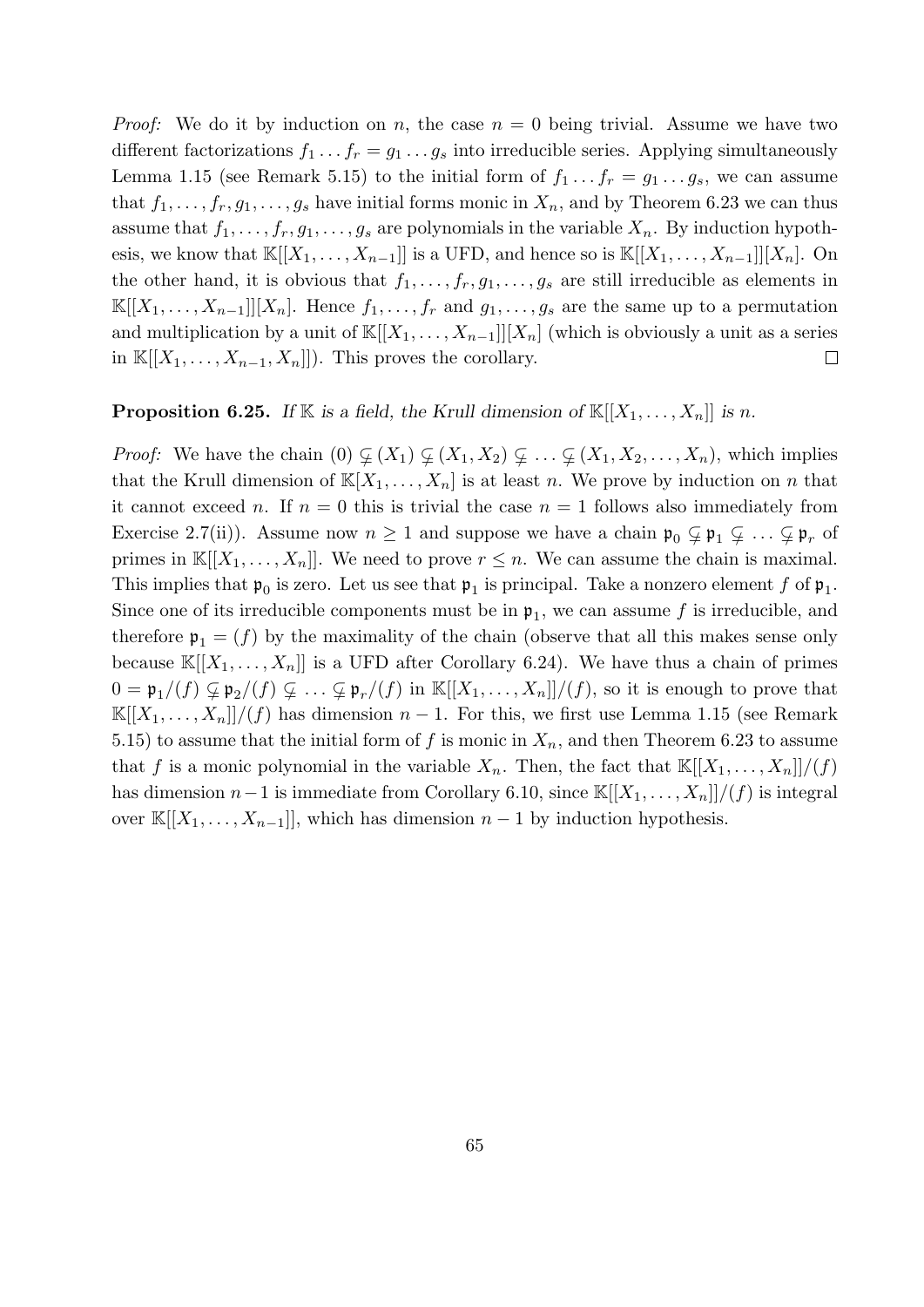## 7. Local rings

**Example 7.1.** It is well-known from the theory of plane curves that a plane curve defined by a (reduced) polynomial  $f \in K[X, Y]$  is nonsingular at  $(0, 0)$  if and only if the degreeone part of f is nonzero (and of course the degree-zero part must be zero); moreover, this degree-one part is precisely the equation for the tangent line at  $(0, 0)$ . We want to describe these properties in a purely algebraic way. To give a concrete example, take  $f = X - 2Y + X^2 - XY + Y^3$ . Then  $C = V(f)$  is nonsingular at  $(0,0)$  and its tangent line is  $X - 2Y = 0$ . Let us consider  $\mathfrak{m} = (X, Y)$  i.e. the maximal ideal corresponding to  $(0, 0)$ . The fact that  $(0, 0)$  belongs to C is given by the fact that f is in  $\mathfrak{m}$ . A way of getting the equation of the tangent line is to remove from  $f$  all the terms of degree at least two, i.e. in  $\mathfrak{m}^2$ . Hence we can represent this tangent equation as the class of f in  $\mathfrak{m}/\mathfrak{m}^2$ .

On the other hand, the smoothness of C at  $(0,0)$  is interpreted, in terms of analysis, by the fact that one of the variables  $X, Y$  can be expressed locally as a function of the other. This can be interpreted in an algebraic way as follows. First, we work on the ring of polynomial functions on C, which is  $\mathbb{K}[X, Y]/(f)$ . In our concrete example, we have the equality  $\bar{X}(1 + X - Y) = \bar{Y}(2 - Y^2)$  (where as usual a bar means class modulo the ideal  $(f)$ ). In order to express, for instance, to express  $\overline{X}$  in terms of  $\overline{Y}$  we would need  $\overline{1+X-Y}$  to be a unit. Since  $1+X-Y$  does not vanish at zero, it would suffice to localize  $\mathbb{K}[X, Y]/(f)$  in the maximal ideal  $\bar{\mathfrak{m}} = (\bar{X}, \bar{Y})$ . Eventually, we get that the maximal ideal of  $(\mathbb{K}[X,Y]/(f))_{\overline{\mathfrak{m}}}$  is generated by just one element, for instance  $\overline{Y}$ .

In this way, any element of  $(\mathbb{K}[X, Y]/(f))_{\overline{\mathfrak{m}}}$  (which can be interpreted as a local function on C around  $(0, 0)$ , should be expressible in terms of X, and the order of vanishing at  $(0, 0)$  will be the number of times it is divisible by Y. To continue with a concrete example, take the local function  $\frac{X-2Y}{1+X-Y}$ . The first observation is that  $\frac{1}{1+X-Y}$  does not vanish at  $(0, 0)$ , so that its order of vanishing is zero. Hence we just need to find the order of vanishing of the numerator  $X - 2Y$ . Making the substitution  $\bar{X} = \bar{Y} \frac{\bar{Z} - Y^2}{1 + X - Y}$ we get the equality  $\overline{X-2Y} = \frac{-Y^3-2XY+2Y^2}{\overline{X}+Y+Y^2}$  $\frac{1-2XY+2Y^2}{1+X-Y}$ . We thus need to compute the order of vanishing of  $-Y^3 - 2XY + 2Y^2$ , which in turn equals (performing again the same substitution)  $\bar{Y}^2 \frac{-2+2X-3Y-XY+3Y^2}{1+X-Y}$ . Since the function on the right does not vanish at  $(0,0)$ , it eventually follows that the order of vanishing is exactly two.

Our goal in this section will be to translate all these ideas to a general algebraic context.

**Definition.** Let  $X \subset \mathbb{A}_{\mathbb{K}}^n$  be an affine set containing  $a = (a_1, \ldots, a_n)$ . Then the tangent space of X at a is defined as the linear space  $T_a X \subset \mathbb{A}_{\mathbb{K}}^n$  defined by the equations ∂f  $\frac{\partial f}{\partial X_1}(a)(X_1-a_1)+\ldots+\frac{\partial f}{\partial X}$  $\frac{\partial f}{\partial X_n}(a)(X_1-a_n)=0$ , when f varies in  $I(X)$ . It is a simple exercise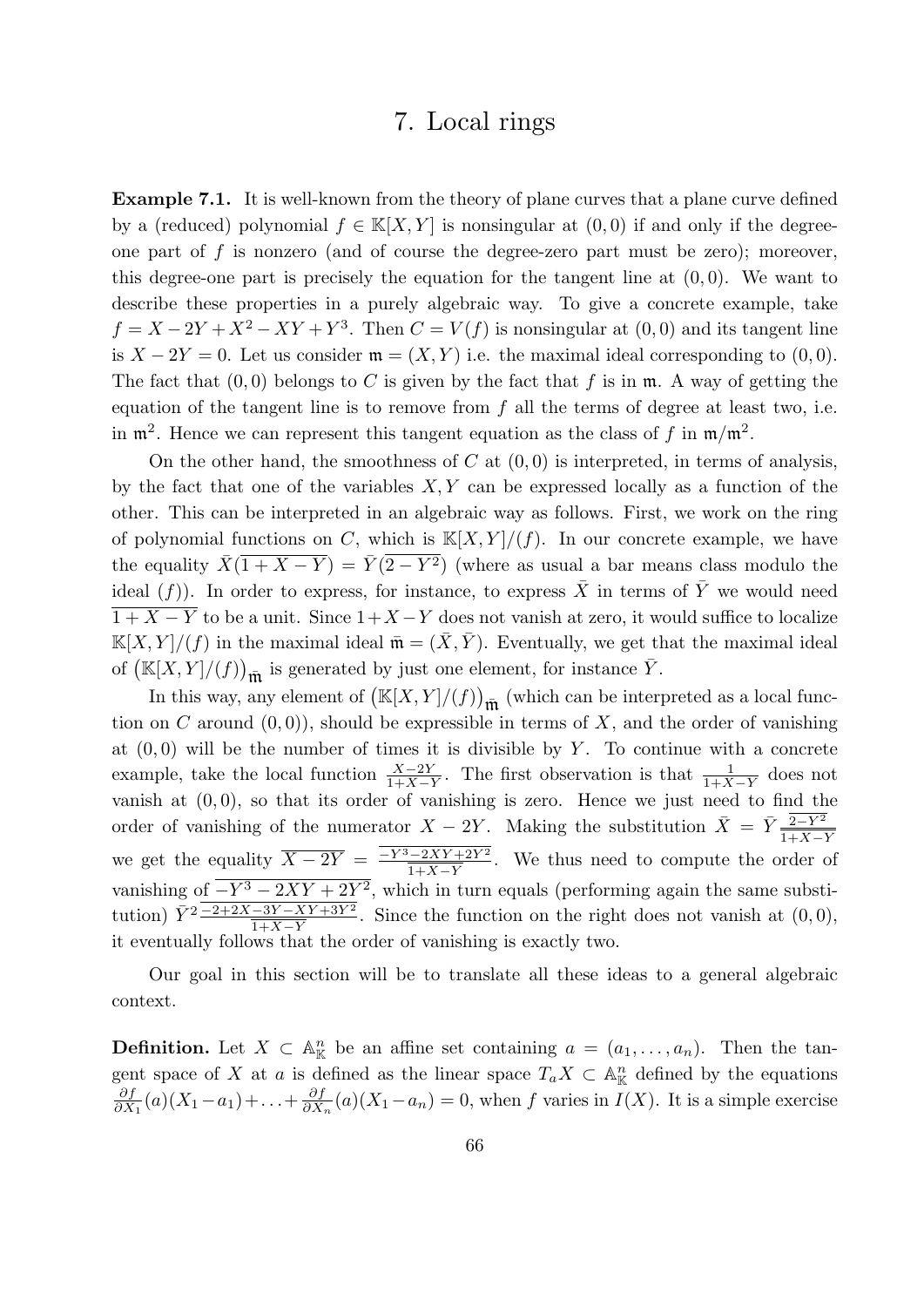to see that it is enough to let f vary in a set of generators (which of course we can take to be finite).

Observe that, if  $a = (0, \ldots, 0)$  (which can always be obtained with just a translation), the linear equation for  $T_a X$  produced by an element  $f \in I(X)$  is nothing but the linear part of  $f$  (observe that  $f$  has not constant term, since it vanishes at the origin). Taking that linear part is the same as taking the class of f modulo  $(X_1, \ldots, X_n)^2$ . This is the underlying idea of the following result.

**Proposition 7.2.** Let  $X \subset \mathbb{A}_{\mathbb{K}}^n$  be an affine set containing  $O = (0, \ldots, 0)$ , let  $\mathcal{O}_{X,O}$  be the local ring of X at the point O and let  $\mathfrak{m}$  be the maximal ideal of  $\mathcal{O}_{X,O}$ . Then the dimension of the Zariski tangent space of X at O is the dimension of  $\mathfrak{m}/\mathfrak{m}^2$  as a K-vector space.

*Proof:* The vector space  $\mathfrak{m}/\mathfrak{m}^2$  is generated by the classes modulo  $\mathfrak{m}^2$  of  $\bar{X}_1 \ldots, \bar{X}_n$  (where a bar indicates the class of a polynomial modulo  $I(X)$ . If its dimension is r, we can assume, after reordering the variables, that the classes of  $\bar{X}_1 \ldots, \bar{X}_r$  modulo  $\mathfrak{m}^2$  form a basis of  $m/m^2$ . In particular, for each  $i = r + 1, \ldots, n$ , the class of  $\overline{X}_i$  can be written as

$$
\bar{X}_i = a_{i1}\bar{X}_1 + \ldots + a_{ir}\bar{X}_r + \bar{q}_i
$$

with  $a_{ij} \in \mathbb{K}$  and  $\bar{q}_i \in \mathfrak{m}^2 \subset (\mathbb{K}[X_1,\ldots,X_n]/I(X))_{(\bar{X}_1,\ldots,\bar{X}_n)}$ . In order to eliminate denominators, we write each  $\bar{q}_i$  as  $\bar{q}_i = \frac{\bar{g}_i}{\bar{s}_i}$  $\frac{\bar{g}_i}{\bar{s}_i}$ , with  $g_i \in (\bar{X}_1, \ldots, \bar{X}_n)^2$  and  $s_i \notin (X_1, \ldots, X_n)$  (i.e.  $s_i(0,\ldots,0) \neq 0$ . Therefore, the above equality implies that, for  $i = r + 1,\ldots,n$ , there exists  $f_i \in I(X)$  of the form

$$
f_i = a_{i1} s_i X_i + \ldots + a_{ir} s_i X_r - s_i X_i + g_i
$$

Since  $s_i(0, \ldots, 0) \neq 0$ , this means that the linear part of  $f_i$  takes the form  $b_{i1}X_1 + \ldots b_{ir}X_r +$  $c_i X_i$ , with  $c_i \neq 0$ . Hence we find  $n - r$  linearly independent linear forms in the tangent space of X at O, which shows that this has dimension at most  $r$ .

Finally, assume for contradiction that the dimension of this tangent space were strictly smaller than  $r$ . Hence we could find another linear equation of it that is linearly independent with the above  $n - r$  equations. Since the coefficients  $c_{r+1}, \ldots, c_n$  are not zero, we can assume that the coefficients of  $X_{r+1}, \ldots, X_n$  of this new equation are zero. Hence, there would be an element  $f \in I(X)$  taking the form  $f = \lambda_1 X_1 + \ldots + \lambda_r X_r + g$ , with  $\lambda_1, \ldots, \lambda_r \in \mathbb{K}$  (not all of them zero) and  $g \in (X_1, \ldots, X_n)^2$ . But this would imply that the classes of  $\bar{X}_1, \ldots, \bar{X}_r$  modulo  $\mathfrak{m}^2$  are linearly dependent, which is a contradiction.  $\Box$ 

The above result shows that we need to work over  $\mathfrak m$  module  $\mathfrak m \cdot \mathfrak m$ . We will prove now a crucial result for local rings showing that the behavior of any module over a local ring is essentially the same when quotienting by the submodule generated by the multiplication by the maximal ideal.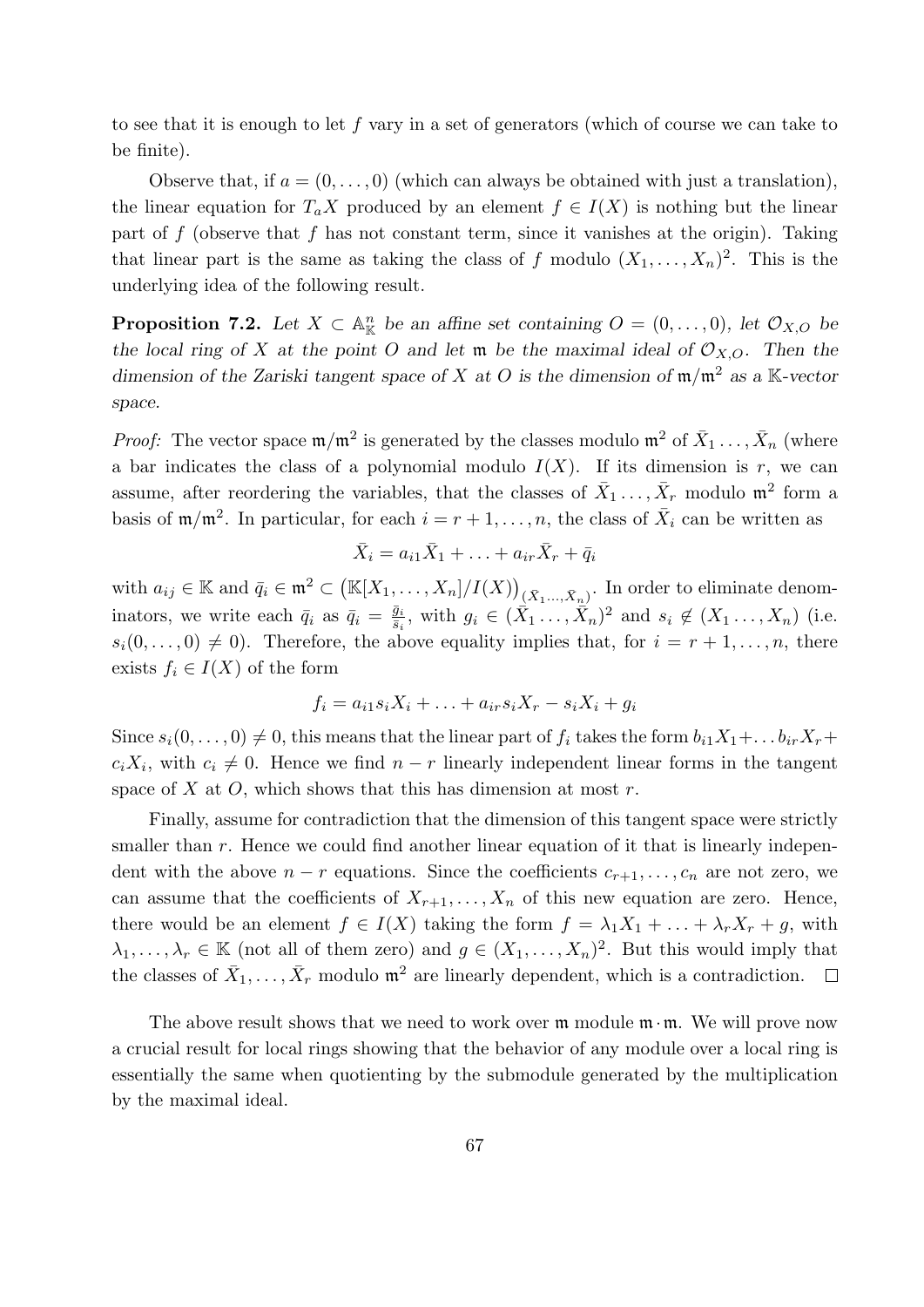Proposition 7.3 (Nakayama's lemma). Let M be a finitely generated module over a local ring A with maximal ideal m. If N is a submodule of M such that  $M = N + \mathfrak{m}M$ , then  $N = M$ .

*Proof:* Let  $m_1, \ldots, m_n$  a set of generators of M. By assumption, we have congruences modulo  $N$  of the type:

$$
m_1 \equiv a_{11}m_1 + \ldots + a_{1n}m_r
$$
  
\n
$$
\vdots
$$
  
\n
$$
m_r \equiv a_{r1}m_1 + \ldots + a_{rr}m_r
$$

where the  $a_{ij}$ 's are in  $\mathfrak{m}$ . In matricial form, we have

$$
\begin{pmatrix} a_{11} - 1 & a_{12} & \dots & a_{1r} \\ a_{21} & a_{22} - 1 & \dots & a_{r2} \\ \vdots & \vdots & \ddots & \vdots \\ a_{r1} & a_{r2} & \dots & a_{rr} - 1 \end{pmatrix} \begin{pmatrix} m_1 \\ m_2 \\ \vdots \\ m_r \end{pmatrix} \equiv \begin{pmatrix} 0 \\ 0 \\ \vdots \\ 0 \end{pmatrix}
$$

The determinant  $u$  of the left-hand side matrix is not in  $m$ , and hence it is a matrix. Multiplying the above expression by the adjoint of that matrix we get  $um_i \equiv 0$  for  $i =$  $1, \ldots, r$ . Since u is a unit we thus get that  $m_1, \ldots, m_r$  are in N, as wanted.  $\Box$ 

Corollary 7.4. Let A be a local ring with maximal ideal  $m$ . If the  $A/m$ -vector space  $\mathfrak{m}/\mathfrak{m}^2$  is generated by the classes of  $f_1, \ldots, f_r$ , then  $\mathfrak{m}$  is generated by  $f_1, \ldots, f_r$ .

*Proof:* Apply Nakayama's lemma with  $M = \mathfrak{m}$  and  $N = (f_1, \ldots, f_r)$ .  $\Box$ 

The main example to have in mind for the next results is the following:

**Example 7.5.** Consider the ring  $\mathbb{K}[[X]]$  of formal series and let  $\mathbb{K}((X))$  be its quotient field. By Exercise 2.7(ii), any element of  $\mathbb{K}[[X]]$  can be written in a unique way as the product of a unit (i.e. a series with nonzero constant term) and a power of  $X$ . This means (by collecting the units of numerator and denominator) that any element of  $K((X))$ is the product of a unit in  $\mathbb{K}[[X]]$  and a (maybe negative) power of X, i.e. a Laurent formal series. We can thus define the order  $\nu(f)$  of any  $f \in \mathbb{K}((X)) \setminus \{0\}$  by  $\nu(f) = n$ iff  $f = uX^n$ , with u a unit of K[[X]]. It clearly follows that  $\nu(fg) = \nu(f) + \nu(g)$  and  $\nu(f + g) \ge \min{\nu(f), \nu(g)}$  (with strict inequality only if  $\nu(f) \ne \nu(g)$ ). Observe that  $\mathbb{K}[[X]]$  is a local ring whose maximal ideal is  $(X)$ , hence  $\nu(f)$  is measuring "how many times f is contained in  $(X)$ ". The precise way of saying that when  $f \in K[[X]]$  is that  $\nu(f)$ is the maximum power of the maximal ideal containing  $f$ .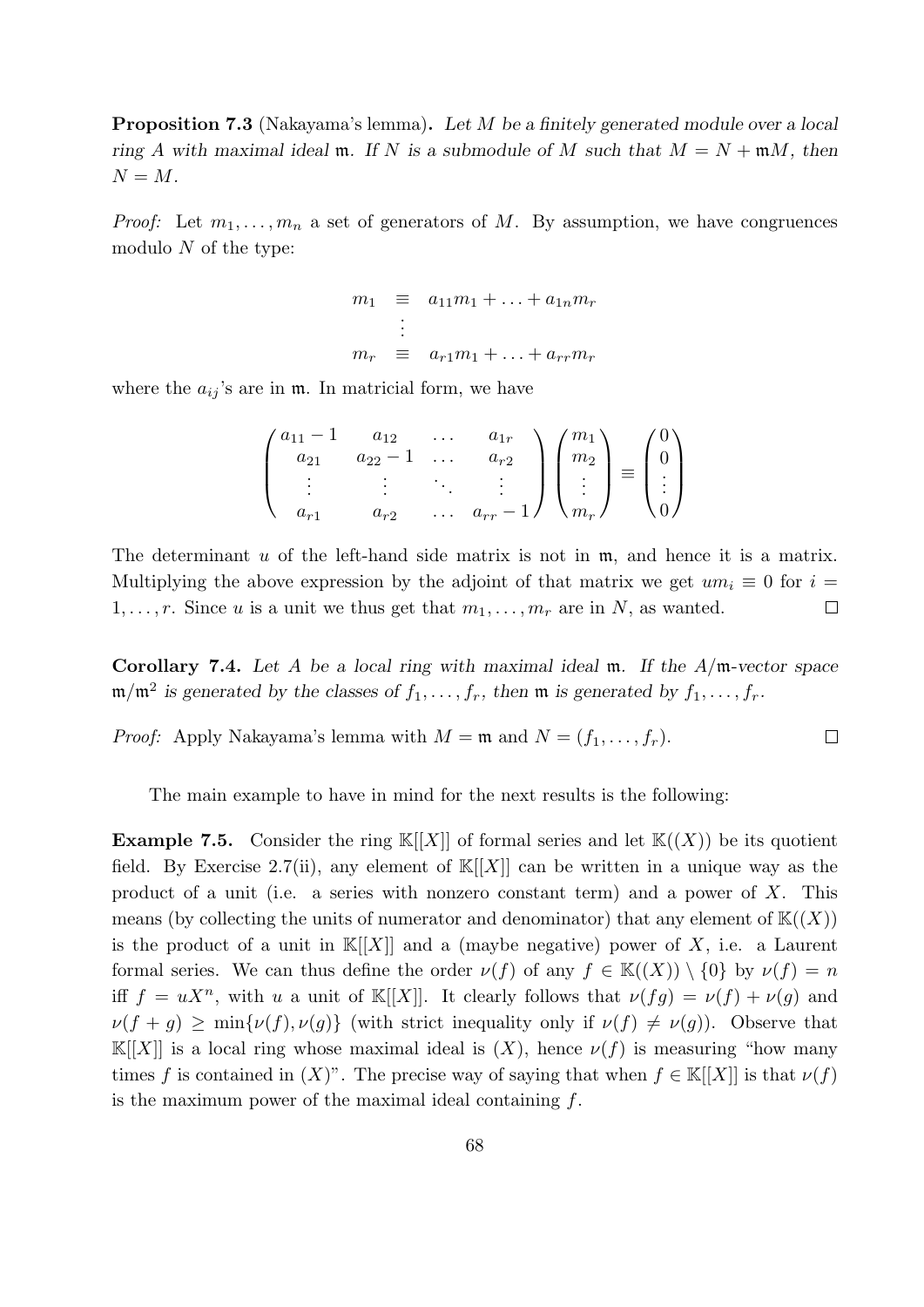**Proposition 7.6.** Let A be a local ring whose maximal ideal m is generated by one element f. Then:

- (i) If A is Noetherian, then it contains no nonzero prime ideals different from m. In particular, A has dimension at most one, and if it has dimension one, then it is a domain.
- (ii) If A is a domain of dimension one, then for any nonzero element  $g$  of the quotient field of A there exist a unique  $n \in \mathbb{Z}$  and a unique unit  $u \in A$  such that  $g = uf^n$ . In particular A is a PID and hence Noetherian.

*Proof:* For (i), assume for that there is a prime  $\mathfrak{p} \subsetneq \mathfrak{m}$  of A and let us check that it is zero. Since  $\mathfrak{p} \subsetneq \mathfrak{m}$ , f cannot be in  $\mathfrak{p}$ . Take any element  $g \in \mathfrak{p}$  and let us see that it is necessarily zero. For each  $n \in \mathbb{N}$  we consider the ideal  $I_n = \{h \in A \mid hf^n \in (g)\}\$ . Since we have a chain  $I_1 \subset I_2 \subset \ldots$  and A is Noetherian, there is some n for which  $I_n = I_{n+1}$ . On the other hand, g is in  $\mathfrak{m} = (f)$ , so that there exists  $g_1 \in A$  such that  $g = g_1 f$ . Since  $g \in \mathfrak{p}$ and  $f \notin \mathfrak{p}$ , it follows that  $g_1$  is also in  $\mathfrak{p}$ , hence in  $\mathfrak{m} = (f)$ . We can thus write  $g_1 = g_2 f$  (so that  $g = g_2 f^2$  for some  $g_2 \in A$ , and by the same reason as above  $g_2$  must be in  $\mathfrak{p} \subset (f)$ . Iterating this process we can write  $g = g_{n+1} f^{n+1}$  for some  $g_{n+1} \in A$ . This means that  $g_{n+1}$  is in  $I_{n+1}$ , which was equal to  $I_n$ . Therefore we can write  $g_{n+1}f^n = ag$  for some  $a \in A$ . We thus get the equalities  $g = g_{n+1}f^{n+1} = afg$ , i.e.  $(1 - af)g = 0$ . Since  $1 - af$ is not in  $\mathfrak{m}$ , it is a unit, hence  $q = 0$ , which proves the first statement of (i). The second one follows now immediately, since the only prime ideals of A are m and maybe (0), and  $(0)$  is a prime ideal if and only if A is a domain.

For (ii), we start by taking  $g \in A$  not a unit. Observe that by assumption m and (0) are the only prime ideals of A, hence  $\mathfrak m$  is the only prime ideal containing  $(g)$ . Therefore, Proposition 1.7 implies that  $\sqrt{(g)} = \mathfrak{m} = (f)$ , from which there exists  $n \in \mathbb{N}$  such that  $f^n$ is in (g). Take *n* to be minimum with this property and write  $f^n = ag$  (with  $a \in A$ ). It is enough to prove that  $a$  is not in  $m$ , since this would imply that  $a$  is a unit, and hence  $g = a^{-1}f^n$ . Assume for contradiction that a is in  $\mathfrak{m} = (f)$ . We can thus write  $a = bf$  for some  $b \in A$ . Hence we have the equality  $f^n = bfg$ , but since A is a domain and  $f \neq 0$  we get  $f^{n-1} = bg$ , contradicting the minimality of n. For the last statement of (ii), it is easy to prove that any ideal  $I \subset A$  is generated by  $f^n$ , where  $n \in \mathbb{N}$  is the minimum integer such that  $f^n \in I$ .  $\Box$ 

**Definition.** Let K be a field. A *discrete valuation* over K is a surjective map  $\nu : K \setminus \{0\} \rightarrow$ Z such that for all  $f, g \in K \setminus \{0\}$  the following holds:

- (i)  $\nu(fq) = \nu(f) + \nu(q)$ .
- (ii)  $\nu(f+q) > \min\{\nu(f), \nu(q)\}\$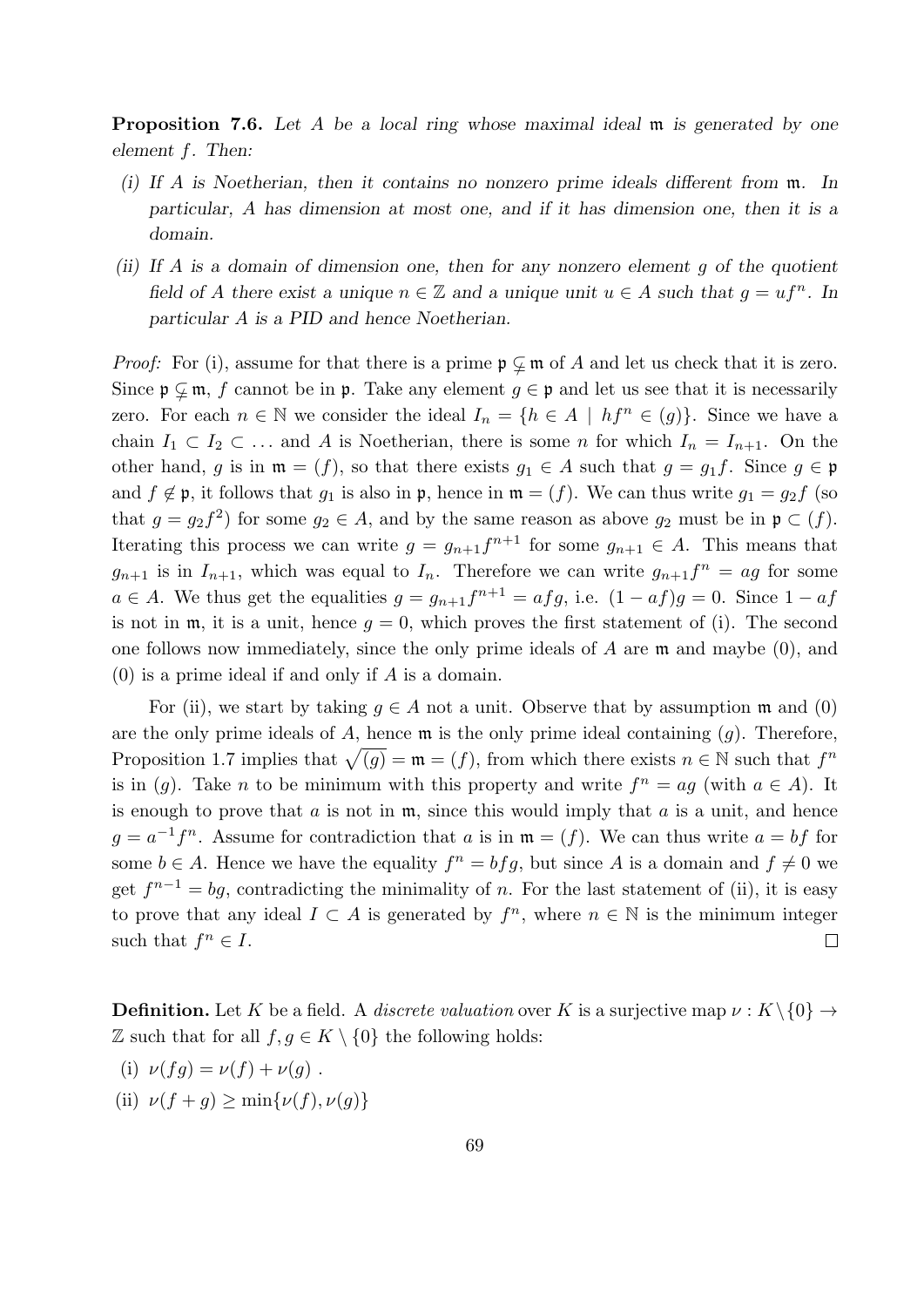(in order to avoid problems when  $f = -g$  in (ii) it is convenient to extend the definition of  $\nu$  to 0 by assigning  $\nu(0) = +\infty$ ). The set of elements  $f \in K$  for which  $\nu(f) \ge 0$  (this includes  $f = 0$ ) is a ring called a *discrete valuation ring (DVR)*.

**Lemma 7.7.** Let A be a local Noetherian domain that is integrally closed, and let  $\varphi$  be an element of the quotient field of A that is not in A. If  $\varphi \mathfrak{m} \subset A$ , then  $\mathfrak{m}$  is a principal ideal, generated by  $\frac{1}{\varphi}$ .

*Proof:* Clearly,  $\varphi$ m is an ideal of A. Assume we know that this ideal is the whole A. In particular we could write  $1 = \varphi m_0$  for some  $m_0 \in \mathfrak{m}$ , so that  $\frac{1}{\varphi} = m_0 \in \mathfrak{m}$ . On the other hand, for any  $m \in \mathfrak{m}$  we would have  $m = (\varphi m)^{\frac{1}{\varphi}}$  $\frac{1}{\varphi}$ , and by assumption  $\varphi m \in A$ . Therefore **m** would be generated by  $\frac{1}{\varphi}$ .

Hence it is enough to prove that  $\varphi$ m is the whole ring A. Since A is a local ring,  $\varphi$ m is the whole ring if and only if it is not contained in m. Assume for contradiction that  $\varphi$ m  $\subset$  m, and take a set of generators  $m_1, \ldots, m_r$  of m. This would yield relations

$$
\varphi m_1 = a_{11}m_1 + \dots + a_{1r}m_r
$$
  
\n
$$
\vdots
$$
  
\n
$$
\varphi m_r = a_{r1}m_1 + \dots + a_{rr}m_r
$$

with the  $a_{ij}$ 's in A. As usual, this provides equalities

$$
\begin{vmatrix} \varphi - a_{11} & \dots & -a_{1r} \\ \vdots & \ddots & \vdots \\ -a_{r1} & \dots & \varphi - a_{rr} \end{vmatrix} m_i = 0, \quad i = 1, \dots, r
$$

Since  $\mathfrak m$  is not zero (otherwise A would coincide with its quotient field, contrary to the existence of  $\varphi$ ) and A is a domain, it follows that the left-hand side determinant is zero. Therefore  $\varphi$  is integral over A. Since  $\varphi$  is not in A, this contradicts that A is integrally closed.  $\Box$ 

It is clear that a DVR is a domain (it is contained in a field  $K$ , which in fact is its quotient field), and that any ideal is generated by any element whose image by  $\nu$ is minimum. Then it is Noetherian of dimension one. In fact, we have the following characterization:

Theorem 7.8. Let A be a Noetherian local domain of dimension one. Let m be its maximal ideal and let  $K$  be its quotient field. Then the following are equivalent:

- $(i)$  A is a DVR.
- (ii) For any nonzero element  $f \in K$ , either  $f \in A$  or  $f^{-1} \in A$ .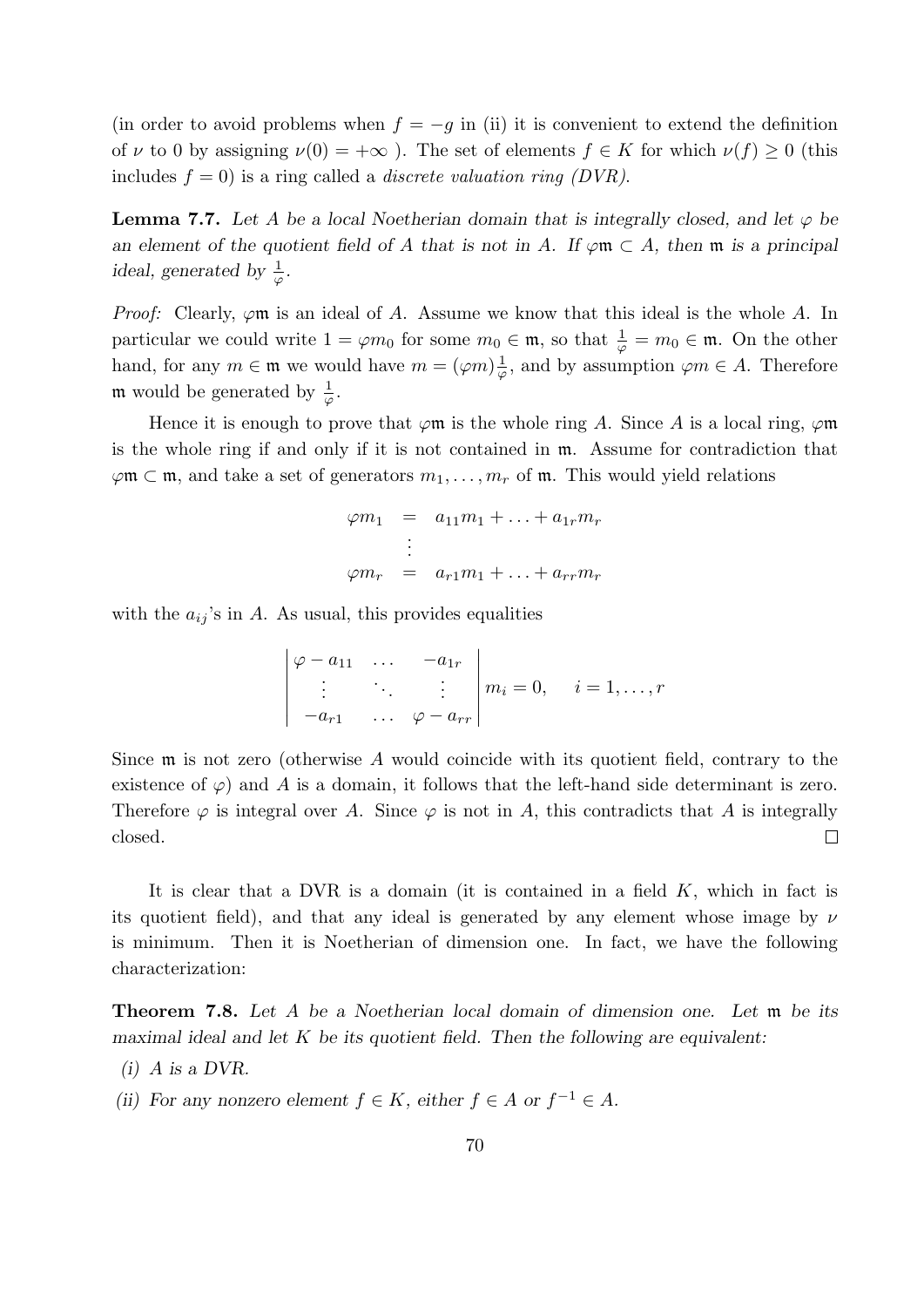(iii) A is integrally closed.

(iv) m is a principal ideal.

(v) The dimension of  $m/m^2$  as a vector space over  $A/m$  is one.

Moreover, in this situation,  $\mathfrak m$  is generated by any element  $f \in K$  such that  $\nu(f) = 1$ , and  $\nu(g)$  is defined as the unique integer such that  $g/f^{\nu(g)}$  is a unit in A.

Proof: It is enough to prove the equivalence of the different points (the last part of the statement being a consequence of the given proofs).

(i)⇒(ii). If A is a DVR with valuation  $\nu$ , it is then clear that for any  $f \neq 0$  in K either  $\nu(f) \geq 0$  or  $\nu(f^{-1}) \geq 0$ , since  $\nu(f) + \nu(f^{-1}) = \nu(f f^{-1}) = 0$ .

 $(ii) \Rightarrow (iii)$ . Let  $f \in K$  be an element integral over A. We consider an integral dependence equation  $f^{n} + a_{n-1}f^{n-1} + \ldots + a_1f + a_0 = 0$ , with  $a_0, \ldots, a_{n-1} \in A$ . Since either  $f \in A$ or  $f^{-1} \in A$ , we can assume  $f^{-1} \in A$ . But in this case, multiplying by  $f^{-n+1}$  the integral dependence equation we get  $f = -a_{n-1} - \ldots - a_1(f^{-1})^{n-2} - a_0(f^{-1})^{n-1}$ , which proves that  $f$  is in  $A$ .

 $(iii) \Rightarrow (iv)$ . Take any nonzero element g of m. Since A has dimension one and (0) is a prime ideal (because  $A$  is a domain), it follows that  $m$  is the only prime ideal containing (g), and therefore  $\sqrt{(g)} = \mathfrak{m}$  by Proposition 1.7. Take n to be the minimum integer such that  $\mathfrak{m}^n \subset (g)$ . We can thus pick  $h \in \mathfrak{m}^{n-1} \setminus (g)$ . Hence  $\frac{h}{g} \notin A$  and  $\frac{h}{g} \mathfrak{m} \subset A$ . Lemma 7.7 implies that m is a principal ideal, as wanted.

 $\Box$ 

 $(iv) \Leftrightarrow (v)$ . This is Nakayama's lemma, or more precisely Corollary 7.4.

 $(iv) \Rightarrow (i)$ . This is just what we have seen in Proposition 7.6.

**Example 7.9.** Let us find all the valuations of the quotient field  $K(X)$  of  $K[X]$ , when K is an algebraically closed field. So fix a valuation  $\nu$  on  $K(X)$ , and let f be a generator of the maximal ideal m of the corresponding valuation ring. The first observation is that any  $\lambda \in \mathbb{K} \setminus \{0\}$  is a unit in A. Indeed, if  $|\nu(\lambda)| = n > 0$ , take an  $(n+1)$ th-root  $\mu$  of  $\lambda$ ; we have  $\nu(\lambda) = \nu(\mu^{n+1})((n+1)\nu(\mu))$ , which is a contradiction. On the other hand, since f is, up to a constant, a product of elements of the form  $X - a$  and  $\frac{1}{X-b}$ , then one element of that type is in m. We will distinguish those two cases:

Case 1) If m contains an element of the form  $X - a$ , since any nonzero constant  $\lambda \in \mathbb{K}$ is a unit in A, it follows that  $X - a + \lambda$  is also a unit. Hence any  $X - b$  with  $b \neq a$  is a unit, and therefore any nonzero element of  $\mathbb{K}(X)$  is written in a unique way as  $u(X - a)^n$ , for some unit u of A and some integer  $n \in \mathbb{Z}$ . Hence the valuation is given by  $\nu(f) = n$ , and A is the localization of K[X] in the maximal ideal  $(X - a)$ .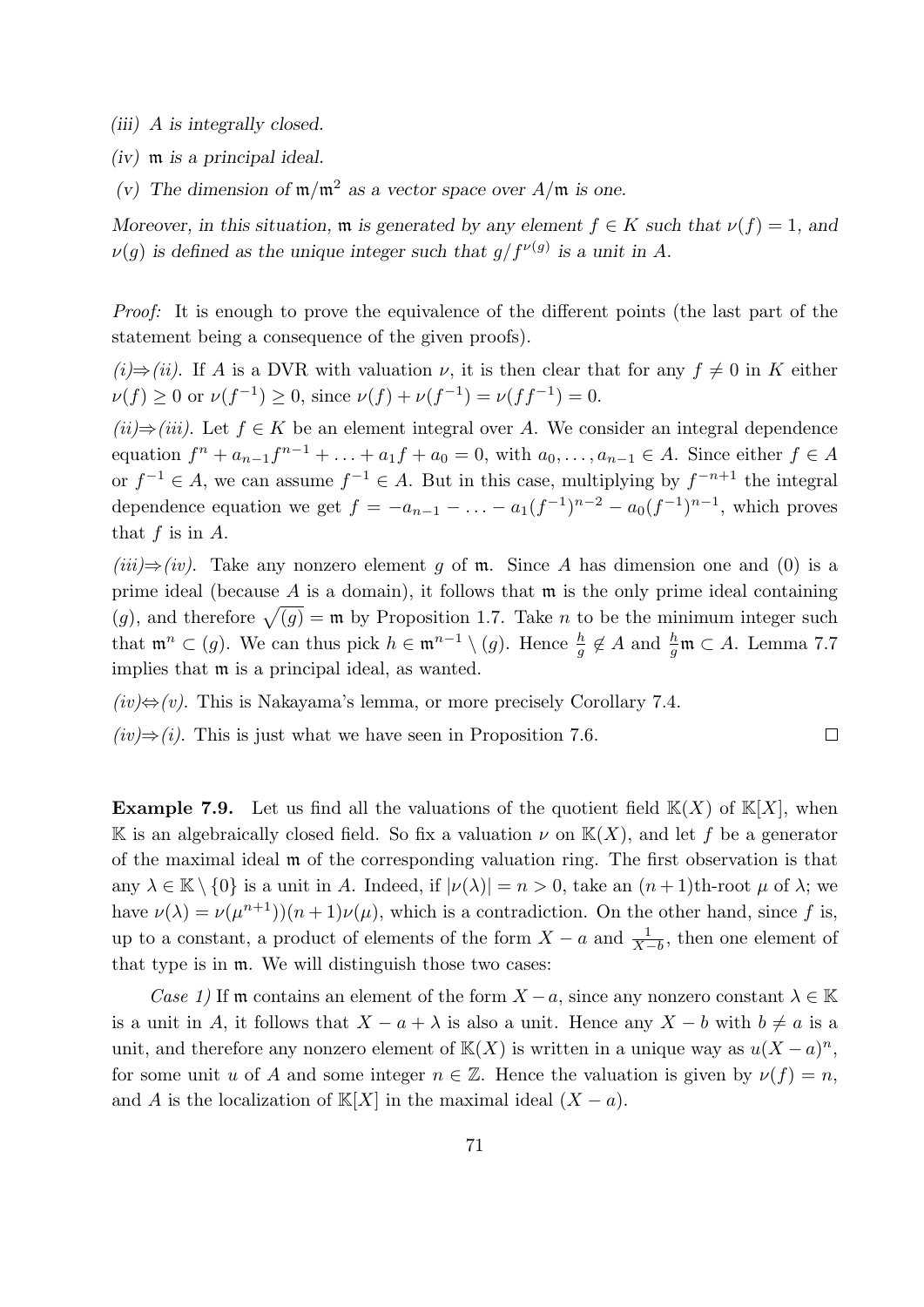*Case 2*) If **m** contains an element of the form  $\frac{1}{X-b}$ , then as before, for any  $\lambda \in \mathbb{K} \setminus \{0\}$ it follows that  $\frac{1}{X-b} + \lambda = \frac{\lambda X - \lambda b + 1}{X-b}$  $\frac{X-\lambda b+1}{X-b}$  is a unit of A. Therefore  $\frac{1}{X-b+\frac{1}{\lambda}} = \lambda \frac{X-b}{\lambda X-\lambda b}$  $\lambda X-\lambda b+1$ 1  $X-b$ is also in  $\mathfrak{m}$ . This means that any  $\frac{1}{X-a}$  is in  $\mathfrak{m}$ . Making the substitution  $X = \frac{1}{Y}$  $\frac{1}{Y}$ , we just have that  $\frac{Y}{Y-c}$  is in  $\mathfrak{m}$  for any  $c \in \mathbb{K} \setminus \{0\}$ . Since  $\mathbb{K}(X) = \mathbb{K}(Y)$ , we are in fact in case 1), and the valuation is given by  $\nu(uY^n) = n$ , where u is a quotient of products none of their factors being Y. This corresponds to the valuation at the infinity point of  $\mathbb{A}^1_{\mathbb{K}}$ .

Example 7.10. As a consequence of Example 7.9, we can find all the valuations of the quotient field of the ring of regular functions of parametrizable curves. For instance, we consider the curve  $C = V(X^2 - Y^2 + X^3 - 2X^2Y) \subset \mathbb{A}_k^2$ . It is an easy exercise (just write  $Y = tX$ ) to get a parametrization of C of the type  $X = \frac{1-t^2}{2t-1}$  $\frac{1-t^2}{2t-1}, Y = \frac{t(1-t^2)}{2t-1}$  $\frac{(1-t)}{2t-1}$ . We can thus define a map from the quotient field of  $\mathbb{K}[X, Y]/I(C)$  to  $\mathbb{K}(T)$  by assigning  $\bar{X} \mapsto \frac{1-T^2}{2T-1}$  $\frac{1-T^2}{2T-1},$  $\bar{Y} \mapsto \frac{T(1-T^2)}{2T-1}$  $\frac{(1-T^2)}{2T-1}$ . This map is an isomorphism (T is the image of  $\frac{\bar{Y}}{\bar{X}}$ ). Hence the valuations of the quotient field of  $\mathbb{K}[X, Y]/I(C)$  correspond to the valuations of  $\mathbb{K}[T]$ . The valuation corresponding to the point at infinity in  $\mathbb{A}^1_{\mathbb{K}}$  corresponds in C to the point of infinity of C in the vertical direction  $(0, 1)$ . The valuation corresponding to the point  $\frac{1}{2} \in \mathbb{K}$  corresponds to the other infinity point of C, in the direction of the vector  $(2, 1)$ . For any  $t \in \mathbb{A}_{\mathbb{K}}^1 \setminus {\{\frac{1}{2}\}}$ , the associated valuation corresponds to the point  $\left(\frac{1-t^2}{2t-1}\right)$  $\frac{1-t^2}{2t-1}, \frac{t(1-t^2)}{2t-1}$  $\frac{(1-t)}{2t-1}$  of C. Observe that there are two different valuations for the point  $(0, 0)$  of C, namely the ones of  $K(T)$  corresponding to the points 1, -1. Hence the set of all the valuations of the quotient field of  $K[X, Y]/I(C)$ is a kind of desingularization of the projective closure of C.

**Proposition 7.11.** Let A be an integrally closed Noetherian domain, and let  $f \in A \setminus \{0\}$ be a nonunit. Then any associated prime of  $(f)$  (i.e. the radical of any primary component of  $(f)$ ) is a minimal nonzero prime ideal of A, i.e. it has height one.

*Proof:* Let  $\mathfrak p$  be an associated prime of  $(f)$ . By Theorem 3.11, it follows that there exists  $g \in A$  such that  $\mathfrak{p} = \{h \in A \mid hg \in (f)\}\$ . Localizing A at  $\mathfrak{p}$  we immediately see that  $\mathfrak{p}A_{\mathfrak{p}} = \{h \in A_{\mathfrak{p}} \mid hg \in (f)\}\.$  Since  $\mathfrak{p}A_{\mathfrak{p}}$  is the maximal ideal of  $A_{\mathfrak{p}}$ , in particular it is not the whole  $A_{\mathfrak{p}}$ , and hence  $\frac{g}{f}$  is not in  $A_{\mathfrak{p}}$ . On the other hand  $\frac{g}{f} \mathfrak{p} A_{\mathfrak{p}}$  is clearly contained in  $A_{\mathfrak{p}}$ . By Lemma 7.7 we get that  $\mathfrak{p}A_{\mathfrak{p}}$  is a principal ideal. Hence by Proposition 7.6(i),  $A_{\mathfrak{p}}$  $\Box$ has dimension one, which implies that **p** has height one.

**Exercise 7.12.** Let I be the kernel of the map  $\varphi : k[W, X, Y, Z] \to k[U, V]$  defined by  $\varphi(P(W, X, Y, Z) = P(U^4, U^3 V, UV^3, V^4).$ 

- (i) Prove I is generated by  $WZ XY$ ,  $X^3 W^2Y$ ,  $Y^3 XZ^2$  and  $X^2Z WY^2$ .
- (ii) Prove that  $\mathbb{K}[W, X, Y, Z]/I$  has dimension two.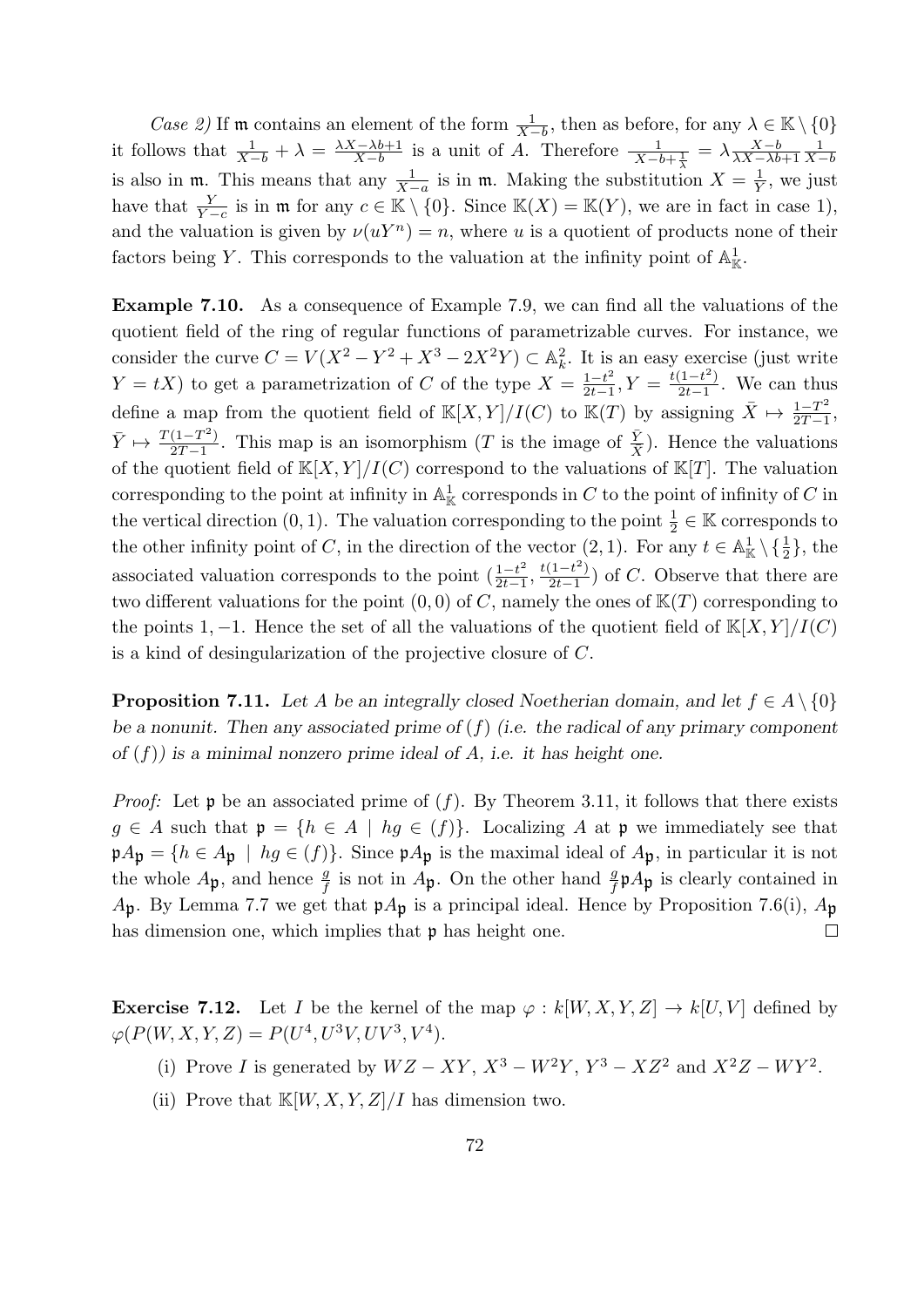(iii) Prove that an irredundant primary decomposition of  $I + (X - Y)$  is given by  $(W, X, Y) \cap (X, Y, Z) \cap (W - X, X - Y, Y - Z) \cap (W + X, X - Y, Y + Z) \cap (X - Y, Y - Z)$  $Y, Z - \lambda Y, Y - \lambda W, W^3$ , for any  $\lambda \neq 0, 1, -1$ .

**Theorem 7.13.** Let A be a noetherian domain. Then A is normal if and only if the following two conditions hold:

- (i) For any prime ideal  $\mathfrak{p} \subset A$  of height one, the localization  $A_{\mathfrak{p}}$  is normal (i.e. a DVR).
- (ii) For any nonunit element  $f \in A \setminus \{0\}$ , the ideal  $(f)$  has no embedded components.

Proof: Assume A is normal. Then (i) holds by Lemma 5.11, while (ii) holds by Proposition 7.11. Hence we just need to prove that (i) and (ii) imply that A is normal. Thus, take  $\frac{g}{f}$ in the quotient field of A and assume it is integral over A, and we need to prove  $\frac{g}{f} \in \dot{A}$ , or equivalenty  $g \in (f)$ . If f is a unit, there is nothing to prove, so we assume f is not a unit. Hence, by (ii) we have a primary decomposition  $(f) = \mathfrak{q}_1 \cap \ldots \cap \mathfrak{q}_r$  such that  $\sqrt{\mathfrak{q}_1}, \ldots, \sqrt{\mathfrak{q}_r}$  have all height one. Hence by (i) each localization of A at  $\sqrt{\mathfrak{q}_i}$  is normal. Since  $\frac{g}{f}$  is integral over this localization, it follows that  $\frac{g}{f} \in A_{\sqrt{\mathfrak{q}_i}}$ . Therefore  $\frac{g}{f} = \frac{h}{s}$  $\frac{h}{s}$ , with  $h \in A$  and  $s \in A \setminus \sqrt{\mathfrak{q}_i}$ . Equivalently,  $sg \in (f)$ , and in particular  $sg \in \mathfrak{q}_i$ . Since  $\mathfrak{q}_i$  is primary and  $s \notin \sqrt{\mathfrak{q}_i}$ , it follows  $g \in \mathfrak{q}_i$ . This is true for any  $i = 1, ..., r$ , and therefore  $g \in \mathfrak{q}_1 \cap \ldots \cap \mathfrak{q}_r = (f)$ , as wanted.  $\Box$ 

Example 7.14. In the situation of Exercise 7.12, it should happen, after Proposition 7.11, that the quotient field of  $k[W, X, Y, Z]/I$  is not integrally closed. In fact, we can take the element  $\alpha = \frac{\bar{X}^2}{\bar{W}}$  $\frac{X^2}{W}$  (i.e. the element corresponding to the "missing monomial  $U^2V^2$ ). It clearly satisfies the relation  $\alpha^2 - \bar{W}\bar{Z} = 0$ , hence it is integral over  $k[W, X, Y, Z]/I$ . However, it is easy to see that  $\alpha$  does not belong to  $k[W, X, Y, Z]/I$ . Indeed, if  $\alpha$  were the class of a polynomial  $f \in K[W, X, Y, Z]$ , then  $WY - Xf$  would be an element of I, i.e. by definition  $U^5V^3 - U^3Vf(U^4, U^3V, UV^3, V^4) = 0$ . Hence  $f(U^4, U^3V, UV^3, V^4) = U^2V^2$ , which is clearly impossible.

Regarding  $\alpha$  as a rational function defined over  $V(I)$ , we see from the equalities  $\alpha = \frac{\bar{X}^2}{\bar{W}}$  $\frac{\bar{W}\bar{Y}}{\bar{X}} = \frac{\bar{X}\bar{Z}}{\bar{Y}} = \frac{\bar{Y}^2}{\bar{Z}}$  $\frac{\gamma^2}{\overline{Z}}$  that  $\alpha$  is defined in all the surface except maybe at  $(0,0,0,0)$  (in fact only the first and last of the above equalities are needed to see this). This means that  $\alpha$ is in the localization of all the maximal ideals of  $k[W, X, Y, Z]/I$  except maybe in the one corresponding to  $(0, 0, 0, 0)$  (we are now assuming that K is algebraically closed and use Corollary 1.17). By Proposition 4.14, it follows that  $\alpha$  cannot be in the localization of the maximal ideal corresponding to  $(0, 0, 0, 0)$ , i.e. it cannot be extended to the origin. The next result is saying that, when the ring is normal, rational functions can be extended as long as their indeterminacy locus has codimension at least two.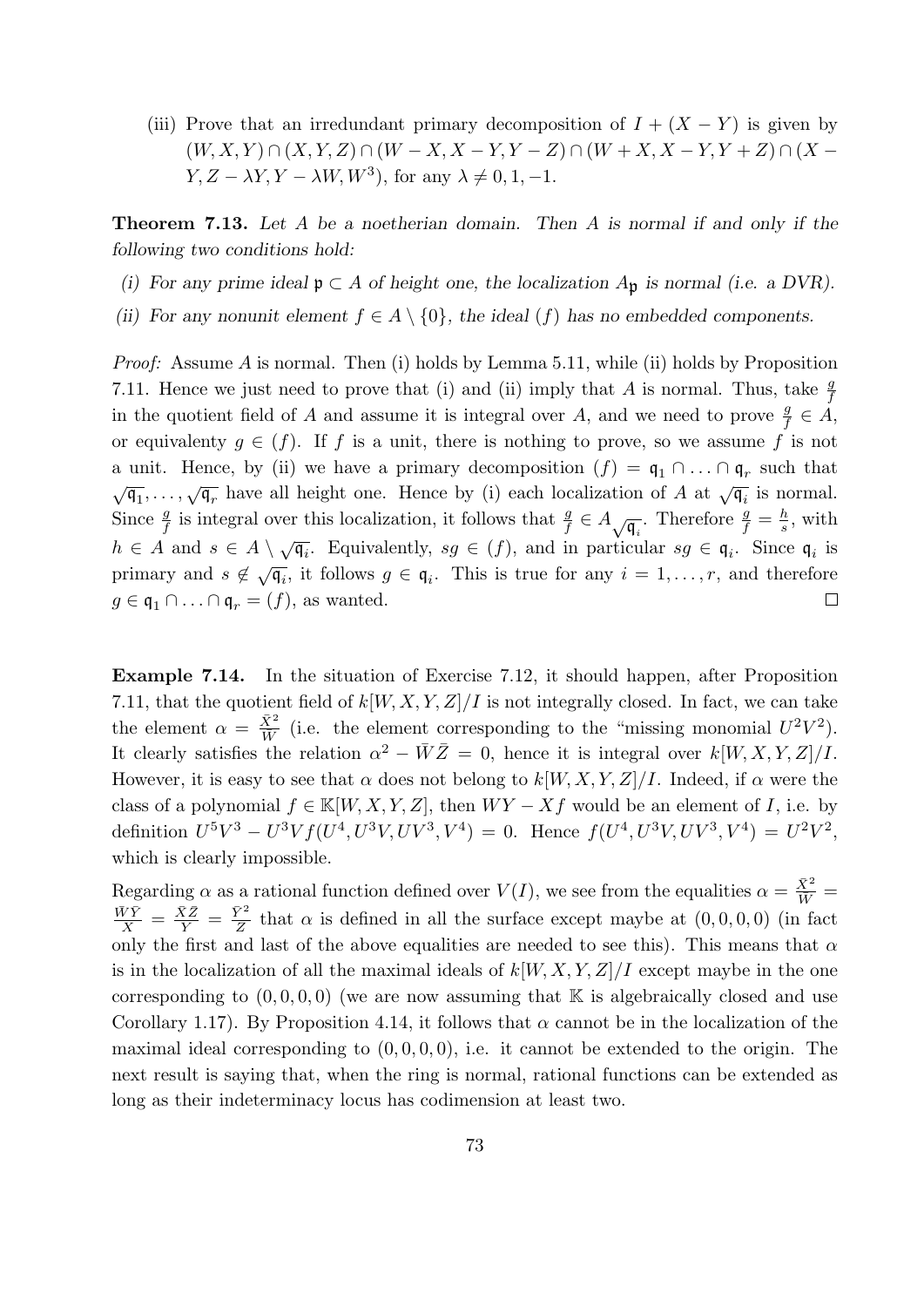**Theorem 7.15.** Let A be an integrally closed Noetherian ring with quotient field  $K$ . Then A is the intersection in K of all the localizations of A in its prime ideals of height one.

*Proof:* Let  $\frac{f}{g} \in K$  be an element that is not in A and we will show that there is a prime of height one such that  $\frac{f}{g} \in K$  is not in the localization of A at it. Since  $\frac{f}{g}$  is not in A, it follows that f is not in (g), and hence by Corollary 3.15 the ideal  $\{h \in A \mid fh \in (g)\}\$ is contained in some associated prime  $\mathfrak p$  of (g). By Proposition 7.11,  $\mathfrak p$  has height one, and it is clear that  $\frac{f}{g}$  is not in  $A_{\mathfrak{p}}$  (otherwise, there would exist  $s \in A \setminus \mathfrak{p}$  such that  $fs \in (g)$ , which is absurd).  $\Box$ 

We will prove a result saying that the intersection of something of dimension  $r$  with a hypersurface has all its components of dimension  $r - 1$  (the height of a prime ideal should be regarded as the codimension of the variety it defines): Exercise 7.12 shows that it could actually happen that some (necessarily embedded) associated primes have bigger height.

**Theorem 7.16.** Let A be a Noetherian domain. If f is a nonunit element of  $A \setminus \{0\}$ , then any nonembedded associated prime of  $(f)$  has height one.

*Proof:* Assume for contradiction that  $(f) = \mathfrak{q}_1 \cap \ldots \cap \mathfrak{q}_r$  is an irredundant primary decomposition and that  $\mathfrak{p}_1 = \sqrt{\mathfrak{q}_1}$  is a nonembedded prime ideal of length at least two. The fact that  $\mathfrak{p}_1$  is not embedded implies that we can find an element of  $\mathfrak{p}_2 \cap \ldots \cap \mathfrak{p}_r$  that is not in  $\mathfrak{p}_1$ . Taking a suitable power of this element, we find  $s \in \mathfrak{q}_2 \cap \ldots \cap \mathfrak{q}_r$  that is not in  $\mathfrak{p}_1$ . On the other hand, the fact that  $\mathfrak{p}_1$  has length at least two means that there exists a chain (0)  $\varphi \neq \varphi_1$ . If we localize at  $\varphi_1$ , we have that this chain still remains in  $A_{\varphi_1}$ , and that for any  $\frac{g}{t} \in \mathfrak{p}_1 A \mathfrak{p}_1$  we have that some  $g^l$  is in  $\mathfrak{q}_1$ , hence we can write  $(\frac{g}{t})^l = \frac{g^l s}{t^l s}$  $\frac{g^s}{t^l s}$ , which is in the ideal generated by  $\frac{f}{1}$ . In other words, we can assume that A is a local ring with maximal ideal  $\mathfrak{m} = \mathfrak{p}_1$  and that  $\sqrt{(f)}$  is  $\mathfrak{m}$  (the latter implies from Exercise 1.4(vii), since A is noetherian, that there exists some  $l \in \mathbb{N}$  for which  $\mathfrak{m}^l \subset (f)$ ). Let us see that under these conditions we cannot have a chain  $(0) \varsubsetneq \mathfrak{p} \varsubsetneq \mathfrak{m}$ .

We first define for each  $n \in \mathbb{N}$  the ideal  $\mathfrak{q}_n = \{g \in A \mid \text{ there exists } s \notin \mathfrak{p} \text{ such that } \exists g \in A \mid \text{ } g \in A \}$  $gs \in \mathfrak{p}^n$ . It is not difficult to see that each  $\mathfrak{q}_n$  is a p-primary ideal and that there are inclusions  $\mathfrak{q}_{n+1} \subset \mathfrak{q}_n$ . I claim that there is some n for which  $\mathfrak{q}_{n+1} + (f) = \mathfrak{q}_n + (f)$ .

Indeed it is enough to prove the claim when quotienting by  $\mathfrak{m}^l$ , and for this it suffices to prove that  $A/\mathfrak{m}^l$  is an Artinian A-module (see Exercise 3.7). But considering the submodule  $\mathfrak{m}^{l-1}/\mathfrak{m}^l$ , this is equivalent to prove that  $\mathfrak{m}^{l-1}/\mathfrak{m}^l$  and  $A/\mathfrak{m}^{l-1}$  are Artinian. Iterating the process, we need to prover that  $\mathfrak{m}^{i-1}/\mathfrak{m}^i$  are Artinian for  $i = 1, \ldots, l$ . We observe that each  $\mathfrak{m}^{i-1}/\mathfrak{m}^i$  is in fact a finitely generated  $A/\mathfrak{m}$ -module, hence a vector space of finite dimension, and this is obviously Artinian, which proves the claim.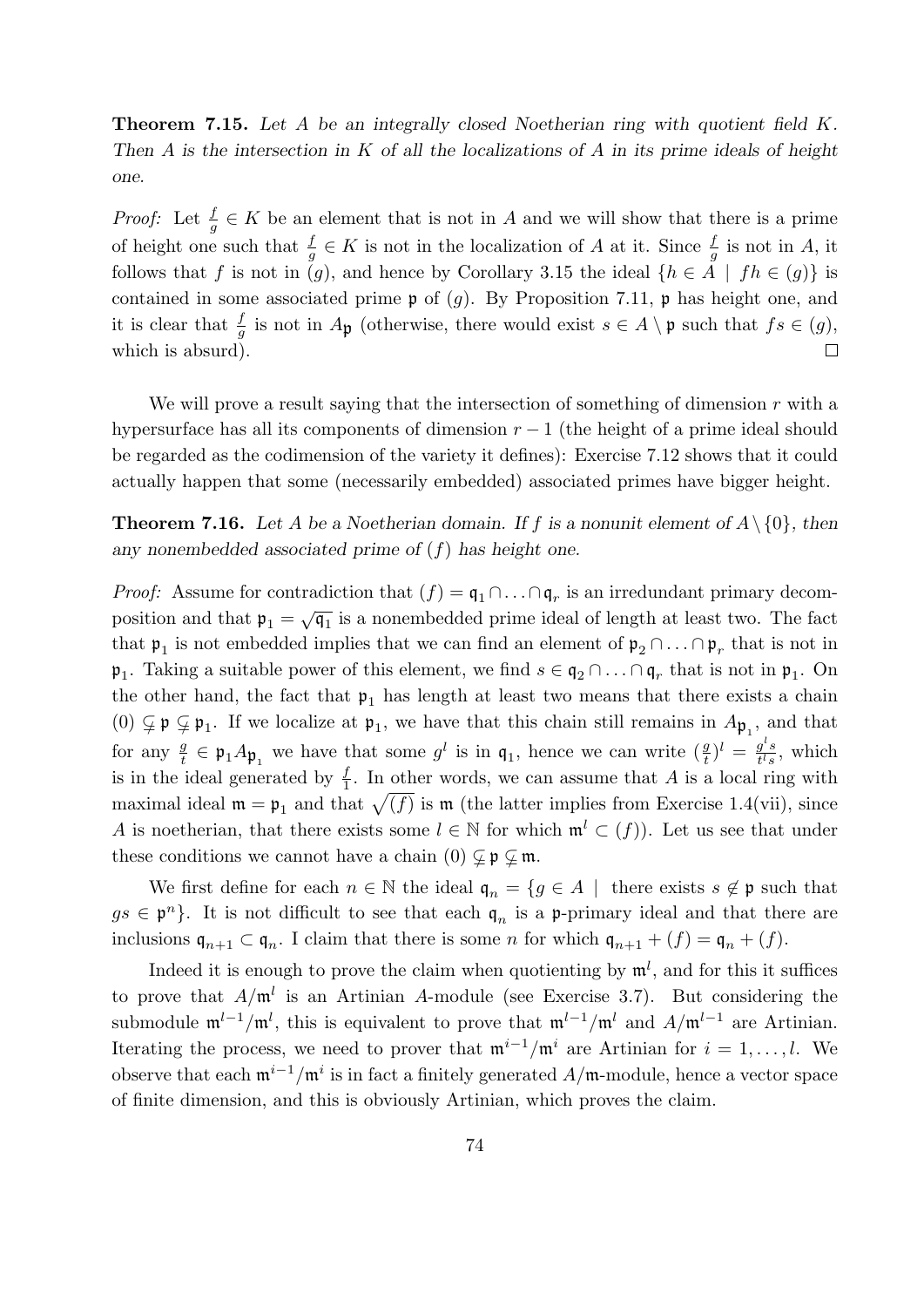Take now any element  $g \in \mathfrak{q}_n$ . As we have just proved, it is also in  $\mathfrak{q}_{n+1} + (f)$ , so that we can write  $g = h + af$ , with  $h \in \mathfrak{q}_{n+1}$  and  $a \in A$ . Since  $\mathfrak{q}_{n+1} \subset \mathfrak{q}_n$ , we have that af belongs to  $\mathfrak{q}_n$ . We cannot have  $f \in \mathfrak{p}$ , because that would imply  $\mathfrak{m} = \sqrt{(f)} \subset \mathfrak{p}$  and thus  $\mathfrak{m} = \mathfrak{p}$ , contrary to our assumption. Therefore, since  $\mathfrak{q}_n$  is  $\mathfrak{p}$ -primary, it follows that a must be in  $\mathfrak{q}_n$ . This shows that g is in  $\mathfrak{q}_{n+1} + f\mathfrak{q}_n$ , hence in  $\mathfrak{q}_{n+1} + \mathfrak{mq}_n$ , i.e. we have an inclusion  $\mathfrak{q}_n \subset \mathfrak{q}_{n+1} + \mathfrak{mq}_n$ . By Nakayama's lemma, it follows that we have an equality  $\mathfrak{q}_{n+1} = \mathfrak{q}_n.$ 

We localize now in  $\mathfrak{p}$ , and consider in  $A_{\mathfrak{p}}$  its maximal ideal  $\mathfrak{m}' = \mathfrak{p}A_{\mathfrak{p}}$ . It is clear that, for each  $l \in \mathbb{N}$ , the power  $\mathfrak{m}^{\prime l}$  is the set of quotients whose numerator is in  $\mathfrak{q}_l$ . Therefore,  $\mathfrak{m}^{\prime n} = \mathfrak{m}^{\prime n+1}$ . This implies, using again Nakayama's lemma that  $\mathfrak{m}^{\prime n}$  is zero. Take finally any  $p \in \mathfrak{p}$ . The element  $\frac{p^n}{1}$  $\frac{\partial^n}{\partial t}$  of  $A_{\mathfrak{p}}$  is in  $\mathfrak{m}^n$ , so it is zero. This means that there exists  $s \notin \mathfrak{p}$ such that  $p^n s = 0$ . Since A is a domain, it follows that p is zero. Therefore p is the zero ideal, which is a contradiction. This completes the proof of the theorem.  $\Box$ 

**Exercise 7.17.** Let  $\mathfrak{p}$  be a prime ideal of a ring A. Prove that  $\mathfrak{q}_n = \{g \in A \mid gs \in \mathfrak{p}^n \text{ for }$ some  $s \notin \mathfrak{p}$  is the smallest p-primary ideal containing  $\mathfrak{p}^n$ . Show that in  $A_{\mathfrak{p}}$  an element  $\frac{g}{s}$ belongs to  $(\mathfrak{p}_A \mathfrak{p})^n$  if and only if  $g \in \mathfrak{q}_n$ .

We generalize Theorem 7.16 to the intersection with an arbitrary number of generators.

Theorem 7.18. Let A be a Noetherian ring and let I be a proper ideal of A generated by r elements. Then any nonembedded associated prime of  $I$  has height at most  $r$ .

*Proof:* We will prove the theorem by induction on r, the case  $r = 1$  being Theorem 7.16. Assume now  $r \geq 2$  and let  $I = (f_1, \ldots, f_r)$  be a proper ideal of A and let p be a nonembedded associated prime of  $I$ . By localizing at  $\mathfrak p$  we can assume that  $A$  is a local ring. Let  $\mathfrak{p}_0 \subsetneq \ldots \subsetneq \mathfrak{p}_s$  be a chain of maximal length of prime ideals. We need to prove  $s \leq r$ . Necessarily  $\mathfrak{p}_s = \mathfrak{p}$ , and in particular  $f_r \in \mathfrak{p}_s$ . If we had  $f_r \in \mathfrak{p}_1$  then we could consider  $A/\mathfrak{p}_1$ , in which we have the chain  $\mathfrak{p}_1/\mathfrak{p}_1 \subsetneq \ldots \subsetneq \mathfrak{p}_s/\mathfrak{p}_1$  of length  $s-1$ ; in this ring, the maximal ideal  $\mathfrak{p}_s/\mathfrak{p}_1$  is a nonembedded associated prime of the ideal  $I/\mathfrak{p}_1$ , generated by the classes of  $f_1, \ldots, f_{r-1}$ , and by induction hypothesis we would obtain  $s - 1 \leq r - 1$ . Our trick will be to reduce ourselves to such a situation by substituting the prime ideals in the chain.

Consider first the biggest  $i \in \{1, \ldots, s-1\}$  such that  $f_r \notin \mathfrak{p}_i$ . We have then a (maximal) chain (0)  $\subseteq \bar{\mathfrak{p}}_i \subseteq \bar{\mathfrak{p}}_{i+1}$  of prime ideals in  $A/\mathfrak{p}_{i-1}$  (the bars meaning classes modulo  $\mathfrak{p}_{i-1}$ ), hence  $\bar{\mathfrak{p}}_{i+1}$  has height two. By assumption, the class  $\bar{f}_r$  is in  $\bar{\mathfrak{p}}_{i+1}$  but not in  $\bar{\mathfrak{p}}_i$ , and in particular is neither zero nor a unit. We can therefore apply Theorem 7.16 and conclude that any nonembedded associated prime of  $(\bar{f}_r)$  has height one (and it is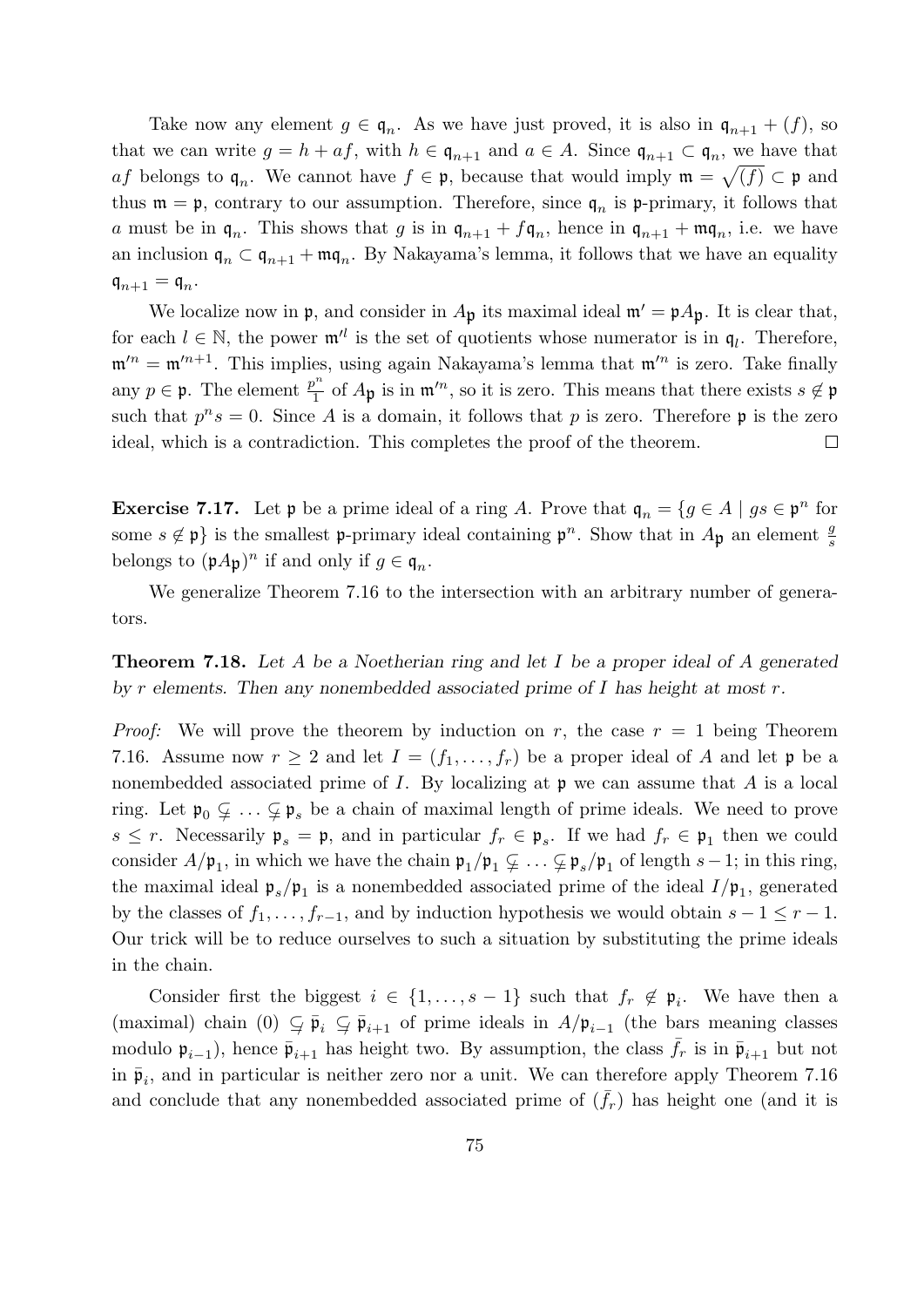hence different from  $\bar{\mathfrak{p}}_{i+1}$ ). Since  $\sqrt{(\bar{f}_r)}$  is contained in  $\bar{\mathfrak{p}}_{i+1}$  and is the intersection of the nonembedded associated prime of  $(\bar{f}_r)$ , it follows from Lemma 1.1 that  $\bar{\mathfrak{p}}_{i+1}$  contains one of these nonembedded associated primes. Such a prime corresponds to a prime ideal  $\mathfrak{p}'_i$ that contains strictly  $\mathfrak{p}_{i-1}$ , is strictly contained in  $\mathfrak{p}_{i+1}$  and contains the element  $f_r$ . We can thus replace  $\mathfrak{p}_i$  with this other prime  $\mathfrak{p}'_i$  in the above chain. Iterating the process, we arrive to a chain of prime ideals in which  $\mathfrak{p}_1$  contains  $f_r$ , and we can use the above induction argument to conclude.  $\Box$ 

Corollary 7.19. Let A be a local ring with maximal ideal m. Then the dimension of A is at most the dimension of the  $A/\mathfrak{m}$ -vector space  $\mathfrak{m}/\mathfrak{m}^2$ .

*Proof:* If  $m/m^2$  has dimension r, by Corollary 7.4 we know that m can be generated by r elements. The result follows now from Theorem 7.18.  $\Box$ 

Definition. A *local regular ring* is a local ring A whose dimension coincides with the dimension of  $m/m^2$  as a vector space over  $A/m$  (where m is the maximal ideal of A). Equivalently, A is regular if and only if its maximal ideal can be generated by as many elements as dim A.

**Definition.** A smooth point of an affine set  $X \subset \mathbb{A}_{\mathbb{K}}^n$  is a point such that its tangent space has dimension equal to the dimension of  $\mathcal{O}_{X,a}$ . Equivalently,  $\mathcal{O}_{X,a}$  is a local regular ring. A set of generators of the maximal ideal  $\mathfrak{m}$  of  $\mathcal{O}_{X,a}$  such that their classes modulo  $\mathfrak{m}^2$  form a basis of  $m/m^2$  is called a *system of local parameters of* X at a.

**Proposition 7.20.** Let  $X \subset \mathbb{A}_{\mathbb{K}}^n$  be an affine set containing  $O = (0, \ldots, 0)$  as a smooth point, and assume that K is infinite. Then for any set of local parameters  $\alpha_1, \ldots, \alpha_r$  of m of X at O there exists a (unique) homomorphism  $i_O: \mathcal{O}_{X,O} \hookrightarrow \mathbb{K}[[Y_1,\ldots,Y_r]]$  such that  $i_O(f_i) = Y_i.$ 

*Proof:* Take any  $f \in \mathcal{O}_{X,O}$  and let  $a = f(O)$ . Clearly,  $f - a$  is in m, and hence it is possible to write  $f = a + f_1 \alpha_1 + \ldots + f_r \alpha_r$ , with  $f_1, \ldots, f_r \in \mathcal{O}_{X,O}$ . For each  $i = 1, \ldots, r$ , we write  $a_i = f_i(O)$  and using again that  $f_i - a_i \in \mathfrak{m}$ , and hence  $f - a - a_1 \alpha_1 - \ldots - a_r \alpha_r$  is in  $\mathfrak{m}^2$ . We can thus write  $f = a + a_1\alpha_1 + \ldots + a_r\alpha_r + f_{11}\alpha_1^2 + f_{12}\alpha_1\alpha_2 + \ldots + f_{rr}\alpha_r^2$ . We can go on and consider the values  $a_{ij} = f_{ij}(O)$  and iterate the process. In this way, we can write, for any  $l \in \mathbb{N}$ ,  $f = F_0 + F_1 + \ldots + F_l + G_{l+1}$ , with  $F_i$  a homogeneous expression of degree i in  $\alpha_1, \ldots, \alpha_r$  and  $G_{l+1} \in \mathfrak{m}^{l+1}$ . It is clear that the result will follow if we prove that  $F_0, F_1, \ldots$  are uniquely determined by f. This is the same as proving that, when  $f = 0$ , it follows  $F_0 = F_1 = ... = 0$ .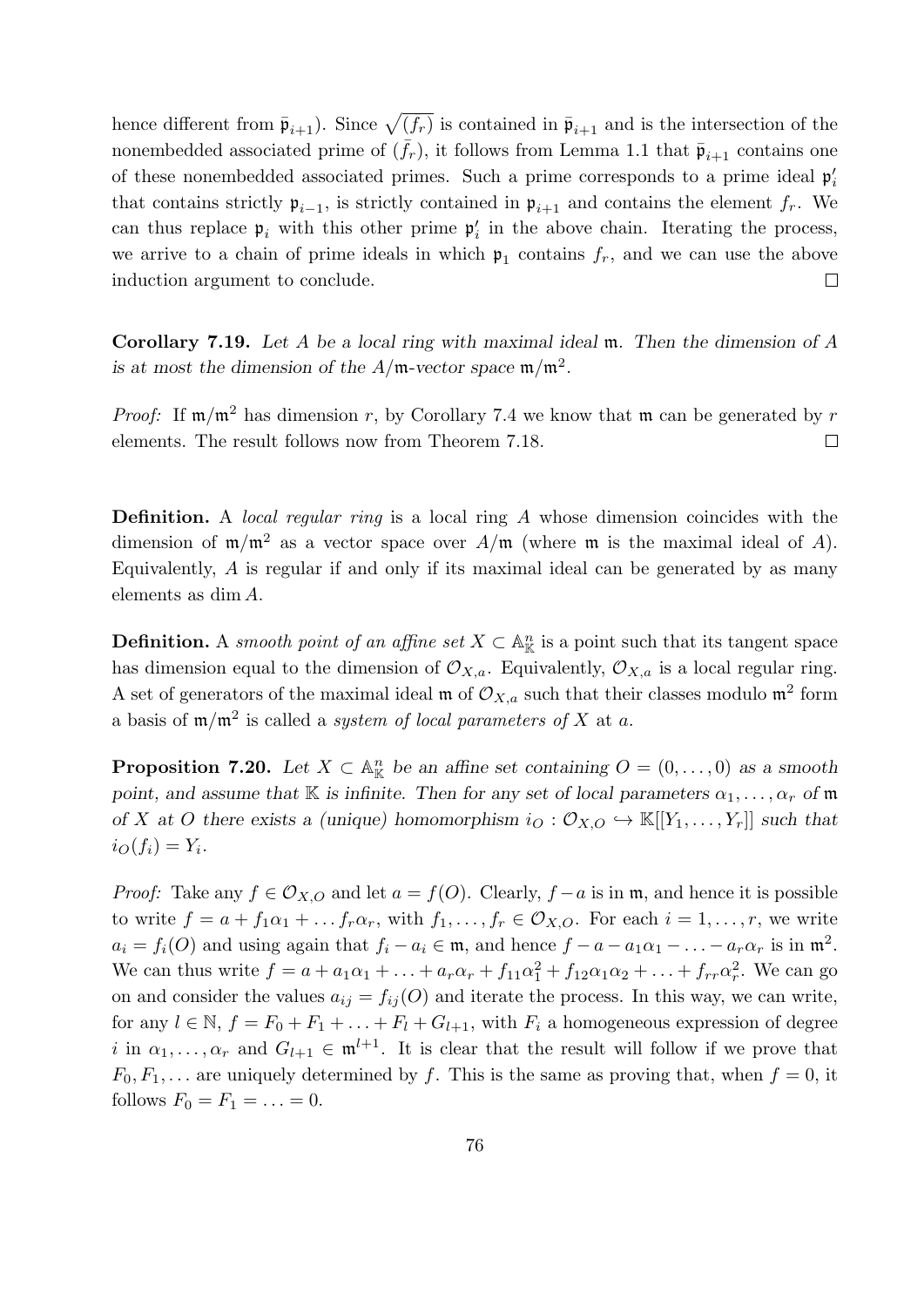Assume for contradiction that there exists  $l \in \mathbb{N}$  such that  $F_l \neq 0$ . If we take l minimum with that condition, then it follows that  $F_l$  is in  $\mathfrak{m}^{l+1}$ . Using that K is infinite, we can assume, after Lemma 1.15(ii), that  $F_l$  is monic in  $\alpha_r$ , i.e. that it takes the form

$$
F_l = \alpha_r^l + G_1 \alpha_r^{l-1} + \ldots + G_{l-1} \alpha_r + G_l
$$

where for each  $i = 1 \ldots, l$ , the coefficient  $G_i$  is a homogeneous expression of degree i in  $\alpha_1, \ldots, \alpha_{r-1}$ . On the other hand, the fact that  $F_l$  is in  $\mathfrak{m}^{l+1}$  allows to write

$$
F_l = h_0 \alpha_r^l + h_1 \alpha_r^{l-1} + \ldots + h_{l-1} \alpha_r + h_l
$$

with  $h_0 \in \mathfrak{m}$  and  $h_1, \ldots, h_l \in (\alpha_1, \ldots, \alpha_{r-1})$ . Comparing the two expressions of  $F_l$ , we get that  $(1-h_0)\alpha_r^l$  is in  $(\alpha_1,\ldots,\alpha_{r-1})$ . Since  $1-h_0 \notin \mathfrak{m}$ , it is a unit and hence  $\alpha_r^l$  is in  $(\alpha_1, \ldots, \alpha_{r-1})$ . This means that  $\sqrt{(\alpha_1, \ldots, \alpha_{r-1})} = \mathfrak{m}$ , and hence (see Proposition 2.14)  $(\alpha_1, \ldots, \alpha_{r-1})$  is an m-primary ideal. This means that its only associated prime is m. By Theorem 7.18, m should have height at most  $r - 1$ , which is absurd, since its height is the dimension of  $\mathcal{O}_{X,O}$ , which is r.  $\Box$ 

**Definition.** Given a smooth point a of an affine set, local parameters  $\alpha_1, \ldots, \alpha_r$  of X at a, and given  $f \in \mathcal{O}_{X,a}$ , we call the *Taylor expansion* of f at a with respect to the local parameters to the formal series described in Proposition 7.20 (after making a translation to the origin).

Observe that in fact the above proof shows that we can assign a Taylor expansion with respect to any system of generators of  $m$ , even if the point is singular. When the point is smooth and the system of generators form a system of local parameters, then this series is unique. We could also ask whether any element of  $\mathcal{O}_{X,a}$  is uniquely determined by its Taylor expansion with respect to a system of parameters. The answer will be yes (Corollary 7.23), but we need some results first.

Theorem 7.21 (Artin-Rees Lemma). Let A be a Noetherian ring with an ideal m. Then for any ideal  $I \subset A$ , there exists  $k \in \mathbb{N}$  such that  $\mathfrak{m}^n \cap I = \mathfrak{m}^{n-k}(\mathfrak{m}^k \cap I)$  for each  $n \geq k$ .

*Proof:* We first consider the set  $\tilde{A}_{\mathfrak{m}} := A \oplus \mathfrak{m} \oplus \mathfrak{m}^2 \oplus \ldots$  We can endow  $\tilde{A}_{\mathfrak{m}}$  with a ring structure with the obvious sum and such that the product of an element in a summand  $\mathfrak{m}^n$  and an element in the summand  $\mathfrak{m}^m$  is its product (inside the ring A) in the summand  $\mathfrak{m}^{n+m}$ . If  $f_1, \ldots, f_r$  is a set of generators of  $\mathfrak{m}$ , there is a natural epimorphism  $A[X_1,\ldots,X_r] \to \tilde{A}_{\mathfrak{m}}$  that assigns to any monomial  $X_1^{i_1} \ldots X_r^{i_r}$  the element  $f_1^{i_1} \ldots f_r^{i_r}$  in the summand  $\mathfrak{m}^{i_1+\ldots+i_r}$ . Hence  $\tilde{A}_{\mathfrak{m}}$  is isomorphic to a quotient of  $A[X_1,\ldots,X_n]$  (which is a Noetherian ring by Hilbert's basis theorem, see Theorem 2.2). Then Proposition 3.6 implies that  $\ddot{A}_{\mathfrak{m}}$  is a Noetherian ring.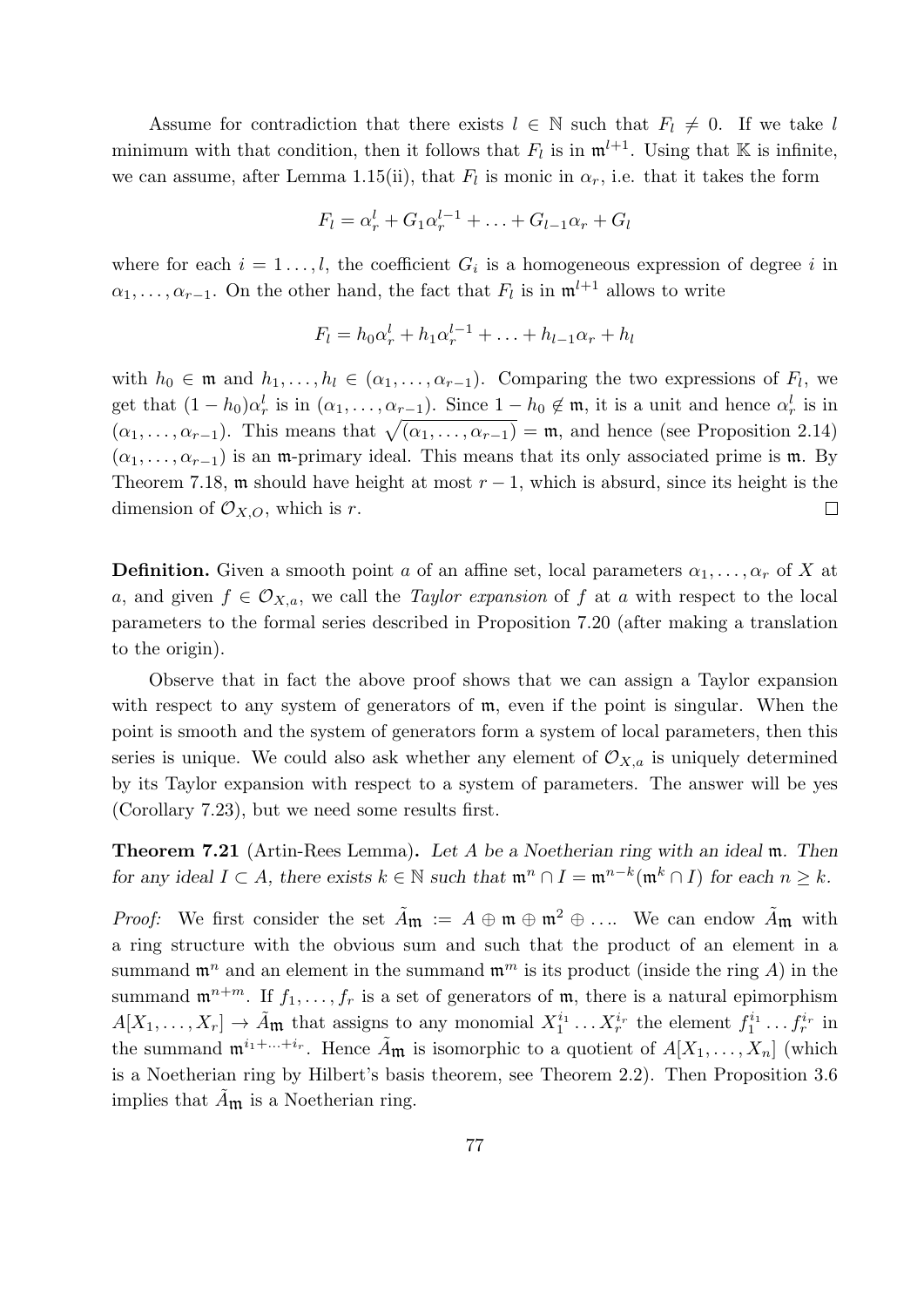For each  $k \in \mathbb{N}$ , we consider the subset  $I_k \subset \mathcal{A}_{\mathfrak{m}}$  consisting of the elements such that, for  $n \geq k$ , its component in  $\mathfrak{m}^n$  belongs to  $\mathfrak{m}^{n-k}(\mathfrak{m}^k \cap I)$ . It is easy to see that  $I_k$  is an ideal and that we have a chain  $I_0 \subset I_1 \subset I_2 \subset \ldots$  Since  $A_{\mathfrak{m}}$  is Noetherian, it follows that there exists  $k \in \mathbb{N}$  such that  $I_k = I_{k+1} = I_{k+2} = \ldots$  For each  $n \geq k$ , looking at the component  $\mathfrak{m}^n$  of  $I_k$  and  $I_n$  we get  $\mathfrak{m}^n \cap I = \mathfrak{m}^{n-k}(\mathfrak{m}^k \cap I)$ , as wanted.  $\Box$ 

**Theorem 7.22** (Krull). Let A be a Noetherian local ring with maximal ideal  $m$ . Then:

- (i)  $\bigcap_{n\in\mathbb{N}}\mathfrak{m}^n=0.$
- (ii) For any ideal  $I \subset A$ , it follows  $\bigcap_{n \in \mathbb{N}} (I + \mathfrak{m}^n) = I$ .

*Proof:* For (i), consider the ideal  $I = \bigcap_{n \in \mathbb{N}} \mathfrak{m}^n$ . By Artin-Rees Lemma, there exists  $k \in \mathbb{N}$ such that  $\mathfrak{m}^n \cap I = \mathfrak{m}^{n-k}(\mathfrak{m}^k \cap I)$  for each  $n \geq k$ . Using the definition of I and taking  $n = k + 1$ , we get  $I = mI$ . Using Nakayama's Lemma (see Proposition 7.3) we obtain  $I = 0$ , as wanted.

For (ii) we just need to apply (i) to  $A/I$ , having in mind that the *n*-th power of its maximal ideal  $\mathfrak{m}/I$  is  $I + \mathfrak{m}^n/I$ .  $\Box$ 

**Corollary 7.23.** In the situation of Proposition 7.20, the map  $i_{\Omega}$  is injective.

*Proof:* By definition of  $i_O$ , we have that  $i_O(f) = 0$  when  $f \in \bigcap_{l \in \mathbb{N}} \mathfrak{m}^l$ , and this is zero by Theorem 7.22(i).  $\Box$ 

**Corollary 7.24.** Let  $X \subset \mathbb{A}_{\mathbb{K}}^n$  be an affine set and let  $x \in X$  be a smooth point. Then there is only an irreducible component of  $X$  passing through  $x$ .

*Proof:* By Corollary 7.23, we know that  $\mathcal{O}_{X,x}$  is contained in some  $\mathbb{K}[[X_1,\ldots,X_r]],$  and hence it is an integral domain. Identifying  $\mathcal{O}_{X,x}$  with the quotient of  $\mathbb{K}[X_1,\ldots,X_n]_{I(x)}$ over the localization  $I(X)_{I(x)}$  of  $I(X)$ , we get that  $I(X)_{I(x)}$  is a prime ideal. This means that, in the prime decomposition of  $I(X)$ , only one prime ideal is contained in  $I(x)$ , which  $\Box$ is precisely our claim.